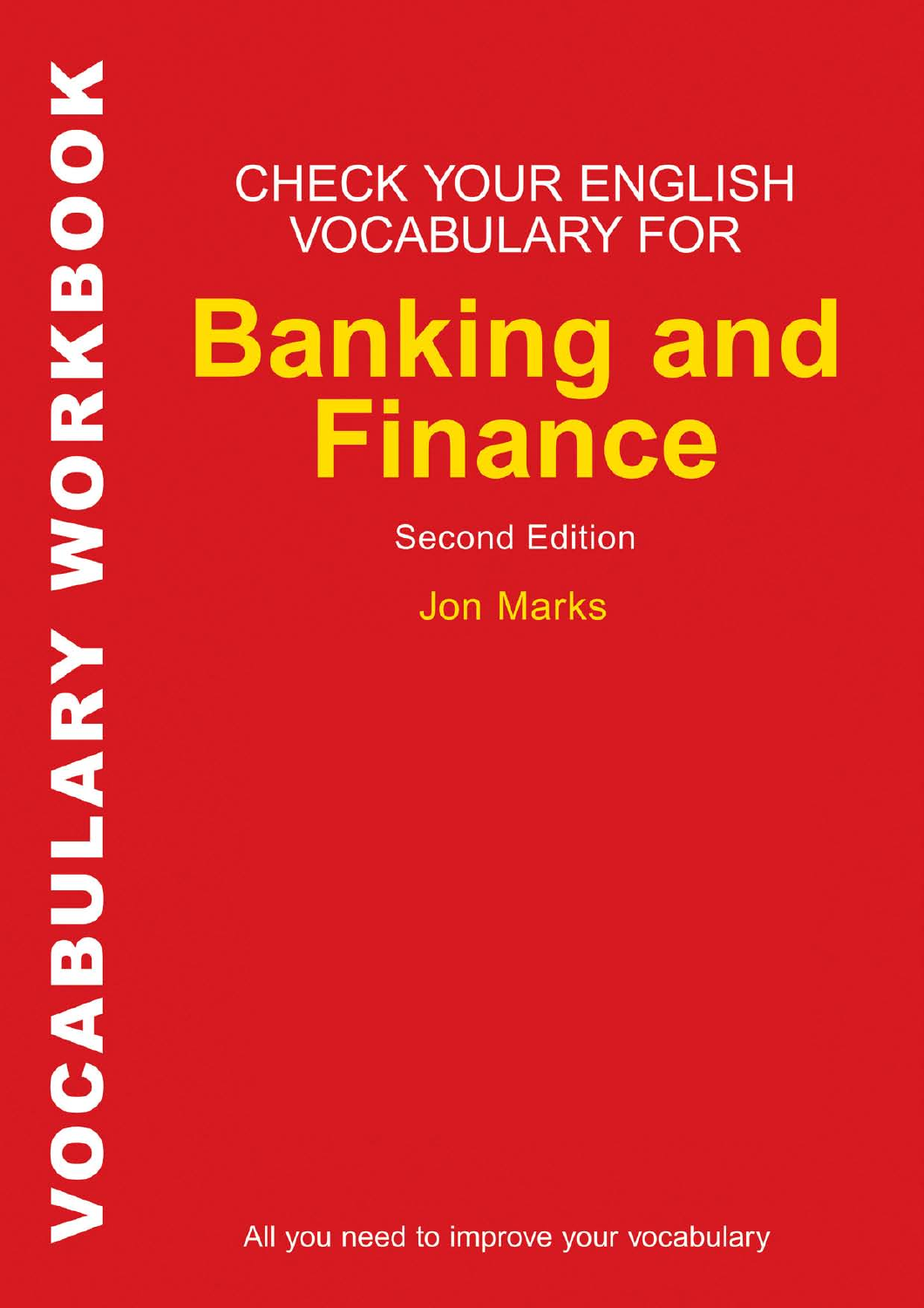## CHECK YOUR ENGLISH VOCABULARY FOR

# BANKING FINANCE AND

## Jon Marks

A & C Black . London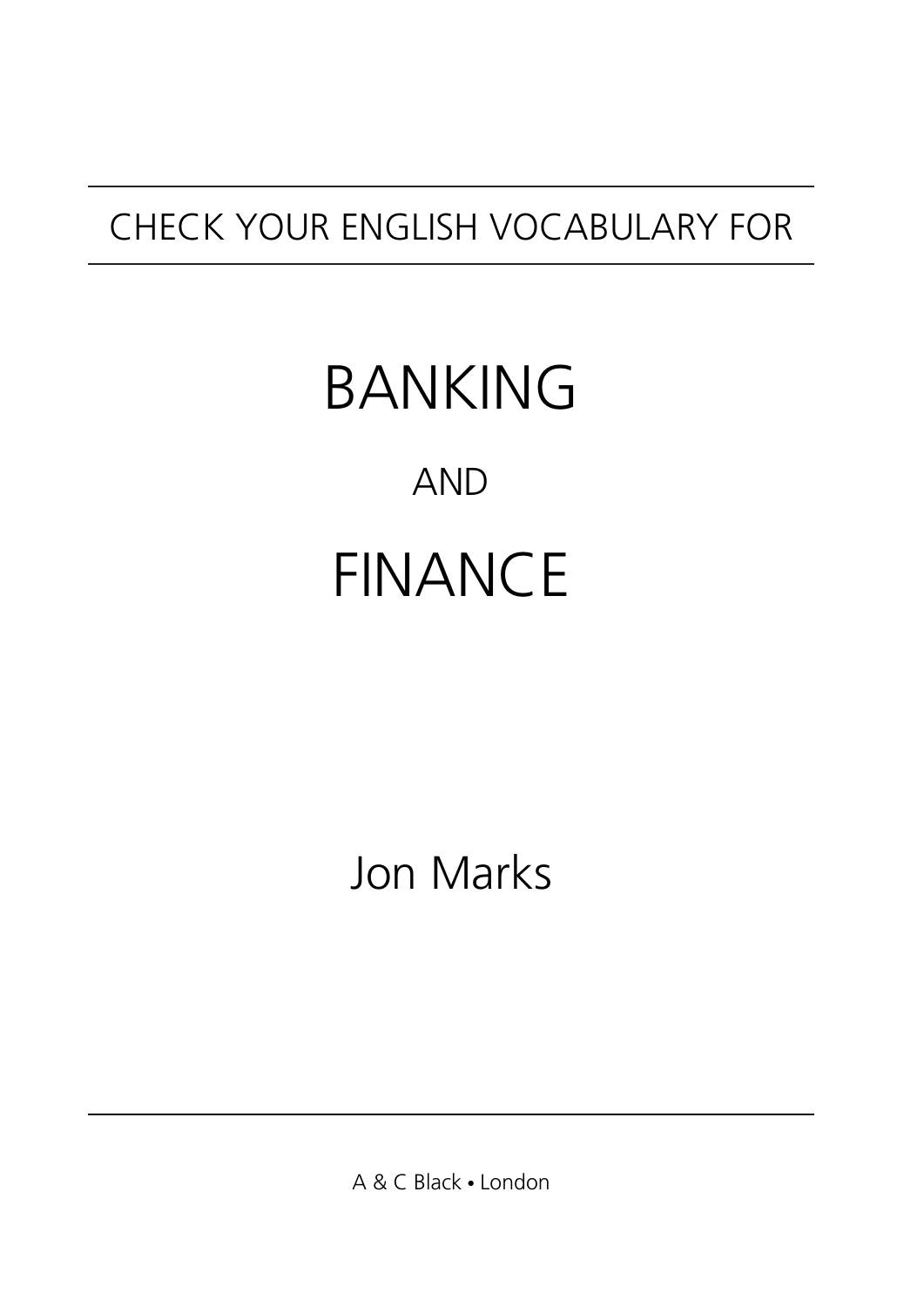[www.acblack.com](http://www.acblack.com)

First edition published 1997

This second edition published in Great Britain 2007

A & C Black Publishers Ltd 38 Soho Square, London W1D 3HB

© Jonathan Marks 2007

All rights reserved. No part of this publication may be reproduced in any form without the permission of the publishers.

A CIP entry for this book is available from the British Library ISBN-10: 0 7136 8250 7 ISBN-13: 978 0 7136 8250 2 eISBN-13: 978-1-4081-0250-3

Text typeset by A & C Black Printed in Great Britain at Caligraving Ltd, Thetford, Norfolk

This book is produced using paper that is made from wood grown in managed, sustainable forests. It is natural, renewable and recyclable. The logging and manufacturing processes conform to the environmental regulations of the country of origin.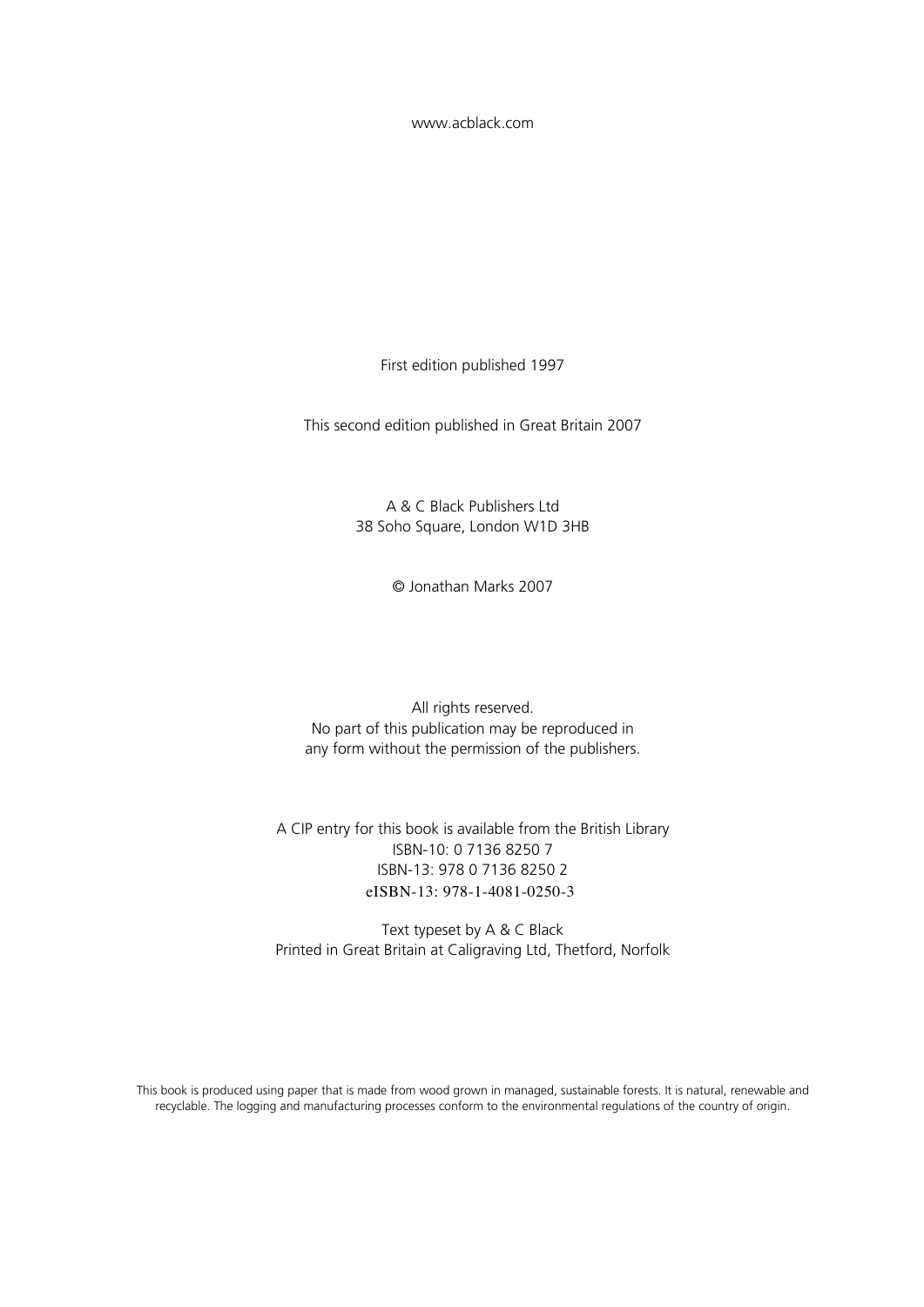## Contents

|     |                                            | page |
|-----|--------------------------------------------|------|
|     | Introduction                               | 5    |
| 1.  | Money $-$ the basics                       | 6    |
| 2.  | Banks - the basics                         | 8    |
| 3.  | Operating an account                       | 10   |
| 4.  | Credit and debit cards                     | 12   |
| 5.  | Internet banking                           | 14   |
| 6.  | Mortgages                                  | 16   |
| 7.  | The housing market                         | 18   |
| 8.  | The consumer credit boom                   | 20   |
| 9.  | Pensions and other financial products      | 22   |
| 10. | Insurance                                  | 24   |
| 11. | Wills and other legal matters              | 26   |
| 12. | Money and work                             | 28   |
| 13. | Currency markets 1                         | 30   |
| 14. | Currency markets 2                         | 32   |
| 15. | International payments                     | 34   |
| 16  | International Banking and investments      | 36   |
| 17. | National central banks (NCBs)              | 38   |
| 18. | National economies and international trade | 40   |
| 19. | Taxation                                   | 42   |
| 20. | Profit and loss accounts                   | 44   |
| 21. | <b>Balance sheets</b>                      | 46   |
| 22. | Corporate finance                          | 48   |
| 23. | Mergers and acquisitions                   | 50   |
| 24. | Investments                                | 52   |
| 25. | The dot.com bubble                         | 54   |
| 26. | Banking and financial problems             | 56   |
| 27. | Numbers and statistics                     | 58   |
| 28. | Phrasal verbs for banking and finance      | 60   |
| 29. | Financial idioms and expressions           | 62   |
| 30. | Pronunciation and word-building            | 64   |
|     | Answer key                                 | 66   |
|     | Index                                      | 76   |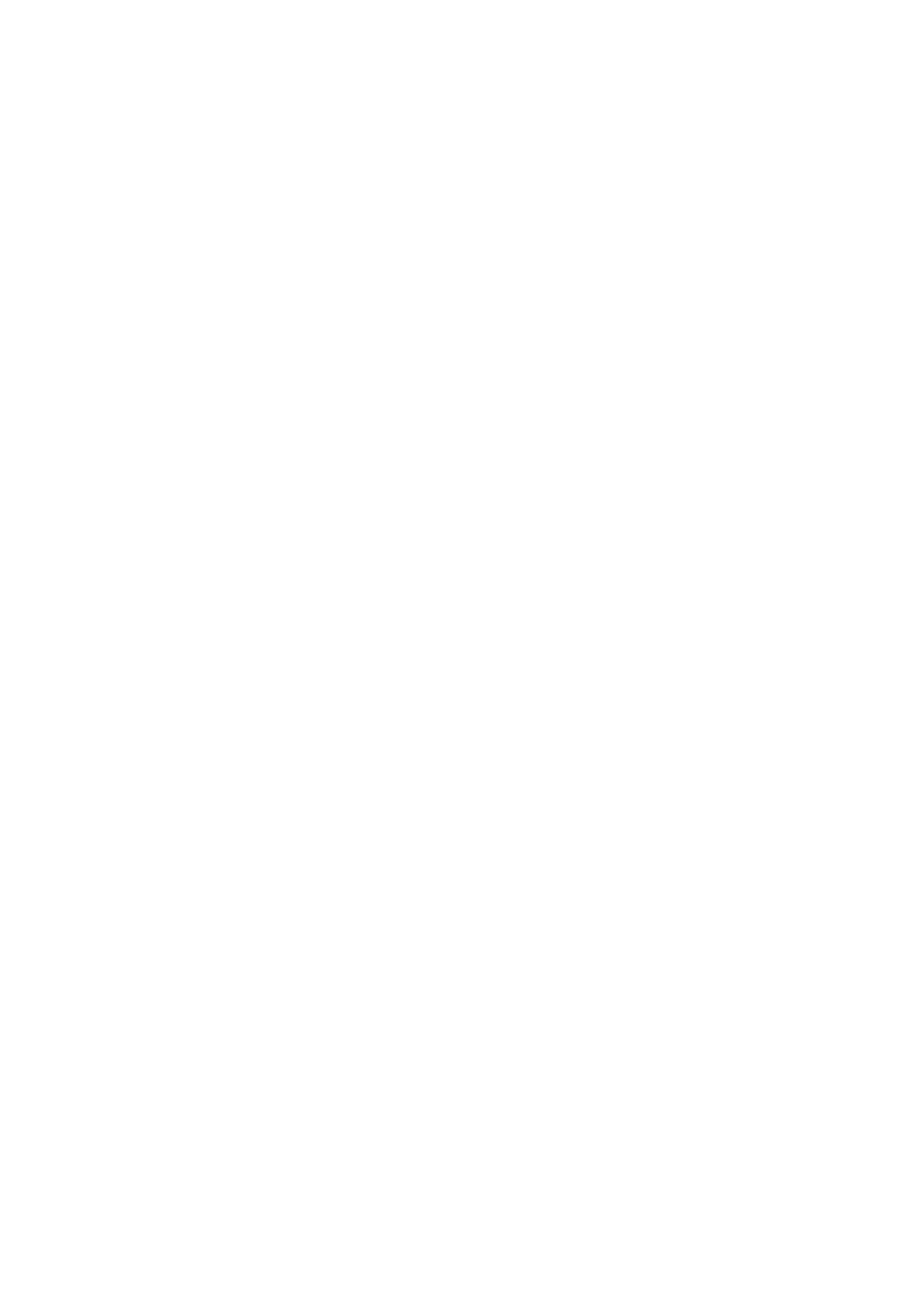#### **Who is the book for?**

This book has been written for people whose first language is not English, and who need to use English in the context of banking and finance. It covers language useful for working in retail banking, company finance departments and other situations involving financial transactions. There is a strong focus on the language needed to communicate on financial topics, discuss financial problems and plan projects. It does not cover rarely-used terms, or academic terms used by economists. All the language in the book is intended to be accessible to intermediate level students and above.

#### **How can the book be used?**

The vocabulary is arranged by topic. Choose the topics that interest you. The pages do not have to be completed in any particular order, and there is no need to complete all the pages if some are on topics which are not useful to you. It is better to complete one or two pages in a day, and remember the vocabulary, rather than completing as many pages as possible. The answers to the exercises can be found at the back of the book. There is also an index to help you find the pages which are most useful to you.

Write new words and phrases you learn in a notebook or file. Review this language regularly so that it becomes part of your active vocabulary.

<span id="page-5-0"></span>A good general dictionary will be very helpful, providing pronunciation guides and more contexts. For vocabulary relating specifically to Banking and Finance, *Dictionary of Banking and Finance* (A&C Black, ISBN 978-07136-7739-3) will be a useful reference source.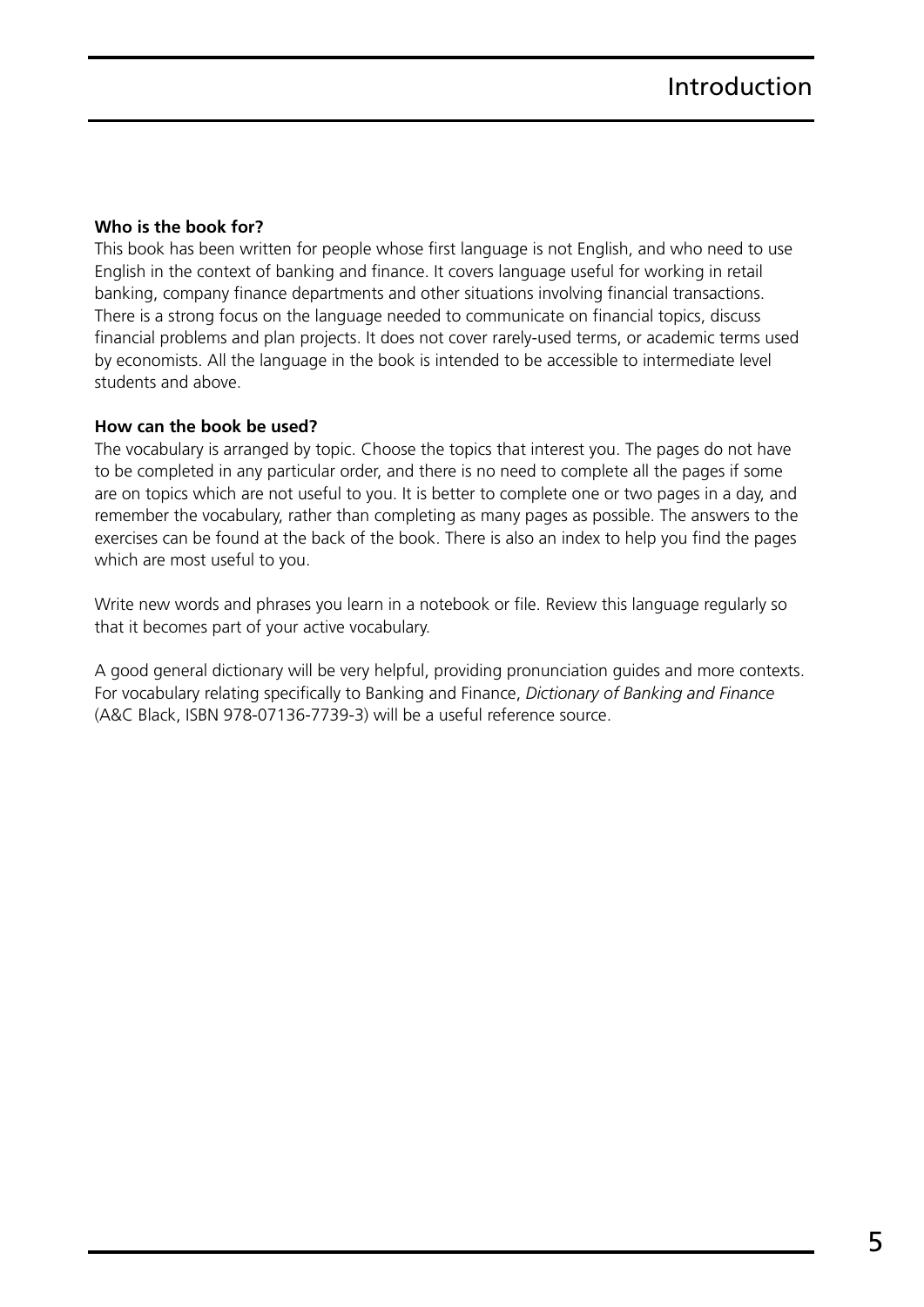## 1. Money – the basics

#### *A. Put the correct word in each space.*

|     |                                                                 | account                                                                             | back           | banknotes                  | borrowed<br>$\bullet$                                                                               |  |  |
|-----|-----------------------------------------------------------------|-------------------------------------------------------------------------------------|----------------|----------------------------|-----------------------------------------------------------------------------------------------------|--|--|
|     |                                                                 | change                                                                              | $\bullet$ coin | • currency •               | earn                                                                                                |  |  |
|     |                                                                 | lent                                                                                | note           | $\bullet$ salary $\bullet$ | spend                                                                                               |  |  |
|     |                                                                 | sum                                                                                 | wages          | waste<br>$\bullet$         | win                                                                                                 |  |  |
| 1.  |                                                                 |                                                                                     |                |                            | In the USA, "quarters" (25 cents) and "dimes" (10 cents) are types of _______________.              |  |  |
| 2.  |                                                                 | In the United Kingdom, "a tenner" means a ten pound _______________.                |                |                            |                                                                                                     |  |  |
| 3.  |                                                                 | The US dollar, the Yen and the Euro are types of _______________.                   |                |                            |                                                                                                     |  |  |
| 4.  |                                                                 | Hundred dollar bills and twenty pound notes are _______________.                    |                |                            |                                                                                                     |  |  |
| 5.  | 2,000,000 Swiss francs is a large ___________________ of money. |                                                                                     |                |                            |                                                                                                     |  |  |
| 6.  |                                                                 | I need to _____________________ some Euros into Australian dollars.                 |                |                            |                                                                                                     |  |  |
| 7.  |                                                                 | My friend ___________________ a hundred pounds from me.                             |                |                            |                                                                                                     |  |  |
| 8.  |                                                                 |                                                                                     |                |                            | I __________________ a hundred pounds to my friend. When she can, she'll pay me ___________________ |  |  |
| 9.  |                                                                 | I buy a lottery ticket every week, but I never ________________ anything.           |                |                            |                                                                                                     |  |  |
| 10. |                                                                 |                                                                                     |                |                            |                                                                                                     |  |  |
| 11. |                                                                 |                                                                                     |                |                            | ___________ are paid to employees weekly. _______________ are paid to employees monthly.            |  |  |
| 12. |                                                                 | In business, you have to _______________ money to make money.                       |                |                            |                                                                                                     |  |  |
| 13. |                                                                 | A: Do you have a bank ________________?                                             |                |                            |                                                                                                     |  |  |
|     |                                                                 | B: Yes. I bank with the Bank of Scotland.                                           |                |                            |                                                                                                     |  |  |
|     |                                                                 | 14. In my opinion, eating in expensive restaurants is a _________________ of money. |                |                            |                                                                                                     |  |  |

## *B. Match the words on the left with the words on the right.*

<span id="page-6-0"></span>

| 1. | a small     | a. | a profit          |
|----|-------------|----|-------------------|
| 2. | an income   | b. | amount of money   |
| 3. | donate      | C. | cash              |
| 4. | high        | d. | cost of living    |
| 5. | make        | e. | credit card       |
| 6. | pay by      | f. | losers            |
| 7. | pay in      | g. | money to charity  |
| 8. | winners and | h. | of £25,000 a year |
|    |             |    |                   |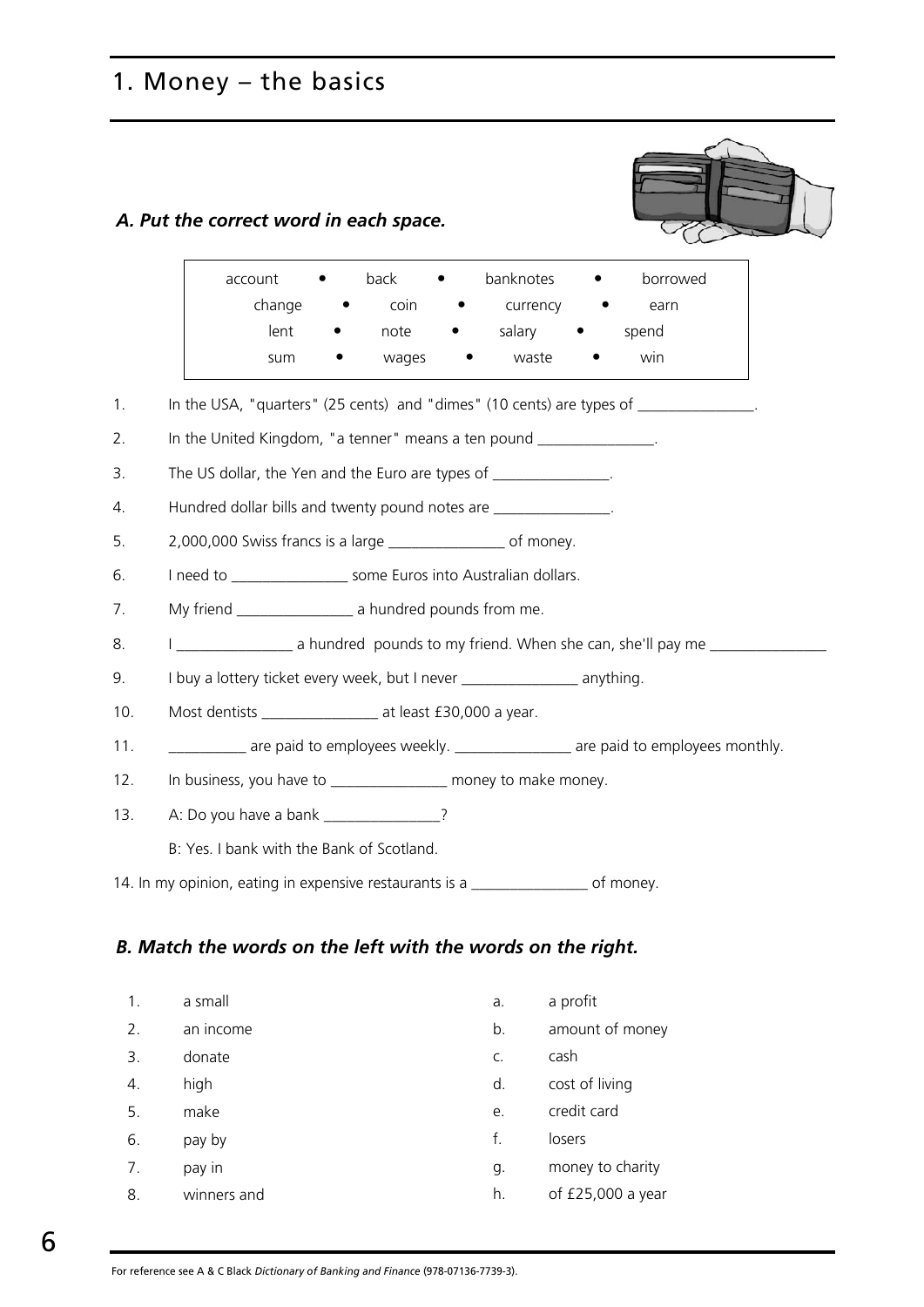#### *C. Choose the correct word.*

| 1. Spain now uses the euro. Pesetas are no longer _____________.<br>a. good money<br><b>b.</b> legal money                          |                                                                                       |                               |                    |                         |                        | c. legal tender                                       |                          |                             |                                |                   |              |                  |
|-------------------------------------------------------------------------------------------------------------------------------------|---------------------------------------------------------------------------------------|-------------------------------|--------------------|-------------------------|------------------------|-------------------------------------------------------|--------------------------|-----------------------------|--------------------------------|-------------------|--------------|------------------|
| 2. I bought a TV which doesn't work. I'll take it back to the shop to get __________.<br>a. my money returned<br><b>b.</b> a refund |                                                                                       |                               |                    |                         |                        | c. a repayment                                        |                          |                             |                                |                   |              |                  |
| 3. In a shop, to get a refund, you usually have to show the ___________.<br>a. receipt<br><b>b.</b> recipe                          |                                                                                       |                               |                    |                         |                        | c. payment ticket                                     |                          |                             |                                |                   |              |                  |
| 4. I'm paying for my new car in 36 monthly __________.<br>a. instalments<br><b>b.</b> pieces                                        |                                                                                       |                               |                    |                         |                        | c. parts                                              |                          |                             |                                |                   |              |                  |
|                                                                                                                                     | 5. I earn a lot of money, but I have a lot of _________.<br>a. payouts                | <b>b.</b> expenses            |                    |                         |                        |                                                       | c. paying                |                             |                                |                   |              |                  |
|                                                                                                                                     | 6. Famous paintings are usually sold by ___________.<br>a. bid                        | <b>b.</b> highest price       |                    |                         |                        |                                                       | c. auction               |                             |                                |                   |              |                  |
|                                                                                                                                     | 7. In an auction, the item is sold to the person who makes the highest ____<br>a. bid | <b>b.</b> price               |                    |                         |                        |                                                       | c. offer                 |                             |                                |                   |              |                  |
|                                                                                                                                     | 8. In Japan, the US dollar is ___________.<br><b>a.</b> foreign money                 | <b>b.</b> strange money       |                    |                         |                        |                                                       |                          |                             | c. a foreign currency          |                   |              |                  |
|                                                                                                                                     | 9. In Britain, it's not usual to discuss your personal __________<br>a. money         |                               | <b>b.</b> finances |                         |                        |                                                       | c. money arrangements    |                             |                                |                   |              |                  |
| 10. You can ____________ a house and ____________ a car.<br><b>b.</b> hire / hire<br>a. hire / rent                                 |                                                                                       |                               |                    |                         | c. rent / rent or hire |                                                       |                          |                             |                                |                   |              |                  |
|                                                                                                                                     | 11. Here's the fifty dollars I ___________.<br>a. owe you                             | <b>b.</b> pay you back        |                    |                         |                        |                                                       | c. must return           |                             |                                |                   |              |                  |
|                                                                                                                                     | 12. The best things in life are ___________<br>a. free                                | $\overline{b}$ . not for sale |                    |                         |                        |                                                       |                          |                             | c. not bought and sold         |                   |              |                  |
|                                                                                                                                     | D. Find the opposites of these words                                                  |                               | A                  | R                       | P                      | P                                                     | U                        | F                           | O                              | L                 | $\mathbf{o}$ | E                |
|                                                                                                                                     | in the grid.                                                                          |                               | S                  | $\boldsymbol{A}$        | $\mathbf v$            | E                                                     | $\mathbf R$              | E                           | $\sf U$                        | $\mathbf O$       | ${\bf N}$    | N                |
| 1.                                                                                                                                  | spender / __________________                                                          |                               | $\mathsf S$        | $\overline{\mathsf{H}}$ | A                      | $\mathsf{C}$                                          | B                        | D                           | Y                              | $\sf S$           | F.           | M                |
| 2.                                                                                                                                  | borrower / ________________                                                           |                               | T                  | G                       | $\sf S$                | ${\bf R}$                                             | $\mathsf L$              | G                           | $\mathsf C$                    | $\sf S$           | $\mathsf L$  | B                |
| 3.                                                                                                                                  |                                                                                       |                               | R<br>L             | D<br>$\mathbf{o}$       | E<br>W                 | $\pmb{\mathsf{V}}$<br>Q                               | E<br>${\sf N}$           | Q<br>$\mathsf{V}$           | $\boldsymbol{\mathsf{X}}$<br>T | E<br>$\sf S$      | E<br>T       | U<br>Y           |
| 4.                                                                                                                                  | losses /                                                                              |                               | н                  | X                       | Z                      | W                                                     | D                        | $\mathsf E$                 | $\mathbf{I}$                   | S                 | K            | E                |
| 5.                                                                                                                                  | high prices / ___________________ prices                                              |                               | N                  | J                       | $\mathbf O$            | $\mathbf{J}% _{0}\left( \mathbf{r},\mathbf{r}\right)$ | $\mathsf E$              | D                           | W                              | $\mathsf L$       | $\mathbf{I}$ | R                |
| 6.                                                                                                                                  | sellers / ________________                                                            |                               | K<br>I             | E<br>A                  | E<br>Y                 | P<br>A                                                | ${\bf R}$<br>$\mathsf C$ | $\mathbf O$<br>$\mathbf{I}$ | $\mathsf F$<br>B               | $\mathbf{I}$<br>Z | T<br>U       | S<br>$\mathbf 0$ |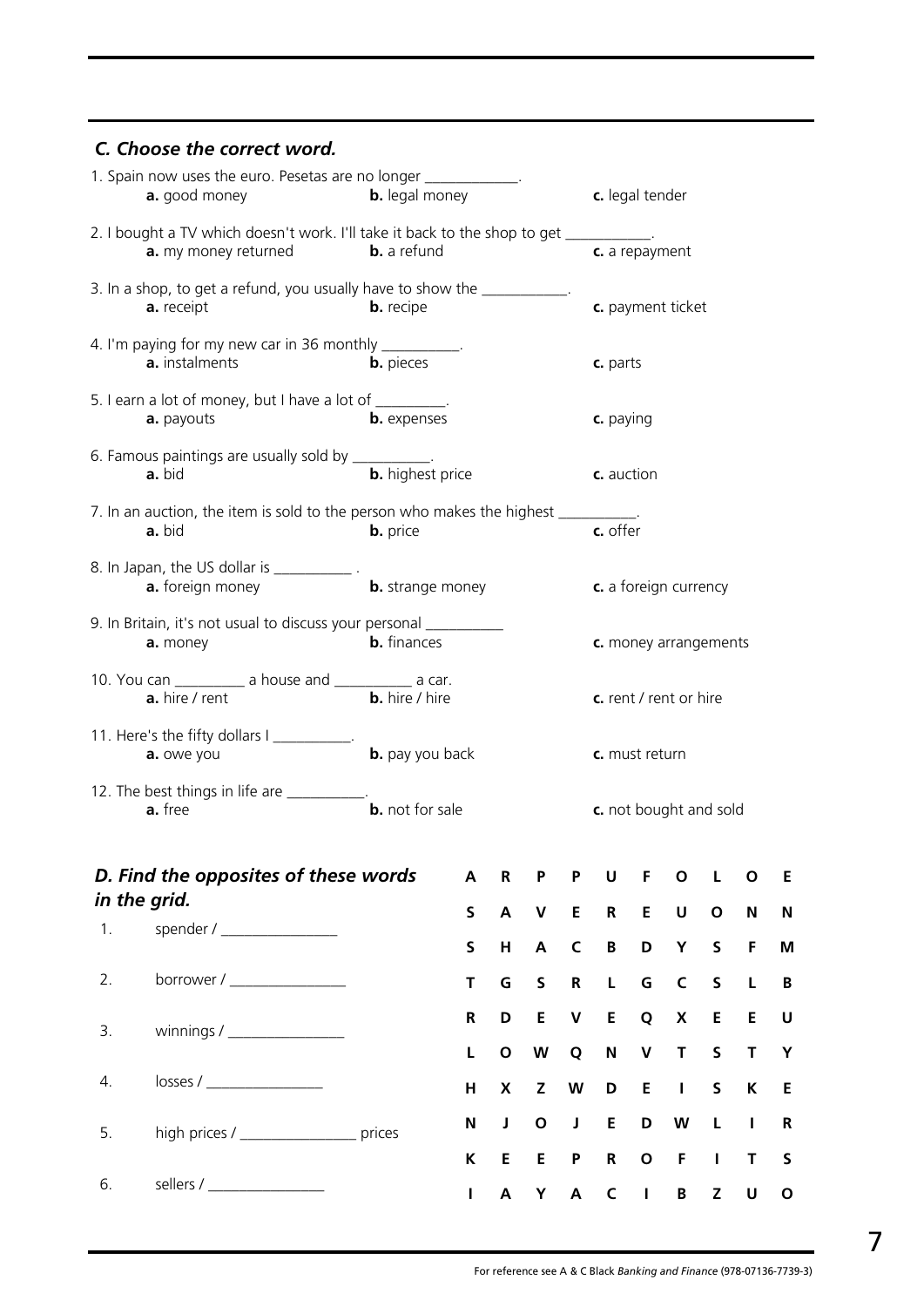## 2. Banks – the basics

#### *A. Choose the correct words.*



#### *B. Match the method of payment with the definition.*

<span id="page-8-0"></span>

| 1. Credit card        | a. A piece of paper which transfers money from your account to<br>somebody else's account.                         |
|-----------------------|--------------------------------------------------------------------------------------------------------------------|
| 2. Debit card         | b. Similar to a credit card, but usually operated by a chain of shops or<br>other retailer.                        |
| 3. Charge card        | c. The money is deducted from your bank account almost immediately.                                                |
| 4. Cheque             | d. These can be exchanged for foreign currency, or in some cases<br>used instead of cash.                          |
| 5. Traveller's cheque | e. You owe the card provider money. You can pay it back in one<br>instalment, or over a longer period if you wish. |
| 6. Charge account     | f. You owe the retailer money.                                                                                     |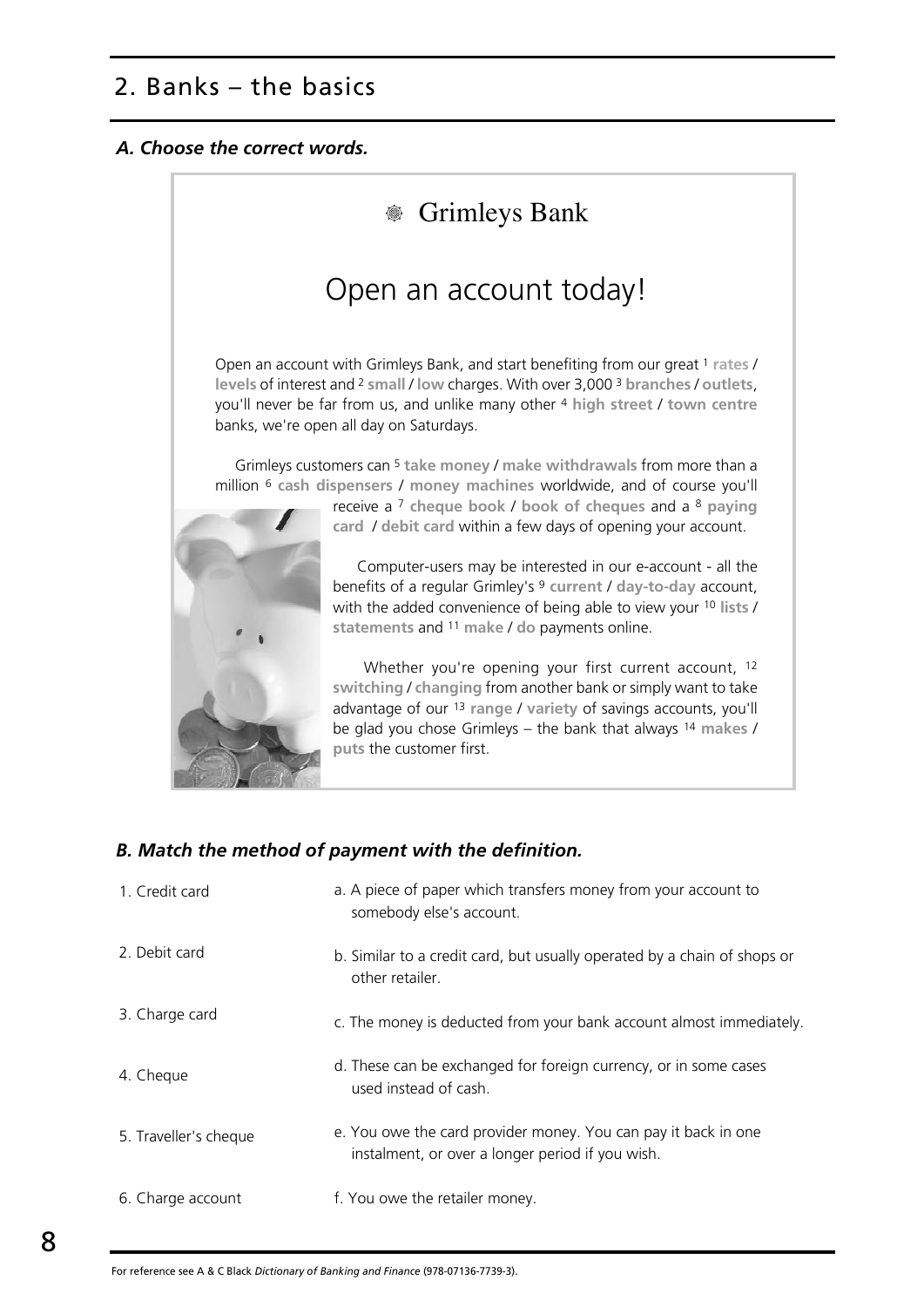#### *C. Choose the best word.*



#### **TERMS AND CONDITIONS**

| 1. Regular bank statements will be sent to you by post, listing recent _________.        |                                                             |                      |
|------------------------------------------------------------------------------------------|-------------------------------------------------------------|----------------------|
| a. payments                                                                              | <b>b.</b> events                                            | c. transactions      |
| 2. New current account customers can borrow up to £200 in the form of a low-interest ___ |                                                             |                      |
| a. overdraft                                                                             | <b>b.</b> overtake                                          | c. overspend         |
| 3. The current rate of interest for ___________ overdrafts is 6.7% APR.                  |                                                             |                      |
| a. permitted                                                                             | <b>b.</b> allowed                                           | c. authorised        |
| 4. While your account is ___________ credit, there are no charges.                       |                                                             |                      |
| a. under                                                                                 | b. in                                                       | c. with              |
| 5. If your account is overdrawn, charges may ___________.                                |                                                             |                      |
| a. happen                                                                                | <b>b.</b> apply                                             | c. occur             |
| 6. When you acknowledge ____________ of your new debit card                              |                                                             |                      |
| a. receipt                                                                               | <b>b.</b> the receiving                                     | c. reception         |
| 7. you will be sent a PIN (Personal ___________ Number)                                  |                                                             |                      |
| a. identifying                                                                           | <b>b.</b> identifier                                        | c. identification    |
| 8. You will need to ___________ your PIN each time you use the card.                     |                                                             |                      |
| a. put in                                                                                | <b>b.</b> type                                              | c. enter             |
| 9. Two or more customers may apply for a __________.                                     |                                                             |                      |
| a. two-person account                                                                    | <b>b.</b> joint account                                     | c. together account  |
| 10. Current account ___________ may apply for a Grimleys Credit Card.                    |                                                             |                      |
| a. holders                                                                               | <b>b.</b> owners                                            | c. users             |
| 11. Credit cards will be issued __________.                                              |                                                             |                      |
|                                                                                          | <b>a.</b> if you're rich enough <b>b.</b> if you have money | c. subject to status |
| 12. You may _____________ your account at any time.                                      |                                                             |                      |
| a. close                                                                                 | <b>b.</b> finish                                            | c. end               |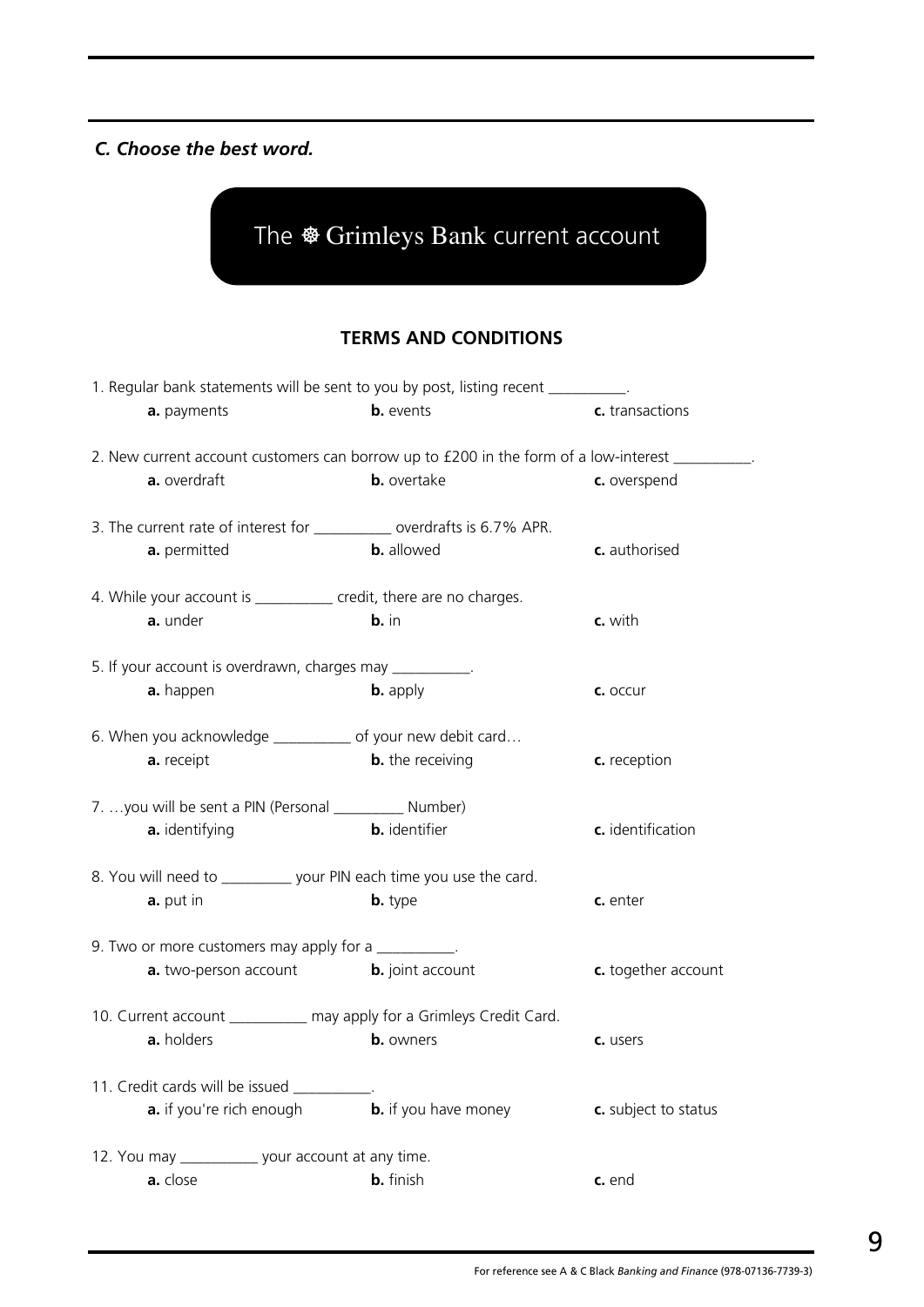## 3. Operating an account

#### *A. Match the formal phrases on the left with the informal phrases on the right.*

| 1. I deposited some money.          | a. The money's been sent.                 |
|-------------------------------------|-------------------------------------------|
| 2. I withdrew some money.           | b. I paid in some money.                  |
| 3. The funds have been transferred. | c. It goes out of my account every month. |
| 4. My account is overdrawn.         | d. I went to a cashpoint.                 |
| 5. It's paid by standing order.     | e. I took out some money.                 |
| 6. My account was debited.          | f. I'm in the red.                        |
| 7. My account was credited.         | g. I checked my balance.                  |
| 8. Lused an ATM.                    | h. It went into my account.               |
| 9. I made a balance enquiry.        | i. It went out of my account.             |

#### *B. Match the words with the parts of the cheque.*

| $account number -$<br>amount in figures $\bullet$ amount in words $\bullet$ cheque number |  |
|-------------------------------------------------------------------------------------------|--|
| sort code<br>signature<br>logo<br>$\bullet$<br>payee •                                    |  |
|                                                                                           |  |
|                                                                                           |  |
|                                                                                           |  |
| Central and Eastern Bank<br>Date 13/08/2007                                               |  |
| 14 - 16 St James's Lane<br>Northampton NT5 8JQ                                            |  |
| Pay Jon Marks<br>$\mathbf f$<br>122.50                                                    |  |
| Payee<br>One hundred and tiventy-tivo                                                     |  |
| pounds + $_{Jop}$ only-<br>LieAllen                                                       |  |
|                                                                                           |  |
| 000375<br>$22 - 34 - 06$<br>27863201                                                      |  |
|                                                                                           |  |
|                                                                                           |  |

#### *C. Answer the questions.*

<span id="page-10-0"></span>1. Who has this cheque been made out to? 2. Has it been signed and dated? 3. Is it crossed or uncrossed? 4. Can it be paid into somebody else's account?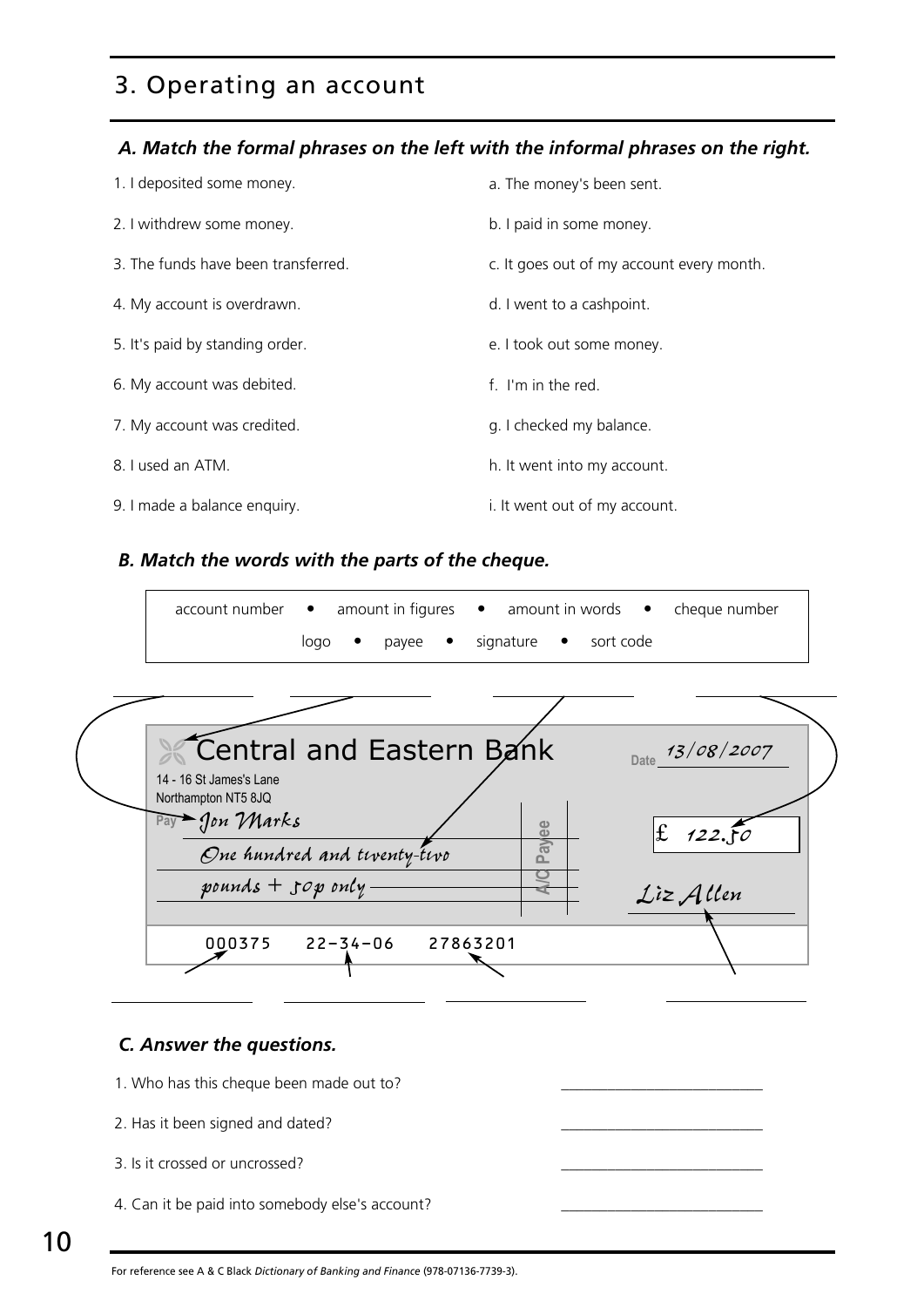## *D. Choose the words to complete the sentences.* 1. After they have been paid in, cheques usually take three working days to **a.** pass **b.** credit **c.** clear 2. When I write out a cheque, I keep a record by filling in the \_\_\_\_\_\_\_\_\_\_. **a.** receipt **b.** invoice **c.** counterfoil 3. If you don't have a cheque book, you can pay by getting a \_\_\_\_\_\_\_\_\_ from a branch of your bank. **a.** banker's draft **b.** bank paper **c.** bank ticket 4. Unlike a personal cheque, a banker's draft can't \_\_\_\_\_\_\_\_\_\_. **a.** be rejected **b.** bounce **c.** crash 5. A banker's draft is also known as a bank draft or a **a.** banker's cheque **b.** banker's note **c.** banker's ticket 6. If you need to borrow money, you can apply to your bank for an **a.** overdraft possibility **b.** overdraft facility **c.** overdraft opportunity 7. If you need to borrow more money from your bank, you can ask them to increase your \_\_\_ **a.** overdraft limit **b.** overdraft level **c.** overdraft supply 8. If you want to borrow money from a third party\*, you may have to supply a  $\qquad$ **a.** banker's support **b.** banker's promise **c.** banker's reference 9. A banker's reference proves to a third party that you are \_\_\_\_\_\_\_\_\_ **a.** moneyed **b.** creditworthy **c.** rich enough 10. Regular automatic payments of the same amount (e.g. to a charity) are called **a.** standing orders **b.** direct debits **c.** direct orders 11. Regular automatic payments of varying amounts (e.g. electricity bills) are called \_\_\_\_\_\_\_ **a.** standing orders **b.** direct debits **c.** direct orders 12. With my savings account, I have to \_\_\_\_\_\_\_\_ 30 days notice if I want to \_\_\_\_\_\_\_ a withdrawal. **a.** say / do **b.** give / make **c.** ask for / take 13. Many employees receive their salaries directly into their accounts by \_\_\_\_\_\_ **a.** BACS payment **b.** BATS payment **c.** BAPS payment 14. BACS stands for Bankers Automated **a.** cheque system **b.** cost system **c.** clearing system

*\* "A third party" means another person or company*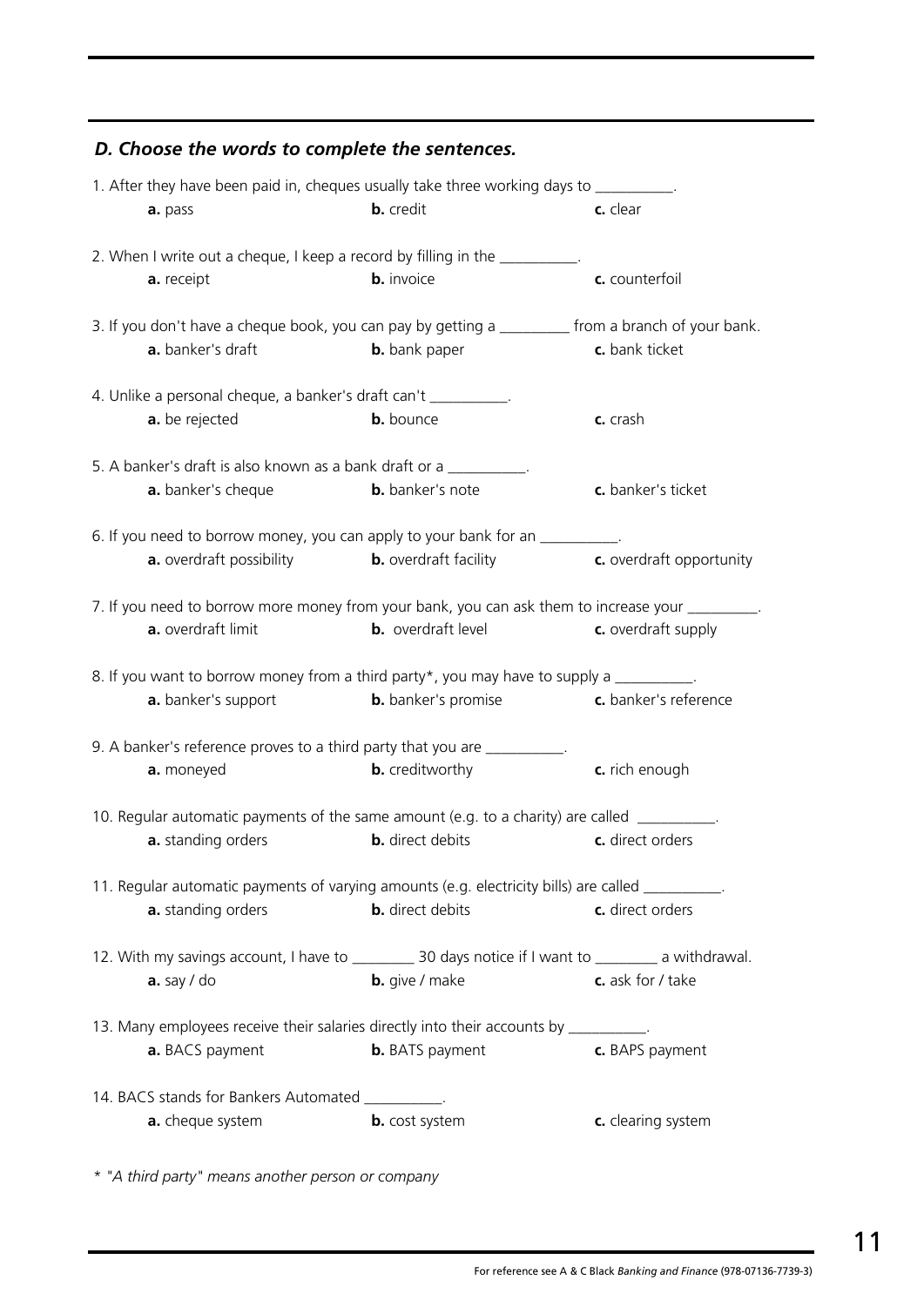## 4. Credit and debit cards

### **EPOS and EFTPOS**



#### *A. Choose the correct words.*

EPOS (electronic point of sale) terminals are cash 1 **registers** / **machines** found in 2 **selling** / **retail** outlets such as shops and restaurants. Data about each sale is 3 **entered** / **put** via barcode scanners, keyboards or <sup>4</sup> **touch** / **finger** screens. The data is used to provide an itemised 5 **receipt** / **ticket** for the customer. It can also be used for stock control and to help with marketing.

EFTPOS (electronic funds transfer point of sale) terminals are similar to EPOS terminals, but they can also <sup>6</sup> **understand** / **read** credit and debit cards, and 7 **transfer** / **transmit** funds directly from the customer's account to the retailer's account.

When customers pay 8 **by** / **with** card at an EFTPOS terminal, they either 9 **sign** / **signature** a sales voucher, or enter a PIN (Personal 10 **identifying** / **identification** number). Obviously, a PIN is a more 11 **secure** / **safe** method of verification than a 12 **signing** / **signature**, and in many countries, all EFTPOS 13 **transactions** / **sellings** are now 14 **checked** / **verified** by PIN.

## **Chip and PIN payments**

#### *A. Number the following in the correct order.*

<span id="page-12-0"></span>

| The transaction appears on the customer's bank statement.                    |
|------------------------------------------------------------------------------|
| The customer arrives at a supermarket checkout.                              |
| The card's electronic chip is read, and the customer enters his or her PIN.  |
| Funds are transferred from the customer's account to the retailer's account. |
| The customer inserts her/his card into the chip and PIN keypad.              |
| The payment is authorised.                                                   |
| The PIN is verified.                                                         |
| The cashier scans the barcodes on the products.                              |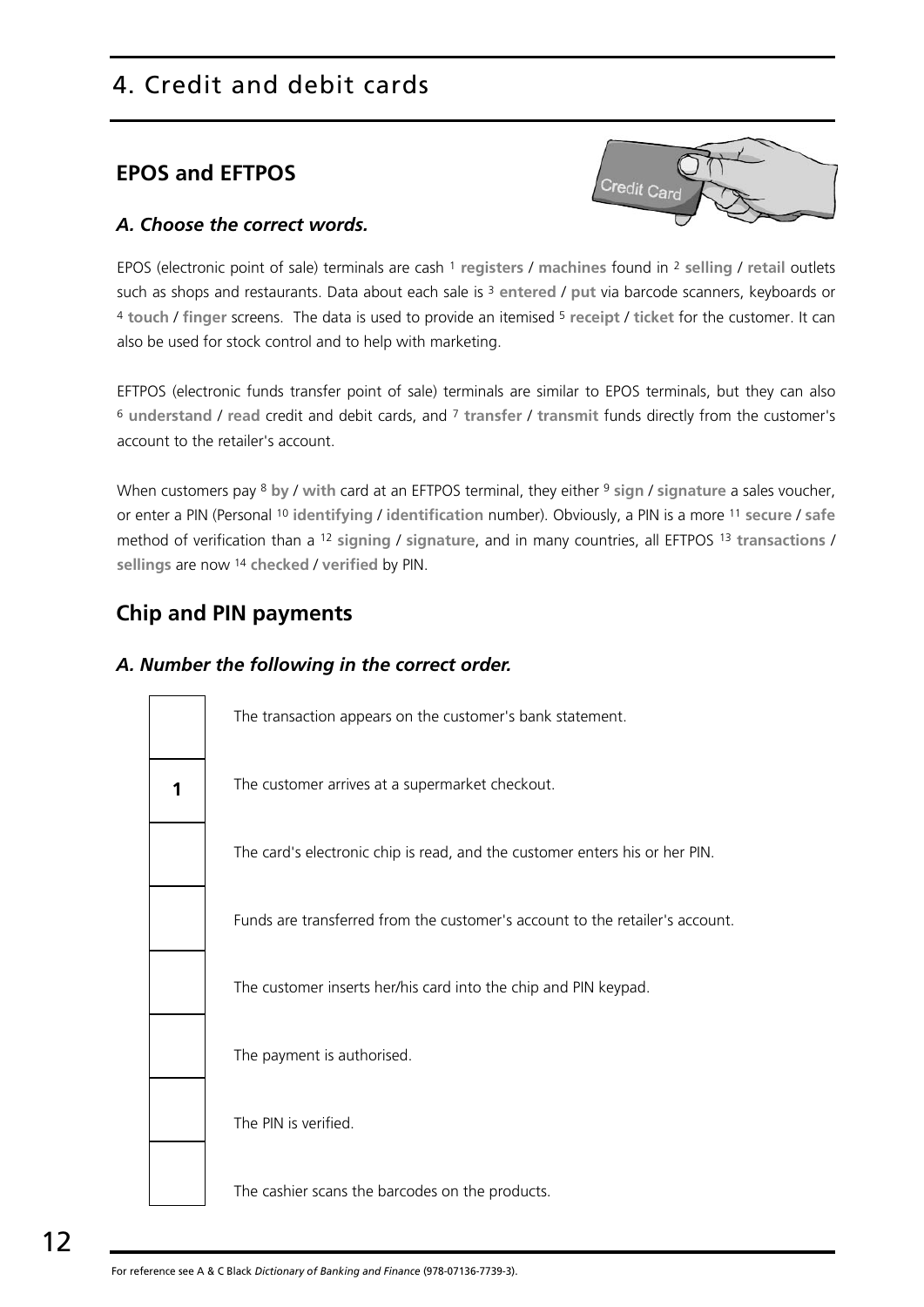## **Magstripes and chip cards**

#### *C. Write the words into the spaces.*

encrypted • erased • expiry • guarantee  $m$ agnetic  $\bullet$  microprocessor  $\bullet$  swipes

The stripe on the back of a credit card is a 1  $\qquad \qquad$  strip, often called a magstripe. ATMs and EFTPOS terminals can read the information stored on the strip. If a card can't be read, it is usually because the magstripe is scratched, or has been 2 \_\_\_\_\_\_\_\_\_\_\_\_\_\_, usually from being placed close to a strong magnet.

When the cashier 3 and through the card reader of an EFTPOS terminal, the terminal is connected by telephone to a company which takes credit-authentication requests from retailers and provides them with payment <sup>4</sup> \_\_\_\_\_\_\_\_\_\_\_\_\_\_\_. When one of these companies receives a request, it checks for retailer identification, valid card number and card  $5$  \_\_\_\_\_\_\_\_\_\_\_\_\_\_ date. This information is  $6$ \_\_\_\_\_\_\_\_\_\_\_\_\_\_ for security reasons. Similarly, when a card is inserted into an ATM, the ATM is linked to the bank's central computer over an encrypted connection.

Chip cards (also known as smart cards) offer greater security and versatility than magstripe-only credit and debit cards. These cards also have a  $7 \_ \_ \_ \_ \_ \_ \_ \_$  and each time a transaction is made, the user must enter a PIN number (in the same way that PINs are used with ATMs).

#### *D. Number these phrases from a part of a telephone conversation.*

| And finally, the name as it's printed on the card. |
|----------------------------------------------------|
| And the expiry date?                               |
| Can I take credit or debit card details, please?   |
| Can you give me the card number, please?           |
| December 2011.                                     |
| It's 4293 5274 3877 3305.                          |
| Mr J C Smith.                                      |
| Sure. I have my card right here.                   |
| That's fine. Your payment has gone through.        |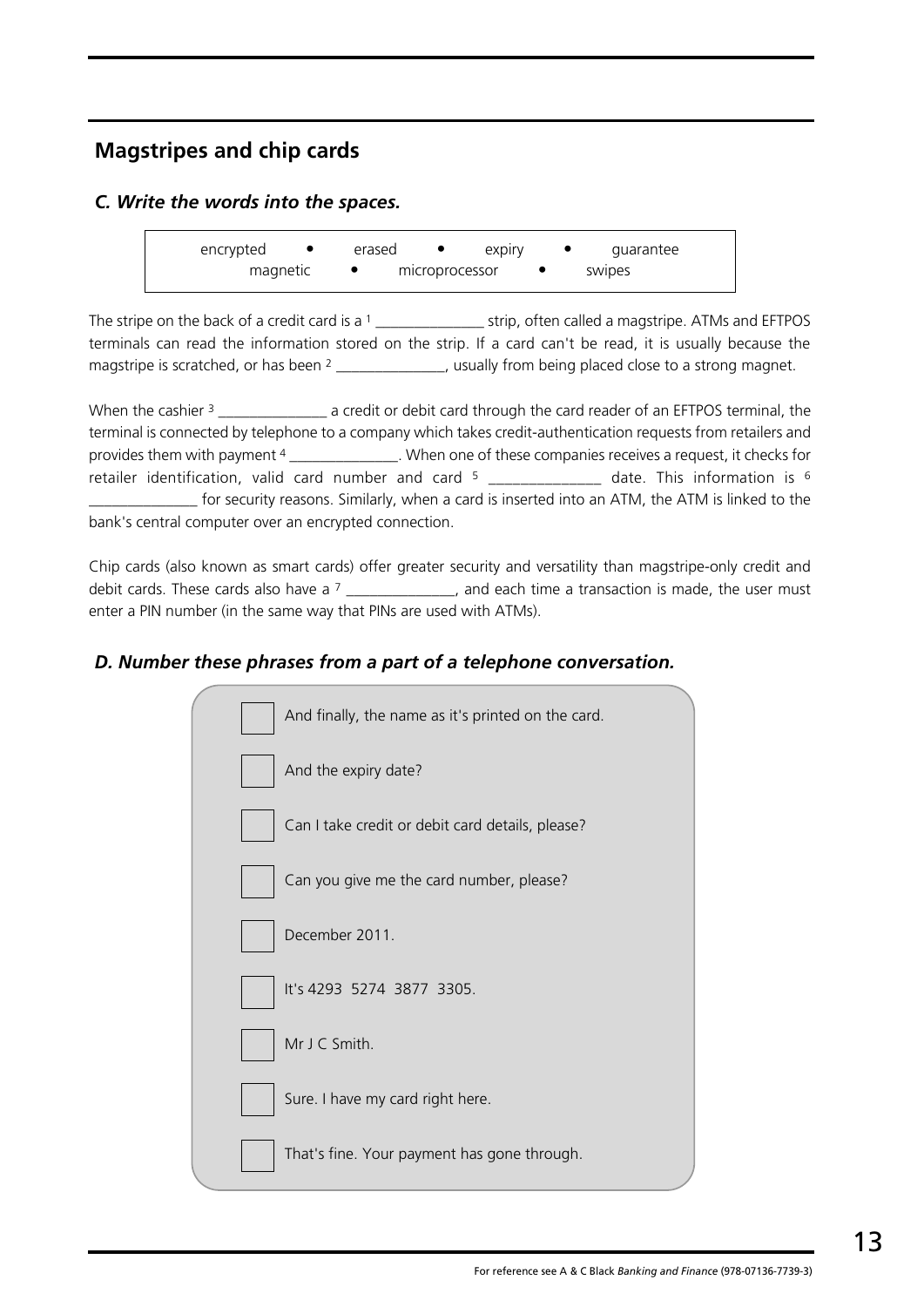## 5. Internet banking

| A. Write the words into the spaces below. |  |                |  |                        |  |  |
|-------------------------------------------|--|----------------|--|------------------------|--|--|
| applications                              |  | authentication |  | encrypted              |  |  |
| facilities                                |  | passwords      |  | <b>PIN<sub>S</sub></b> |  |  |

protected • transactions • victims

- a. Customers with facilities for Internet banking (also known as online banking) can use their bank's or building society's website to carry out payments and other 1 \_\_\_\_\_\_\_\_\_\_\_\_\_\_\_ over the Internet. This form of banking can be done outside business hours and from anywhere with Internet access. Features of Internet banking include payment of bills, funds transfers between a customer's own accounts, transfers to a third party's account, loan <sup>2</sup> and viewing bank statements.
- b. In addition to the Internet banking 3 \_\_\_\_\_\_\_\_\_\_\_\_\_\_\_ offered by high-street banks, a new generation of banks operate exclusively online. These banks tend to offer high interest rates on savings accounts and low rates on loans because their overheads are much lower than those of traditional banks.
- c. Security has become a key issue in Internet banking. For most secure Internet sites, such as Internet shopping sites, single password 4 \_\_\_\_\_\_\_\_\_\_\_\_\_\_\_ is considered sufficient. In an increasing number of countries, this is no longer considered adequate for Internet banking. In these cases, entry to the site requires the input of one of a selection of passwords and multiple <sup>5</sup> and multiple 5 All information is  $6 \quad$ making it almost impossible for a third party

(i.e. a hacker) to access the information.

- d. However, hackers can gain access to inadequately <sup>7</sup> home PCs, and can record the password as it is typed in (keylogging). Spyware and other malicious programs can record private banking details, and send them to a third party. A more commonplace danger is written passwords and PINs falling into the wrong hands.
- e. Internet banking is perceived by some as being too vulnerable to fraud to consider using. However, the number of  $8$ of Internet banking fraud is very small. Statistically, in fact, conventional banking activities carry a higher risk of fraud than Internet banking – simple credit card fraud and various forms of identity theft are far more widespread. It is far easier to obtain banking and other details by going through a bag of rubbish and collecting old bank statements etc. than it is to obtain it by hacking.
- f. Generally speaking, unless users are careless or gullible, Internet banking does not carry a great level of risk. Nevertheless, criminals continue to come up with inventive ways to access accounts. An example is "phishing" – using emails purporting to be from the customer's bank to persuade people to hand over their <sup>9</sup>

#### *B. Find words in the article which mean the same as the following.*

| 1. money (paragraph a)                              |  |
|-----------------------------------------------------|--|
| 2. another person or company ( <b>paragraph a</b> ) |  |
| 3. only ( <b>paragraph b</b> )                      |  |
| 4. business expenses (paragraph b)                  |  |

#### <span id="page-14-0"></span>For reference see A & C Black *Dictionary of Banking and Finance* (978-07136-7739-3).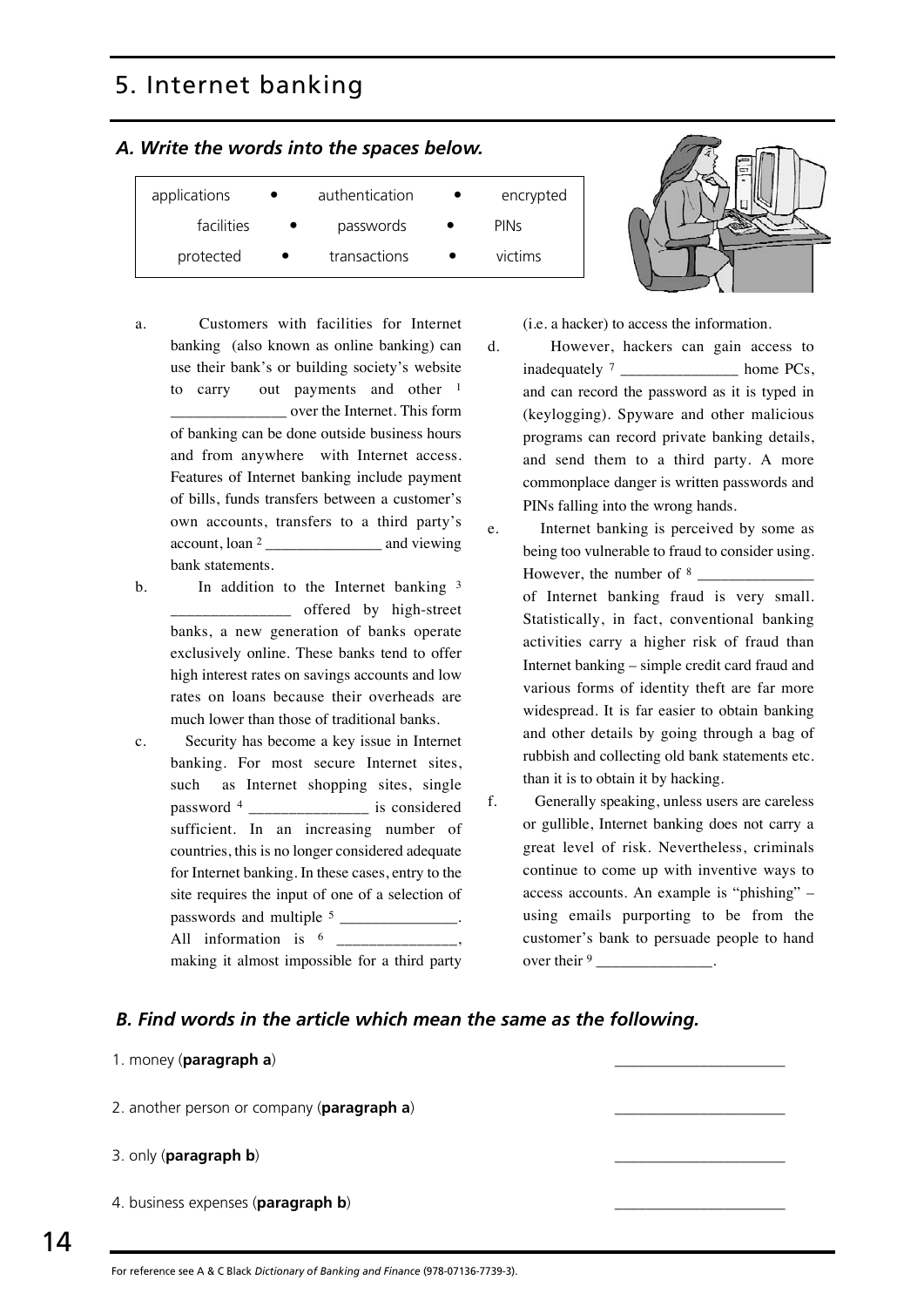| 5. more than one (paragraph c)                                                       |
|--------------------------------------------------------------------------------------|
| 6. person who illegally access somebody else's computer (paragraph c)                |
| 7. a program which steals private information from a computer ( <b>paragraph d</b> ) |
| 8. intended to do bad things (paragraph d)                                           |
| 9. financial crime (paragraph e)                                                     |
| 10. stealing money by pretending to be somebody else ( <b>paragraphe</b> )           |
| 11. common (paragraph e)                                                             |
| 12. easily deceived / will believe anything (paragraph f)                            |
| 13. pretending ( <b>paragraph f</b> )                                                |
| 14. give ( <b>paragraph f</b> )                                                      |

#### *C. Match the verbs with the nouns.*



## *D. Match the words on the left with words on the right.*

| 1. a high                    | a. business hours    |
|------------------------------|----------------------|
| 2. a low risk of             | b. fraud             |
| 3. an Internet-only          | c. interest rates    |
| 4. offer higher-than-average | d. level of security |
| 5. outside                   | e. savings account   |
| 6. vulnerable                | f. to fraud          |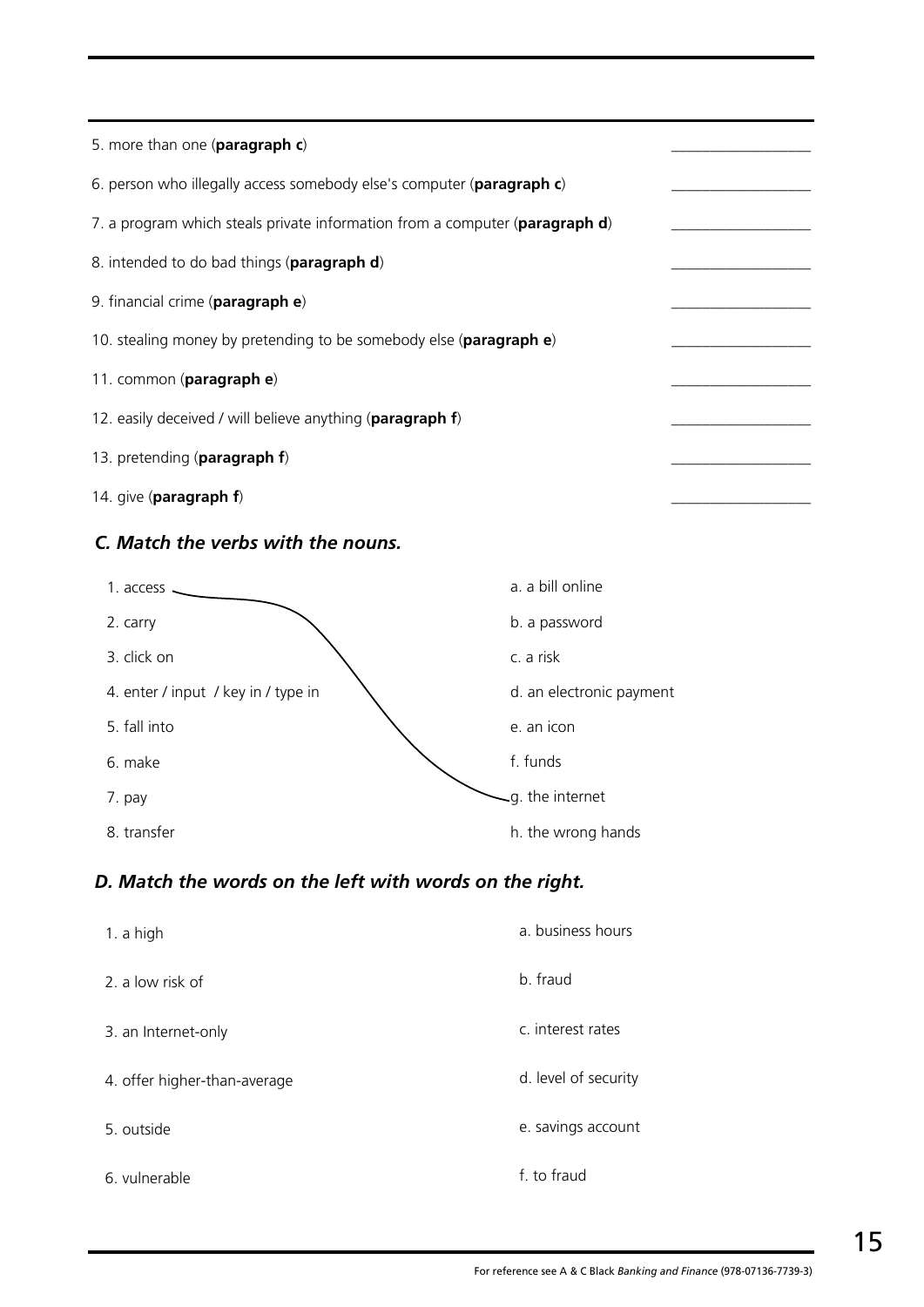## 6. Mortgages

#### *A. Choose the best words from each pair in grey type.*

For the majority of 1 **homeowners** / **houseowners**, the purchase of their property is financed by a **mortgage**. The bank or building society which lends the money to buy a property is called a mortgage 2 **lender** / **giver** or **mortgagee**. The person who borrows money in the form of a mortgage is called a mortgage 3 **borrower** / **taker** or **mortgagor**.



There are several different types of mortgage 4 **in** / **on** the market. Probably the most common is a **repayment mortgage**, in which the 5 **capital sum** / **capital price** and the interest are paid in 6 **instalments** / **pieces** over a long period (for example 25 years).

An alternative is an **interest-only** mortgage, in which the interest is paid, and the capital sum is <sup>7</sup> **repaid** / **paid** in another way, for example with an endowment assurance policy (see [unit 9\).](#page-22-0) This type of mortgage is known as an **endowment mortgage**.

With an **offset mortgage**, the mortgage borrower's 8 **daily** / **current** account is combined with her/his mortgage. Provided the current account is usually 9 **in** / **with** credit, this can reduce the interest repayments 10 **on** / **for** the mortgage.

#### *B. Match the types of mortgage with the definition (you can find some of the information above).*

<span id="page-16-0"></span>

| 1. repayment mortgage         | a. The mortgage interest rate is linked to the interest rate of<br>country's central bank (see unit 16). |
|-------------------------------|----------------------------------------------------------------------------------------------------------|
| 2. interest-only mortgage     | b. The mortgage interest rate stays the same.                                                            |
| 3. endowment mortgage         | c. You pay the capital sum and the interest.                                                             |
| 4. offset mortgage            | d. You pay the interest in instalments, and you pay the capital<br>sum by another method.                |
| 5. fixed rate mortgage        | e. The mortgage interest rate can only rise as far as a certain<br>level.                                |
| 6. base-rate tracker mortgage | f. An interest-only mortgage, with the capital repaid by an<br>endowment (see unit 9).                   |
| 7. variable rate mortgage     | g. Your current and mortgage accounts are combined to<br>reduce the interest.                            |
| 8. capped mortgage            | h. The mortgage lender can change the interest rate as they<br>wish.                                     |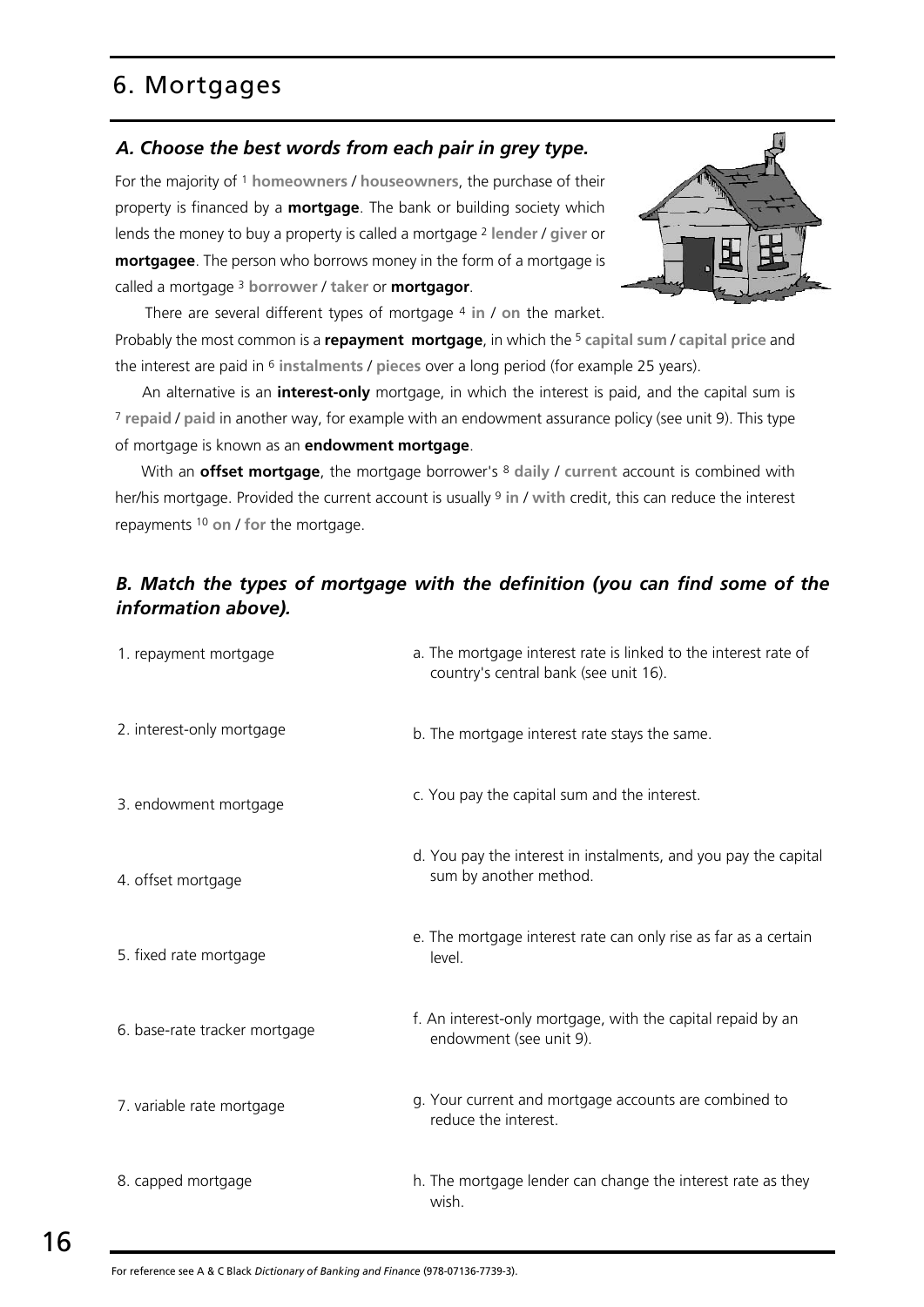#### *C. Choose the best word.*

\_\_\_\_\_\_\_\_\_\_. **a.** housing **b.** property **c.** buildings 2. The \_\_\_\_\_\_\_\_\_\_ are a document which proves who owns a property. **a.** owner's deeds **b.** owner's papers **c.** title deeds 3. In some countries you can get a mortgage for \_\_\_\_\_\_\_\_\_\_ your annual salary. **a.** times five **b.** five times **c.** five of 4. If a mortgage borrower the instalments... **a.** doesn't pay **b.** defaults on **c.** fails on 5. …the mortgage lender will eventually \_\_\_\_\_\_\_\_\_\_ the property. **a.** retake **b.** take back **c.** repossess 6. Before a property can be repossessed, the lender must apply to a court for a **a.** repossession order **b.** repossession paper **c.** repossession document 7. When the lender has a repossession order, the occupants of the property can be \_\_\_\_\_\_\_\_\_\_ **a.** evicted **b.** put out **c.** ejected 8. Generally, mortgage lenders only repossess as **a.** a desperate action **b.** a last resort **c.** the final option 9. A mortgage lender can also be called a mortgagee or a **a.** mortgage provider **b.** mortgage maker **c.** mortgage producer 10. A mortgage borrower can also be known as a mortgagor or a **a.** mortgage owner **b.** mortgage possessor **c.** mortgage holder 11. To change your mortgage agreement is to \_\_\_\_\_\_\_\_\_\_ your property. **a.** mortgage again **b.** remortgage **c.** unmortage 12. A mortgage paid over 25 years is called a \_\_\_\_\_\_\_\_\_\_ mortgage. **a.** 25 **b.** 25 year **c.** 25 years 13. When somebody's mortgage is the most they can possible afford, you can say they are "mortgaged up to the \_\_\_\_\_\_\_\_\_\_". **a.** hilt **b.** top **c.** head 14. If property prices go down, and your house is mortgaged for more than its current value, you have \_\_\_\_\_\_\_\_\_\_. **a.** negative money **b.** negative value **c.** negative equity 15. After you have paid your last mortgage instalment, you can say that you have \_\_\_\_\_\_\_\_\_\_ your mortgage. **a.** paid out **b.** paid up **c.** paid off

1. Houses, bungalows, apartments, offices, shops and any other type of building you can own are called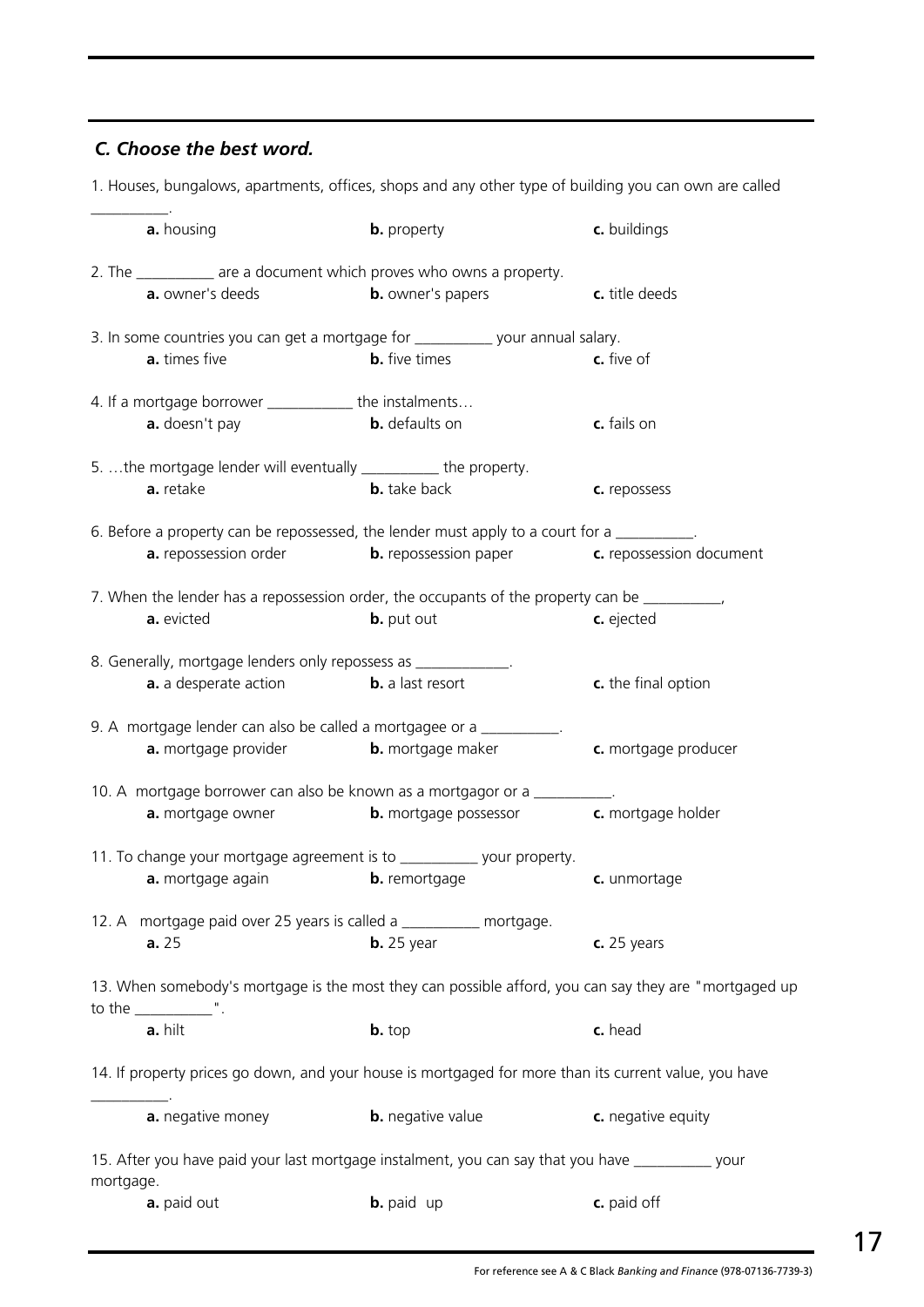#### Mortgage arrears reduce building society profits

- 1. The growth in building society profits for this financial year is expected to be restrained due to a sharp increase in the number of buy-to-let property owners going into mortgage arrears.
- 2. However, the recent interest rate cut is likely to cause arrears to level off, and recentlyintroduced government measures aimed at supporting the buy-to-let market are likely to provide a last-minute boost to building society annual profits.
- 3. James Edwards, chief executive of the market leaders City and Provincial Building Society, said in a trading statement last week that he broadly concurred with analysts' forecasts of full-year profits for his company to rise by 5% to £240m. However, the fact that soaring growth in the buy-to-let market (where C&P has a 19% share) has cooled significantly coupled with concerns about arrears has knocked 7.25p off the company's share price, leaving it at 264p.
- 4. Despite predictions for growth across the sector as a whole averaging around 4.5%, the share prices of the five leading players in the market have declined by an average of just under 3%. Yields may be falling, but the restricted supply of new-build homes and continuing enthusiasm for buy-to-let have kept the housing market buoyant, and only the most pessimistic of analysts are predicting a slump. Nevertheless, cautious corporate investors have been reducing their holdings.
- 5. Such fears may well prove to be misplaced. Hints by the Bank of England regarding a further interest rate cut could underpin further growth.
- 6. An additional boost is likely to be provided by changes to pension rules from April 5th next year. Holders of Self Invested Personal

#### *A. Choose the definition which is closest to the meaning in the article.*

| 1. buy-to-let property owners ( <b>paragraph 1</b> )<br>a. people who rent their homes                         | <b>b.</b> people who buy homes to rent to others |
|----------------------------------------------------------------------------------------------------------------|--------------------------------------------------|
| 2. growth has cooled significantly ( <b>paragraph 3</b> )<br>a. it's growing more slowly                       | <b>b.</b> it's declining                         |
| 3. a boom in buy-to-let investment ( <b>paragraph 7</b> )<br>a. a lot more people buying-to-let                | <b>b.</b> slightly more people buying-to-let     |
| 4. tax relief worth as much as £5bn ( <b>paragraph 7</b> )<br><b>a.</b> up to £5bn reduction in tax to be paid | <b>b.</b> up to £5bn increase in tax to be paid  |

Pensions (SIPPs) will be permitted to invest funds from their pensions in residential property.

- 7. Up to £15bn of pension cash is expected to flood into the market, including tax relief worth as much as £5bn. This is certain to create a boom in buy-to-let investment, shoring up building society yields, and to push up house prices, especially in areas where they have been in decline, creating more attractive investment opportunities.
- 8. In addition, the buy-to-let market is likely to continue to benefit from the fact that many would-be first time buyers remain priced out of the market, ensuring healthy demand for rental properties. Evidence suggests that large numbers of potential first time buyers are also delaying their plans to buy to due uncertainty on house prices, creating a build-up of demand which is likely to be released when house prices stabilise.
- 9. A spokesperson for the number two mortgage lender Bolton and Rochdale reported last month that new business volumes have grown steadily month on month from a low base, and that the growth of both the residential and buyto-let mortgage markets remains robust.
- 10. However, this upbeat stance was offset by *Banker and Mortgage Lender* magazine, which predicted that house prices are poised to fall by an average of up to 7% across the UK. The South West in particular was viewed as overvalued, with prices in some areas set to see a drop as high as 15%. In contrast, London is now seen as slightly undervalued, following some dramatic falls over the last year and, according to the magazine, house prices there are set to rise by a minimum of 4% a year for the next three years.

<span id="page-18-0"></span>For reference see A & C Black *Dictionary of Banking and Finance* (978-07136-7739-3).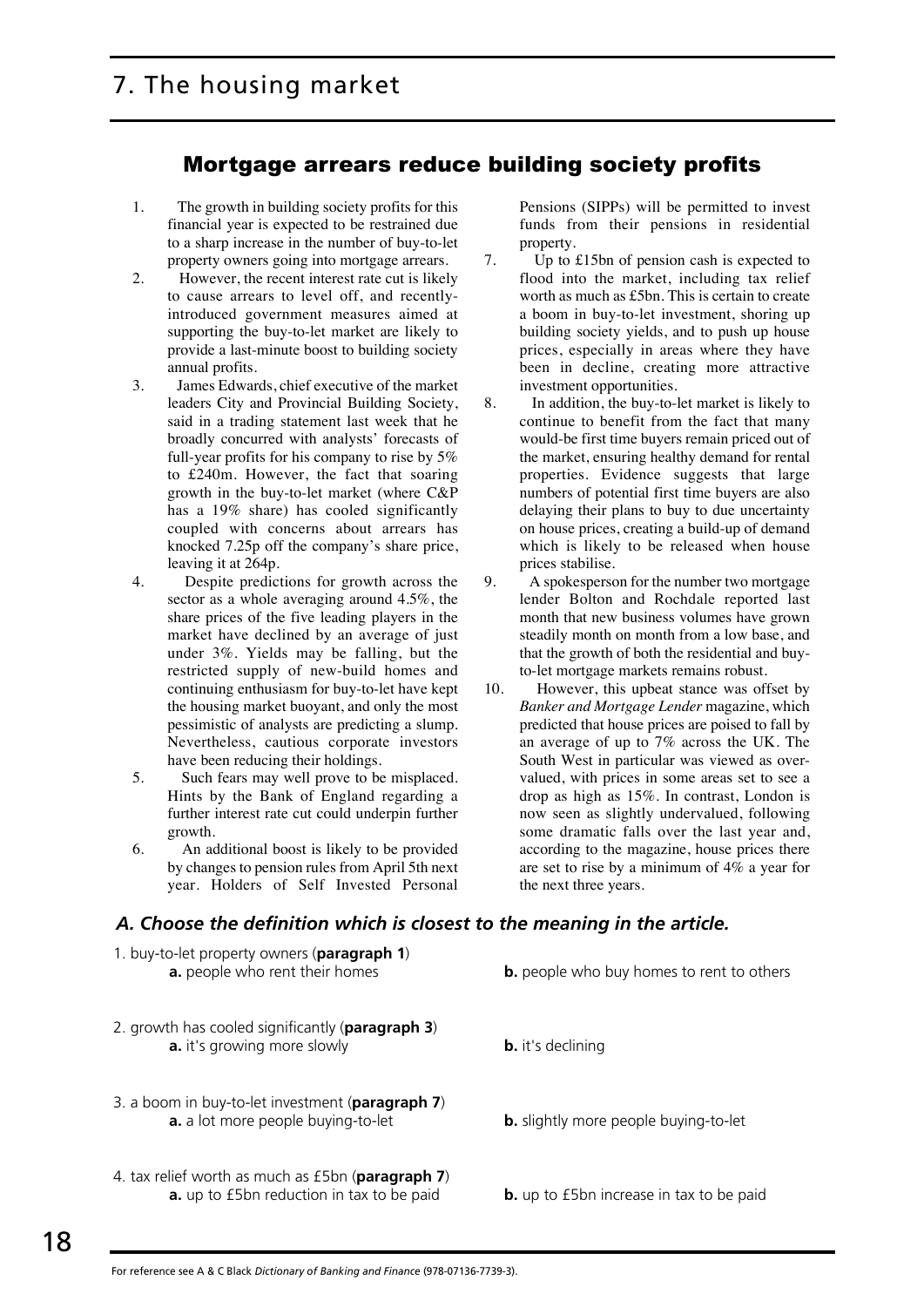| 5. would-be first-time buyers (paragraph 8)                                                                                                              | a. people who are going to buy their first home. b. people who would like to buy their first home                                                                                                                                                                                                                                            |
|----------------------------------------------------------------------------------------------------------------------------------------------------------|----------------------------------------------------------------------------------------------------------------------------------------------------------------------------------------------------------------------------------------------------------------------------------------------------------------------------------------------|
| 6.  remain priced out of the market (paragraph 8)<br>a. find it very expensive                                                                           | <b>b.</b> can't afford it                                                                                                                                                                                                                                                                                                                    |
| B. Find words in the article with the same meaning as the following.<br>7. overdue mortgage payments (paragraph 1)                                       |                                                                                                                                                                                                                                                                                                                                              |
| 8. profits (paragraph 4)                                                                                                                                 |                                                                                                                                                                                                                                                                                                                                              |
| 9. support (paragraph 7)                                                                                                                                 | $S$ and $S$ and $S$ and $S$ and $S$ and $S$ and $S$ and $S$ and $S$ and $S$ and $S$ and $S$ and $S$ and $S$ and $S$ and $S$ and $S$ and $S$ and $S$ and $S$ and $S$ and $S$ and $S$ and $S$ and $S$ and $S$ and $S$ and $S$ a                                                                                                                |
| 10. low starting point (paragraph 9)                                                                                                                     |                                                                                                                                                                                                                                                                                                                                              |
| 11. worth less than the current price (paragraph 10)                                                                                                     | $\begin{picture}(150,10) \put(0,0){\line(1,0){100}} \put(15,0){\line(1,0){100}} \put(15,0){\line(1,0){100}} \put(15,0){\line(1,0){100}} \put(15,0){\line(1,0){100}} \put(15,0){\line(1,0){100}} \put(15,0){\line(1,0){100}} \put(15,0){\line(1,0){100}} \put(15,0){\line(1,0){100}} \put(15,0){\line(1,0){100}} \put(15,0){\line(1,0){100}}$ |
| C. Complete the definitions.                                                                                                                             |                                                                                                                                                                                                                                                                                                                                              |
| 12. Mortgage arrears are starting to level off means that mortgage arrears<br>a. have stopped increasing<br>c. are increasing more slowly than they were | <b>b.</b> are decreasing                                                                                                                                                                                                                                                                                                                     |
| 13. There was soaring growth in the buy-to-let market means that<br>a. profits from buy-to-let mortgages increased                                       | <b>b.</b> house prices increased<br>c. buy-to-let mortgages became more expensive                                                                                                                                                                                                                                                            |
| 14. The housing market is buoyant means that<br>a. house prices are rising<br>c. house prices are falling                                                | <b>b.</b> house prices are static                                                                                                                                                                                                                                                                                                            |
| 15. Investors have been reducing their holdings means that investors have been<br>a. buying more shares<br>c. selling some of their shares               | <b>b.</b> selling all their shares                                                                                                                                                                                                                                                                                                           |
| 16. Interest rate cuts could underpin further growth means that interest rate cuts could<br>a. cause further growth<br>c. be caused by further growth    | <b>b.</b> prevent further growth                                                                                                                                                                                                                                                                                                             |
| 17. Pension cash will flood into the market means that pension fund managers will<br>a. avoid this market<br>c. make a lot of money from this market     | <b>b.</b> invest heavily in this market                                                                                                                                                                                                                                                                                                      |
| 18. New business volumes have grown steadily month on month means that<br>a. business has increased every month                                          | <b>b.</b> profits have increased every month<br>c. the number of new customers has increased every month                                                                                                                                                                                                                                     |
| 19. Prices are poised to fall by 7% means that<br>a. prices are falling<br>c. prices will fall                                                           | <b>b.</b> prices are expected to fall                                                                                                                                                                                                                                                                                                        |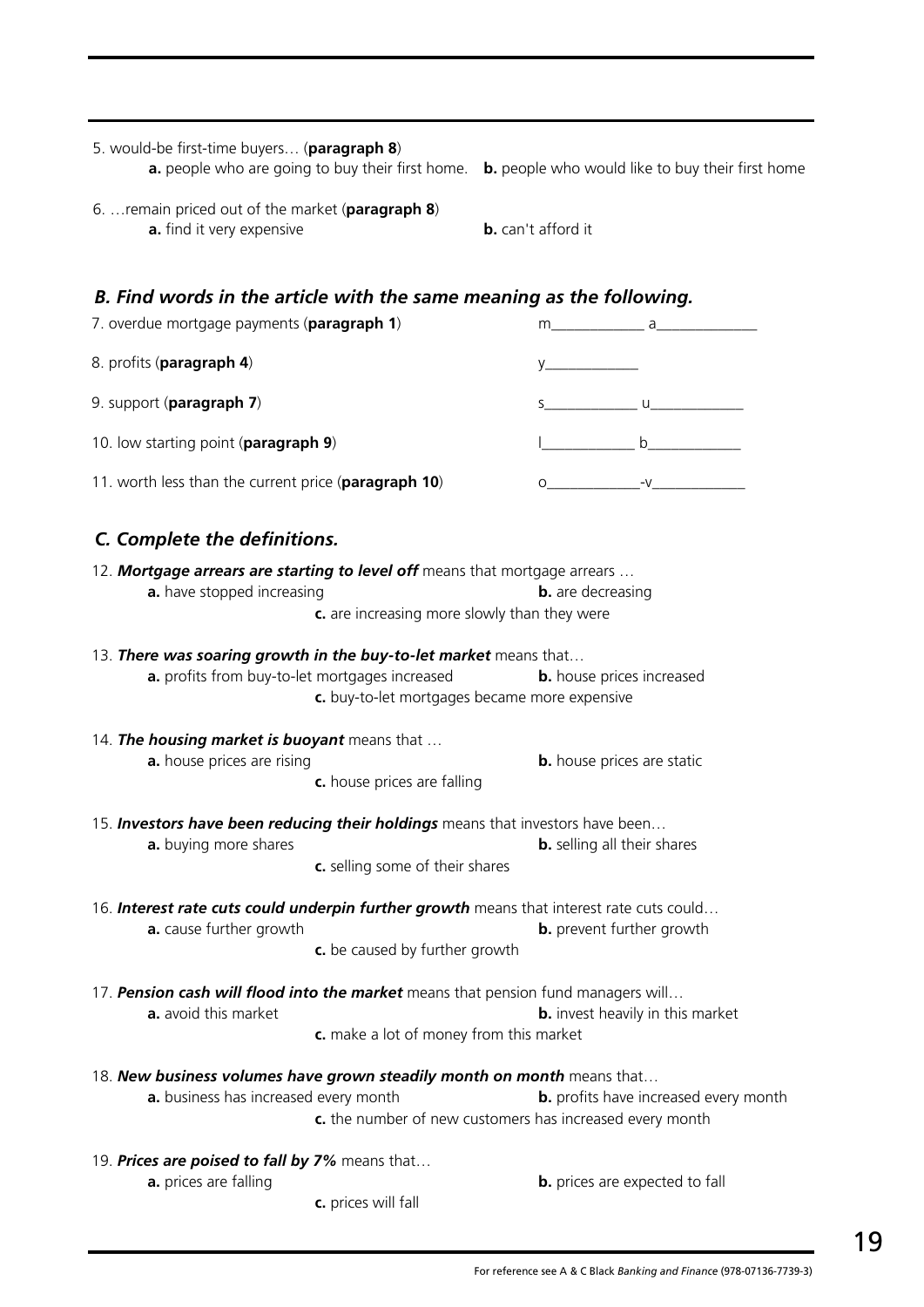## 8. The consumer credit boom

*A. Read the article, and put these word into the spaces.*

| cradit rating |  | craditworthy |  |
|---------------|--|--------------|--|
|               |  |              |  |

| credit rating | • creditors | $\bullet$ creditworthy | into the red<br>$\bullet$ and $\bullet$ and $\bullet$ |
|---------------|-------------|------------------------|-------------------------------------------------------|
| loans         | owe         | pay it back            | write off                                             |

- 1. The people of the United Kingdom are estimated to **around a trillion** pounds in personal debt, which is about £16,000 for every man, woman and child. Much of this debt is of course in the form of mortgages, but an ever-increasing proportion is in the form of consumer credit: unsecured in the form of overdrafts, credit card debts, store card debts, hirepurchase agreements and the numerous other ways in which the British public are able to "buy now, pay later".
- 2. An inevitable result of this is that an increasing number of people are taking on more debt than they can service. Credit cards and store cards especially can have very high APRs\*, and the interest soon mounts up, pushing the borrower further and further \_\_\_\_. Repayment in full may simply become impossible.
- 3. Of particular concern are so called "loansharks". While the major lenders such as banks \_\_\_\_\_\_\_\_\_\_\_\_\_ millions of pounds every year in bad debts, small credit companies sometimes

resort to heavy-handed measures such as sending in the bailiffs and even (although of course this is illegal) threatening physical violence.

- 4. Naturally, creditors try to avoid lending money to people who won't be able to \_\_\_\_\_\_\_\_\_\_\_\_\_. Although they may not know it, every person who has ever had dealings with a financial institution (for example, had a bank account) has a credit rating. This data is stored on computers by credit reference agencies, and before agreeing to a loan, most creditors will check the applicant's However, this information can be misleading. Apparently \_\_\_\_\_\_\_\_\_\_\_\_\_ people may already be struggling to keep up the payments on their existing debts.
- 5. As well as having potentially disastrous consequences for people who get too heavily into debt, the boom in consumer credit could have serious repercussions for lenders. If people are genuinely unable to repay their debts, ultimately there is very little their can do about it.

*\*APR = Annual Percentage Rate*

#### *B. Find words in the text which mean the same as the following.*

<span id="page-20-0"></span>

| 1. Money owed by people, not businesses (paragraph 1)                     |              | $p \qquad \qquad d \qquad \qquad$ |
|---------------------------------------------------------------------------|--------------|-----------------------------------|
|                                                                           |              |                                   |
| 2. Paying for something like a sofa or a car in instalments (paragraph 1) |              |                                   |
|                                                                           |              |                                   |
| 3. Increases (paragraph 2)                                                |              |                                   |
| 4.  of all the money (paragraph 2)                                        |              |                                   |
|                                                                           |              |                                   |
| 5. Having problems (paragraph 4)                                          |              |                                   |
|                                                                           |              |                                   |
| 6. Maintain (paragraph 4)                                                 | $\mathbf{u}$ |                                   |
|                                                                           |              |                                   |
| 7. Cause big problems (paragraph 5)                                       | $\mathsf{S}$ |                                   |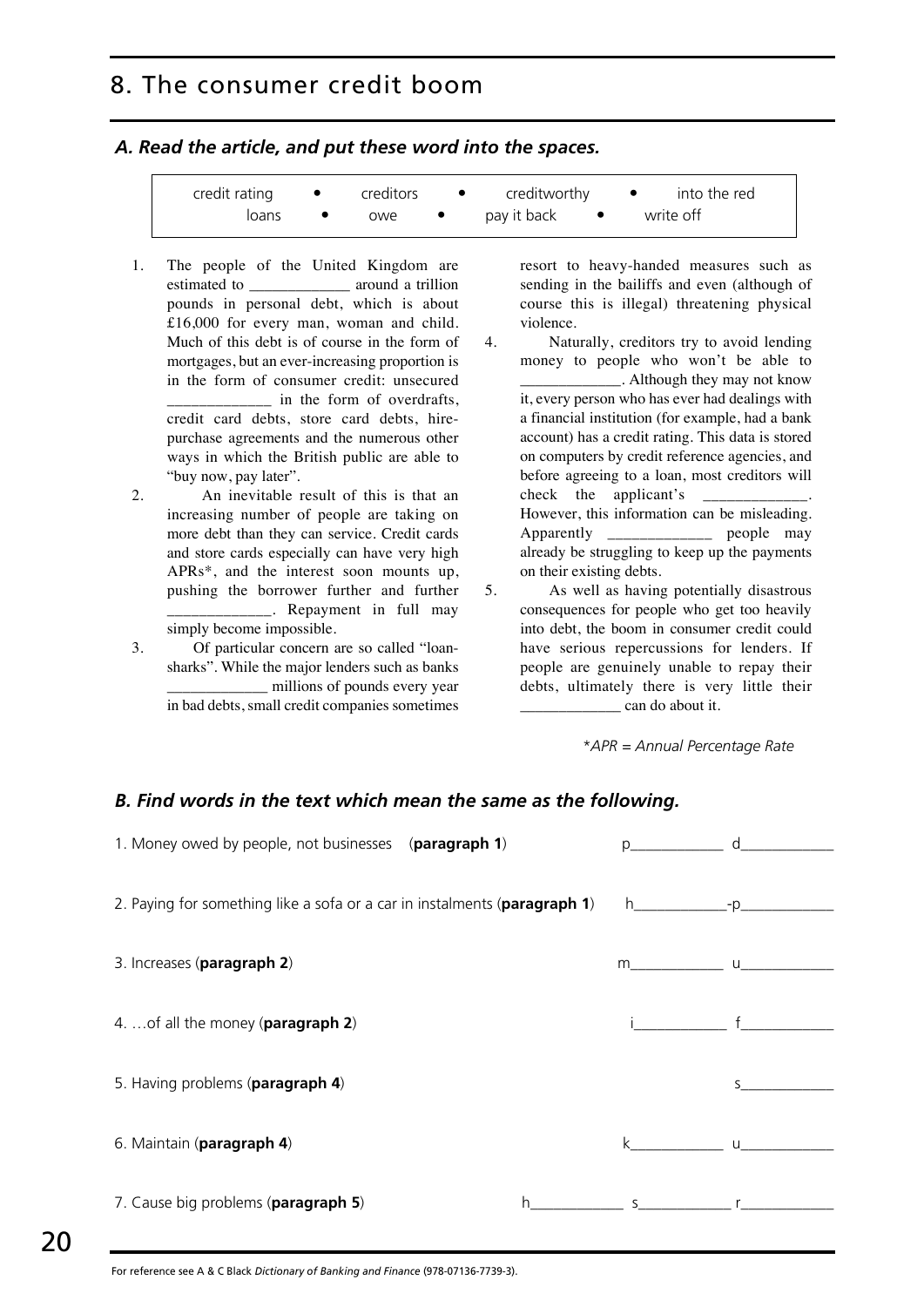#### *B. Answer these questions in your own words.*

1. What's the difference between a **secured** loan and an **unsecured** loan?

#### 2. What's a **bad debt**?

3. What does a **credit reference agency** do?

#### 4. What does a **bailiff** do?

#### *D. Match the phrases on the left with the alternatives on the right.*

| 1. apply for a loan | a. arrange a loan                                |
|---------------------|--------------------------------------------------|
| 2. set up a loan    | b. decide the borrower will never repay the loan |
| 3. take out a loan  | c. get a loan                                    |
| 4. pay back a loan  | d. repay the loan in instalments                 |
| 5. pay off a loan   | e. repay all the loan at once                    |
| 6. write off a loan | f. ask for a loan                                |

 $\_$  . The contribution of the contribution of the contribution of the contribution of the contribution of the contribution of the contribution of the contribution of the contribution of the contribution of the contributio

 $\_$  ,  $\_$  ,  $\_$  ,  $\_$  ,  $\_$  ,  $\_$  ,  $\_$  ,  $\_$  ,  $\_$  ,  $\_$  ,  $\_$  ,  $\_$  ,  $\_$  ,  $\_$  ,  $\_$  ,  $\_$  ,  $\_$  ,  $\_$  ,  $\_$  ,  $\_$  ,  $\_$  ,  $\_$  ,  $\_$  ,  $\_$  ,  $\_$  ,  $\_$  ,  $\_$  ,  $\_$  ,  $\_$  ,  $\_$  ,  $\_$  ,  $\_$  ,  $\_$  ,  $\_$  ,  $\_$  ,  $\_$  ,  $\_$  ,

 $\_$  . The contribution of the contribution of the contribution of the contribution of the contribution of the contribution of the contribution of the contribution of the contribution of the contribution of the contributio

 $\_$  , and the set of the set of the set of the set of the set of the set of the set of the set of the set of the set of the set of the set of the set of the set of the set of the set of the set of the set of the set of th

 $\_$  . The contribution of the contribution of the contribution of the contribution of the contribution of the contribution of the contribution of the contribution of the contribution of the contribution of the contributio

#### *E. Which of the following sentences best summarises the article?*



1. Creditors have lent too much money, and are starting to have serious problems.

2. British people love to "buy now, pay later", but the majority of them are not very creditworthy.

3. Creditors are lending more and more money, and this is causing an increase in debt-related problems.

4. If more creditors used credit-reference agencies, there would be fewer debtrelated problems.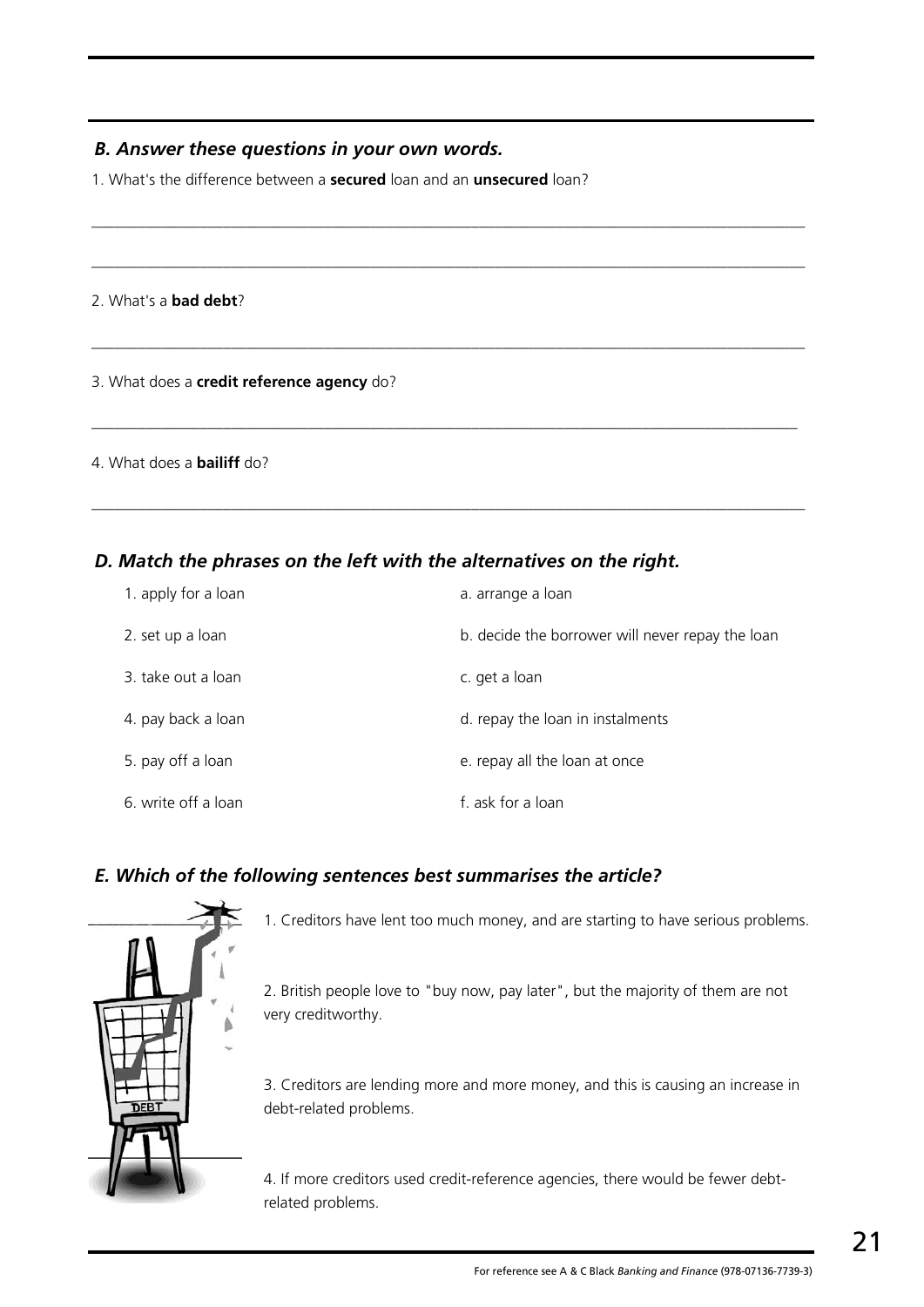## 9. Pensions and other financial products

#### **A. Pensions**

A pension is a 1 **sum** / **quantity** of money paid regularly to a person who has reached a certain age or retired. It is usually paid until the 2 **receiver's** / **recipient's** death, although in some cases a 3 **widow** / **wife** may continue to receive payments after her husband's death.

#### **State pensions**

Pensions paid by the state. In many countries, these are contribution-based: people who have not paid <sup>4</sup> **sufficient** / **satisfactory** contributions during their 5 **work lives** / **working lives** do not receive the full amount.

#### **Occupational pension schemes**

Pension schemes for employees working in a particular industry or for a particular company. In some cases, these are administered by insurance companies who invest the 6 **payments** / **premiums** and use the profits from this to pay out the 7 **benefits** / **rewards**. In other cases they are self-administered: the premiums are invested by the pension fund 8 **trustees** / **trusteds**.

#### **Personal pension schemes**

Schemes provided by 9 **pension givers** / **pension providers** such as insurance companies and banks. The premiums are invested in a 10 **pension treasure** / **pension fund**, and on retirement the pensioner receives a <sup>11</sup>**lump sum** / **chunk sum** to invest in an annuity (see below). Personal pension schemes are also known as <sup>12</sup> "**private pensions**" / "**alternative pensions**".

#### **B. Financial products**

#### *Match the financial product with the benefits.*

| 1. annuity                  | a. If you're too ill to work, you receive payments.                                      |
|-----------------------------|------------------------------------------------------------------------------------------|
| 2. life insurance           | b. You pay a lump sum, and receive regular payments for the rest<br>of your life.        |
| 3. life assurance           | c. You receive a lump sum on a certain date (or earlier if you die).                     |
| 4. endowment assurance      | d. Your beneficiaries receive money if you die young.                                    |
| 5. endowment mortgage       | e. You borrow money to buy a house. Many years later, your<br>endowment repays the loan. |
| 6. private health insurance | f. You borrow money. When you die, your house is sold to repay<br>the loan.              |
| 7. sickness insurance       | g. Your beneficiaries receive money when you die.                                        |
| 8. equity release scheme    | h. Your private hospital bills are paid.                                                 |

<span id="page-22-0"></span>For reference see A & C Black *Dictionary of Banking and Finance* (978-07136-7739-3).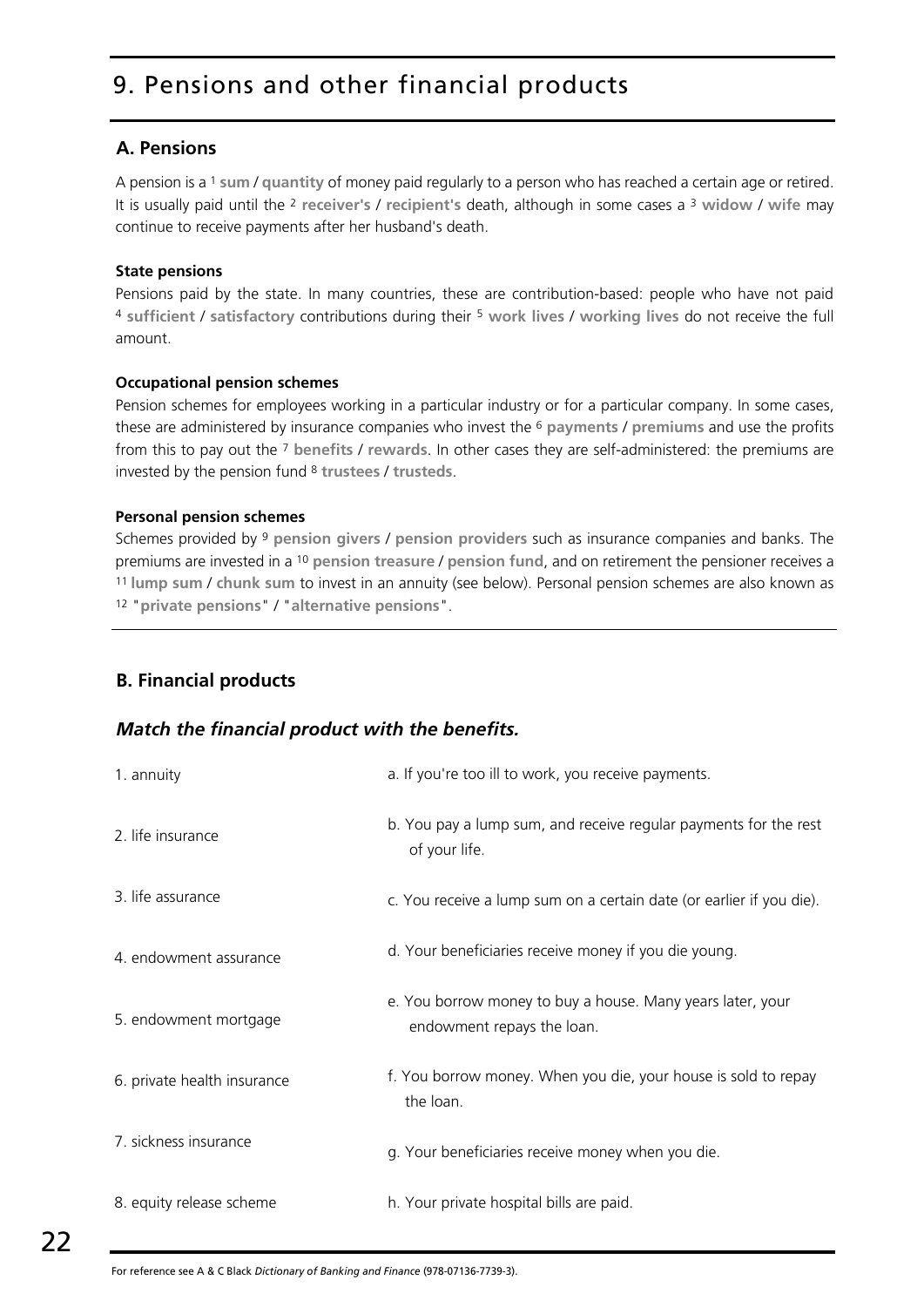| 1. A person who gives you information about financial products is a __________.                                                      |                                   |                               |
|--------------------------------------------------------------------------------------------------------------------------------------|-----------------------------------|-------------------------------|
| <b>a.</b> financial adviser                                                                                                          | <b>b.</b> financial helper        | <b>c.</b> financial assistant |
| 2. Some financial advisers only earn money by giving advice. Others earn ________ from selling<br>financial products.                |                                   |                               |
| a. wages                                                                                                                             | <b>b.</b> payments                | c. commission                 |
| 3. An actuary is a person who ___________ insurance risk and calculates premiums.                                                    |                                   |                               |
| a. thinks about                                                                                                                      | <b>b.</b> assesses                | c. decides                    |
| 4. When an endowment ___________, you receive a lump sum.                                                                            |                                   |                               |
| a. finishes                                                                                                                          | <b>b.</b> ends                    | c. matures                    |
| 5. Prices go up every year. This is because of __________.                                                                           |                                   |                               |
| a. inflation                                                                                                                         | <b>b.</b> expansion               | c. evolution                  |
| 6. Some pension payments increase every year ___________ inflation.                                                                  |                                   |                               |
| a. in time with                                                                                                                      | <b>b.</b> in line with            | c. at the speed of            |
| 7. Pension payments which increase in line with inflation are __________.                                                            |                                   |                               |
| a. index connected                                                                                                                   | <b>b.</b> index linked            | c. index controlled           |
| 8. Many financial analysts predict a ___________ caused by too many pensioners and not enough<br>workers.                            |                                   |                               |
| a. pensions crisis                                                                                                                   | <b>b.</b> pensions disaster       | c. pensions emergency         |
| 9. A small additional pension is known as a ___________.                                                                             |                                   |                               |
| <b>a.</b> topper pension                                                                                                             | <b>b.</b> topping pension         | c. top-up pension             |
| 10. Banks and insurance companies are types of __________.                                                                           |                                   |                               |
| a. financial institution                                                                                                             | <b>b.</b> finance company         | c. financier                  |
| 11. Pension funds are usually administered by a __________ of trustees.                                                              |                                   |                               |
| a. group                                                                                                                             | <b>b.</b> bunch                   | c. board                      |
| 12. Pension funds, insurance companies and other financial institutions that invest on the stock<br>market are known as ___________. |                                   |                               |
| a. commercial investors                                                                                                              | <b>b.</b> institutional investors | c. company investors          |
| 13. Individual people who invest on the stock market are known as __________.                                                        |                                   |                               |
| a. private investors                                                                                                                 | <b>b.</b> personal investors      | <b>c.</b> one-man investors   |
| 14. In most countries, financial products and services are ___________ by the government.                                            |                                   |                               |
| a. watched                                                                                                                           | <b>b.</b> decided                 | c. regulated                  |

#### *C. Choose the best word to complete the sentence.*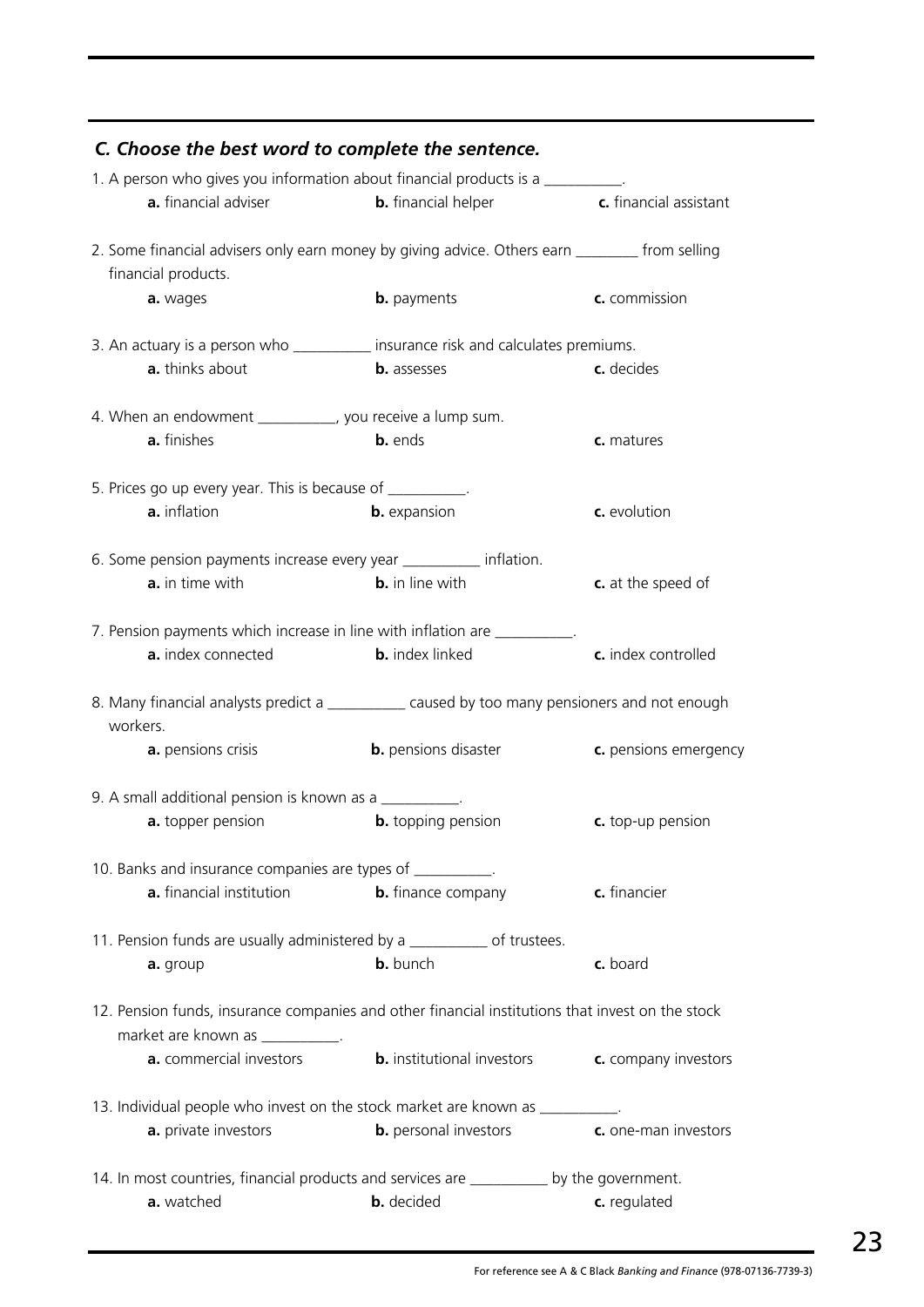## 10. Insurance

#### *A. Match these types of insurance with the definitions.*

| 1. Third party only           | a. Home insurance covering the fabric of the building only.                                        |
|-------------------------------|----------------------------------------------------------------------------------------------------|
| 2. Third party fire and theft | b. Pays out if you die or after a set period - whichever is later.                                 |
| 3. Fully comprehensive        | c. Home insurance covering most risks.                                                             |
| 4. Buildings only             | d. Motor insurance. Will only pay claims made against you by<br>others.                            |
| 5. Buildings and contents     | e. Covers the costs of private health care.                                                        |
| 6. Third party liability      | f. Motor insurance. Will pay claims made against you by others<br>plus damage caused by fire.      |
| 7. Worldwide travel           | g. Motor insurance covering all risks.                                                             |
| 8. Private health             | h. Covers claims made against you by others, for example if you<br>run a business.                 |
| 9. Indemnity insurance        | i. Insurance cover for problems while on holiday abroad.                                           |
| 10. Personal injury           | j. Any insurance which covers financial loss (numbers 1 to 8 are<br>types of indemnity insurance). |
| 11. Life                      | k. Pays out in the event of a personal accident.                                                   |

#### *B. Put the words into the correct spaces.*

| take out | $\bullet$ | broker | $\bullet$                        | quote   | $\bullet$ | premium |
|----------|-----------|--------|----------------------------------|---------|-----------|---------|
| covered  | $\bullet$ | claim  | $\bullet$ . The set of $\bullet$ | pay out | $\bullet$ | fill in |

*How to \_\_\_\_\_\_\_\_\_\_\_\_\_\_ an insurance policy.*

1. Choose an insurance *\_\_\_\_\_\_\_\_\_\_\_\_\_\_*, or contact an insurance company direct.

2. Phone up and get a *\_\_\_\_\_\_\_\_\_\_\_\_\_\_* (or you can do this on the internet).

- 3. Pay the *\_\_\_\_\_\_\_\_\_\_\_\_\_\_*.
- 4. Now you're *\_\_\_\_\_\_\_\_\_\_\_\_\_\_*.
- 5. If you need to make a *\_\_\_\_\_\_\_\_\_\_\_\_\_\_*, contact the insurance company.
- 6. You will probably have to *\_\_\_\_\_\_\_\_\_\_\_\_\_\_* a claim form.
- <span id="page-24-0"></span>7. You may have to wait several weeks for the insurance company to *\_\_\_\_\_\_\_\_\_\_\_\_\_\_*.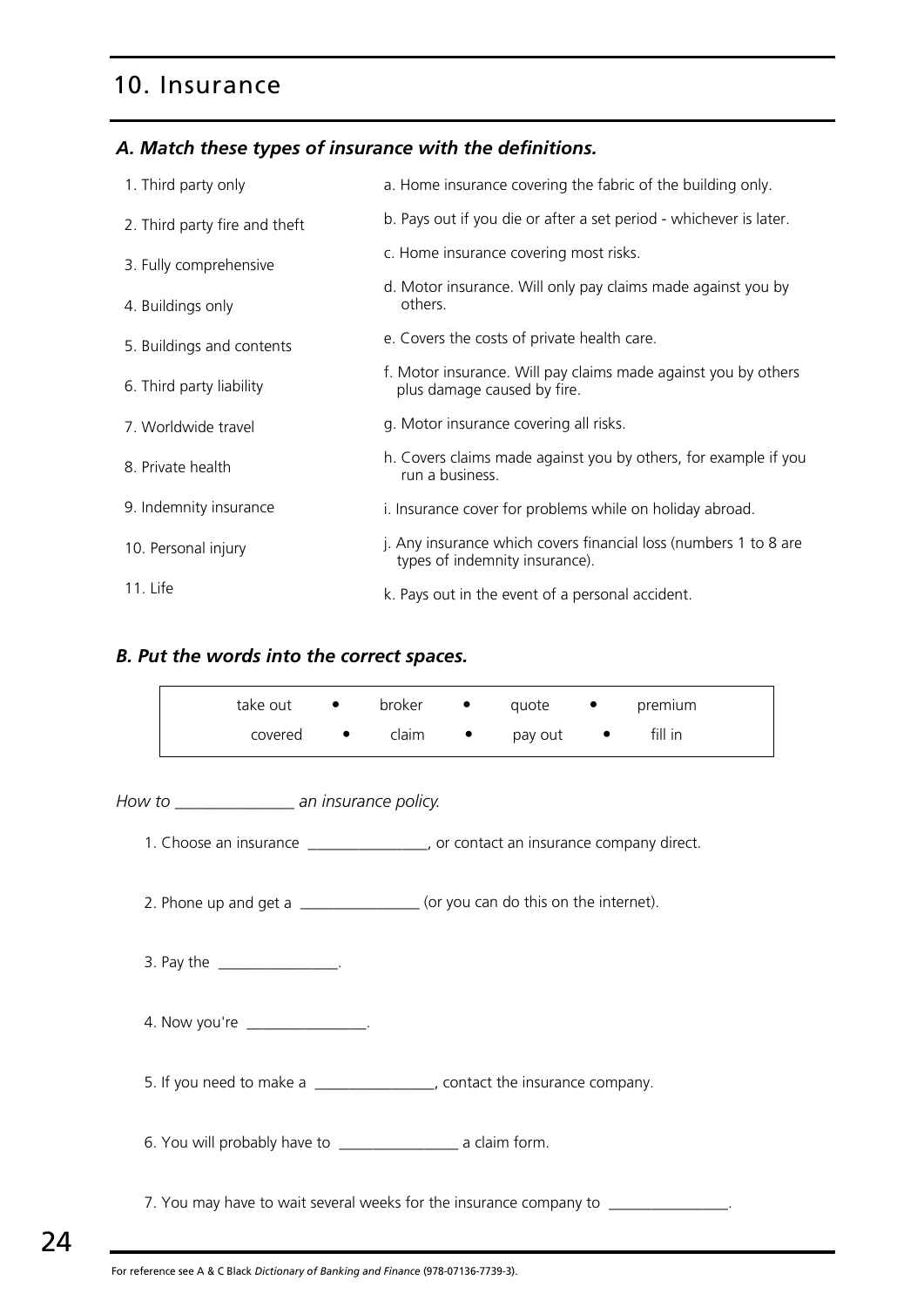| C. Choose the best words to go into each space.                                                                                                          |                          |                       |
|----------------------------------------------------------------------------------------------------------------------------------------------------------|--------------------------|-----------------------|
| 1. A person who assesses insurance claims is called a ___________.<br>a. loss adjuster                                                                   | <b>b.</b> claim adjuster | c. insurance adjuster |
| 2. Your home insurance will be expensive if you live in a _________ area.<br>a. big risk                                                                 | <b>b.</b> risky          | c. high risk          |
| 3. An insurance broker usually ___________ several different insurance companies<br>a. deals with                                                        | <b>b.</b> contacts       | c. works for          |
| 4. In many cases, the insurance company doesn't take the financial __________.<br>a. problem                                                             | <b>b.</b> risk           | c. damage             |
| 5. The financial risk is taken by ___________ such as Lloyds of London.<br>a. underwriters                                                               | <b>b.</b> undertakers    | c. underpasses        |
| 6. Natural disasters usually mean that insurance underwriters suffer __________.<br>a. heavy losses                                                      | <b>b.</b> high expenses  | c. big debts          |
| 7. A ____________ proves you have insurance while the policy is being processed.<br><b>a.</b> cover letter                                               | <b>b.</b> cover paper    | c. cover note         |
| 8. If you agree to pay, for example, the first £200 of a claim, then your policy has a £200 _________<br>a. surplus                                      | <b>b.</b> extra          | c. excess             |
| 9. A company giving insurance cover is known as the __________.<br>a. insurer                                                                            | <b>b.</b> insured        | c. insurance          |
| 10. A person who has taken out insurance cover is known as the __________<br>a. insurer                                                                  | <b>b.</b> insured        | c. insurance          |
| 11. or the $\_\_\_\_\_\_\_\_\$ .<br><b>a.</b> policyholder                                                                                               | <b>b.</b> policy-taker   | c. policy             |
| 12. A life insurance policy pays out ___________ your death or after a set period, whichever is first.<br><b>a.</b> in case of <b>b.</b> if <b>b.</b> if |                          |                       |

#### *D. Choose the correct prepositions.*

- 1. I've never claimed **on** / **from** my insurance.
- 2. Don't worry. It's covered **by** / **with** my insurance.
- 3. I'm insured **for** / **by** the Lion Rock Insurance Company.
- 4. This sculpture is insured **for** / **at** £100,000.
- 5. I'm insured **to** / **for** drive any car.
- 6. I'm covered **by** / **for** all risks.
- 7. Which insurance company are you **with** / **in**?

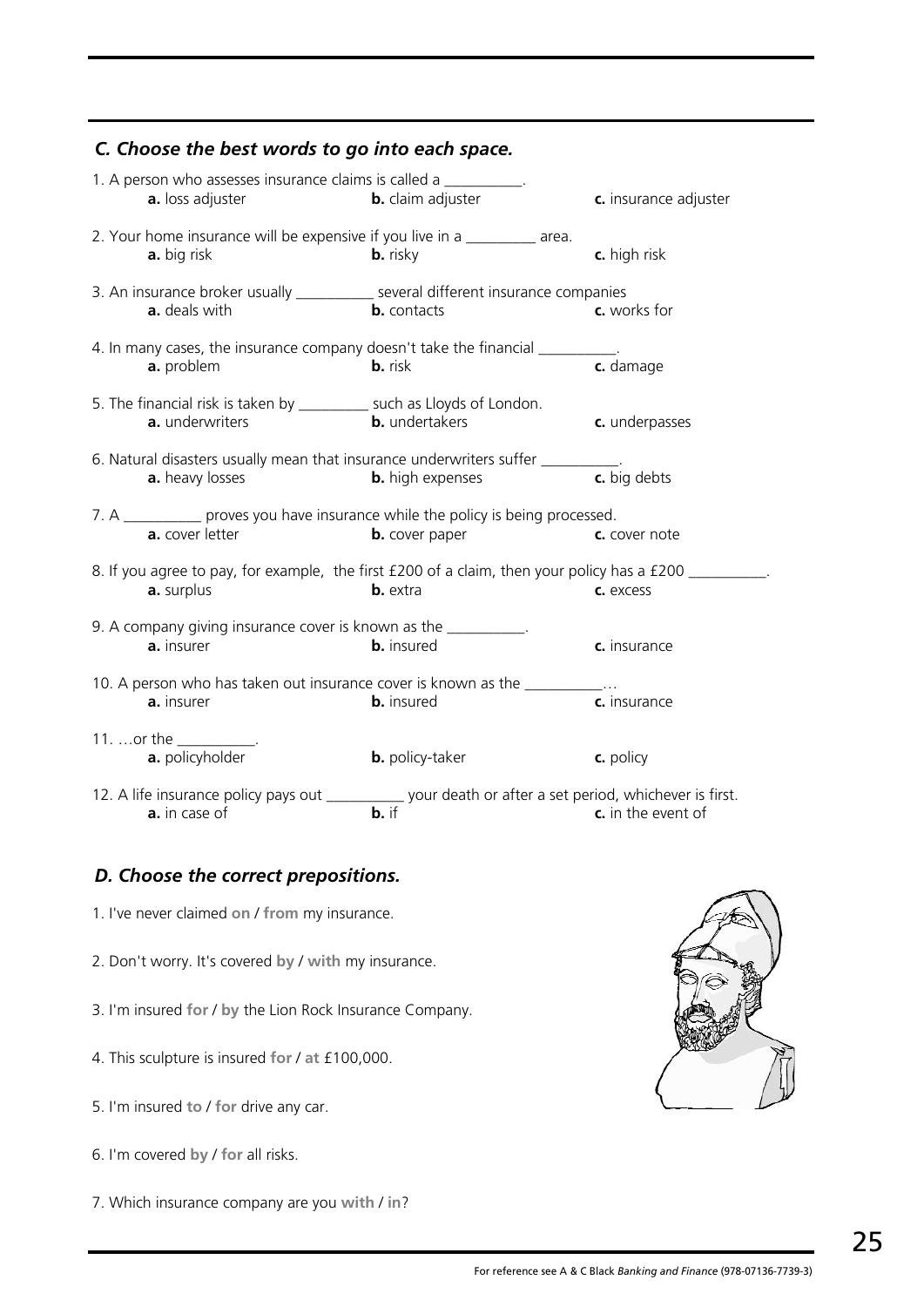*A. In each space put a word which means the same as the word in brackets. In each case, the words in the list below are more suitable than the words in brackets.*

| assets              | deceased  | estate                 |
|---------------------|-----------|------------------------|
| frozen              | heirs     | inherit<br>$\bullet$   |
| inheritance tax     | intestate | liability<br>$\bullet$ |
| nearest and dearest | $\bullet$ | no-obligation          |
| own pockets         | $\bullet$ | prior claim            |
|                     |           |                        |

<span id="page-26-0"></span>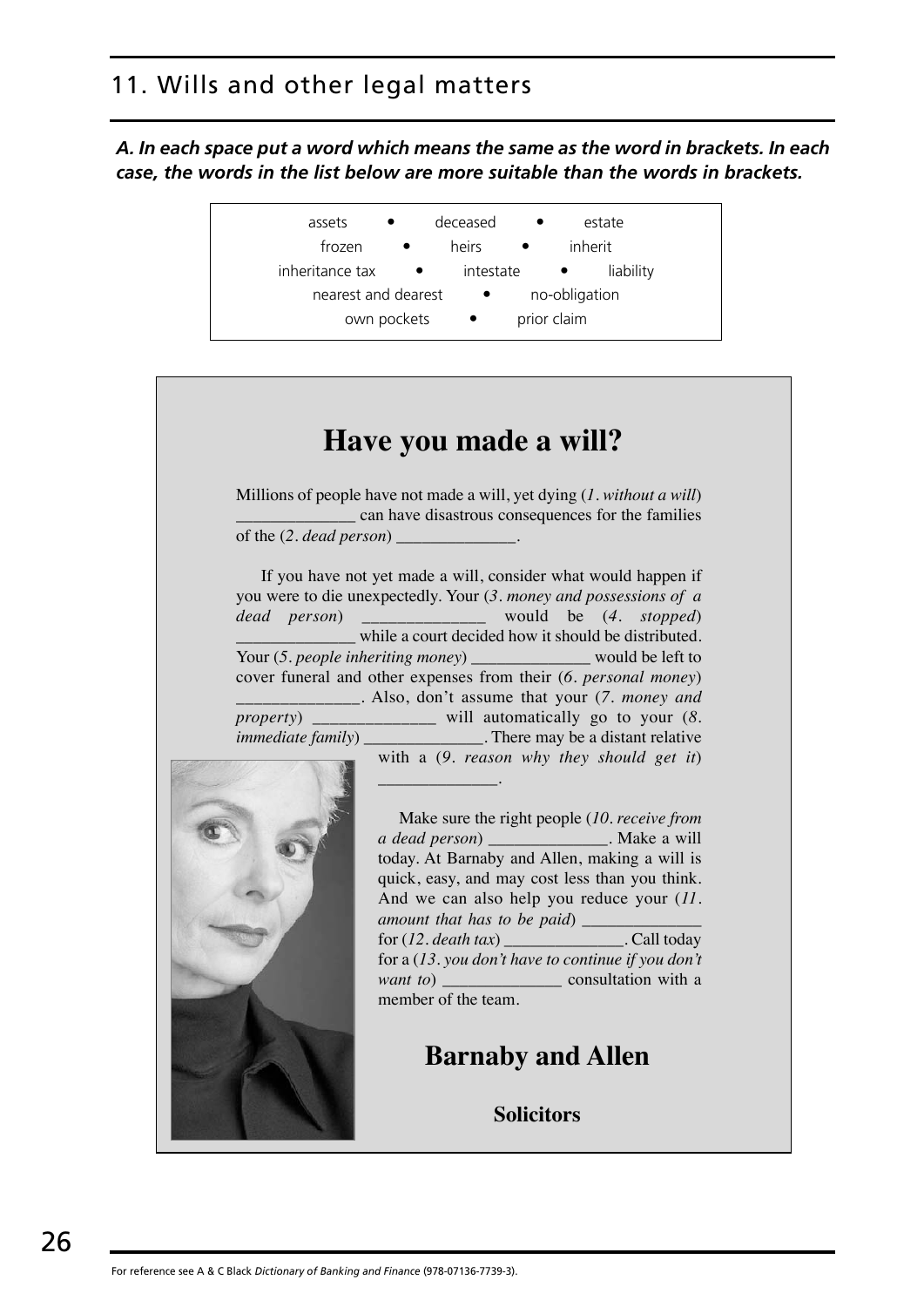#### *B. Match the word with the definition.*

| 1. solicitor      | a. (British English) a person qualified to act as a legal advocate,<br>especially in higher courts   |
|-------------------|------------------------------------------------------------------------------------------------------|
| 2. barrister      | b. a law firm                                                                                        |
| 3. advocate       | c. (British English) a person qualified to draw up wills, deal with                                  |
| 4. attorney       | conveyancing etc, and to represent clients in lower courts                                           |
| 5. lawyer         | d. somebody who represents somebody else in court                                                    |
| 6. legal practice | e. a person appointed by the deceased to carry out the terms of a<br>will                            |
| 7. executor       | f. the process of proving a will is genuine                                                          |
| 8. beneficiary    | g. (American English) a barrister                                                                    |
| 9. probate        | h. drawing up contracts for the buying and selling of houses<br>i. a person who benefits from a will |
| 10. conveyancing  | j. a solicitor, barrister or attorney                                                                |

#### *C. Use the verbs below to complete the sentences.*

| act     | $\bullet$ | be<br>$\bullet$ |     | $comply \qquad \bullet$ | defend |      |
|---------|-----------|-----------------|-----|-------------------------|--------|------|
| draw up | $\bullet$ | exchange •      |     | grant                   |        | hear |
|         | prosecute | $\bullet$       | sue | $\bullet$               | take   |      |

1. In the UK, it takes several weeks for the authorities to \_\_\_\_\_\_\_\_\_\_\_\_\_\_\_\_ probate.

- 2. I'll get a lawyer to \_\_\_\_\_\_\_\_\_\_\_\_\_\_\_\_ a contract.
- 3. We're going to \_\_\_\_\_\_\_\_\_\_\_\_\_\_\_\_ contracts on Tuesday, and then we can move into our new house.
- 4. We going to \_\_\_\_\_\_\_\_\_\_\_\_\_\_\_\_\_\_\_\_\_\_ them for a million pounds in damages.
- 5. If you don't \_\_\_\_\_\_\_\_\_\_\_\_\_\_\_\_ you will \_\_\_\_\_\_\_\_\_\_\_\_\_\_\_\_ in breach of contract.
- 6. They are going to \_\_\_\_\_\_\_\_\_\_\_\_\_\_\_\_ legal proceedings against us.
- 7. The court will \_\_\_\_\_\_\_\_\_\_\_\_\_\_\_\_\_\_\_\_\_ the case next Monday.
- 8. My solicitor will \_\_\_\_\_\_\_\_\_\_\_\_\_\_\_\_\_\_\_ for me in this matter.
- 9. The police are going to \_\_\_\_\_\_\_\_\_\_\_\_\_\_\_\_ him for fraud.
- 10. He's hired a very good barrister to \_\_\_\_\_\_\_\_\_\_\_\_\_\_\_\_ him against the charges.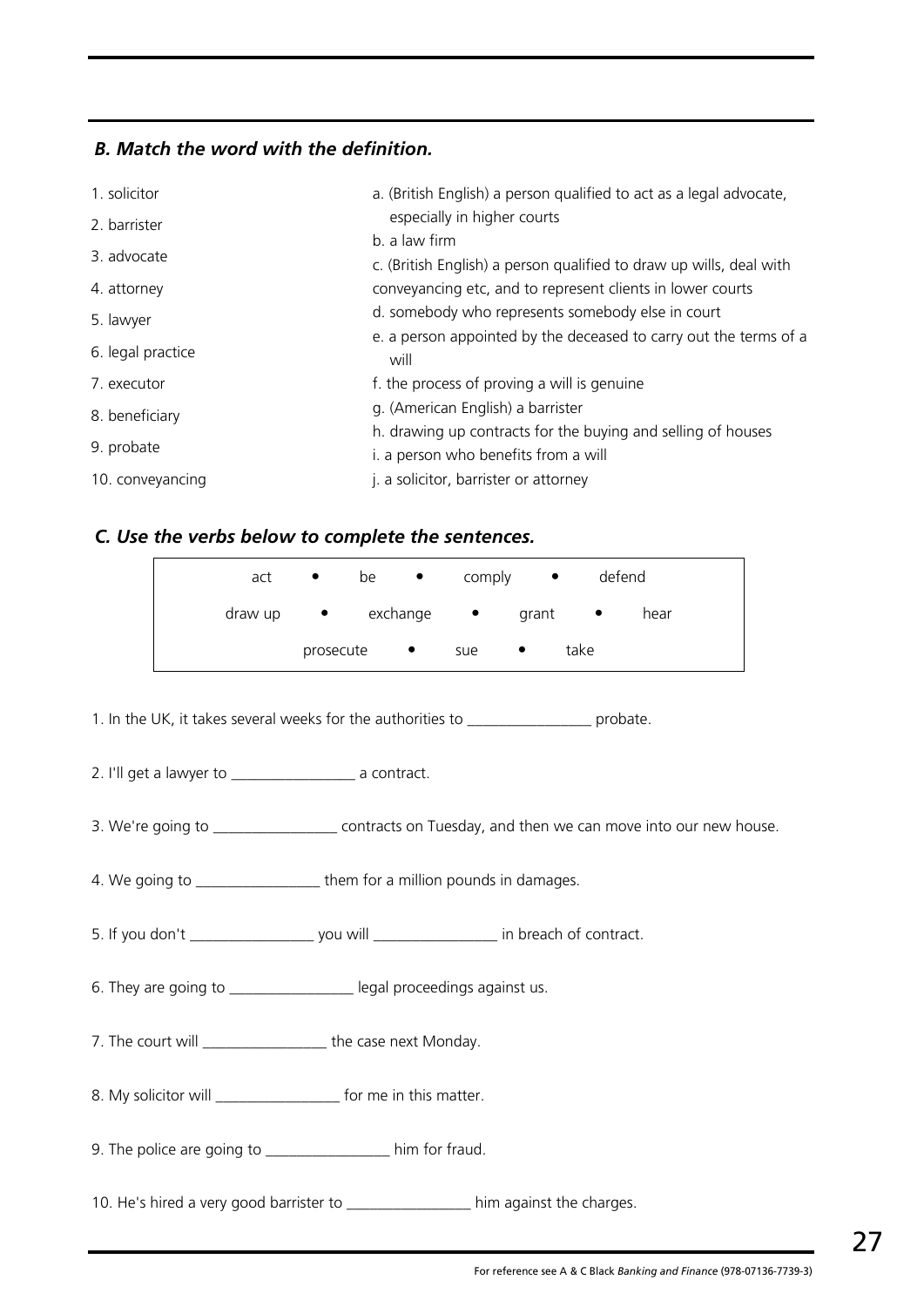## 12. Money and work

#### *A. Put words into the spaces.*

| a year | $\bullet$ | by<br>$\bullet$ |           | good money | $\bullet$ | hourly    | $\bullet$ | tor  |  |
|--------|-----------|-----------------|-----------|------------|-----------|-----------|-----------|------|--|
| makes  |           | on the staff    | $\bullet$ | package    | $\bullet$ | payroll   |           | on   |  |
| salary | $\bullet$ | staff member    | $\bullet$ | wage       | $\bullet$ | well paid | $\bullet$ | well |  |

#### **Set 1:**

- 1. She's \_\_\_\_\_\_\_\_\_\_\_\_\_\_\_\_ 40k a year.
- 2. She's on forty thousand \_\_\_\_\_\_\_\_\_\_\_\_\_\_\_\_.
- 3. Her monthly \_\_\_\_\_\_\_\_\_\_\_\_\_\_\_\_ is about £3,300.
- 4. She \_\_\_\_\_\_\_\_\_\_\_\_\_\_\_\_ forty thousand pounds a year.
- 5. Parker Publishing offer an excellent remuneration \_\_\_\_\_\_\_\_\_\_\_\_\_\_\_\_ to executives.

#### **Set 2:**

- 6. He works \_\_\_\_\_\_\_\_\_\_\_\_\_\_\_\_ Parker Publishing.
- 7. He's employed Parker Publishing.
- 8. He's \_\_\_\_\_\_\_\_\_\_\_\_\_\_\_\_ of Parker Publishing.
- 9. He's on the \_\_\_\_\_\_\_\_\_\_\_\_\_\_\_\_ of Parker Publishing.
- 10. He's a Parker Publishing \_\_\_\_\_\_\_\_\_\_\_\_\_\_\_\_.

#### **Set 3:**

- 11. Parker Publishing pay their delivery drivers a good rate.
- 12. Parker Publishing pay their delivery drivers \_\_\_\_\_\_\_\_\_\_\_\_\_\_\_\_\_.
- 13. Parker Publishing delivery drivers are on
- 14. Parker Publishing delivery drivers are \_\_\_\_\_\_\_\_\_\_\_\_\_\_\_\_.
- 15. Parker Publishing delivery drivers get a good weekly \_\_\_\_\_\_\_\_\_\_\_\_\_\_\_\_\_.

#### *B. Choose the best words to go into the spaces.*

| 1. Tony doesn't pay tax. He gets paid |                        |                     |
|---------------------------------------|------------------------|---------------------|
| <b>a.</b> cash in pocket              | <b>b.</b> cash in hand | c. cash in fingers. |
|                                       |                        |                     |
|                                       |                        |                     |

| 2. Anna is a                    | illustrator. She works for many different |                        |
|---------------------------------|-------------------------------------------|------------------------|
| <b>a.</b> freelance / customers | <b>b.</b> free / clients                  | c. freelance / clients |

- 3. Anna is \_\_\_\_\_\_\_\_\_\_\_\_\_\_\_\_. **a.** self-employed **b.** self-working **c.** self-paid
- <span id="page-28-0"></span>4. Steve works for BurgerPlanet. He only earns about £6 \_\_\_\_\_\_\_\_\_\_\_ **a.** for an hour **b.** an hour **c.** the hour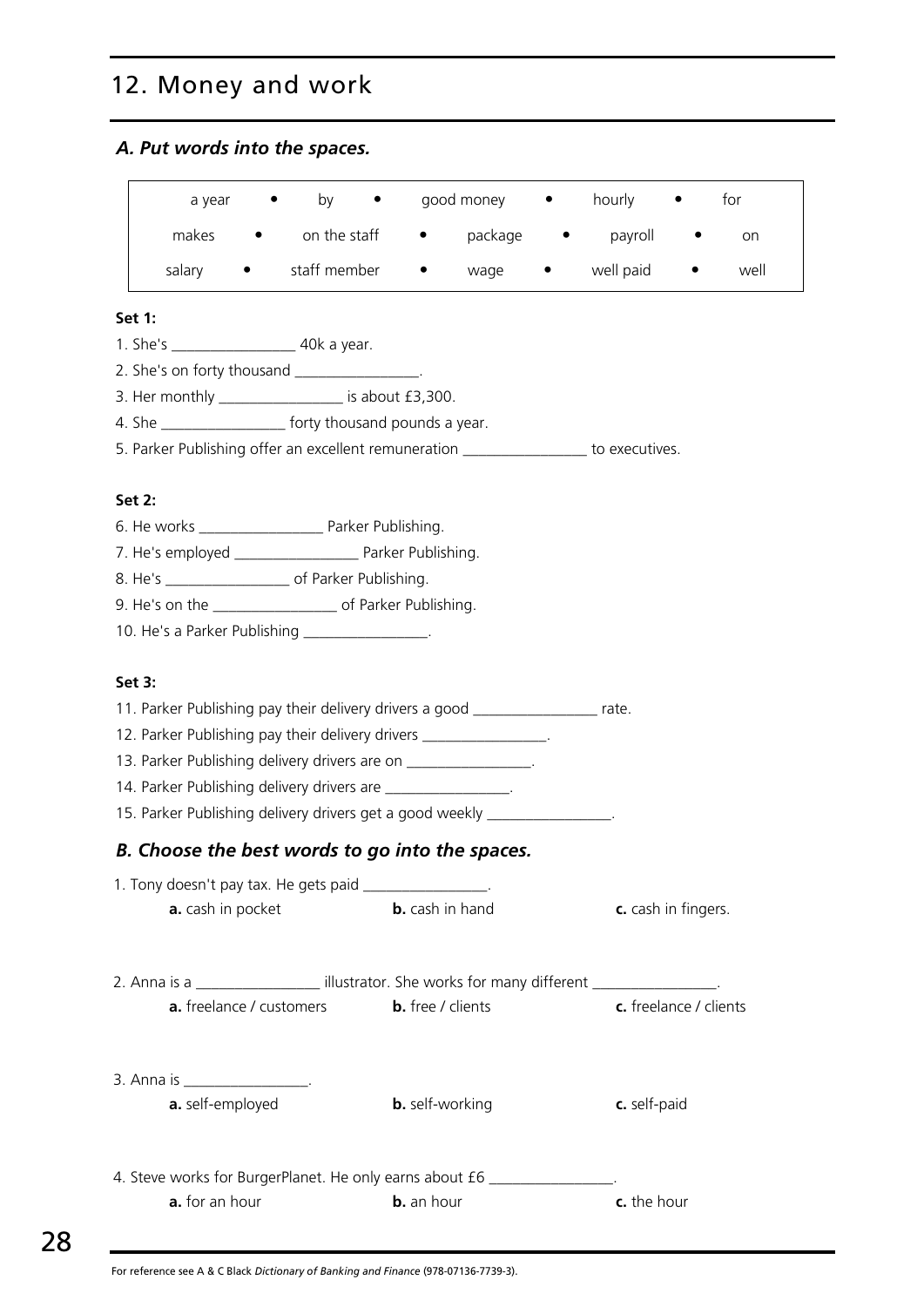| 5. Working in a fast-food restaurants is usually a ____________ occupation.<br>a. bad-pay                   | <b>b.</b> short-pay    | c. low-pay   |  |  |  |
|-------------------------------------------------------------------------------------------------------------|------------------------|--------------|--|--|--|
| 6. Many company executives receive a performance-related ___________.<br>a. bonus                           | <b>b.</b> gift         | c. extra     |  |  |  |
| 7. Extra benefits from employers such as free health insurance, free cars and free mobile phones are called |                        |              |  |  |  |
| a. presents                                                                                                 | <b>b.</b> extras       | c. perks     |  |  |  |
| 8. Factory workers who get paid for each item they make are ___________.<br>a. in pieces                    | <b>b.</b> on piecework | c. on pieces |  |  |  |
| C. Which two of these sentences are not possible?                                                           |                        |              |  |  |  |
| 1. I think you should ask for a pay rise.                                                                   |                        |              |  |  |  |
| 2. I think you should ask for a pay increase.                                                               |                        |              |  |  |  |
| 3. I think you should ask for more pay.                                                                     |                        |              |  |  |  |
| 4. I think you should ask for higher money.                                                                 |                        |              |  |  |  |
| 5. I think you should ask for a salary increase.                                                            |                        |              |  |  |  |

6. I think you should ask for bigger money.

#### *D. Put the words / phrases into the correct boxes.*

| attractive salary    |           | $\bullet$<br>boss |           | committed            |
|----------------------|-----------|-------------------|-----------|----------------------|
| dynamic              | $\bullet$ | highly motivated  | $\bullet$ | huge salary          |
| line manager         |           | loads of money    |           | member of a team     |
| remuneration package |           | they pay peanuts  |           | worked off your feet |

| <b>JOB ADVERTISEMENT</b> | <b>INFORMAL CONVERSATION</b> |
|--------------------------|------------------------------|
|                          |                              |
|                          |                              |
|                          |                              |
|                          |                              |
|                          |                              |
|                          |                              |
|                          |                              |
|                          |                              |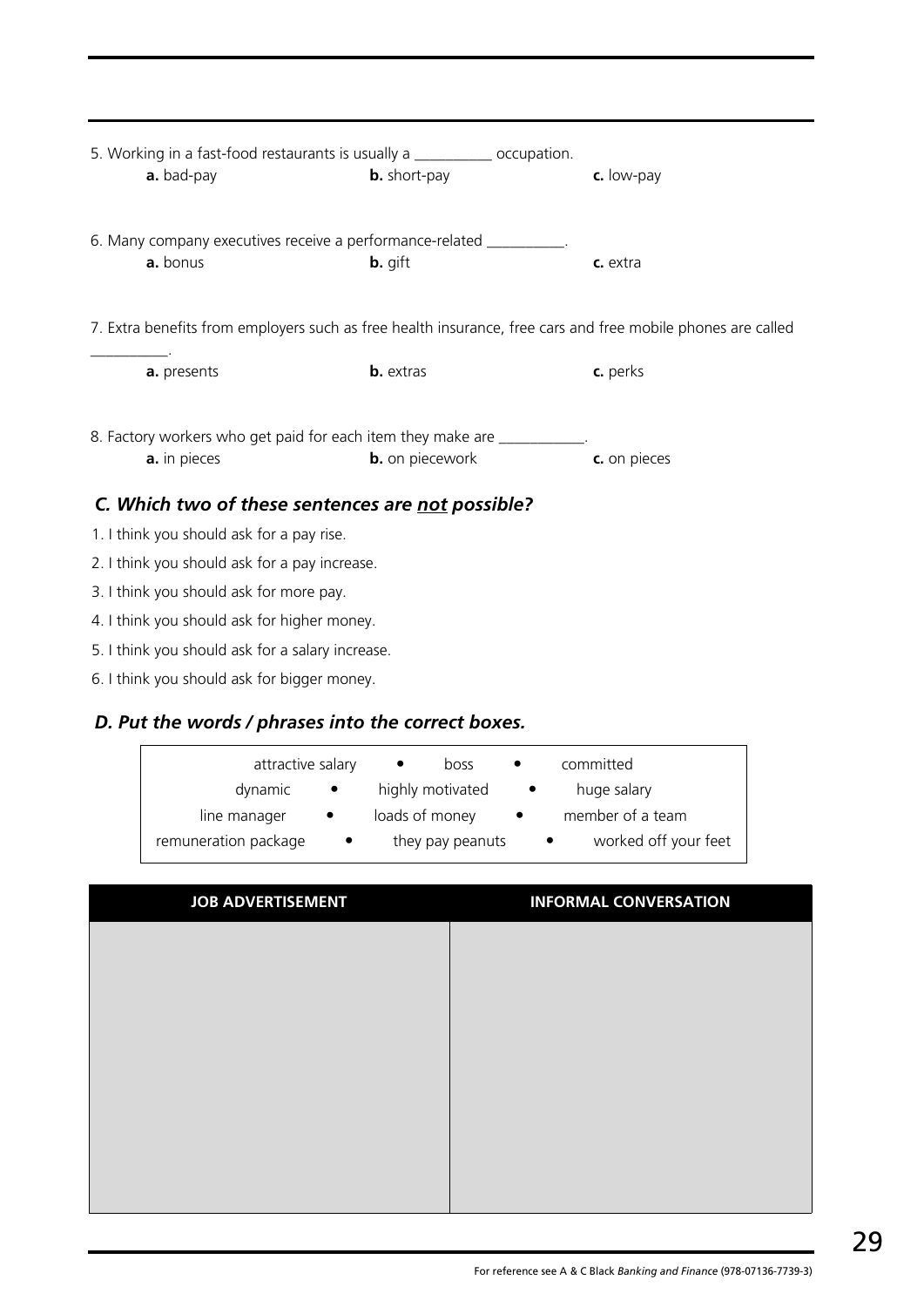## 13. Currency markets 1

#### Today's exchange rates

| 1 US dollar $=$ | <b>Euro 0.82</b> | GB Pound 0.53    |
|-----------------|------------------|------------------|
| 1 Euro $=$      | US dollar 1.23   | GB Pound 0.65    |
| 1 GB pound $=$  | US dollar 1.90   | <b>Euro 1.54</b> |

#### *A. Which is correct? (Choose one from each group.)*

- 1. a. There are 1.23 dollars to a Euro.
	- b. There are 1.23 dollars for a Euro.
	- c. There are 1.23 dollars to the Euro.
	- d. There are 1.23 dollars to a Euro.
- 2. a. The euro is currently at 1.23 against the dollar. b. The euro is currently at 1.23 for the dollar.
- 3. a. No. 1 above is how ordinary people say it; no. 2 is how it's reported in the news. b. No. 2 above is how ordinary people say it; no. 1 is how it's reported in the news.

#### *B. Look at the exchange rate chart, and write words or numbers into the spaces.*

- 1. At the moment there are \_\_\_\_\_\_\_\_\_\_\_\_\_\_\_\_\_\_\_\_ euros to the pound.
- 2. The pound is standing \_\_\_\_\_\_\_\_\_\_\_\_\_\_\_\_\_ \_\_\_\_\_\_\_\_\_\_\_\_\_\_\_\_\_ against the dollar.
- 3. You'll get just \_\_\_\_\_\_\_\_\_\_\_\_\_\_\_\_\_ two dollars to the pound.
- 4. A dollar is worth just \_\_\_\_\_\_\_\_\_\_\_\_\_\_\_\_\_\_\_\_\_\_\_\_ fifty pence.
- 5. How many euros will I \_\_\_\_\_\_\_\_\_\_\_\_\_\_\_\_\_ for £100?
- 6. How much is \$39.95 \_\_\_\_\_\_\_\_\_\_\_\_\_\_\_\_\_ pounds?
- 7. I'd like to change these pounds \_\_\_\_\_\_\_\_\_\_\_\_\_\_\_\_\_\_\_\_ euros please.
- 8. I'd like to exchange these pounds \_\_\_\_\_\_\_\_\_\_\_\_\_\_\_\_\_\_\_ euros please.

#### *C. Look at the chart, and answer true or false.*

<span id="page-30-0"></span>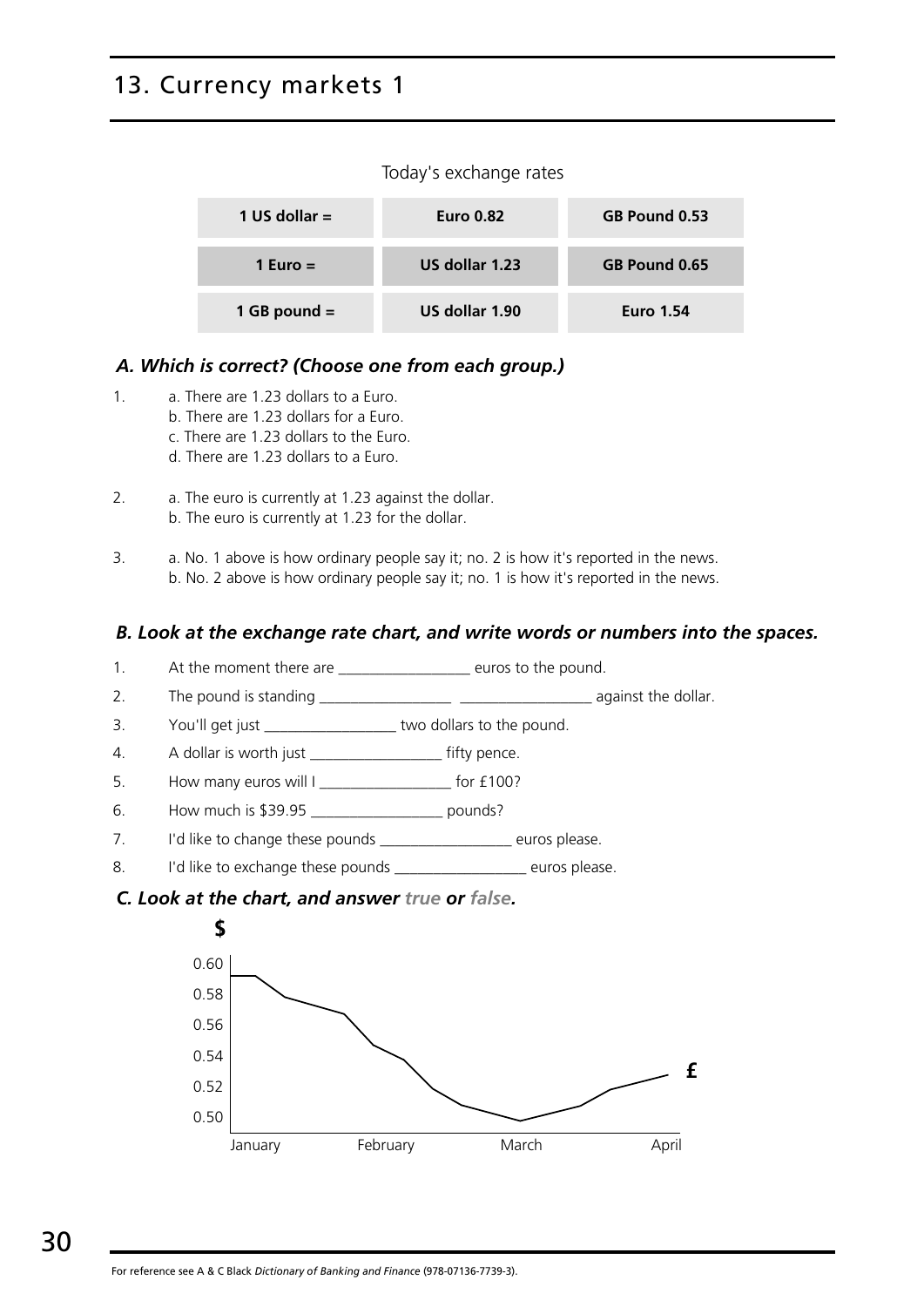| 1. The dollar started the year just below sixty pence.                    | <b>TRUE / FALSE</b> |
|---------------------------------------------------------------------------|---------------------|
| 2. The dollar went into free fall in January and February.                | <b>TRUE / FALSE</b> |
| 3. The decline of the dollar levelled off in March                        | <b>TRUE / FALSE</b> |
| 4. The dollar hit a low of £0.50 at the beginning of March.               | <b>TRUE / FALSE</b> |
| 5. Since March, the dollar has made a full recovery.                      | <b>TRUE / FALSE</b> |
| 6. The dollar has recovered very slightly since March.                    | <b>TRUE / FALSE</b> |
| 7. Since March, the dollar has made a partial recovery, but remains weak. | <b>TRUE / FALSE</b> |
| 8. The dollar halved in value in the first three months of the year.      | <b>TRUE / FALSE</b> |
| 9. The dollar lost nearly a fifth of its value in the first quarter.      | <b>TRUE / FALSE</b> |
| 10. The dollar is currently trading at around 53p.                        | <b>TRUE / FALSE</b> |

#### *D. Put the words into the correct columns. All could go into this sentence:*

|                                                                                           |                                                                                                 | The dollar ______________ against the euro.                                                       |                                                                                                                              |
|-------------------------------------------------------------------------------------------|-------------------------------------------------------------------------------------------------|---------------------------------------------------------------------------------------------------|------------------------------------------------------------------------------------------------------------------------------|
| rose gently<br>gained slightly<br>levelled off<br>rose sharply<br>soared<br>slid a little | dropped slightly<br>hit a new high<br>remained steady<br>remained level<br>plummeted<br>shot up | fell sharply<br>weakened<br>gained strongly<br>hit a new low<br>bottomed out<br>slipped half cent | went up half a cent<br>went into free fall<br>gained some ground<br>went down several cents<br>fell very slightly<br>plunged |
|                                                                                           |                                                                                                 |                                                                                                   |                                                                                                                              |
|                                                                                           | rose gently                                                                                     |                                                                                                   |                                                                                                                              |
|                                                                                           |                                                                                                 |                                                                                                   |                                                                                                                              |
|                                                                                           |                                                                                                 |                                                                                                   |                                                                                                                              |
|                                                                                           |                                                                                                 |                                                                                                   |                                                                                                                              |

#### *See also [Unit 28](#page-60-0) Numbers and statistics*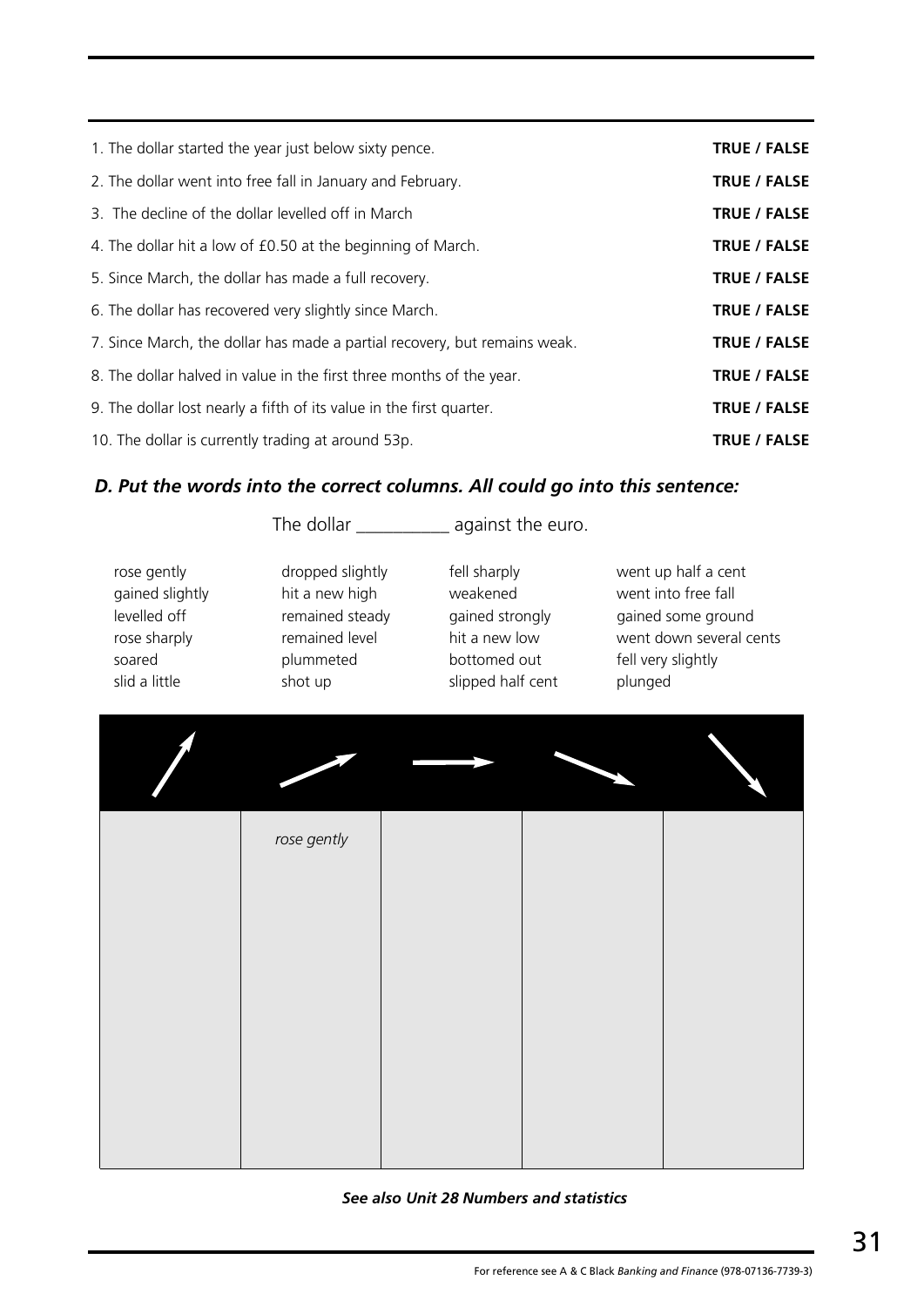## 14. Currency markets 2

#### *A. Put the words into the spaces below.*

|                 | stability                                                                                                                                                                                                                                                                                                                                                                                                                                                                                                                                                                                                                                                                                | black market • hard currency •<br>transactions | pegged<br>convertible |  |  |
|-----------------|------------------------------------------------------------------------------------------------------------------------------------------------------------------------------------------------------------------------------------------------------------------------------------------------------------------------------------------------------------------------------------------------------------------------------------------------------------------------------------------------------------------------------------------------------------------------------------------------------------------------------------------------------------------------------------------|------------------------------------------------|-----------------------|--|--|
| A soft currency |                                                                                                                                                                                                                                                                                                                                                                                                                                                                                                                                                                                                                                                                                          |                                                |                       |  |  |
|                 | The Kzarnian florint is not 1______________________ outside the Republic of Kzarnia. Until recently,<br>the official exchange rate was KF20 to the US dollar, although the $2$ _______________ rate<br>was at least double that. However, last month the government $3$ ______________ the<br>currency to the dollar at a lower level, and the gap between the official and unofficial rates<br>has narrowed. The official rate currently stands at around KF35. Despite the improved<br>carried out in <sup>6</sup> __________________. Tourists may never even see a Kzarnian florint, as all goods<br>and services they are likely to require can be paid for in euros or US dollars. |                                                |                       |  |  |

#### *B. Look at the article. Are the following sentences true or false?*

- 1. The Kzarnian florint can be bought in any bureau de change that has them in stock. **TRUE / FALSE** 2. At the moment, the black market rate is only slightly better than the official rate. **TRUE / FALSE** 3. KZ are mostly used for small everyday transactions. **TRUE / FALSE**
- 4. In Kzarnia, you can pay for you hotels, restaurants and taxi drivers in any hard currency. **TRUE / FALSE**

#### *C. Put the words into the spaces below.*

| cost of living | denominations | Eurozone    |
|----------------|---------------|-------------|
| legal tender   | monetary unit | rounding up |

<span id="page-32-0"></span>

| A hard currency                                                                                                                                                                                                                                                                                                                              |
|----------------------------------------------------------------------------------------------------------------------------------------------------------------------------------------------------------------------------------------------------------------------------------------------------------------------------------------------|
| The euro is the $1$ [1] $\sqrt{2}$ [1] $\sqrt{2}$ [1] $\sqrt{2}$ [1] $\sqrt{2}$ [1] $\sqrt{2}$ [1] $\sqrt{2}$ [1] $\sqrt{2}$ [1] $\sqrt{2}$ [1] $\sqrt{2}$ [1] $\sqrt{2}$ [1] $\sqrt{2}$ [1] $\sqrt{2}$ [1] $\sqrt{2}$ [1] $\sqrt{2}$ [1] $\sqrt{2}$ [1] $\sqrt{2}$ [1] $\sqrt{2$<br>of the majority of countries within the European Union. |
|                                                                                                                                                                                                                                                                                                                                              |
| introduced on 1st January 2002, and shortly afterwards the national currencies of the                                                                                                                                                                                                                                                        |
| countries in the $3$ ceased to be $4$                                                                                                                                                                                                                                                                                                        |
| One effect of the introduction of the euro was "euro inflation", with the                                                                                                                                                                                                                                                                    |
| 5                                                                                                                                                                                                                                                                                                                                            |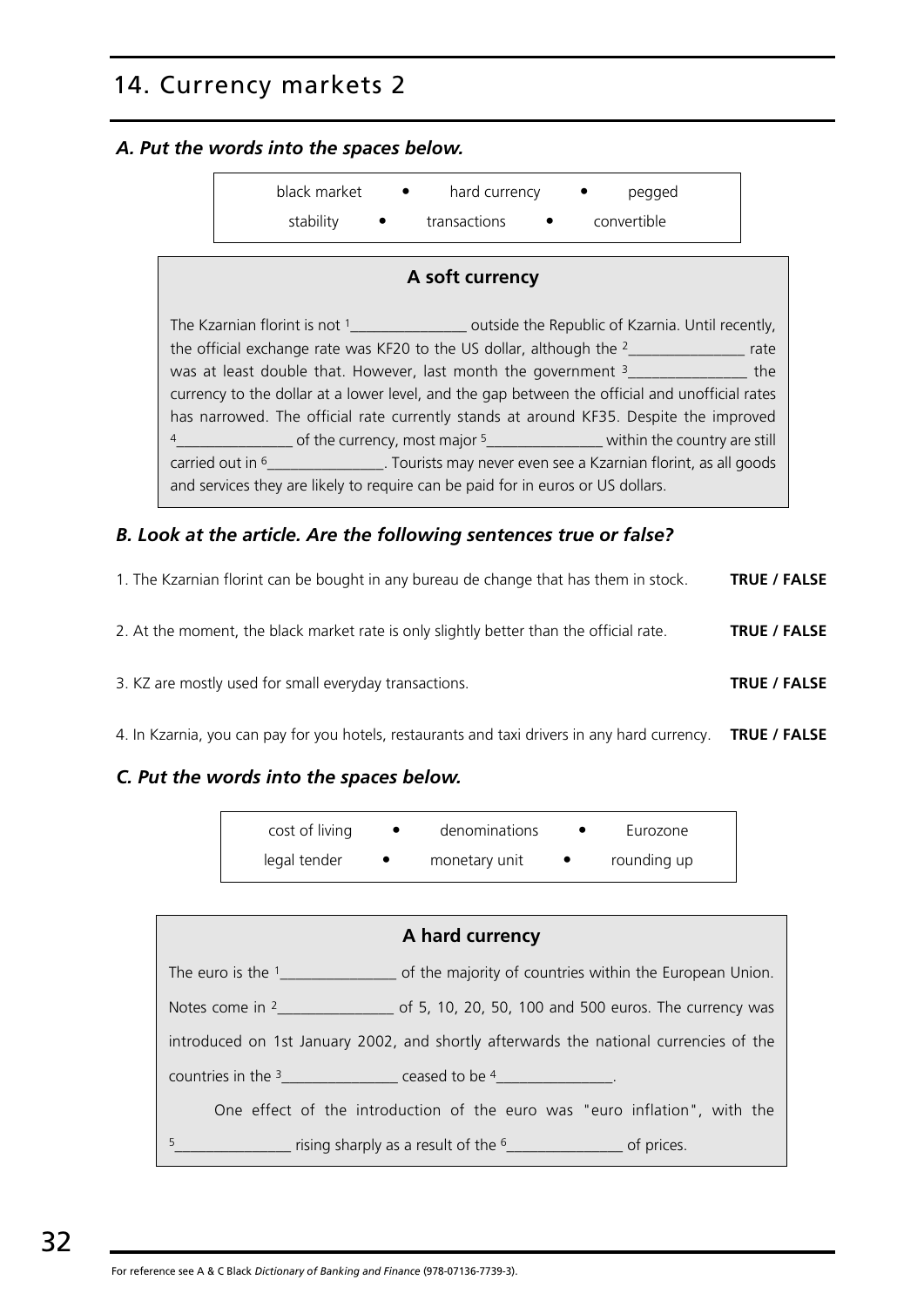#### *D. Choose the best words.*

| 1. When the government doesn't control the exchange rate in any way, the currency is __________.                                                                         |                                                                |                     |  |
|--------------------------------------------------------------------------------------------------------------------------------------------------------------------------|----------------------------------------------------------------|---------------------|--|
| a. freely convertible                                                                                                                                                    | <b>b.</b> totally convertible <b>c.</b> absolutely convertible |                     |  |
| 2. The Japanese yen is trading for less than its usual value. You can talk about __________.                                                                             |                                                                |                     |  |
| a. a small yen                                                                                                                                                           | <b>b.</b> a bad yen                                            | c. a weak yen       |  |
| 3. The Mexican peso is trading for more than its usual value. You can talk about __________.                                                                             |                                                                |                     |  |
| a. a big peso                                                                                                                                                            | <b>b.</b> a good peso                                          | c. a strong peso    |  |
| 4. A sovereign is a coin made of 7.3 grams of gold, and is worth a lot of money. However, its ___________ is<br>just one pound.                                          |                                                                |                     |  |
| a. front value                                                                                                                                                           | <b>b.</b> face value                                           | c. written value    |  |
| 5. Changes in the values of currencies are called ___________.                                                                                                           |                                                                |                     |  |
| a. currency fluctuations                                                                                                                                                 | <b>b.</b> currency alterations                                 | c. currency changes |  |
| 6. An Internet site which does currency calculations based on the latest exchange rates is called a                                                                      |                                                                |                     |  |
| a. currency changer                                                                                                                                                      | <b>b.</b> currency converter                                   | c. currency setter  |  |
| 7. When you change money, you usually have to pay a __________.                                                                                                          |                                                                |                     |  |
| a. commission                                                                                                                                                            | <b>b.</b> percentage                                           | c. fee              |  |
| 8. When changing money, banks tend to offer a _______ exchange rate than bureaus de change.                                                                              |                                                                |                     |  |
| a. better                                                                                                                                                                | <b>b.</b> nicer                                                | c. fatter           |  |
| 9. Traders sometimes agree to trade currency in the future for an agreed rate. A "long position" means that<br>the trader will make a profit if the currency __________. |                                                                |                     |  |
| a. goes up                                                                                                                                                               | <b>b.</b> goes down                                            | c. stays the same   |  |
| 10. A "short position" means that the trader will make a profit if the currency _________.                                                                               |                                                                |                     |  |
| <b>a.</b> goes up                                                                                                                                                        | <b>b.</b> goes down                                            | c. stays the same   |  |

#### *E. Which two of the following are not a way of saying €1.50?*

- 1. One euro fifty
- 2. One-and-half-euros
- 3. One euro fifty cents
- 4. One euro and fifty cents
- 5. One point fifty euros
- 6. One point five euros
- 7. A euro with fifty

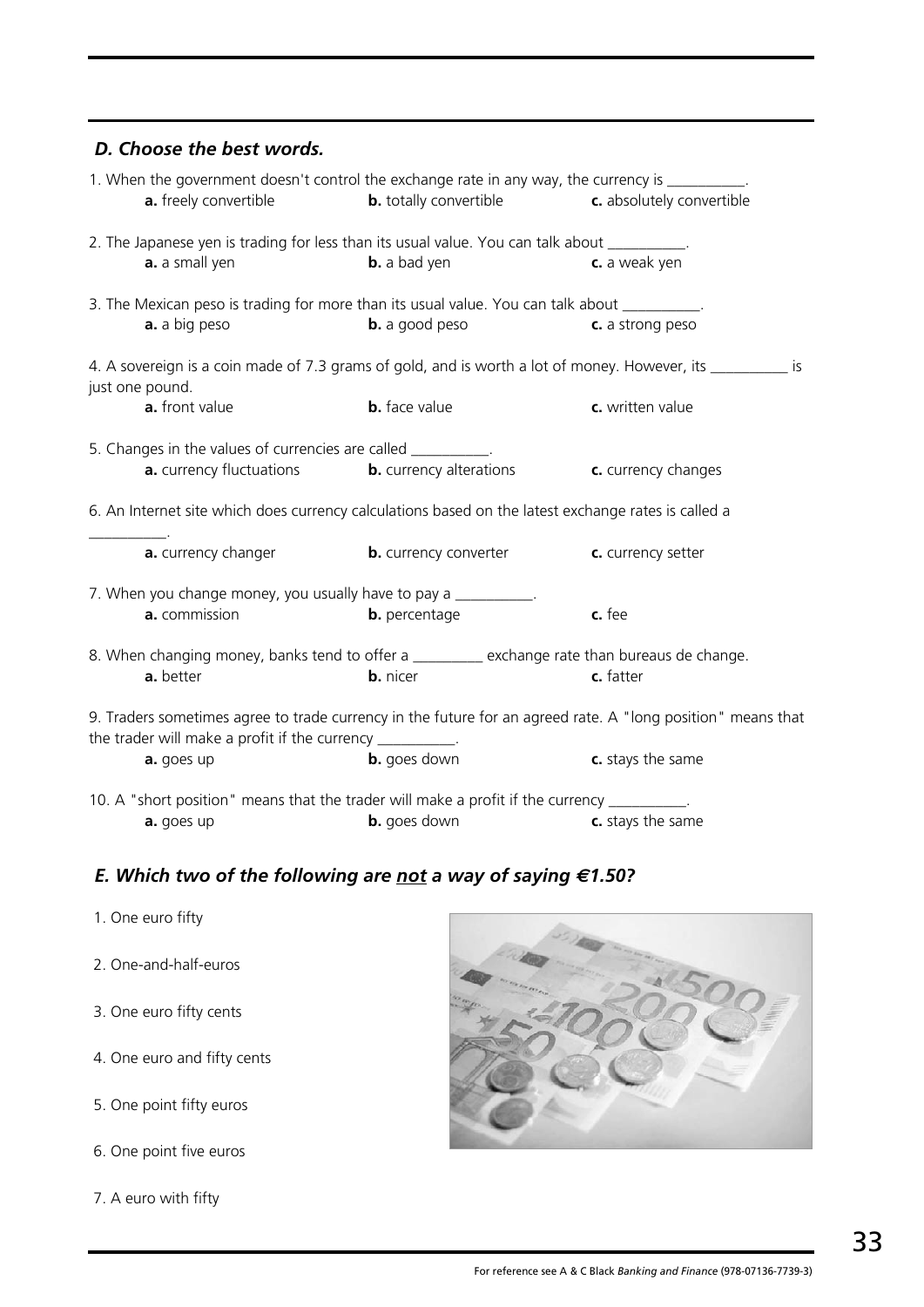## 15. International payments

*A. Match the type of payment with the description, and choose the best word from each pair in grey type.*

<span id="page-34-0"></span>

| advance payment                                                                                                                                                                                                                                                                                                                                                                                                   | bill of exchange |
|-------------------------------------------------------------------------------------------------------------------------------------------------------------------------------------------------------------------------------------------------------------------------------------------------------------------------------------------------------------------------------------------------------------------|------------------|
| documentary credit (or letter of credit)                                                                                                                                                                                                                                                                                                                                                                          | open account     |
|                                                                                                                                                                                                                                                                                                                                                                                                                   |                  |
| The exporter sends the goods and 1 documents / papers to the foreign buyer. The buyer                                                                                                                                                                                                                                                                                                                             |                  |
| pays the invoice when the goods arrive, or within a certain period from the invoice date.                                                                                                                                                                                                                                                                                                                         |                  |
| This can be risky, as the exporter trusts the buyer to $2$ respect / honour the original sales                                                                                                                                                                                                                                                                                                                    |                  |
| contract.                                                                                                                                                                                                                                                                                                                                                                                                         |                  |
|                                                                                                                                                                                                                                                                                                                                                                                                                   |                  |
|                                                                                                                                                                                                                                                                                                                                                                                                                   |                  |
|                                                                                                                                                                                                                                                                                                                                                                                                                   |                  |
|                                                                                                                                                                                                                                                                                                                                                                                                                   |                  |
| "confirming bank", which means that the bank in the exporter's country is responsible for                                                                                                                                                                                                                                                                                                                         |                  |
| A foreign bank issues $3$ a promise / an undertaking to the exporter (through a bank in<br>the exporter's country) to pay for the goods as long as the exporter 4 matches / complies<br>with the conditions of the contract. This is a much safer form of payment for the exporter.<br>To be even safer, the exporter can arrange for the bank in his/her country to <sup>5</sup> act as / be<br>the transaction. |                  |
| A <sup>6</sup> legally-binding / legally-holding agreement that the importer will, on acceptance of<br>the bill, pay the exporter for the goods. The risks are that the importer does not accept<br>the bill even though the goods have arrived, or $7$ doesn't pay / dishonours an accepted<br>bill when it <sup>8</sup> matures / is time to pay.                                                               |                  |
|                                                                                                                                                                                                                                                                                                                                                                                                                   |                  |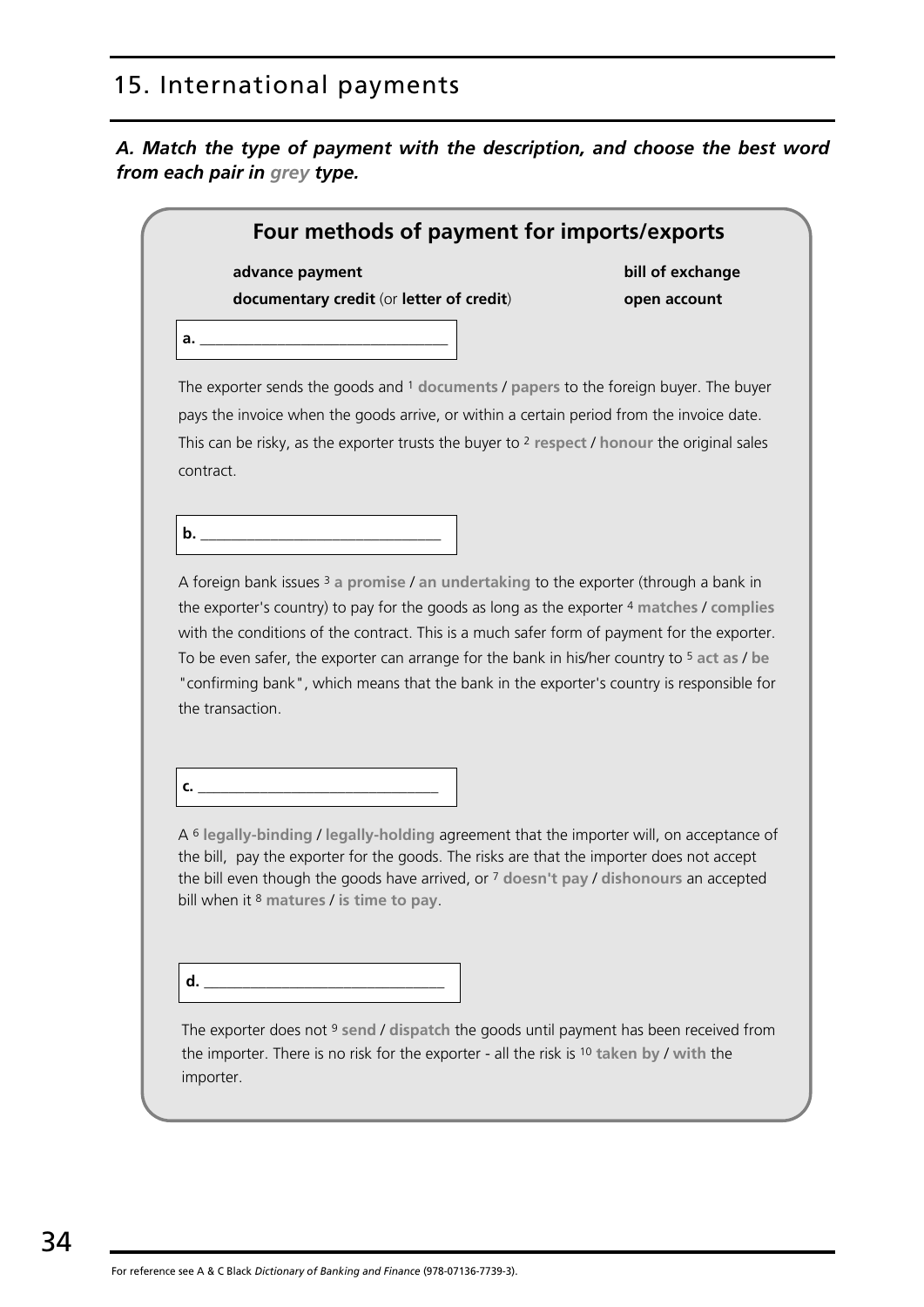*B. Put words below into the spaces in the sentences.*

|                | bill of lading • consignments • courier<br>defer • forwarded • import duty<br>issuing bank • payment on delivery •<br>release • remit<br>shipment • shipped • tariffs<br>title | • vessel<br>$\bullet$ | penalty<br>• remittance<br>wire |  |
|----------------|--------------------------------------------------------------------------------------------------------------------------------------------------------------------------------|-----------------------|---------------------------------|--|
|                | 1. We are expecting two _______________________ of computer printers from China.                                                                                               |                       |                                 |  |
|                | 2. Another word for a consignment is a _____________________, even if it doesn't travel on a ship.                                                                             |                       |                                 |  |
|                |                                                                                                                                                                                |                       |                                 |  |
|                | 4 A detailed list of a ship's cargo is called a ____________________.                                                                                                          |                       |                                 |  |
|                | 5. Another word for ship is _____________________.                                                                                                                             |                       |                                 |  |
|                | 6. In many cases, when goods are imported, an ____________________ has to be paid.                                                                                             |                       |                                 |  |
|                | 7. Another word for import duties is ___________________.                                                                                                                      |                       |                                 |  |
| goods.         | 8. A document proving that you own a consignment of goods is called a __________________ to the                                                                                |                       |                                 |  |
|                | 9. After payment, the bank will _______________________ the title to the goods.                                                                                                |                       |                                 |  |
|                | 10. The bank took a long time to _______________________ payment to my account.                                                                                                |                       |                                 |  |
|                | 11. If we don't deliver on time, we'll have to pay a late-delivery                                                                                                             |                       |                                 |  |
|                | 12. We would like to ______________________ payment until delivery of the shipment.                                                                                            |                       |                                 |  |
|                | 13. We usually ask our customers for ____________________.                                                                                                                     |                       |                                 |  |
|                | 14. If there's a problem with the letter of credit, I suggest you contact the ___________________.                                                                             |                       |                                 |  |
| Western Union. | 15. The quickest way to send money to another country is to ________________________ it, for example, by                                                                       |                       |                                 |  |
|                | 16. Thank you for sending the ________________________ by Western Union. I collected it this morning.                                                                          |                       |                                 |  |
|                | 17. An effective way to ship consignments is to use a ________________________ such as UPS, DHL or FedEx.                                                                      |                       |                                 |  |
|                | 18. The exporter's bank has ________________________the bill of exchange to the importer's bank.                                                                               |                       |                                 |  |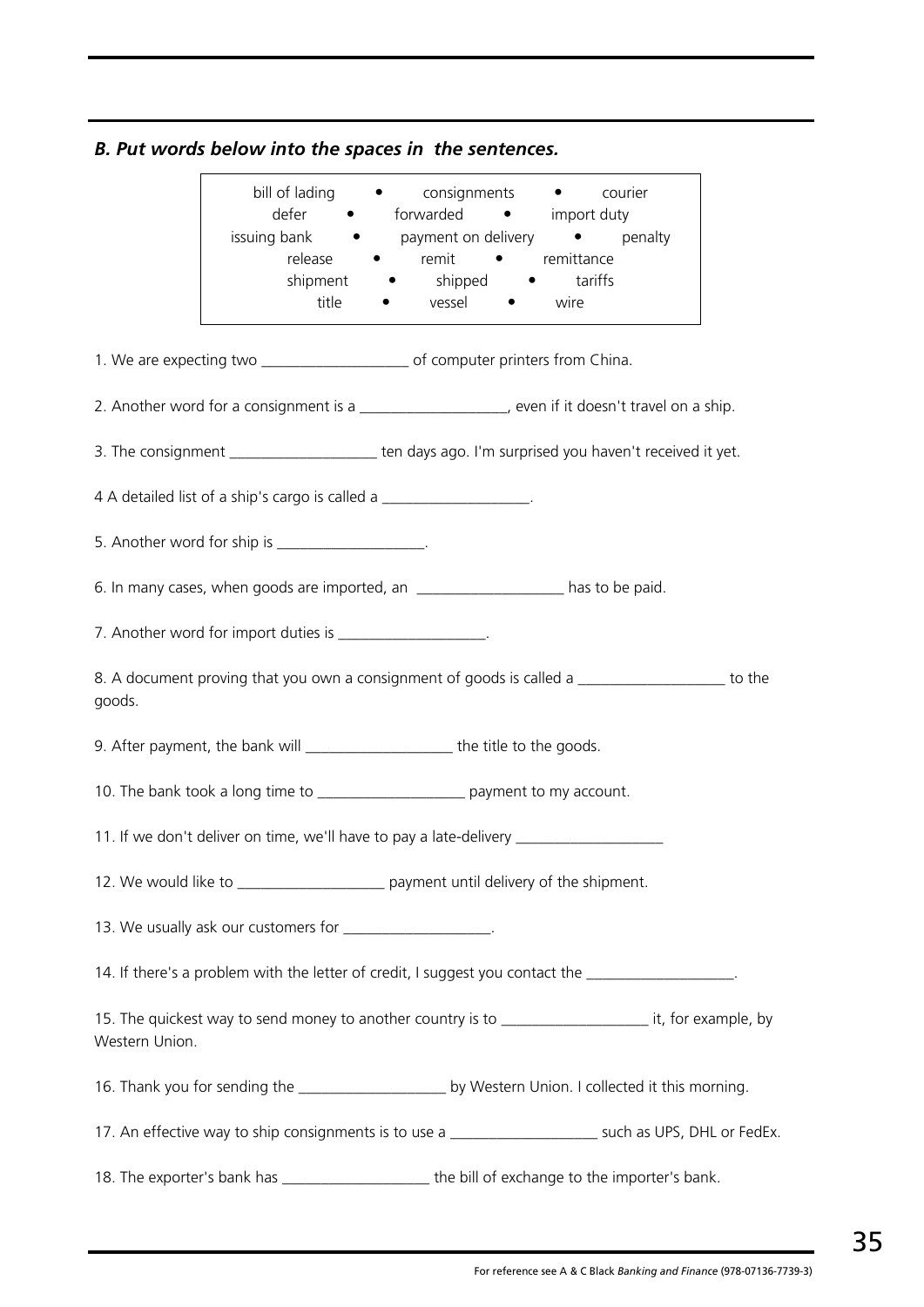# 16. International banking and investments

| A. Choose the best words to go into the spaces.             |                                                                                                       |                        |
|-------------------------------------------------------------|-------------------------------------------------------------------------------------------------------|------------------------|
| account.                                                    | 1. Because Britain is an island, in British English, a bank account in another country is known as an |                        |
| a. off-island                                               | <b>b.</b> off-coast                                                                                   | c. offshore            |
|                                                             | 2. Transferring money from Britain to another country is called sending money ________.               |                        |
| a. overseas                                                 | <b>b.</b> over-water                                                                                  | c. over-waves          |
| 3. A country with very low taxes is known as a ___________. |                                                                                                       |                        |
| a. tax heaven                                               | <b>b.</b> tax haven                                                                                   | c. tax paradise        |
|                                                             | 4. The principal aim of offshore banking in tax havens is to reduce the customer's tax ___________    |                        |
| a. liabilities                                              | <b>b.</b> expenses                                                                                    | c. costs               |
|                                                             | 5. A person of any nationality who normally lives in the UK is called a UK _______.                   |                        |
| a. resident                                                 | <b>b.</b> inhabitant                                                                                  | c. citizen             |
|                                                             | 6. A person with a UK passport is called a ________, even if they don't live in the UK.               |                        |
| a. UK resident                                              | <b>b.</b> UK inhabitant                                                                               | c. UK citizen          |
|                                                             | 7. A person who is has a UK passport but doesn't normally live in the UK is called a _______.         |                        |
| a. non-resident                                             | <b>b.</b> non-inhabitant                                                                              | c. non-citizen         |
|                                                             | 8. Jim mostly lives in Spain, but for tax _________ he's resident in the UK.                          |                        |
| a. purposes                                                 | <b>b.</b> registration                                                                                | c. payment             |
| 9. Jim is ____________.                                     |                                                                                                       |                        |
| a. UK taxed                                                 | <b>b.</b> UK taxable                                                                                  | c. a UK tax-payer      |
|                                                             | 10. Although she lives and works in Germany, Maria's company is _________ in Liechtenstein.           |                        |
| a. registered                                               | <b>b.</b> recorded                                                                                    | c. officially situated |
|                                                             | 11. An informal way of saying that Maria lives in Germany is that Maria is __________ in Germany.     |                        |
| a. housed                                                   | <b>b.</b> domiciled                                                                                   | c. based               |
|                                                             | 12. A formal way of saying that Maria lives in Germany is that Maria is ___________ in Germany.       |                        |
| a. housed                                                   | <b>b.</b> domiciled                                                                                   | c. based               |
|                                                             | 13. A ____________ payment is a fast and secure way to make an international payment.                 |                        |
| a. fast-track                                               | <b>b.</b> priority                                                                                    | c. top priority        |
| 14. SWIFT is an international ____________ payment system.  |                                                                                                       |                        |
| a. electric                                                 | <b>b.</b> electrical                                                                                  | c. electronic          |
|                                                             | 15 A person who receives an international payment is called the __________.                           |                        |
| a. getter                                                   | <b>b.</b> beneficiary                                                                                 | c. receiver            |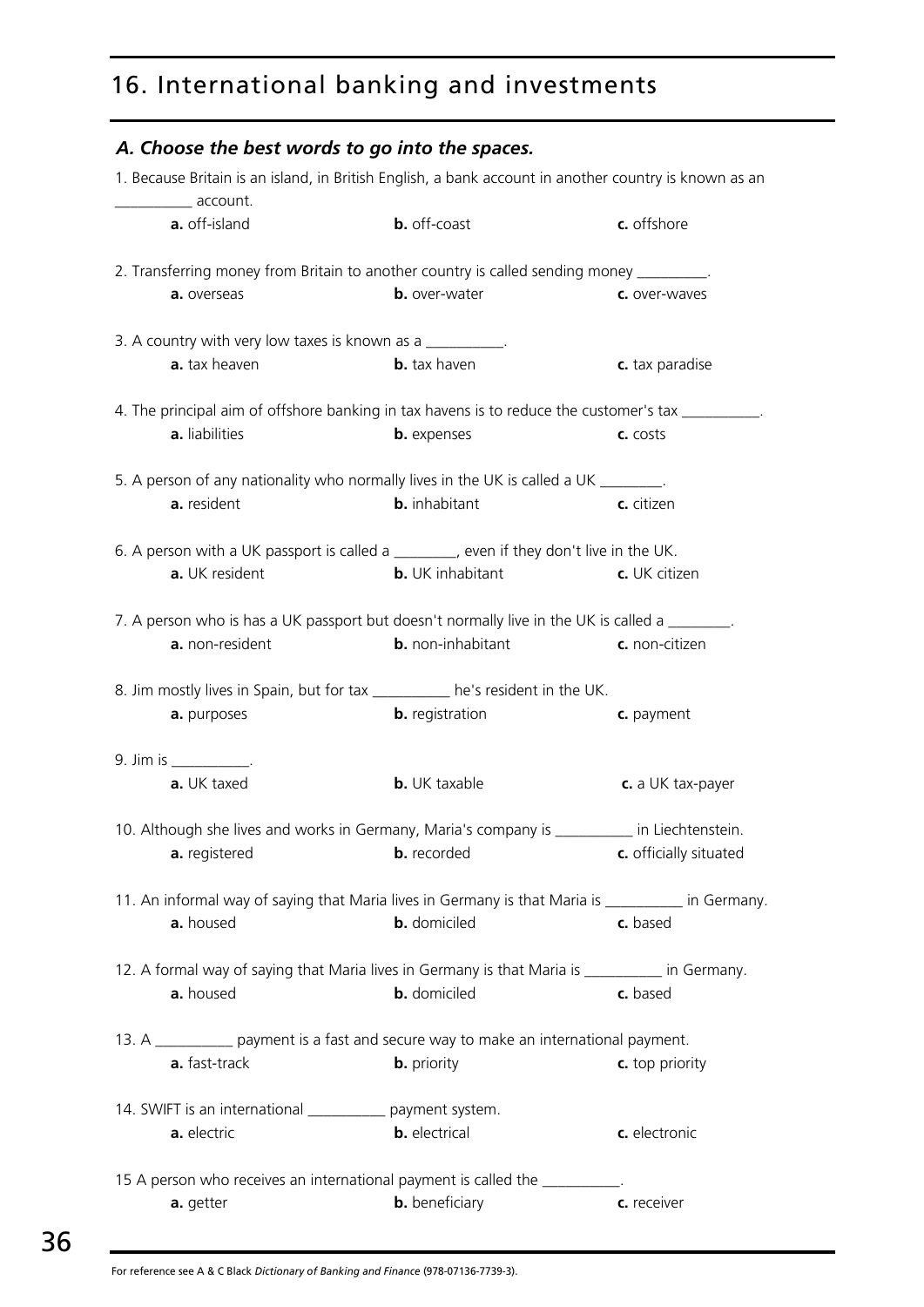*B. Fill in the missing words. Then number these stages in order, 1 to 6.*

| funds    | identification |  | prevailing   |
|----------|----------------|--|--------------|
| sterling | tradable       |  | working days |

### **Making a priority payment from the UK**

| If the payment is in a foreign currency, the bank carries out the currency<br>exchange at the __________________________ rate.                             |
|------------------------------------------------------------------------------------------------------------------------------------------------------------|
| The payment is sent by SWIFT.                                                                                                                              |
| Instruct your bank to make the payment. If transferring __________ to a bank<br>account, quote the beneficiary's IBAN (International Bank Account Number). |
| The transfer usually takes three or four                                                                                                                   |
| The payment is credited to the beneficiary's account, or can be collected by<br>the beneficiary upon production of a suitable means of ________            |
| Decide if you want to send the payment in ________________________ or in another<br>currency.                                                              |

#### *C. Complete the chart below. Is each sentence true for UK-based unit trusts\*, offshore funds, both or neither?*

|                                                         | <b>UK-based unit</b><br>trust | offshore fund |
|---------------------------------------------------------|-------------------------------|---------------|
| Aimed at private investors                              | $\mathsf{X}$                  | $\mathsf{X}$  |
| Aimed at institutional investors, such as pension funds |                               |               |
| Usually operated by fund managers                       |                               |               |
| Liable for UK tax                                       |                               |               |
| Based in a tax haven                                    |                               |               |
| Usually based on a portfolio of stocks and shares       |                               |               |
| Regulated by UK authorities                             |                               |               |
| May carry additional risks                              |                               |               |
| A no-risk investment                                    |                               |               |
| Called a "mutual fund" in the United States             |                               |               |

*\* For a definition of unit trust, see [Unit 24](#page-52-0) Investments*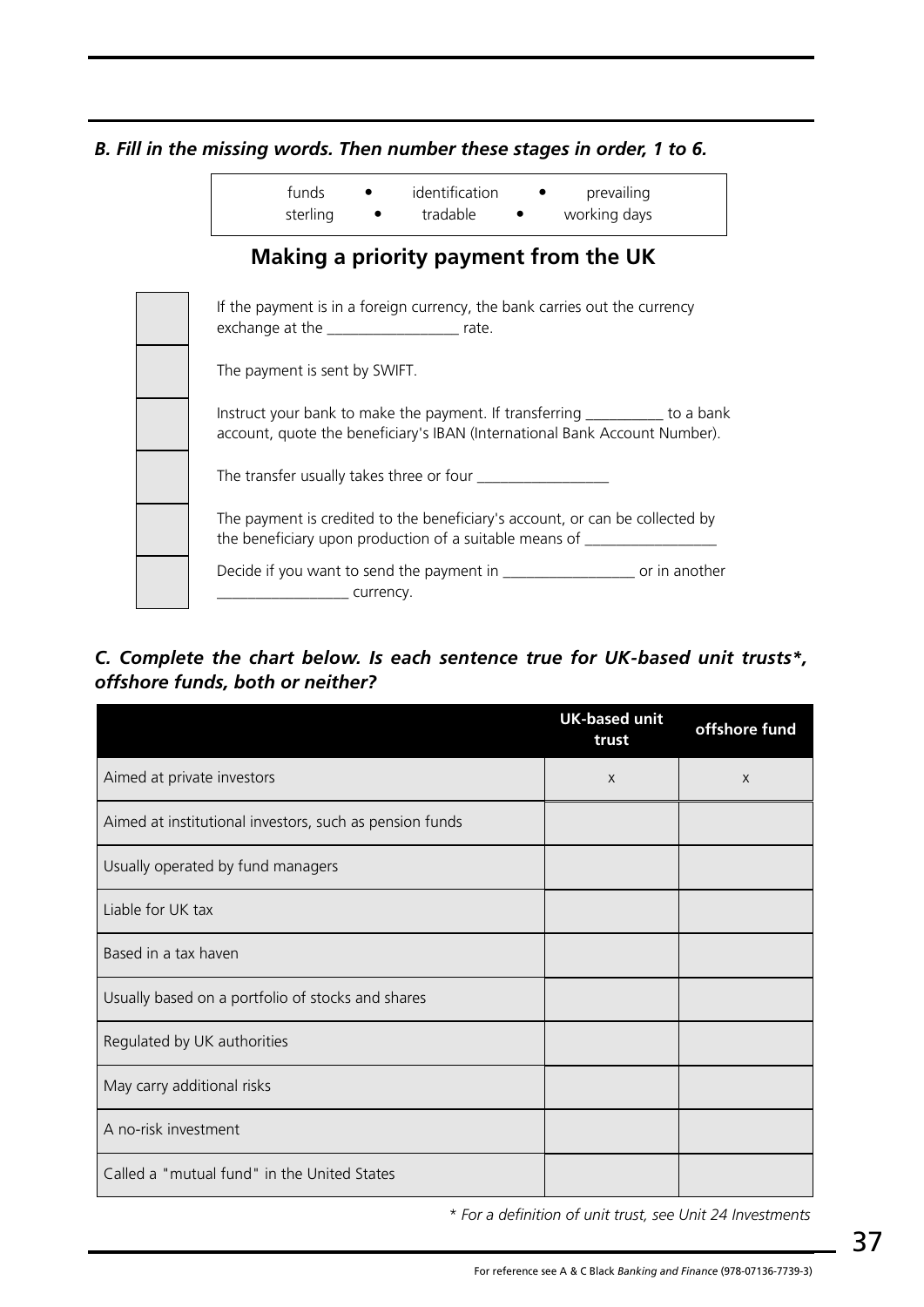#### **Bank of England raises interest rate to 5%**

- 1. Mortgage repayments, along with the cost of overdrafts and credit card debts, are set to rise after the Bank of England surprised the City yesterday by announcing its first rise in interest rates for more than a year.
- 2. News of the quarter-point rise to 5% was cautiously welcomed by some financial institutions, but was largely condemned by industry and trades unions.
- 3. A statement from the Bank of England's monetary policy committee said that strong growth, a recent recovery in consumer spending, buoyant export markets and signs of a pick-up in investments meant that action was necessary in order to meet the government's 2.5% inflation target.
- 4. The statement said: "With inflation likely to remain above target for some while, it was judged necessary to bring consumer prices inflation back to target in the medium term."
- 5. A response from the London Board of Businesses and Exporters described the move as premature, and likely to damage businesses, especially those dependent on export earnings.
- 6. Many homeowners will face higher monthly bills through increased mortgage costs, especially those with variable rate and base-rate tracker mortgages. If mortgage lenders pass on the rise in full, it will add around £20 to the monthly repayments on a £100,000 mortgage. According to Sarah Parker of the Family Income Monitoring Unit, the average family will need to find around another £40 a month.
- 7. Few analysts predicted a rate increase, and some had even been expecting a decrease to help boost a subdued housing market. Many were talking about the increase being a pre-emptive strike, with the small increase in borrowing costs now intended to ward off the need for a more painful rise later.
- 8. In the City's money markets, however, there were expectations of a further tightening of the Bank's policy and further interest rate rises perhaps up to 5.75% – unfolding over the next twelve months. Fears that further rate increases would affect consumer spending wiped £17bn off the value of the London stock market.

#### *A. Choose the definition which is closest to the meaning in the article.*

| 1. the City (paragraph 1)<br>a. the people of London                                             | <b>b.</b> financial professionals working in London  |
|--------------------------------------------------------------------------------------------------|------------------------------------------------------|
| 2. a quarter-point rise ( <b>paragraph 2</b> )<br><b>a.</b> a 0.25% rise                         | <b>b.</b> a 2.5% rise                                |
| 3. consumer spending ( <b>paragraph 3</b> )<br><b>a.</b> money spent by businesses               | <b>b.</b> money spent by ordinary people             |
| 4. a pick-up in investments ( <b>paragraph 3</b> )<br>a. an increase in share prices             | <b>b.</b> a drop in share prices                     |
| 5. in the medium term ( $\mathbf{param}$ aragraph 4)<br><b>a.</b> over the next few months       | <b>b.</b> over the next few years                    |
| 6. a pre-emptive strike ( <b>paragraph 7</b> )<br>a. an action taken before it becomes necessary | <b>b.</b> an action taken after it becomes necessary |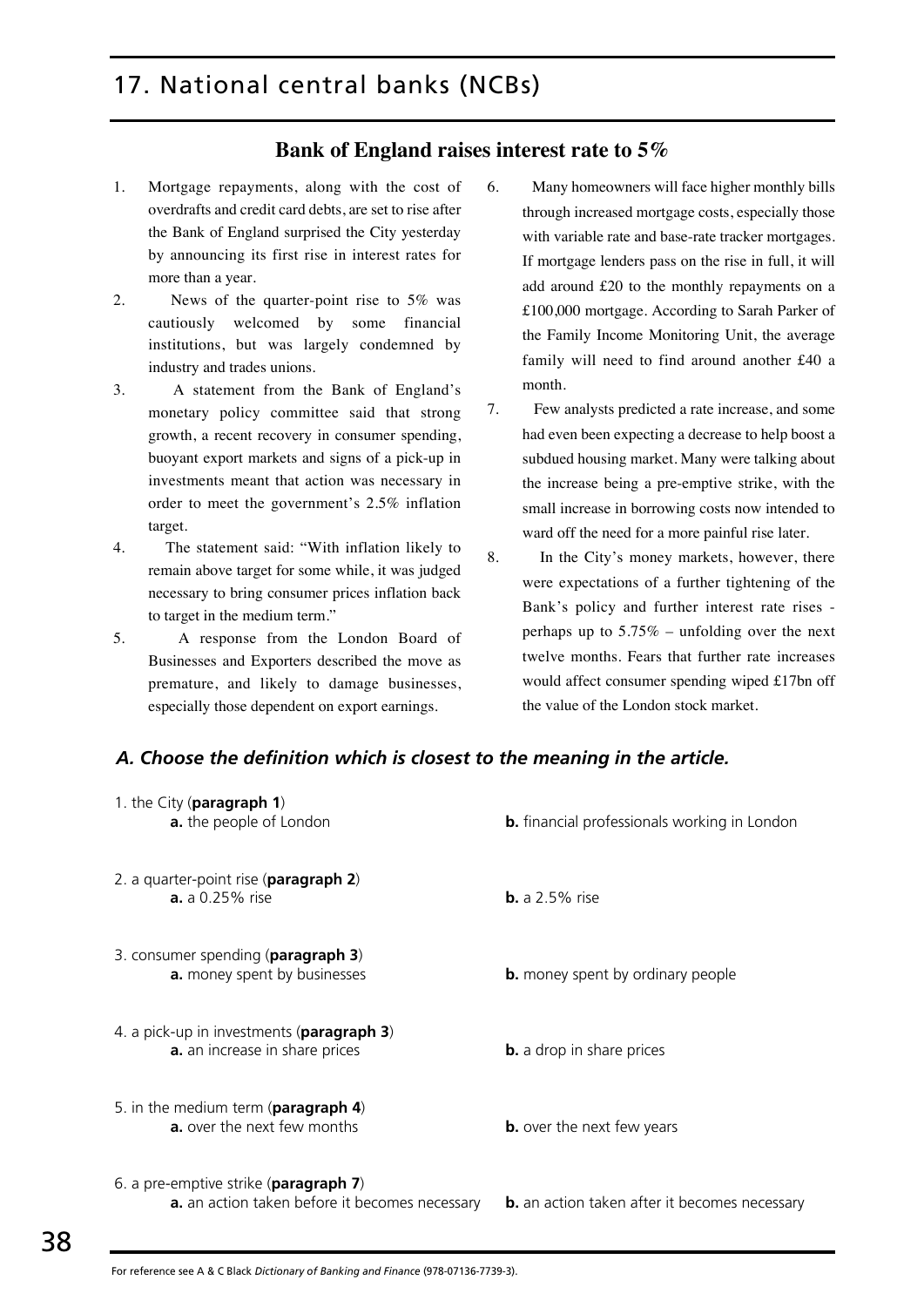| B. Find words in the article with the same meaning as the following.                                                           |                       |                                                                                                                                                                                                                                                                                                  |                                                                        |
|--------------------------------------------------------------------------------------------------------------------------------|-----------------------|--------------------------------------------------------------------------------------------------------------------------------------------------------------------------------------------------------------------------------------------------------------------------------------------------|------------------------------------------------------------------------|
| 7. steady economic expansion (paragraph 3)                                                                                     |                       |                                                                                                                                                                                                                                                                                                  | $\mathsf S$ and $\mathsf Q$                                            |
| 8. higher than desired (paragraph 4)                                                                                           |                       |                                                                                                                                                                                                                                                                                                  |                                                                        |
| 9. too soon (paragraph 5)                                                                                                      |                       |                                                                                                                                                                                                                                                                                                  |                                                                        |
| 10. avoid (paragraph 7)                                                                                                        |                       |                                                                                                                                                                                                                                                                                                  | $W$ 0                                                                  |
| 11. occurring (paragraph 8)                                                                                                    |                       | $\mathsf{u}$ and $\mathsf{u}$ and $\mathsf{u}$ and $\mathsf{u}$ and $\mathsf{u}$ and $\mathsf{u}$ and $\mathsf{u}$ and $\mathsf{u}$ and $\mathsf{u}$ and $\mathsf{u}$ and $\mathsf{u}$ and $\mathsf{u}$ and $\mathsf{u}$ and $\mathsf{u}$ and $\mathsf{u}$ and $\mathsf{u}$ and $\mathsf{u}$ and |                                                                        |
| C. Complete the definitions.                                                                                                   |                       |                                                                                                                                                                                                                                                                                                  |                                                                        |
| 12. The move was condemned by industry means businesspeople thought the action was ________<br>a. a good thing                 | <b>b.</b> a bad thing |                                                                                                                                                                                                                                                                                                  | c. neither good nor bad                                                |
| 13. Most banks passed on the 0.25% rise in full means that most banks increased their lending<br>rates by                      |                       |                                                                                                                                                                                                                                                                                                  |                                                                        |
| <b>a.</b> less than 0.25%                                                                                                      | b. 0.25%              |                                                                                                                                                                                                                                                                                                  | $c.$ more than 0.25%                                                   |
| 14. Base-rate tracker mortgages are _____________ the Bank of England's interest rate.                                         |                       |                                                                                                                                                                                                                                                                                                  |                                                                        |
| a. lower than                                                                                                                  | <b>b.</b> the same as | c. linked to                                                                                                                                                                                                                                                                                     |                                                                        |
| 15. <b>I'll need to find an extra £40 a month</b> means that I'll have to <b>noting the set of a month</b> .<br>a. pay         | b. earn               | c. save                                                                                                                                                                                                                                                                                          |                                                                        |
|                                                                                                                                |                       |                                                                                                                                                                                                                                                                                                  |                                                                        |
| 16. A further tightening of policy is another ____________<br><b>a.</b> review of targets                                      |                       |                                                                                                                                                                                                                                                                                                  | <b>b.</b> policy reversal <b>c.</b> unpopular implementation of policy |
| 17. <b>£17bn was wiped off the value of the London stock market</b> means that<br><b>a.</b> fewer shares were traded in the UK |                       |                                                                                                                                                                                                                                                                                                  | <b>b.</b> UK share prices mostly went down                             |

#### **c.** a lot of UK companies went bankrupt

#### *D. Which of the following are not usually done by the NCBs of Developed Economies?*

| a. | Implement the government's monetary policy |
|----|--------------------------------------------|
|----|--------------------------------------------|

- b. Decide monetary policy
- c. Hold reserves of foreign currency
- d. Hold reserves of gold
- e. Hold reserves of jewels and valuable paintings
- f. Set exchange rates
- g. Help the government manage the exchange rate if necessary
- h. Manage the government's accounts
- i. Provide current accounts for businesses
- j. Issue banknotes
- k. Control the money supply
- l. Control banks' lending rates
- m. Manage share issues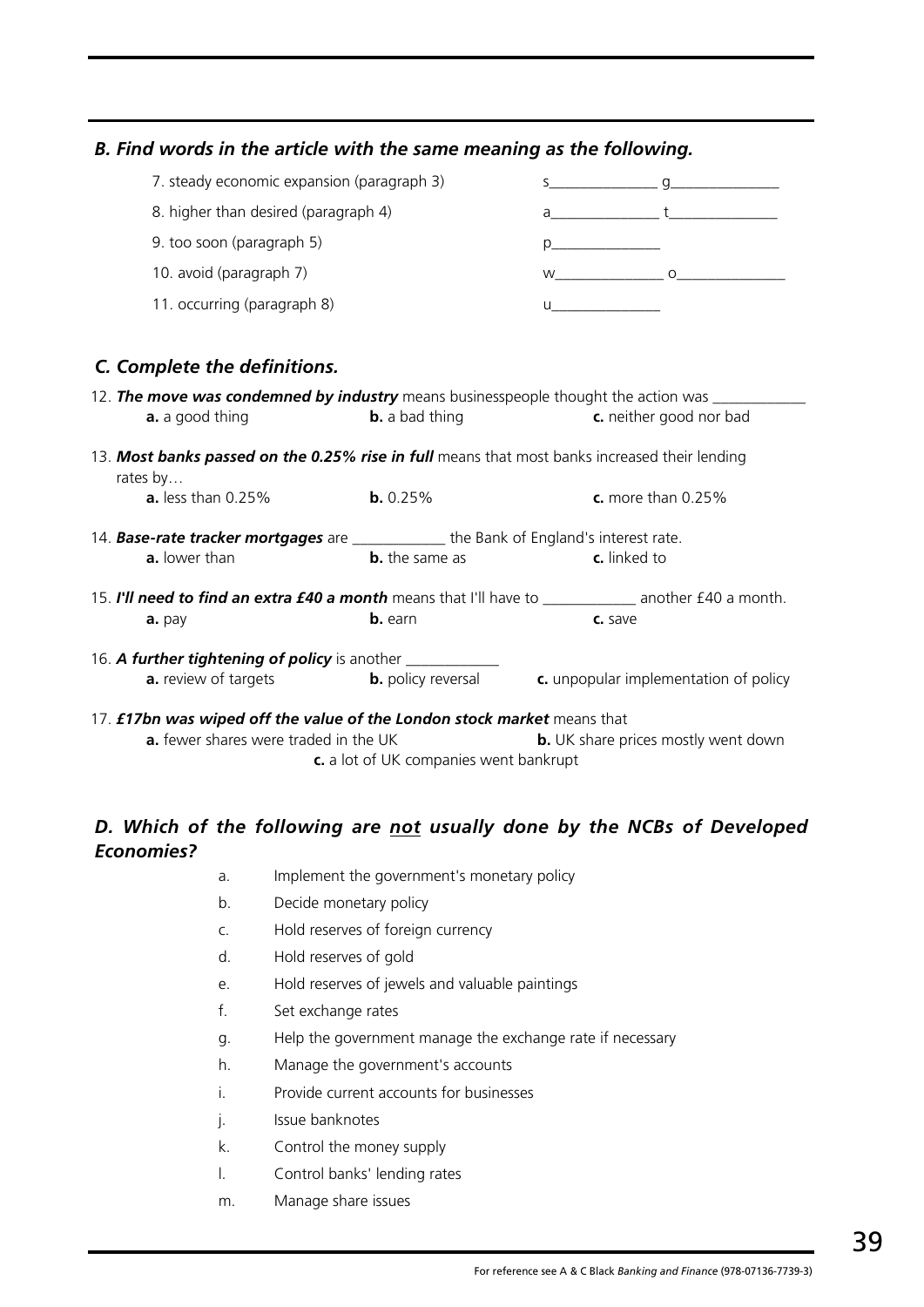# 18. National economies and international trade

#### *A. Match the terms with the definitions.*

| 1. trade surplus                 | a. Money owed by a country to foreign creditors                                         |
|----------------------------------|-----------------------------------------------------------------------------------------|
| 2. trade deficit                 | b. The accounts setting out a country's transactions with the<br>rest of the world      |
| 3. balance of trade              | c. The value of a country's imports exceeds its exports                                 |
| 4. balance of payments           | d. The accounts setting out a country's total imports and                               |
| 5. external debt                 | exports.<br>e. The value of a country's exports exceeds its imports                     |
| 6. debt servicing                | f. Expansion of the economy                                                             |
| 7. devaluation                   | g. The value of all the goods and services produced by an                               |
| 8. growth                        | economy over a period (e.g. one year).<br>h. Contraction of the economy                 |
| 9. recession                     | i. GDP plus other forms of income such as interest, profits and                         |
| 10. gross domestic product (GDP) | dividends received from abroad.                                                         |
| 11. gross national product (GNP) | j. The national income divided by the population<br>k. The payment of interest on debts |
| 12. national per capita income   | I. Reduction in the value of a currency                                                 |
|                                  |                                                                                         |

#### *B. Look at these sentences about the economy of the United Kingdom. Do you think the answers are TRUE or FALSE? (If you don't know, guess.)*

| 1. The UK is a market economy.                                                   | <b>TRUE / FALSE</b> |
|----------------------------------------------------------------------------------|---------------------|
| 2. Most major industries are state-owned.                                        | <b>TRUE / FALSE</b> |
| 3. Many state-owned industries were privatised in the 1980s.                     | TRUE / FALSE        |
| 4. The pound was floated in 2006.                                                | TRUE / FALSE        |
| 5. The UK owes several trillion pounds to the IMF (International Monetary Fund). | <b>TRUE / FALSE</b> |
| 6. The UK spends nearly a quarter of its GNP on servicing external debt.         | TRUE / FALSE        |
| 7. The UK has never experienced hyperinflation.                                  | <b>TRUE / FALSE</b> |
| 8. The UK has never had a trade deficit.                                         | <b>TRUE / FALSE</b> |
| 9. In 2006 the UK economy shrank slightly.                                       | <b>TRUE / FALSE</b> |
| 10. From 1990 to 2005, the UK economy experienced double-digit growth.           | <b>TRUE / FALSE</b> |

For reference see A & C Black *Dictionary of Banking and Finance* (978-07136-7739-3).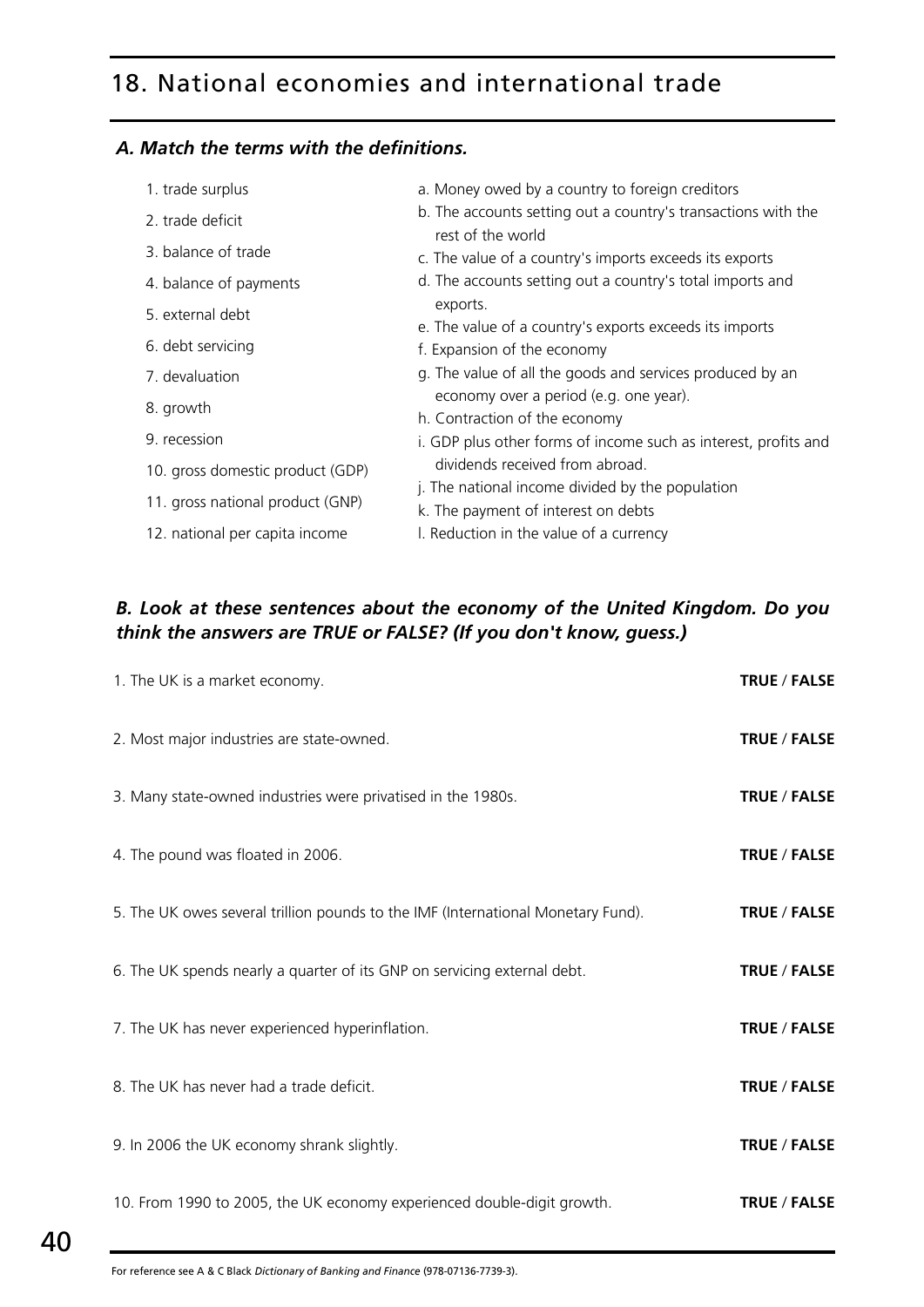### *C. Write the words into the spaces in the sentences.*

|     | crops • deregulation • disposable income<br>free trade • globalisation • industrial base<br>infrastructure • market forces • natural resources<br>private sector • public sector • quota<br>Retail Price Index (RPI) • social security • subsidies<br>trade barrier • trading partners |
|-----|----------------------------------------------------------------------------------------------------------------------------------------------------------------------------------------------------------------------------------------------------------------------------------------|
| 1.  | European farmers receive large sums of EU money in the form of _______________.                                                                                                                                                                                                        |
| 2.  | If government expenditure is higher than government income, the result is a _______________.                                                                                                                                                                                           |
| 3.  | If government income is higher than government expenditure, the result is a ______________.                                                                                                                                                                                            |
| 4.  | In a _________________ economy periods of growth are followed by periods of recession.                                                                                                                                                                                                 |
| 5.  | People who work for state-owned organisations such as public hospitals and state schools work in<br>the ______________________.                                                                                                                                                        |
| 6.  | People who work for privately-owned organisations work in the ______________.                                                                                                                                                                                                          |
| 7.  | Payments by the government to people with little or no other income is called _______________.                                                                                                                                                                                         |
| 8.  | Buildings, roads, railway lines, telephone networks and power supplies are all part of a country's                                                                                                                                                                                     |
| 9.  | A limit on the amount of particular type of import is a ______________.                                                                                                                                                                                                                |
| 10. | Import tariffs and quotas are types of _______________.                                                                                                                                                                                                                                |
| 11. | The absence of trade barriers is known as ________________.                                                                                                                                                                                                                            |
| 12. | Britain's most important ______________ are France, Germany and the USA.                                                                                                                                                                                                               |
| 13. | "The world is one big market". This is one way of describing ______________.                                                                                                                                                                                                           |
| 14. | The world price of coffee is not fixed. It is largely controlled by ______________.                                                                                                                                                                                                    |
| 15. | When a government makes something easier and less bureaucratic, this is called _______________                                                                                                                                                                                         |
| 16. | One of the main ways to measure inflation is the _________________ which is based on the prices of<br>goods and services.                                                                                                                                                              |
| 17. | The money people have after paying for food, housing and other necessities<br>is called __________________.                                                                                                                                                                            |
| 18. | Manufacturing, mining and oil refining are parts of the UK's ___________                                                                                                                                                                                                               |
| 19. | Oil, coal and water are ________________.                                                                                                                                                                                                                                              |
| 20. | Wheat, potatoes and apples are _______________.                                                                                                                                                                                                                                        |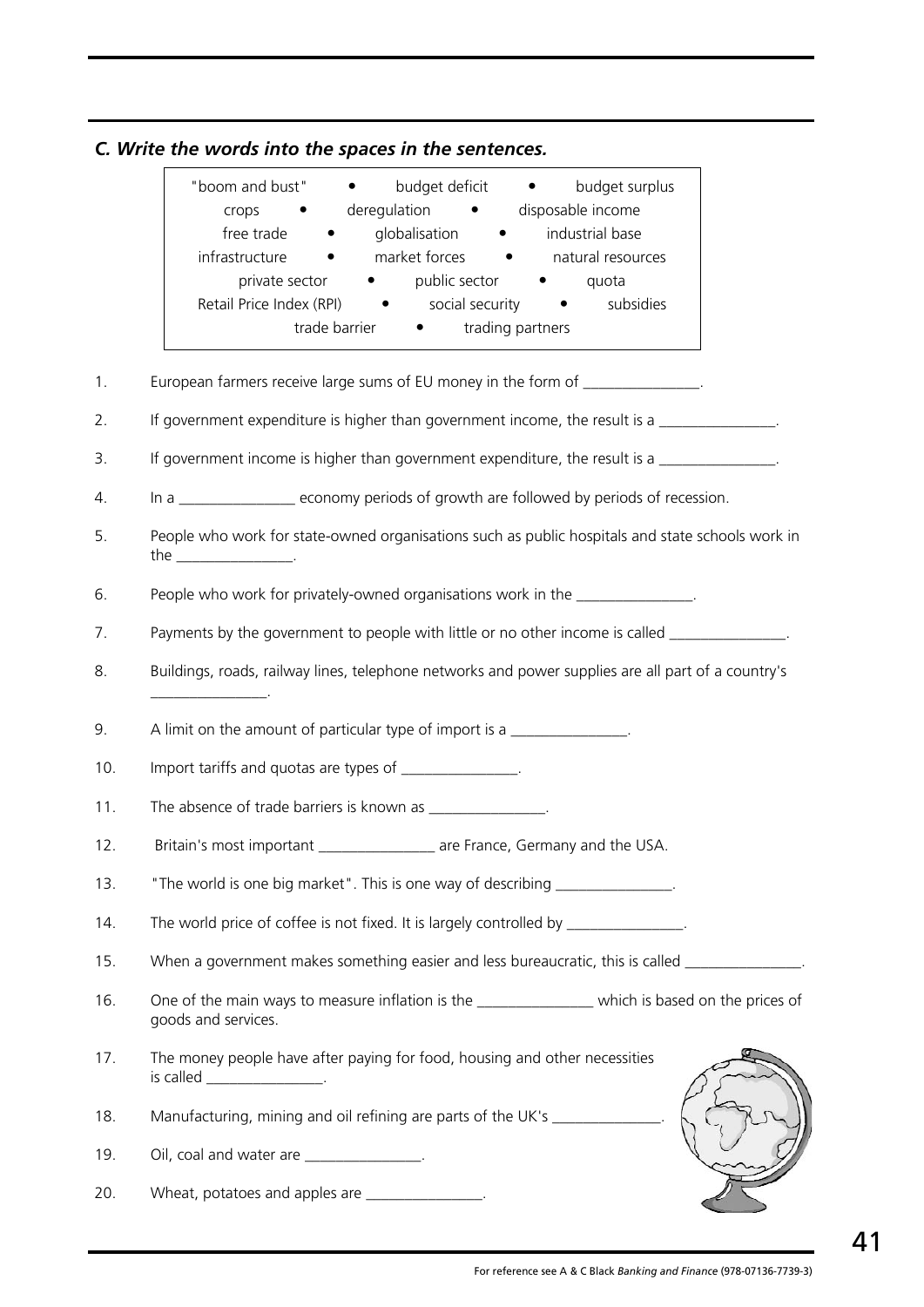# 19. Taxation



#### *A. Does each sentence describe Marcus, Yvonne, both or neither?*

|                                                               | <b>Marcus</b> | Yvonne |
|---------------------------------------------------------------|---------------|--------|
| 1. Is a tax payer                                             | $\mathsf{X}$  | X      |
| 2. Works for himself / herself                                |               |        |
| 3. Has tax deducted at source                                 |               |        |
| 4. Submits an annual tax return                               |               |        |
| 5. Income exceeds the personal allowance                      |               |        |
| 6. Income exceeds the 10% band                                |               |        |
| 7. Income exceeds the 22% band                                |               |        |
| 8. Pays tax at the higher rate                                |               |        |
| 9. Net earnings are about £4,000 lower than gross earnings    |               |        |
| 10. Gross earnings are below the National Insurance threshold |               |        |
| 11. Pays National Insurance                                   |               |        |
| 12. Has tax-allowable expenses                                |               |        |
| 13. Employs an accountant                                     |               |        |
| 14. Lives entirely on unearned income                         |               |        |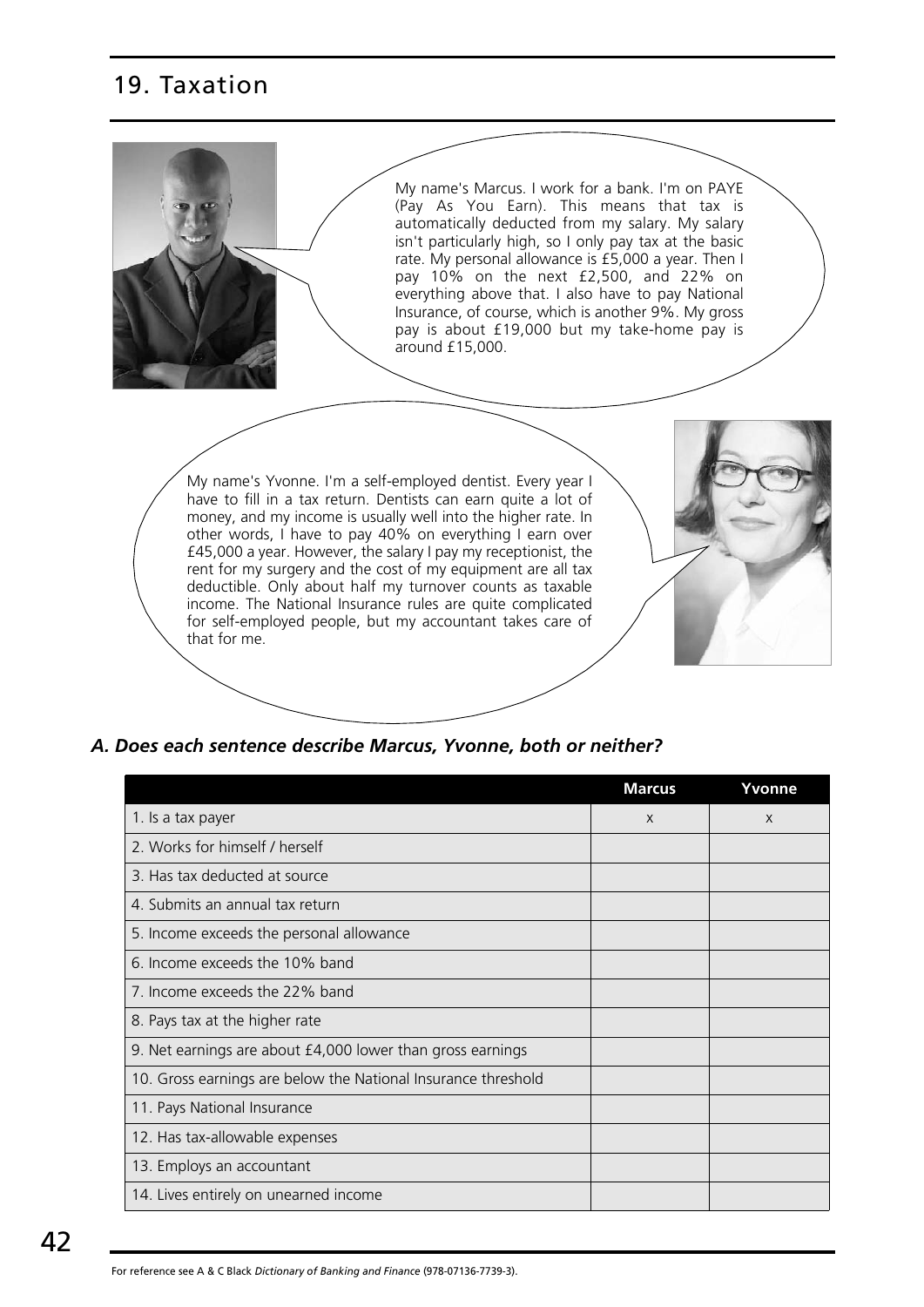#### *B. Match the type of tax with the definition.*

| 1. Income tax            | a. Tax on profits made by selling assets such as businesses, rented<br>houses and shares.                                             |
|--------------------------|---------------------------------------------------------------------------------------------------------------------------------------|
| 2. Capital gains tax     | b. A tax on specific transactions. For example, in the UK, it is<br>payable by the buyer of a house.                                  |
| 3. Value Added Tax (VAT) | c. Tax on earnings, profits from investments and any other sources<br>of personal income.                                             |
| 4. Stamp duty            | d. Tax on goods and services. In the UK it is charged at 17.5%.                                                                       |
| 5. Wealth tax            | e. In the UK, this is the name for the tax paid by companies.<br>f. Tax on assets (such as houses) payable in some countries, but not |
| 6. Inheritance tax       | in the UK.<br>g. Tax on the assets of a person who has died. Used to be called                                                        |
| 7. Corporation tax       | " death duties".                                                                                                                      |

#### *C. Match the terms with the examples. It's not easy – some of the terms have close meanings.*

| a. Ms Brown is British, but to save tax she lives in Monaco.                                                                     |
|----------------------------------------------------------------------------------------------------------------------------------|
| b. No tax is payable on winnings from the National Lottery.<br>c. From April 6th next year, theatres will not have to pay tax on |
| profits below £20,000.                                                                                                           |
| d. VAT                                                                                                                           |
| e. Ms Smith pays an accountant to find legal ways to reduce her                                                                  |
| tax liability.                                                                                                                   |
| f. income tax                                                                                                                    |
| g. Liability for capital gains is reduced by 7.5% for each year of                                                               |
| ownership of the asset.                                                                                                          |
| h. Mr Jones made a profit of £100,000 from selling a business, but                                                               |
| didn't declare it to the Inland Revenue.                                                                                         |
|                                                                                                                                  |

#### *D. Choose the best word from each pair in grey type.*

1. Alan's company is registered in his wife's name for tax **reasons** / **motives**.

2. Until last year, some companies paid part of their executives' salaries in valuable antiques, to save tax. However, the government has now closed this **wormhole** / **loophole**.

3. In the UK, food and children's clothes are **free** / **exempt** from VAT.

4. Only about 4% of the population are in the highest tax **bracket** / **level**.

5. Any company which relocates to Wales will pay not tax for the first two years. This tax **incentive** / **gift** is designed to help reduce unemployment in the region.

6. Last year I paid too much tax, so this year I received a tax **refund** / **rebate**.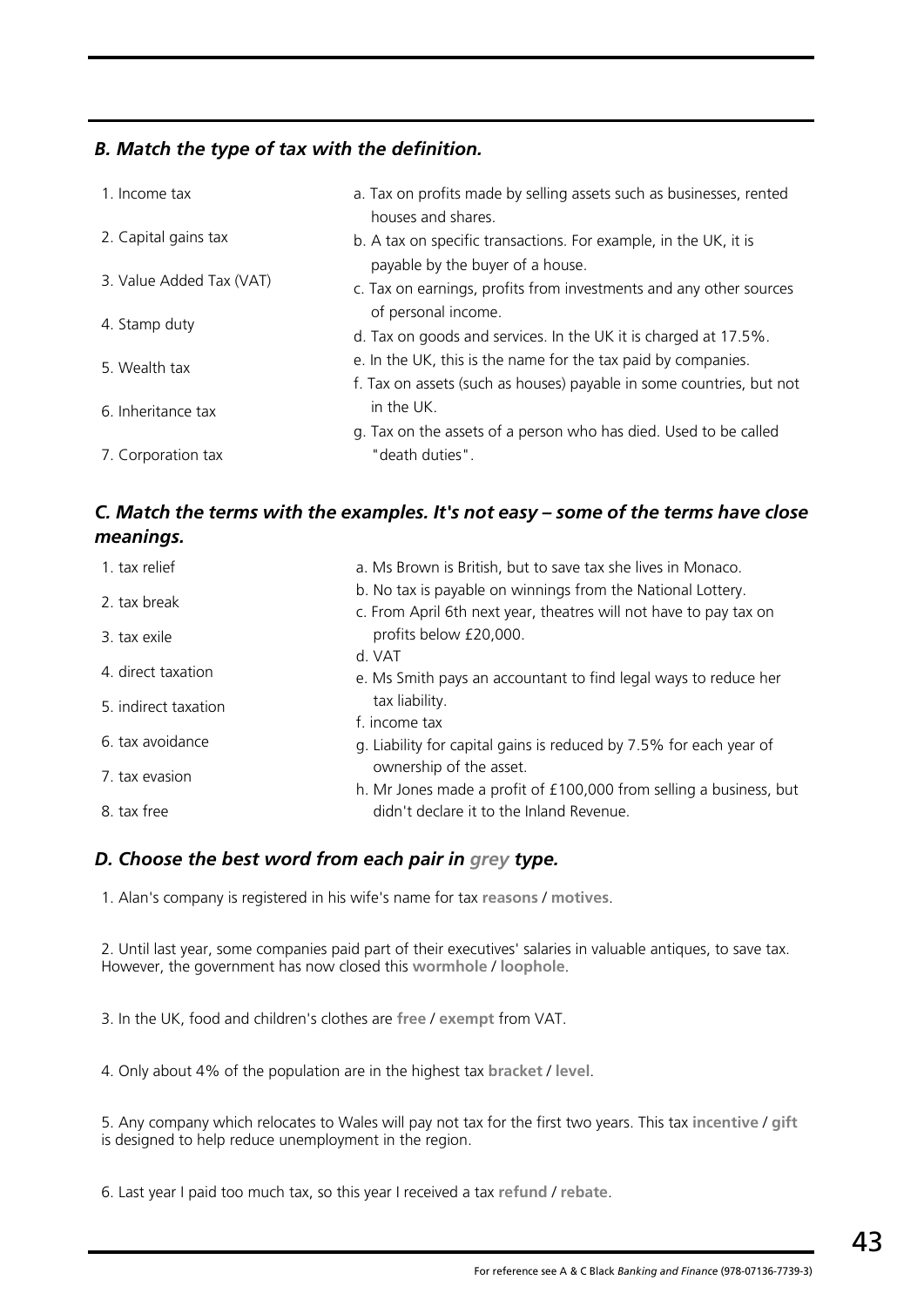# 20. Profit and loss accounts

| <b>Parker Publishing Group Plc</b><br><b>Summary Profit and Loss Account</b><br>Audited for the year to March 31st 2007 |              |  |
|-------------------------------------------------------------------------------------------------------------------------|--------------|--|
|                                                                                                                         | £ million    |  |
| <b>Income</b>                                                                                                           |              |  |
| Revenue from main business, magazine publishing:                                                                        | 228          |  |
| Revenue from other activities:                                                                                          | 17           |  |
| Total turnover:                                                                                                         | 245          |  |
| <b>Expenses</b>                                                                                                         |              |  |
| Pay and other employee costs:                                                                                           | 69           |  |
| Depreciation of fixed assets:                                                                                           | 3            |  |
| Selling and marketing costs:                                                                                            | 38           |  |
| Other operational costs:                                                                                                | 61           |  |
| Total operating costs:                                                                                                  | 171          |  |
| <b>Profits</b>                                                                                                          |              |  |
| Operating profit:                                                                                                       | 157          |  |
| Profit from sale of fixed assets:                                                                                       | 6            |  |
| Net interest payable:                                                                                                   | $\mathbf{2}$ |  |
| Profit before tax:                                                                                                      | 149          |  |
| Tax:                                                                                                                    | 32           |  |
| Profit after tax:                                                                                                       | 117          |  |
| Shareholder dividends:                                                                                                  | 55           |  |
| Profit retained in the business:                                                                                        | 62           |  |
| Earnings per share:                                                                                                     | 17.4p        |  |

#### *A. Match the words from the account summary with the definitions.*

| 1. audited      | a. reduction in value of an asset over time                                 |
|-----------------|-----------------------------------------------------------------------------|
| 2. revenue      | b. money paid to shareholders                                               |
| 3. turnover     | c. asset purchased for long-term use, such as land, buildings and equipment |
| 4. fixed asset  | d. after any deductions                                                     |
| 5. depreciation | e. accounts checked by an independent examiner                              |
| 6. net          | f. a person who has invested in the company through buying shares           |
| 7. shareholder  | g. income                                                                   |
| 8. dividend     | h. total income                                                             |

For reference see A & C Black *Dictionary of Banking and Finance* (978-07136-7739-3).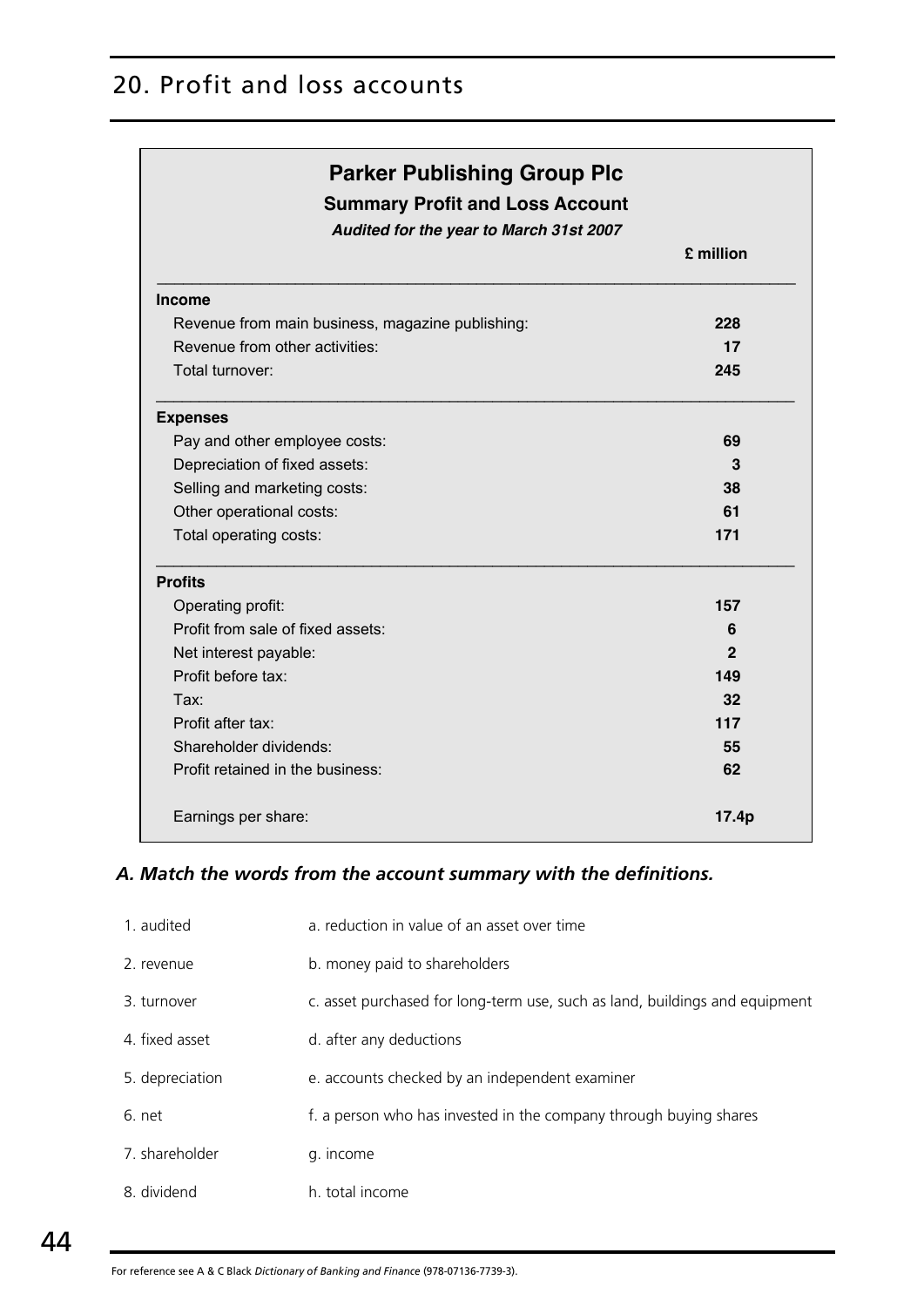#### *B. Look at the account summary, and answer true or false.*

| <b>TRUE / FALSE</b> |
|---------------------|
| <b>TRUE / FALSE</b> |
| <b>TRUE / FALSE</b> |
| <b>TRUE / FALSE</b> |
| <b>TRUE / FALSE</b> |
| <b>TRUE / FALSE</b> |
| <b>TRUE / FALSE</b> |
| <b>TRUE / FALSE</b> |
|                     |

#### *C. Choose the best words to fill the spaces.*

| 1. The year to March 31st can also be called the year ____________ March 31st.                        |                              |                   |
|-------------------------------------------------------------------------------------------------------|------------------------------|-------------------|
| a. finishing                                                                                          | <b>b.</b> ending             | c. terminating    |
| 2. Another term for "main business" is __________ business.<br>a. central                             | <b>b.</b> first              | c. core           |
| 3. A company which makes a profit can be described as profitable or __________.<br>a. profit-getting  | <b>b.</b> profit-making      | c. profit-having  |
| 4. A company which makes a loss can be described as ___________.<br>a. loss-getting                   | <b>b.</b> loss-making        | c. loss-having    |
| 5. "Profit before tax" can also be called __________.<br>a. pre-tax profit                            | <b>b.</b> without-tax profit | c. non-tax profit |
| 6. Another word for shareholders (especially in American English) is __________.<br>a. ticket-holders | <b>b.</b> stockholders       | c. paper-holder   |
| 7. Another word for "operating costs" is ___________.<br>a. overheads                                 | <b>b.</b> headings           | c. heads          |
| 8. A company which makes neither a profit or a loss is said to _______<br>a. fall even                | <b>b.</b> drop even          | c. break even     |

*The profit and loss account summary on the previous page is simplified.*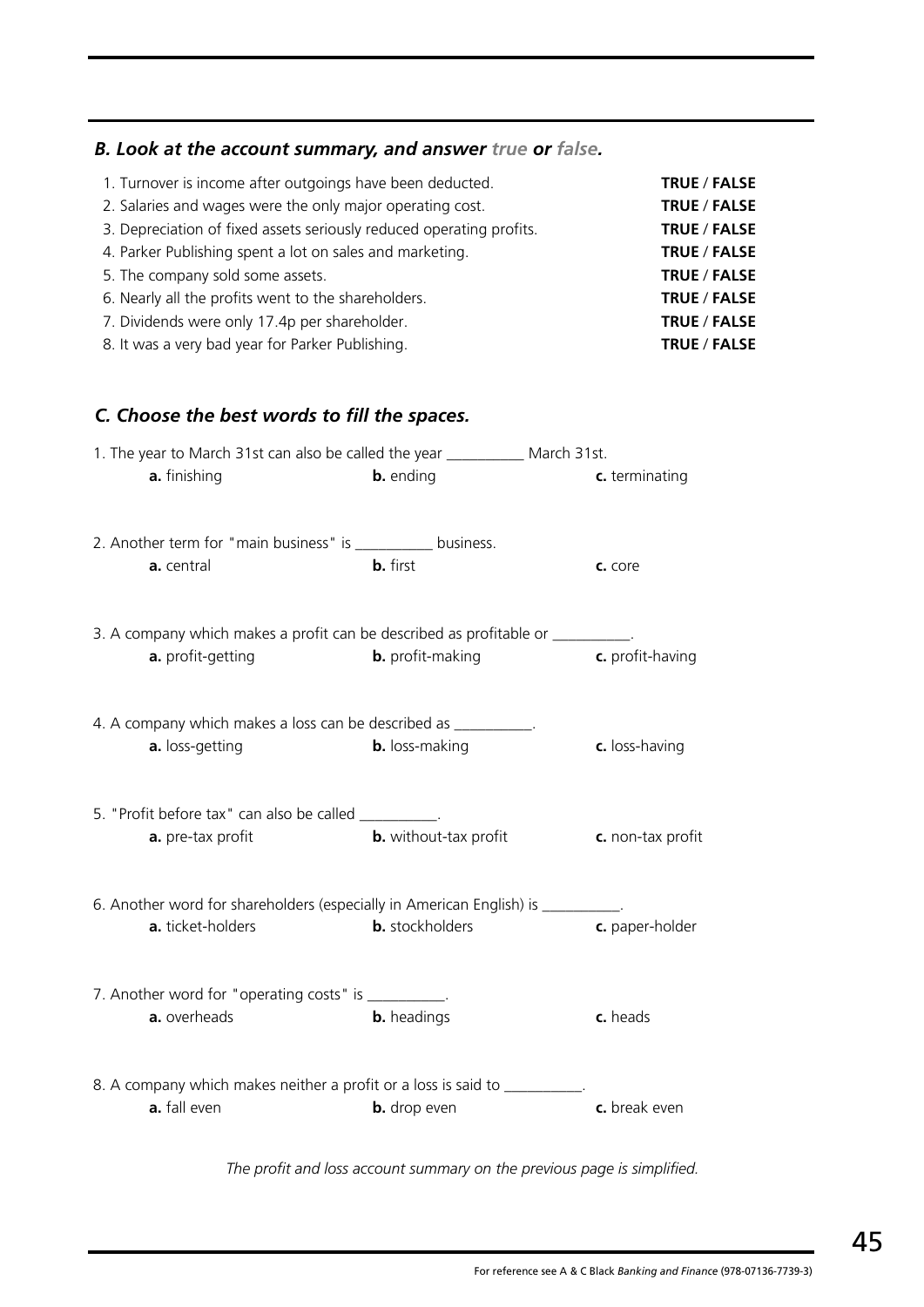# 21. Balance sheets

| <b>Balance Sheet</b><br>Audited for the year to March 31st 2007 |                |
|-----------------------------------------------------------------|----------------|
|                                                                 | £ million      |
| <b>Fixed assets</b>                                             |                |
| Property                                                        | 47             |
| Fleet                                                           | 9              |
| Computers and other equipment                                   | $\mathbf{2}$   |
| Total fixed assets:                                             | 58             |
| <b>Current assets</b>                                           |                |
| <b>Stock</b>                                                    | 5              |
| Money outstanding                                               | $12 \,$        |
| Other current assets                                            | $\overline{2}$ |
| Total current assets:                                           | 19             |
| <b>Liabilities</b>                                              |                |
| <b>Current liabilities:</b>                                     | 7              |
| Long-term liabilities:                                          | 23             |
| <b>Assets less liabilities:</b>                                 | 47             |
| Money invested in Parker Publishing                             |                |
| Share capital (40m 50p shares)                                  | 20             |
| Reserves:                                                       | 98             |
| Total:                                                          | 118            |

#### *A. Match the words from the balance sheet with the definitions.*

| 1. property              | a. vehicles (cars, delivery vans, lorries etc.)                   |
|--------------------------|-------------------------------------------------------------------|
| 2. fleet                 | b. not yet paid (in this case, not yet paid to Parker Publishing) |
| 3. stock                 | c. money in deposited in bank accounts                            |
| 4. outstanding           | d. land, buildings and parts of buildings                         |
| 5. current liabilities   | e. money which must be paid out within one year                   |
| 6. long-term liabilities | f. money which must be paid out after one year                    |
| 7. share capital         | g. goods not yet sold                                             |
| 8. reserves              | h. money raised by issuing shares in the company                  |

*The balance sheet above is simplified.*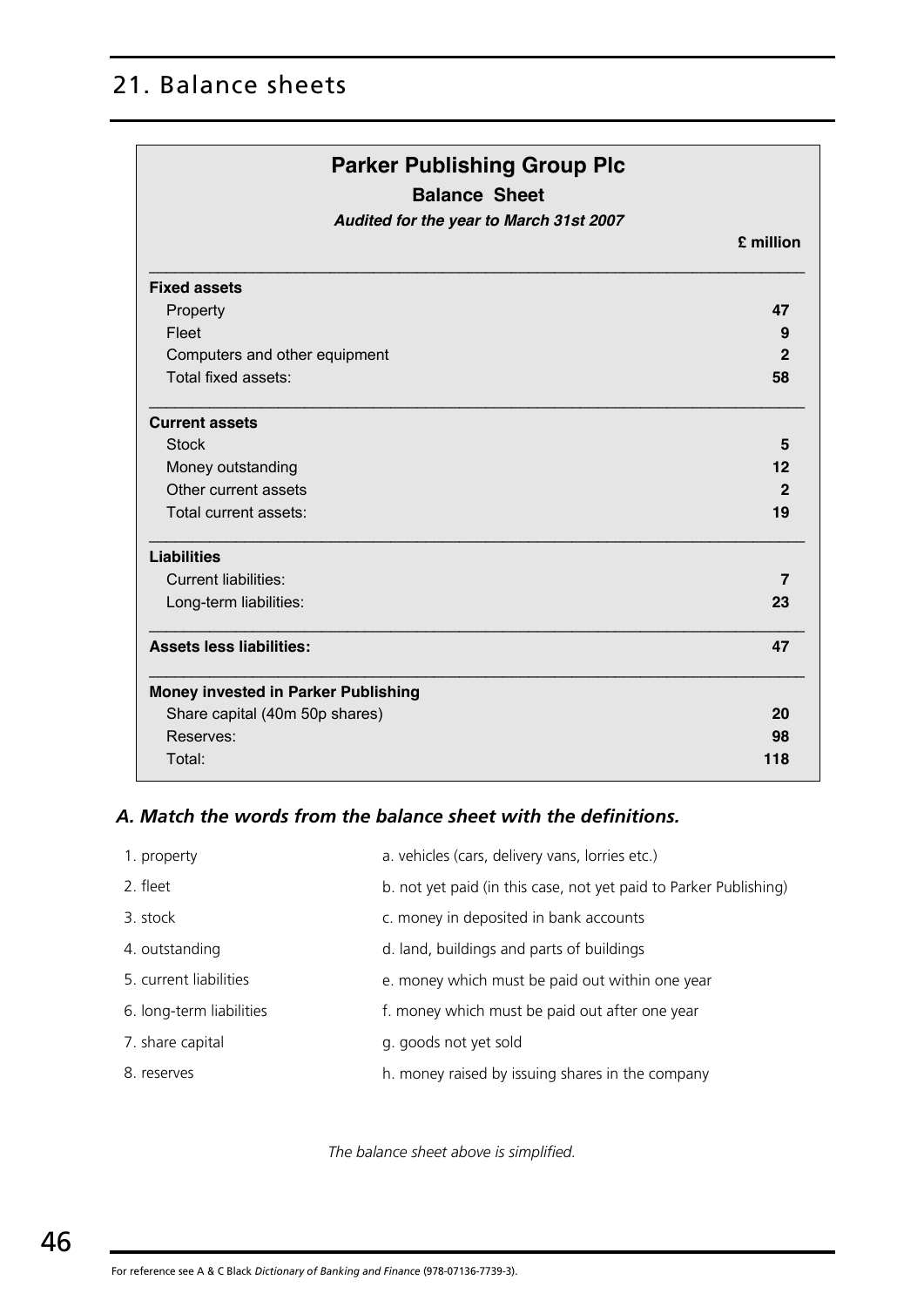#### *B. Write the words into the spaces.*

| arm         | cash flow   | $\bullet$ | founded       | in its own right |
|-------------|-------------|-----------|---------------|------------------|
| liabilities | outstanding | $\bullet$ | pounds' worth | sale or return   |
| subsidiary  | tied up     |           | trading       | went public      |

Parker Publishing was 1 and 1872 by Hieronymous Parker, originally as the publisher of a religious periodical called *The Preacher*. It now specialises in lifestyle magazines, and, through its 2\_\_\_\_\_\_\_\_\_\_\_\_\_\_\_\_\_ Tekpress, also publishes several highly successful periodicals on consumer interest subjects such as computing and hi-fi. The distribution <sup>3</sup>\_\_\_\_\_\_\_\_\_\_\_\_\_\_\_\_\_\_\_ also distributes magazines from other publishers, and has become highly profitable 4\_\_\_\_\_\_\_\_\_\_\_\_\_\_\_\_\_\_\_\_\_\_\_\_\_\_\_\_

The company <sup>5</sup>\_\_\_\_\_\_\_\_\_\_\_\_\_\_\_\_\_\_\_\_\_\_ in 1987. The shares, originally priced at 50p, are 6 at the time of writing for around £3.20.

Like many magazine publishers, Parker are vulnerable to  $7$ <sup>\_\_\_\_\_\_\_\_\_\_\_\_\_\_\_\_\_</sup>\_ problems. As their magazines are on <sup>8</sup>\_\_\_\_\_\_\_\_\_\_\_\_\_\_\_\_\_\_\_, they usually have millions of pounds <sup>9</sup>\_\_\_\_\_\_\_\_\_\_\_\_\_\_\_\_\_\_\_\_\_\_\_ from retailers, and have <sup>10</sup>\_\_\_\_\_\_\_\_\_\_\_\_\_\_\_\_\_\_\_\_\_ of several million more in printers' bills. In addition they have to keep large sums of money <sup>11</sup>\_\_\_\_\_\_\_\_\_\_\_\_\_\_\_\_\_\_\_\_\_ in stock – the firm's warehouses in London and Manchester usually contain around five million <sup>12</sup>\_\_\_\_\_\_\_\_\_\_\_\_\_\_\_\_\_\_\_\_\_\_ of magazines.

#### *C. Look at the article above and the balance sheet on the opposite page. Answer the questions.*

1. What are Parker Publishing's main current liabilities?

- **a.** money owed to other companies (particularly printers).
- **b.** salaries and wages

2. The article doesn't mention long-term liabilities. In the case of Parker Publishing are these more likely to be…?

- **a.** money that must be paid to printers in the distant future.
- **b.** repayments on a bank loans used to buy a fleet of lorries and the warehouse in Manchester.
- 3. The company's share capital is £20m. Does this mean that…?
	- **a.** their shares are currently worth a total of £20m
	- **b.** the shares were worth £20m when issued, but are now worth much more
- 4. What's the company currently worth?
	- **a.** £20,000,000
	- **b.** £98,000,000
	- **c.** £118,000,000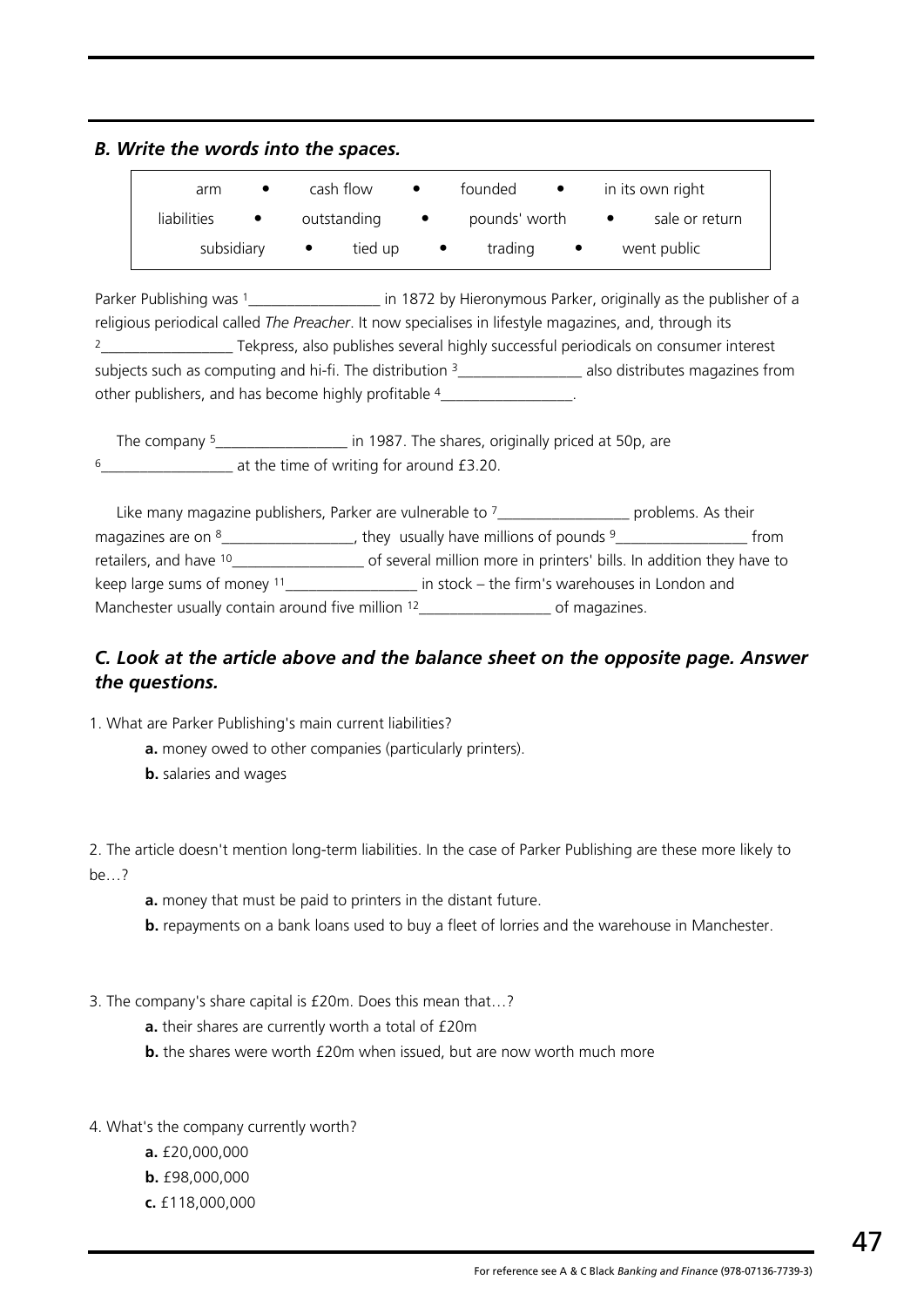# 22. Corporate finance

#### *A. Money TV was a financial news Cable TV station. Put the story in order.*

|   | After a shaky start, Money TV went into profit after three years.                                  |
|---|----------------------------------------------------------------------------------------------------|
|   | They raised some capital from a merchant bank.                                                     |
|   | As a result, Money TV's advertising revenue fell dramatically.                                     |
|   | Three companies, Tennant Entertainment, Planet Media and K9 Communications formed a<br>consortium. |
|   | Money TV started to make heavy losses.                                                             |
| 5 | A new station, The Money Channel was launched by Wolf Media Group, the US media<br>empire.         |
|   | Money TV went into liquidation.                                                                    |
|   | They bought equipment, rented premises, hired staff and set up Money TV.                           |
|   | Viewing figures dropped sharply because of competition from The Money Channel.                     |

#### *B. Put the words into the spaces.*

\_\_\_\_\_\_\_\_\_\_\_\_\_\_\_\_\_\_.

| annual report<br>$\bullet$  | capital intensive<br>$\bullet$ | cost-benefit analysis        |
|-----------------------------|--------------------------------|------------------------------|
| into partnership            | joint venture<br>$\bullet$     | lease<br>$\bullet$           |
| monopoly                    | profit margin<br>$\bullet$     | recoup<br>$\bullet$          |
| start-up costs<br>$\bullet$ | supply and demand              | working capital<br>$\bullet$ |

1. Before deciding to invest in a new computer system, we need to do a \_\_\_\_\_\_\_\_\_\_\_\_\_\_\_\_\_\_\_ to see if it's going to be worth it.

2. The new machinery cost a lot, but we'll example the investment in just a few months.

3. You can read about the company's finances, performance and plans for the future in its

4. We don't actually own our delivery lorries. We them.

5. We'd like to launch a new airline, but the \_\_\_\_\_\_\_\_\_\_\_\_\_\_\_\_\_\_\_\_ are very high.

6. Airlines are a very expensive. The state of business, as aeroplanes are extremely expensive.

7. Jewellery retailers need a lot of \_\_\_\_\_\_\_\_\_\_\_\_\_\_\_\_\_\_, as the cost of their stock is high.

8. Petrol filling stations operate on a very narrow \_\_\_\_\_\_\_\_\_\_\_\_\_\_\_\_\_\_\_\_\_. They only make about 1p a litre.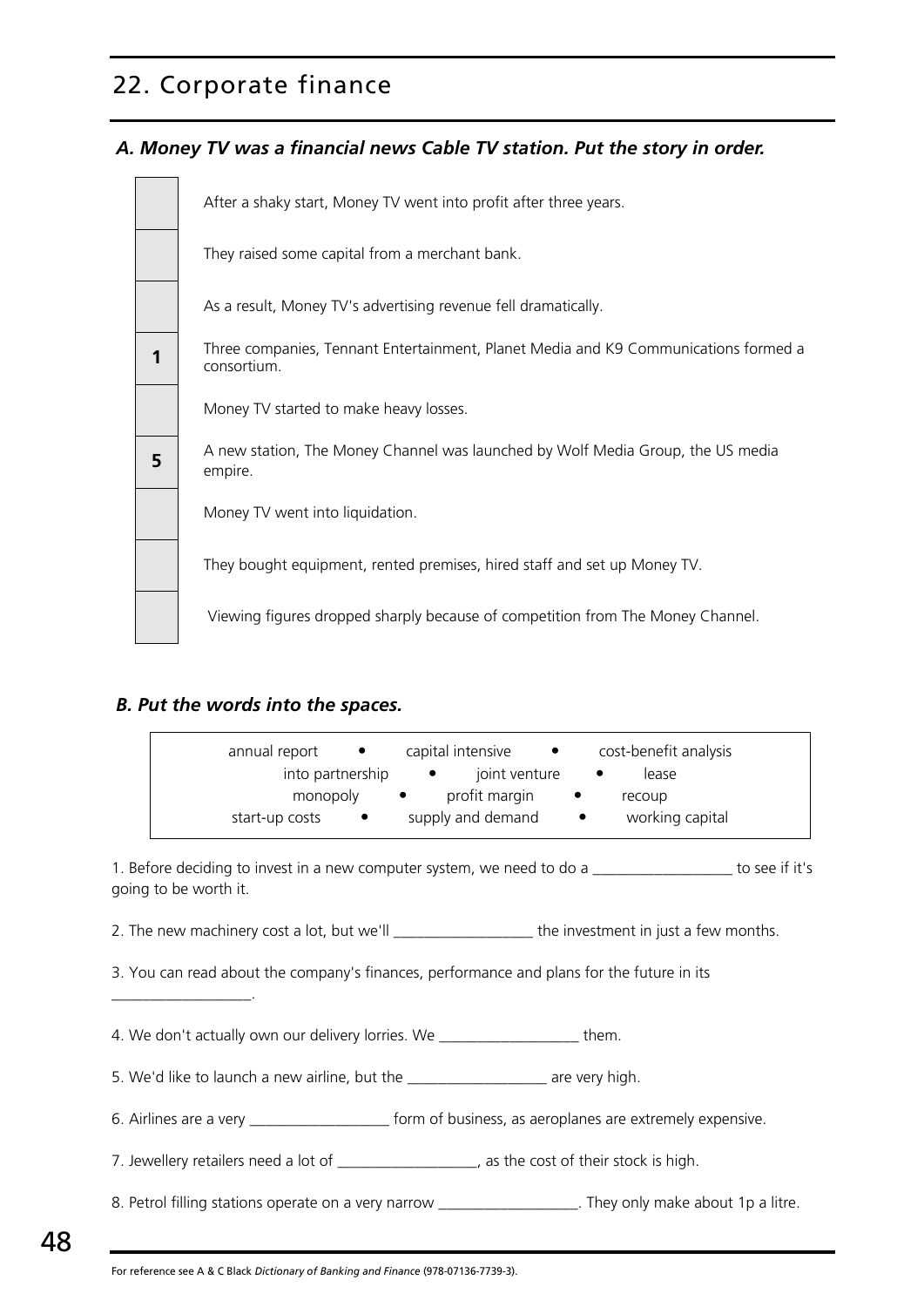| 9. All business are subject to the laws of ___________________.                                                                                                                                                                               |                             |                                                                                                                    |
|-----------------------------------------------------------------------------------------------------------------------------------------------------------------------------------------------------------------------------------------------|-----------------------------|--------------------------------------------------------------------------------------------------------------------|
| 10. The new mobile phone banking service is a ___________________ between ÜberBank and Telkom.                                                                                                                                                |                             |                                                                                                                    |
| 11. ÜberBank and Telkom have gone _______________________ with each other.                                                                                                                                                                    |                             |                                                                                                                    |
| 12. In Italy, Telecom Italia used to have a ______________________ on telecommunications.                                                                                                                                                     |                             |                                                                                                                    |
| C. Choose the best words to go into the spaces.                                                                                                                                                                                               |                             |                                                                                                                    |
| 1. I sold my furniture shop as ___________.                                                                                                                                                                                                   |                             | <b>a.</b> an operating company <b>b.</b> a going concern <b>c.</b> an active business                              |
| a. grant                                                                                                                                                                                                                                      | <b>b.</b> money             | 2. We can get a government __________ to help build a new factory in an area with high unemployment.<br>c. payment |
| 3. Before building the new factory, we'll have to do an environmental __________.<br>a. check                                                                                                                                                 | <b>b.</b> survey            | c. audit                                                                                                           |
| 4. We don't employ our own cleaning staff. We've _________ the cleaning to an outside firm.<br>a. contracted out                                                                                                                              | <b>b.</b> contracted        | c. contracted over                                                                                                 |
| 5. We need a building firm to build a new warehouse. We're going to put the contract __________.<br>a. out to price                                                                                                                           | <b>b.</b> under offer       | c. out to tender                                                                                                   |
| 6. Three firms have ___________ for the contract.<br>a. tendered                                                                                                                                                                              | <b>b.</b> offered           | c. given prices                                                                                                    |
| 7. Due to several years of falling sales, we're going to __________ the company.<br>a. stop                                                                                                                                                   | <b>b.</b> finish            | c. wind up                                                                                                         |
| 8. The company ____________trading in 2006.<br><b>a.</b> gave up <b>b.</b> finished                                                                                                                                                           |                             | c. ceased                                                                                                          |
| 9. Money invested in helping other people start new businesses is called _________.<br>a. venture capital                                                                                                                                     | <b>b.</b> adventure capital | c. start capital                                                                                                   |
| D. Which of the options in not possible?                                                                                                                                                                                                      |                             |                                                                                                                    |
| As a result of online ticket purchases, several independent travel agents have __________.<br>a. gone under<br>b. gone out of business<br>c. gone past their sell-by dates<br>d. gone bust<br>e. gone into liquidation<br>f. gone to the wall |                             |                                                                                                                    |
| E. Three of the phrases above are informal.<br><b>Which three?</b>                                                                                                                                                                            |                             |                                                                                                                    |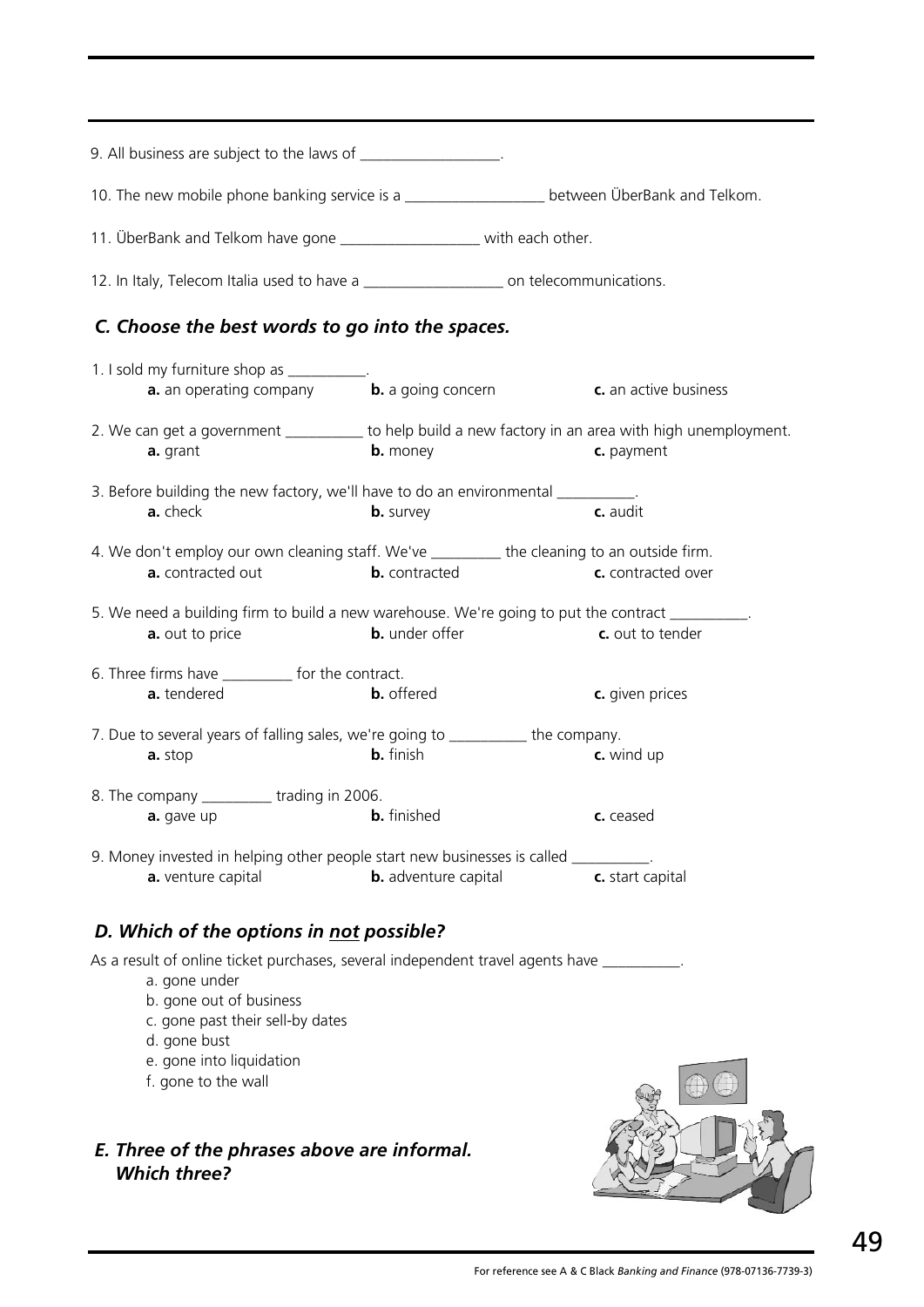# 23. Mergers and acquisitions

#### *A. Choose the best word from each pair in grey type.*

- 1. Anderson Accounting has been **taken over** / **taken up** by Berlin Brothers.
- 2. Collins Corporation has made a **bid** / **play** for Dacher Deutsche
- 3. The board of Dacher Deutsche **rejected** / **denied** Collins Corporation's offer.
- 4. Eastern Electricity has **joined** / **merged** with Grampian Gas
- 5. Inter-tek has been sold by its **father** / **parent** company, Harrison Holdings.
- 6. Inter-tek has been **acquired** / **got** by Johnson & Johnson
- 7. Harrison Holdings is expected to sell more of its **subsidiaries** / **children** in the future.

#### *B. Put the words below into the correct spaces.*

| conditional bid | $\bullet$ | controlling interest | hostile takeover |
|-----------------|-----------|----------------------|------------------|
| merger          | $\bullet$ | " poison pill"       | shareholders     |
| target company  |           | unconditional bid    | "white knight"   |

#### **Takeover bids**

In a takeover bid, another person or business makes an offer to the <sup>1</sup>\_\_\_\_\_\_\_\_\_\_\_\_\_\_\_ to buy their shares at a fixed price. The aim of this is to take control of the 2<sub>\_\_\_\_\_\_\_\_\_\_\_\_\_\_\_\_\_\_\_\_</sub>.

If it is a welcome takeover bid, the directors of the company advise the shareholders to accept the offer. If the shareholders accept the offer, the result is usually called a 3<sub>\_\_\_\_\_\_\_\_\_\_\_\_\_\_\_\_\_\_\_\_\_</sub>.

If the bid is unwelcome, the directors advise the shareholders against accepting it. The bidders may then write to the shareholders explaining the advantages of the takeover, and perhaps improving the offer for the shares. This is known as a  $4$ \_\_\_\_\_\_\_\_\_\_\_\_\_\_\_ bid.

To avoid an unwelcome takeover bid, the directors may devise a <sup>5</sup> tactic that will mean the company is worth much less if the takeover bid is successful. Alternatively, they may look for a  $6$  \_\_\_\_\_\_\_\_\_\_\_\_\_\_\_\_ – an alternative bidder for the company whose takeover would be more welcome.

In an 7\_\_\_\_\_\_\_\_\_\_\_\_\_\_, the bidder offers a price for each share regardless of how many shares it can buy. In a  $8$ \_\_\_\_\_\_\_\_\_\_\_\_\_\_\_, the offer price depends on the bidder being able to buy enough shares to gain a  $9$ \_\_\_\_\_\_\_\_\_\_\_\_\_\_\_\_\_\_\_\_\_\_ in the target company.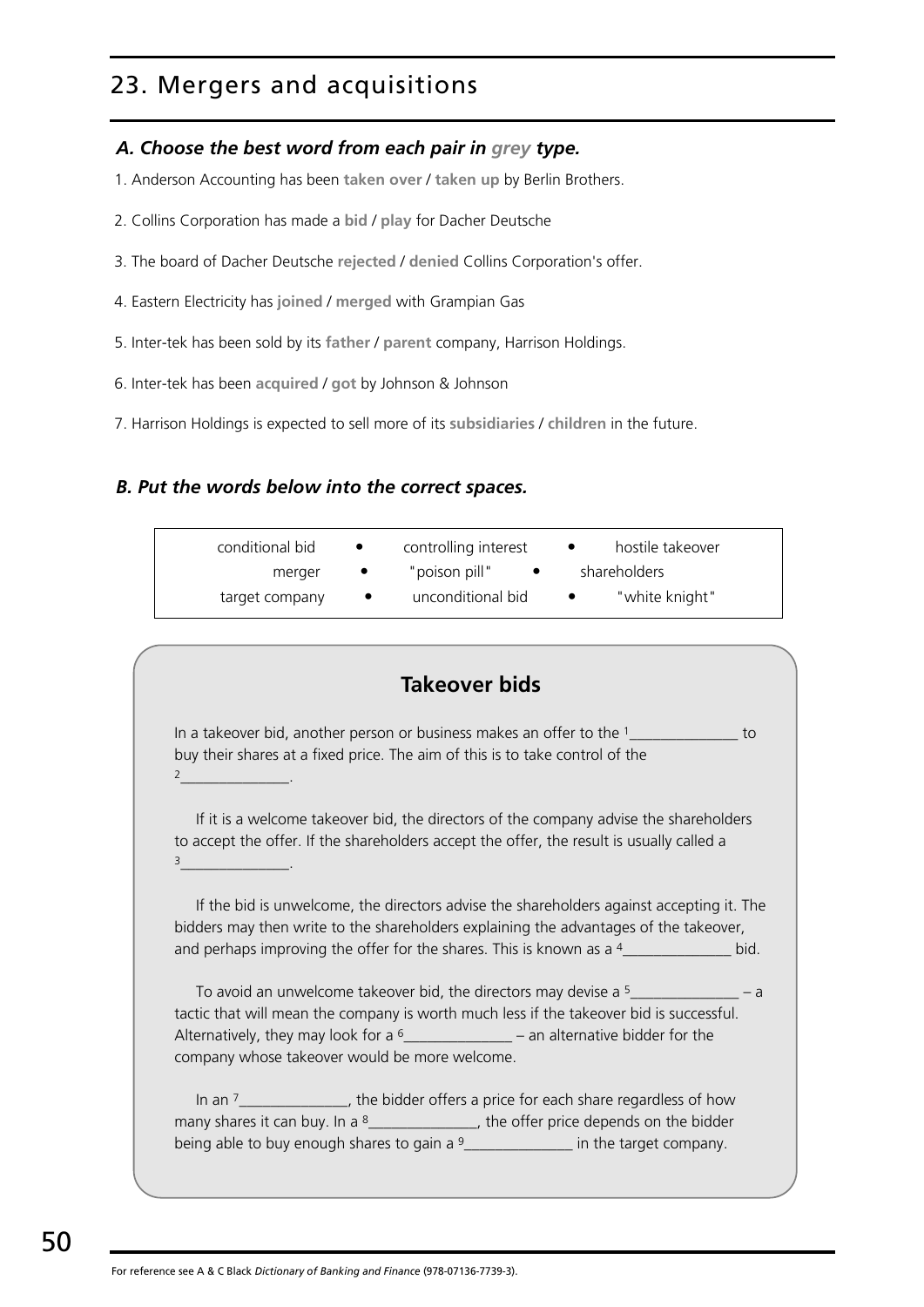| C. Choose the best word to go into the space.                                                                   |                            |                           |
|-----------------------------------------------------------------------------------------------------------------|----------------------------|---------------------------|
| 1. Berlin Brothers bought a ____________ shareholding in Anderson Accounting.<br>a. more-than-half              | <b>b.</b> biggest          | c. majority               |
| 2. In the UK, mergers and acquisitions are not __________ by the government.<br>a. controlled                   | <b>b.</b> checked          | c. regulated              |
| 3. However, they are subject to a voluntary ___________.<br>a. code of conduct                                  | <b>b.</b> code of practice | c. way of doing things    |
| 4. Buying a company for less than the value of its assets, then selling those assets to make a profit is called |                            |                           |
| a. asset stripping                                                                                              | <b>b.</b> profiteering     | c. exploitation           |
| 5. Sometimes a controlling interest in a company is bought by its managers. This called a management            |                            |                           |
| a. buy-out                                                                                                      | b. buy-up                  | c. buy-in                 |
| 6. In the past, a lot of small banks were ___________ by larger ones.<br>a. bought up                           | <b>b.</b> eaten up         | c. chewed up              |
| 7. In other words, there was ___________ in the banking industry.<br>a. amalgamation                            | <b>b.</b> combining        | c. consolidation          |
| 8. A takeover of a foreign company is known as a __________ deal.<br>a. cross-boundary                          | <b>b.</b> cross-border     | c. cross-state            |
| D. Match the words on the left with the words on the right.                                                     |                            |                           |
| 1. make / reject / accept / improve / retract                                                                   |                            | a. a code of practice     |
| 2. buy up some                                                                                                  |                            | b. a controlling interest |
|                                                                                                                 |                            |                           |

| 2. buy up some                    | b. a controlling interest     |
|-----------------------------------|-------------------------------|
| 3. subscribe to / follow / ignore | c. a deal                     |
| 4. an unregulated                 | d. activity / industry        |
| 5. do / close                     | e. unwanted subsidiary        |
| 6. gain                           | f. an offer / a bid           |
| 7. consolidate                    | g. our position in the market |
| 8. sell off an                    | h. shares / smaller companies |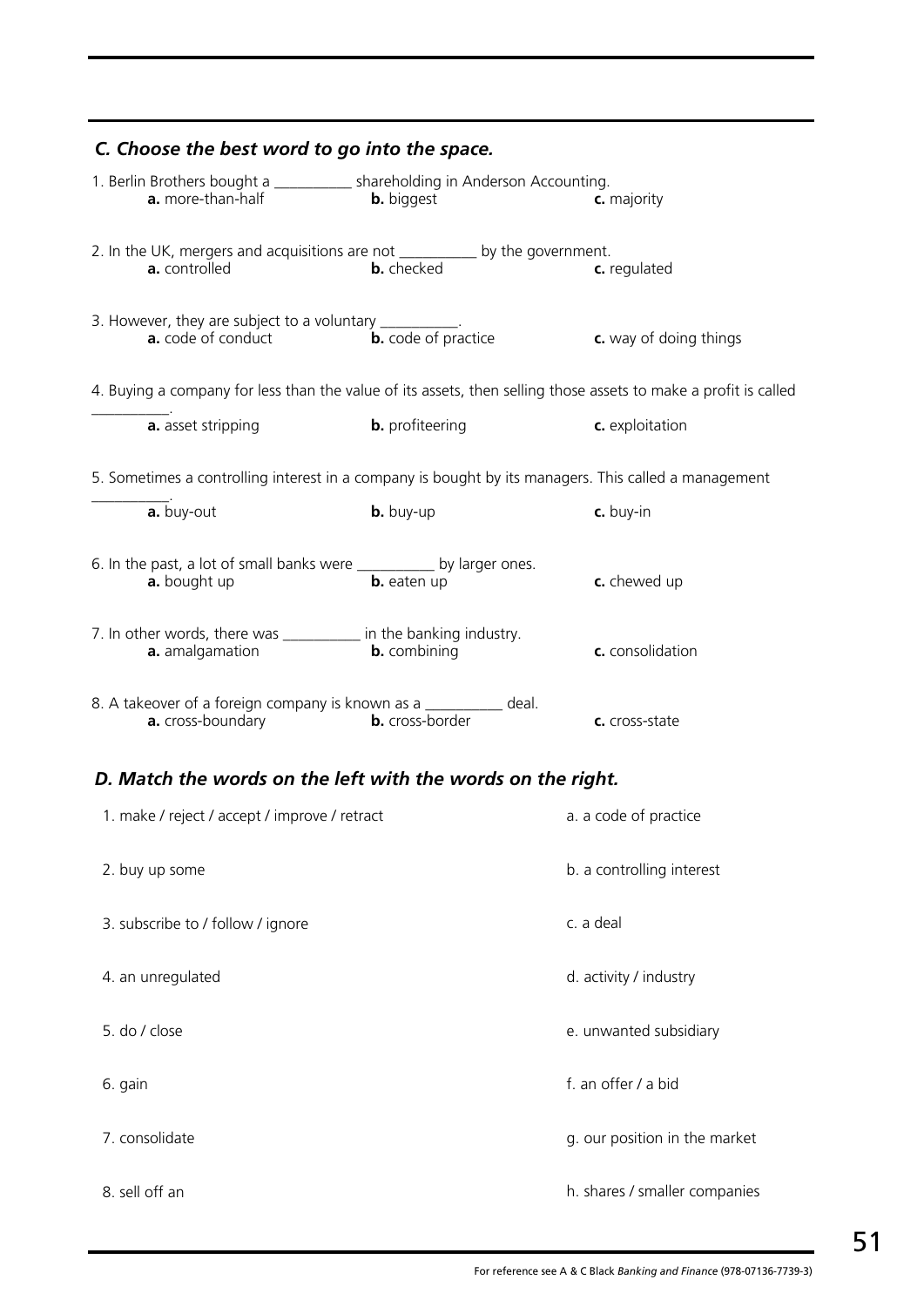# 24. Investments

#### Make a profit and make a difference

The Aware Finance Ethical Investment Fund aims to offer everything you would expect from an ethical investment: capital growth, a competitive yield and the knowledge that your gain isn't at the expense of the environment or exploited workers. Naturally, we only invest in companies that have been thoroughly screened, and fully match up to ethical investment criteria.

Yet Aware Finance goes one step further. 20% of the fund is invested in small, unquoted companies developing the next generation of renewable energy technologies. Of course, most of these technologies are in their infancies, and this fund is particularly aimed at investors looking for long-term growth potential. With Aware, the return on your investment isn't just financial.





#### **The Neptune Tracker Fund**

Sometimes the simple things in life are the best. With The Neptune Tracker Fund there are no investment strategies and no fund managers to pay. The fund is invested in the 100 companies that comprise the Financial Times-Stock Exchange 100 Share Index. If the FTSE 100 goes up by 5%, the value of your holding goes up 5%. It's as simple as that.

Despite the promises of high growth and high return associated with managed funds, the truth is that in seven out of the last ten years on average tracker funds have equalled or out-performed managed funds.

And unlike managed funds, there are no hefty fees to pay. Entry to the fund costs 1.75% of the sum invested, with a tiny 0.5% administration fee payable each year thereafter. Yields can be reinvested in the fund or can be taken as income – the choice is yours.

#### *A. Find words in the advertisements which mean the same as the words below.*

- 1. a specific investment has been approximately be a set of the hand has been approximately been approximately
- 2. as good, in financial terms, as others on the market contained contained to contain the market
- 
- 
- 5. income from an investment y \_\_\_\_\_\_\_\_\_\_\_\_\_\_\_\_
- 
- 7. an increase in value over several years letter that in the set of the set of the set of the set of the set o
- 8. not listed on a stock exchange u\_\_\_\_\_\_\_\_\_\_\_\_\_\_\_
- 9. principles for deciding how to invest interval in the state of the state of the state of the state of the state of the state of the state of the state of the state of the state of the state of the state of the state of

# 3. checked sources are set to see set to see set the set of set of set of set of set of set of set of set of s 4. give a higher return than only say that the contract of the contract of the contract of the contract of the contract of the contract of the contract of the contract of the contract of the contract of the contract of the 6. increase in value of a holding  $c_1$  and  $c_2$  and  $c_3$  and  $c_4$  g

#### *B. Answer the questions.*

1. Which fund is probably higher risk? **AWARE** / **NEPTUNE**

- 2. which fund is likely to have higher fees? **AWARE** / **NEPTUNE**
- 3. Which fund is more suitable for investors needing a reliable yield? **AWARE** / **NEPTUNE**
- 4. Which fund is entirely invested on the stock market? **AWARE** / **NEPTUNE**
- 5. Which fund would you prefer to invest in? **AWARE** / **NEPTUNE**
- <span id="page-52-0"></span>For reference see A & C Black *Dictionary of Banking and Finance* (978-07136-7739-3).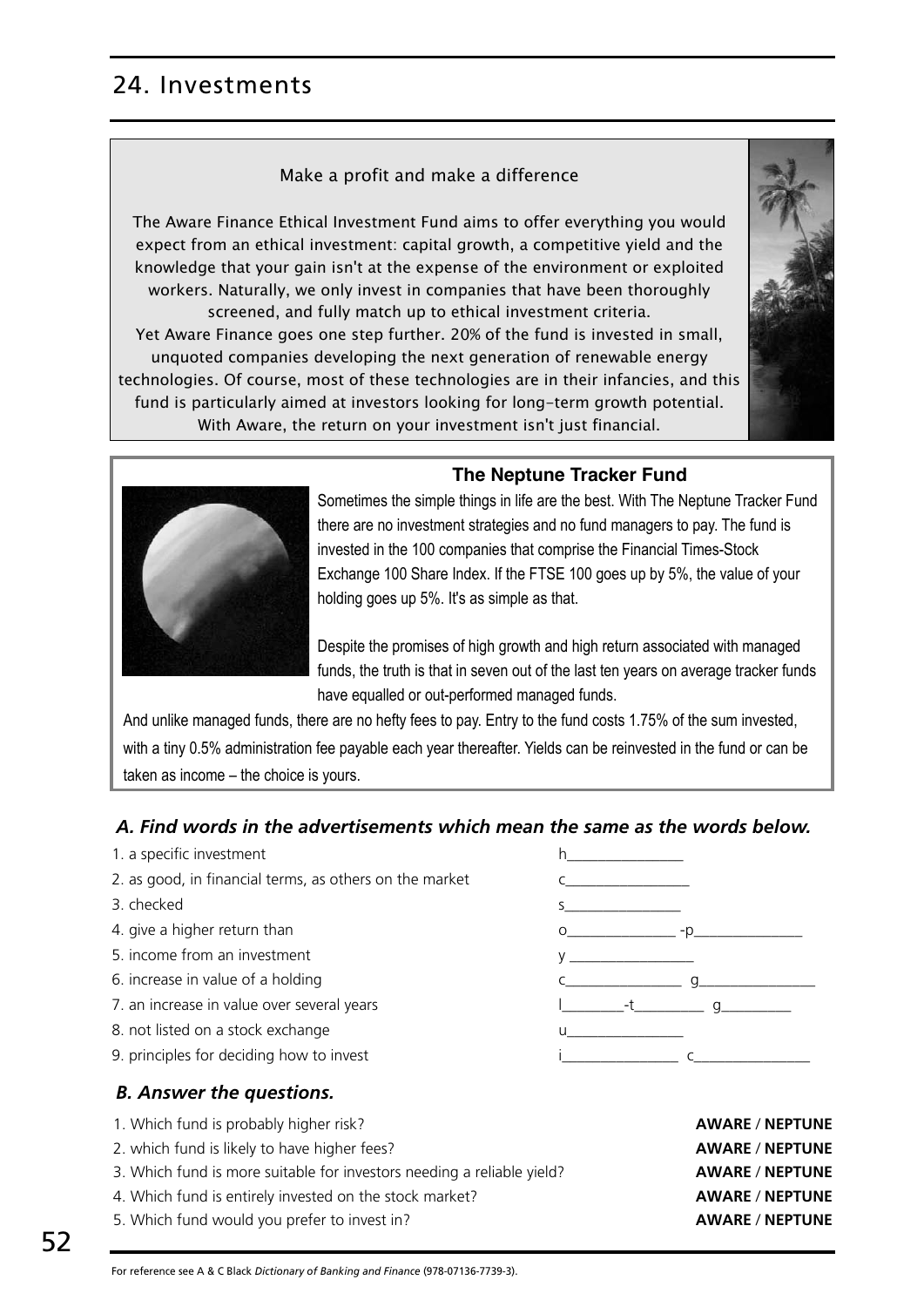#### *C. Match the term with the definition.*

| 1. bond               | a. An agreement to buy commodities, currencies or shares at a fixed price<br>on a fixed date in the future.                                                    |
|-----------------------|----------------------------------------------------------------------------------------------------------------------------------------------------------------|
| 2. futures contract   | b. Private investors can buy a small interest in a large fund invested in<br>many companies.                                                                   |
| 3. share option       | c. An investment in which the issuer (often a government) promises to pay<br>back the invested sum plus interest.                                              |
| 4. trust fund         | d. Prices are going down / up.                                                                                                                                 |
| 5. unit trust         | e. A fund which is managed by the trustee(s) for the beneficiary /<br>beneficiaries. A common example is money held in a trust for a child or<br>young person. |
| 6. bear / bull market | f. Employees are offered shares in the company at a reduced price.                                                                                             |

### *D. Put the words in the spaces in the sentences.*

|                                                                                                             | blue chip<br>downturn<br>issue price                             | closing price<br>$\bullet$<br>$\bullet$<br>financial adviser •<br>$\bullet$<br>• portfolio • public company • put some money into | commission<br>fixed-interest •<br>share certificates • speculate | commodities<br>flotation                                                                                |  |  |  |
|-------------------------------------------------------------------------------------------------------------|------------------------------------------------------------------|-----------------------------------------------------------------------------------------------------------------------------------|------------------------------------------------------------------|---------------------------------------------------------------------------------------------------------|--|--|--|
|                                                                                                             | 1. I've decided to __________________________ stocks and shares. |                                                                                                                                   |                                                                  |                                                                                                         |  |  |  |
|                                                                                                             |                                                                  | 2. I bought a five-year _______________________ government bond.                                                                  |                                                                  |                                                                                                         |  |  |  |
|                                                                                                             |                                                                  | 3. Unfortunately for investors, there has been a significant ____________________ in the market                                   |                                                                  |                                                                                                         |  |  |  |
|                                                                                                             |                                                                  | 4. When I bought the bond, I didn't realise that the agent who sold it to me would get a 3%                                       |                                                                  |                                                                                                         |  |  |  |
| 5. To get advice on personal investments, you can see an independent __________________.                    |                                                                  |                                                                                                                                   |                                                                  |                                                                                                         |  |  |  |
|                                                                                                             |                                                                  | 6. Shell, British Airways, Sony and Nestlé are _______________________ companies.                                                 |                                                                  |                                                                                                         |  |  |  |
| 7. Coffee, cotton, coal and aluminium are ___________________.                                              |                                                                  |                                                                                                                                   |                                                                  |                                                                                                         |  |  |  |
| 8. A _____________________ is owned by its shareholders, and its share price is quoted on a stock exchange. |                                                                  |                                                                                                                                   |                                                                  |                                                                                                         |  |  |  |
| 9. Shares in Western Gas were launched with an _______________________ of 50p per share.                    |                                                                  |                                                                                                                                   |                                                                  |                                                                                                         |  |  |  |
| 10. The __________________________ of Western Gas on the stock exchange was in 1990.                        |                                                                  |                                                                                                                                   |                                                                  |                                                                                                         |  |  |  |
| 11. Yesterday's _______________________ for Western Gas was 178p per share, down 2p on the day before.      |                                                                  |                                                                                                                                   |                                                                  |                                                                                                         |  |  |  |
| 12. Jason has a _______________________ of shares worth about half-a-million pounds.                        |                                                                  |                                                                                                                                   |                                                                  |                                                                                                         |  |  |  |
|                                                                                                             |                                                                  | 13. Unfortunately, all Jason's _____________________ were destroyed in a fire.                                                    |                                                                  |                                                                                                         |  |  |  |
|                                                                                                             |                                                                  |                                                                                                                                   |                                                                  | 14. Investing is a form of gambling. As the saying goes "You have to __________________ to accumulate". |  |  |  |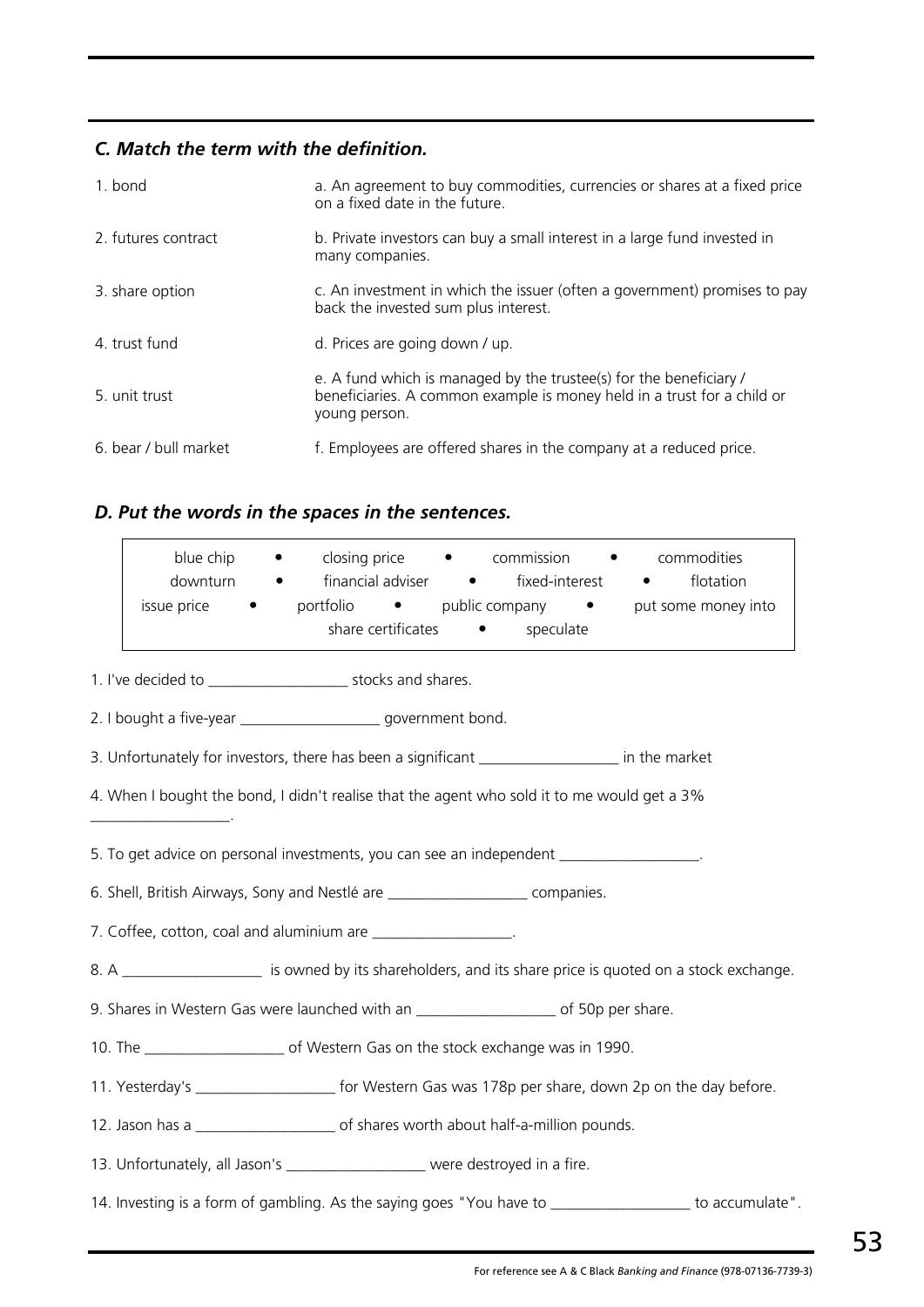### 25. The dot.com bubble

- 1. At the height of the high-tech stocks goldrush, private investors were piling money into internet and technology companies. In many cases, these were little known businesses that had been in existence for only a few months. Nevertheless, investors were hungry for stocks, with many buying large holdings simply on the basis of wildly optimistic internet bulletin boards tips.
- 2. Then in March and April 2000 share prices crashed. A lucky minority had got out in the nick of time, but the majority of dot-com investors suffered substantial paper losses. Looking back at the frenzy that led up to the crash, it now seems amazing that so many were taken in by the glitter of fool's gold, and were willing to part with their cash so readily. Dot-com shares doubtless seemed to many to be a casino where they couldn't lose, but as the old saying goes, "If it seems too good to be true, it probably is".
- 3. London Stock Exchange figures show how cheap online share-trading services caused net-based share-dealing to rocket in the months leading up to the crash. The average number of transactions ballooned to 134,000 a day in January, and hit a peak of 157,000 a day in March – just days before the first signs of disaster.
- 4. Many of the new share-dealing services were struggling to cope with the demand, and some had to close their doors to new customers. There were numerous complaints from investors having to wait on the phone for

1. gold-rush (**paragraph 1**)

an hour or more to get through to a broker.

- 5. Following the crash, high-tech stocks continued to be traded, of course. But many investors, nursing burnt fingers, pulled out of the market altogether. Others scaled down their trading. The result was a dramatic drop in trading volumes. In the May following the crash, transactions were down to around 100,000 a day, with subsequent months mostly seeing further declines in the number of shares changing hands. In other words, there was a full-blown slump.
- 6. Although the party was over for private investors, online share-dealing services mostly continued to be profitable, with many new companies joining the already crowded market.
- 7. However, despite the fact that there was still money to be made, shares in the sector fared poorly, and in late 2000 some were standing at just a tenth of their value prior to the crash – comparable losses to those seen by the dotcoms whose shares they had once been trading so frenetically.
- 8. In the years following one of the most talked-about crashes in recent history, some investors who hung on to their shares have partially recouped their losses, particularly when smaller companies have been bought out by larger ones. In the majority of cases, though, the recovery has been modest, and accompanied by a strong sense of caution in investors. It general it can be said that the bubble has well and truly burst.

#### *A. Choose the definition which is closest to the meaning in the article.*

| T. gold-rush ( <b>paragraph T</b> )                  |                                                                  |
|------------------------------------------------------|------------------------------------------------------------------|
| <b>a.</b> lots of people investing                   | <b>b.</b> lots of people making money                            |
| 2. online bulletin board tips ( <b>paragraph 1</b> ) |                                                                  |
| <b>a.</b> advice from internet services              | <b>b.</b> information about internet services                    |
| 3. share prices crashed (paragraph 2)                |                                                                  |
| <b>a.</b> share prices fell dramatically             | <b>b.</b> share prices stopped rising                            |
| 4. paper losses ( <b>paragraph 2</b> )               |                                                                  |
| <b>a.</b> losses of banknotes                        | <b>b.</b> losses of money which never really existed             |
| 5. fool's gold (paragraph 2)                         |                                                                  |
| <b>a.</b> good profits for stupid people             | <b>b.</b> something worth much less than many<br>people believed |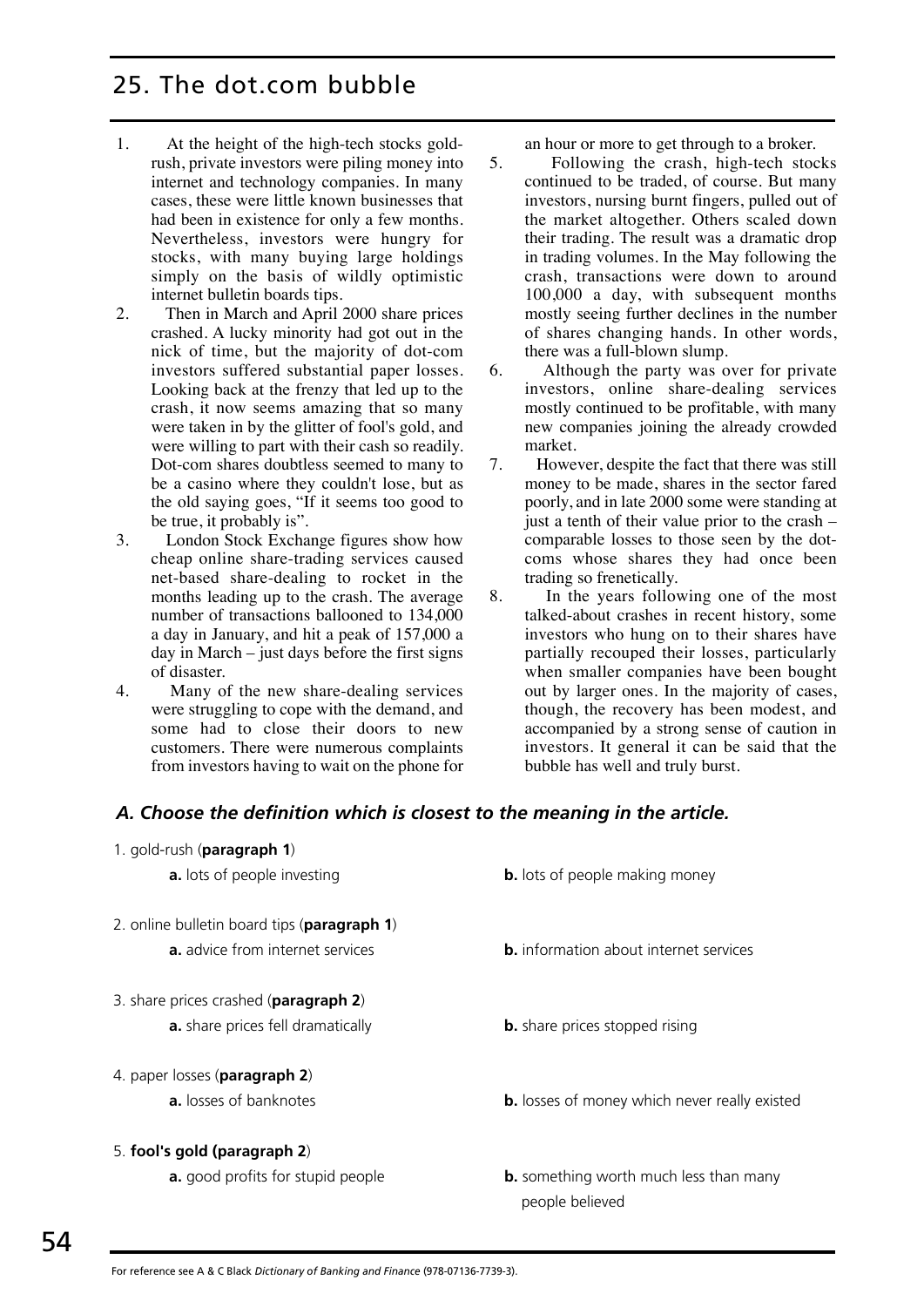### *B. Find words in the article with the same meaning as the following.*

| 6. only available on the internet (paragraph 3)                                                                    |                             |                                                                              |
|--------------------------------------------------------------------------------------------------------------------|-----------------------------|------------------------------------------------------------------------------|
| 7. reduced (paragraph 5)                                                                                           |                             | $s$ d                                                                        |
| 8. being bought and sold (paragraph 5)                                                                             |                             |                                                                              |
| 9. taken over (paragraph 8)                                                                                        |                             | $b$ 0                                                                        |
|                                                                                                                    |                             |                                                                              |
| C. Complete the definitions.                                                                                       |                             |                                                                              |
| 10. Investors piled money into the market means that people<br>a. invested cautiously                              | <b>b.</b> invested heavily  | c. invested all their money                                                  |
| 11. People parted with their cash readily means that people were<br>a. able to spend money                         | <b>b.</b> spending too fast | c. happy to spend their money                                                |
| 12. Small investors got their fingers burnt means that small investors<br>a. were unhappy                          | <b>b.</b> were cheated      | c. lost money                                                                |
| 13. There was a drop in stock exchange trading volumes means that<br>a. fewer shares were traded<br>value          |                             | <b>b.</b> more shares were traded <b>c.</b> many shares went down in         |
| 14. Many investors pulled out of the market altogether means that many investors<br>a. sold all their shares       |                             | <b>b.</b> stopped buying shares <b>c.</b> sold their shares at the same time |
| 15. In financial terms, the party's over means that it's no longer possible to<br>a. enjoy making money            | <b>b.</b> make money easily | c. lose more money                                                           |
| 16. Investors have partially recouped their losses means that investors have got<br><b>a.</b> all their money back |                             | <b>b.</b> most of their money back <b>c.</b> some of their money back        |
| D. These sentences use vocabulary from the article. Write "up" or "down" next to<br>each.                          |                             |                                                                              |
| 17. share prices rocketed.                                                                                         |                             |                                                                              |

| 18. share prices slumped.                      |  |
|------------------------------------------------|--|
| 19. share prices recovered.                    |  |
| 20. share prices hit a new peak.               |  |
| 21. share prices soared.                       |  |
| 22. share prices dropped dramatically.         |  |
| 23. share prices ballooned.                    |  |
| 24. share prices crashed.                      |  |
| 25. There was a sizeable drop in share prices. |  |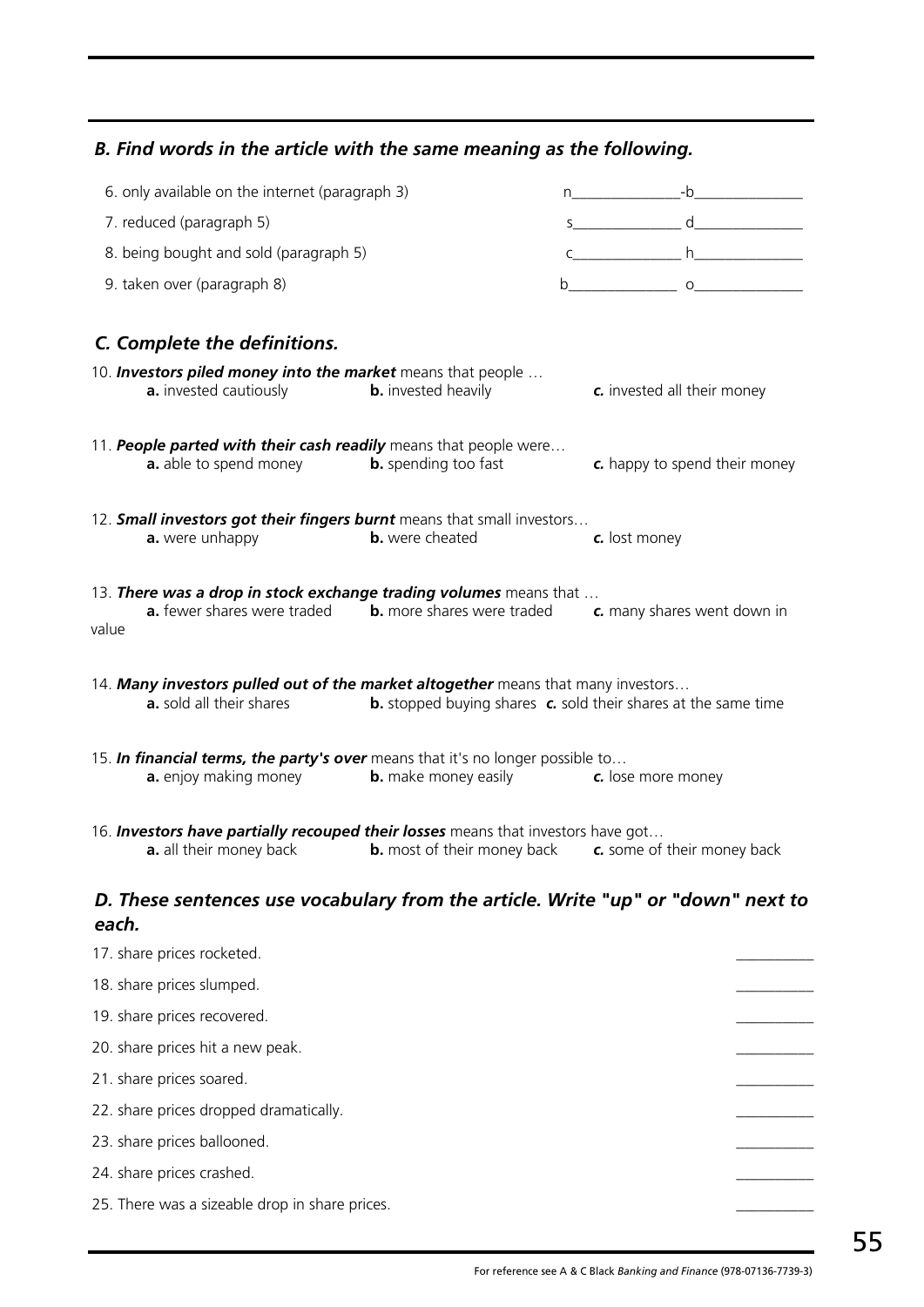# 26. Banking and financial problems

| capital flight<br>embezzlement                                                                                                                                                                 | conflict of interests<br>foreclosure                                                                                                                                                                        | credit card cloning<br>forgery                                                                                                                                                                                                                        |
|------------------------------------------------------------------------------------------------------------------------------------------------------------------------------------------------|-------------------------------------------------------------------------------------------------------------------------------------------------------------------------------------------------------------|-------------------------------------------------------------------------------------------------------------------------------------------------------------------------------------------------------------------------------------------------------|
| fraud                                                                                                                                                                                          | identity theft<br>٠                                                                                                                                                                                         | insider dealing / trading                                                                                                                                                                                                                             |
| insolvency                                                                                                                                                                                     | money laundering                                                                                                                                                                                            | undercapitalisation                                                                                                                                                                                                                                   |
| Lemon Industries borrowed<br>money to buy a new factory.<br>They have been unable to<br>repay the loan. The factory<br>was the security for the<br>loan, and the bank is now                   | Susan Green is a scientist.<br>She has been appointed by<br>the government to<br>investigate any health risks<br>connected with fizzy drinks.<br>However, she also regularly                                | Shootemup is a developer of<br>computer games. Producing<br>new computer games is<br>expensive, and they don't<br>have enough money to                                                                                                                |
| going to take possession of<br>it and sell it to recover the<br>debt.                                                                                                                          | works as a consultant for<br>ColaCo, a major fizzy drinks<br>manufacturer.                                                                                                                                  | bring out new games as<br>often as their competitors.                                                                                                                                                                                                 |
| Jane Jackson looked at her<br>bank statement, and found<br>that somebody had used her<br>bank details to pay for 1,000<br>litres of diesel fuel in<br>Moscow. She has never<br>been to Russia. | A criminal gang used money<br>from drug-dealing to buy<br>antiques for cash, which<br>they then sold at public<br>auction.                                                                                  | Greg Davis knew that his<br>company was secretly<br>planning to buy a profitable<br>subsidiary. He bought a lot<br>of shares in his own<br>company. When the<br>acquisition was announced,<br>the share price went up, and<br>he made a lot of money. |
| The democratically elected<br>president of the country was<br>deposed in a military coup.<br>Many investors withdrew<br>their capital in order to<br>deposit it in other countries.            | Until she was discovered,<br>Tina Edwards managed to<br>steal £100,000 from the<br>pension fund she was<br>managing.                                                                                        | When Ian Barlow paid for a<br>restaurant meal, the waiter<br>took his credit card away for<br>several minutes. A month<br>later, Ian found that a copy<br>of his card had been used to<br>buy some diamonds in<br>Colombia.                           |
| Geoff Parker persuaded<br>several people to invest<br>substantial sums of money<br>in a company which didn't<br>exist. He then took the<br>money and disappeared.                              | Turkey Trading owe large<br>sums of money to several<br>creditors. There is virtually<br>no chance that they will be<br>able to repay these debts,<br>and the company will<br>probably go into liquidation. | Using some special paper<br>and a colour photocopier,<br>Henry Black has been<br>making counterfeit 100 euro<br>notes in his garden shed.                                                                                                             |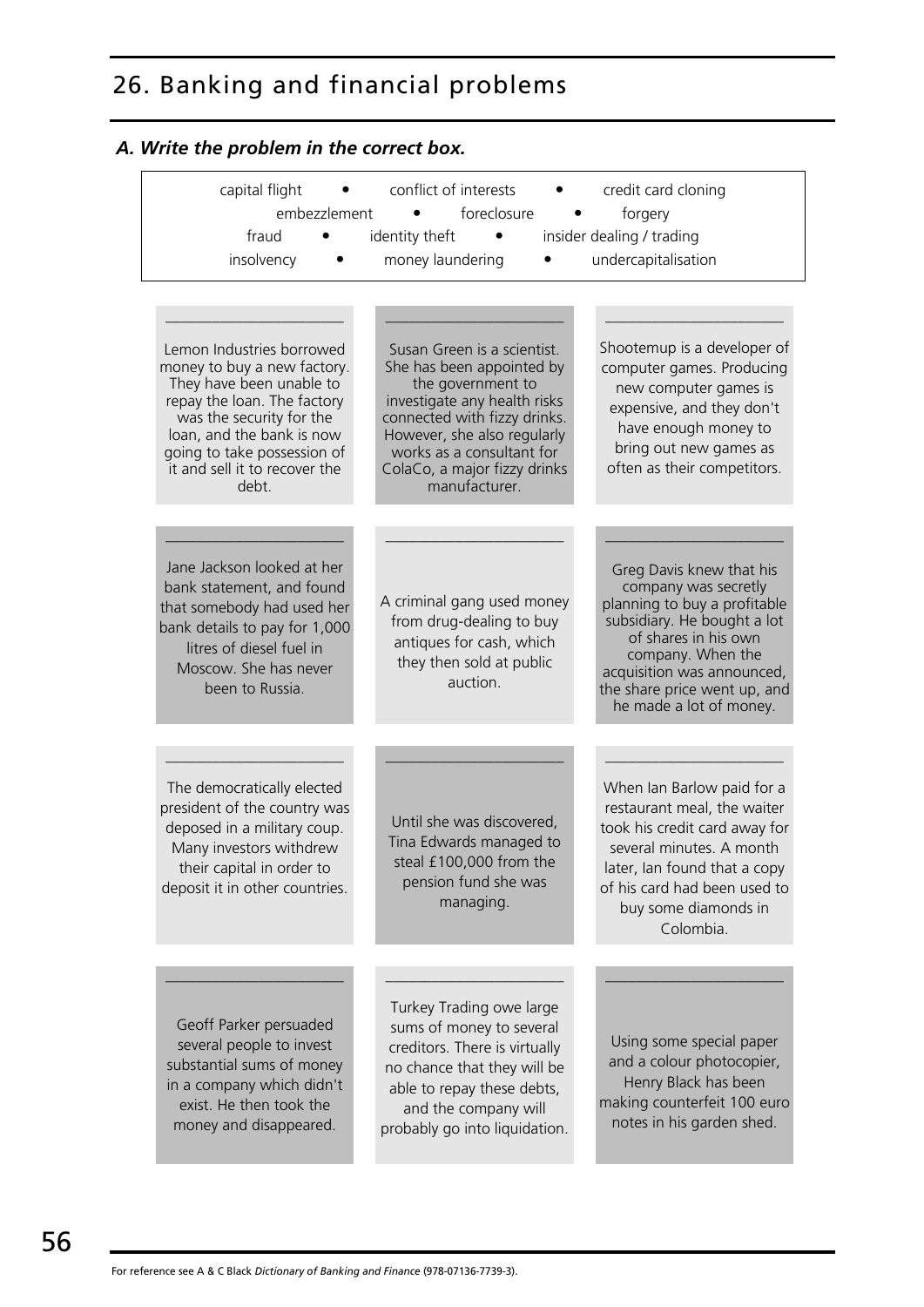| B. Choose the best words to go into each space.                                                                                                                                 |                              |                        |  |  |
|---------------------------------------------------------------------------------------------------------------------------------------------------------------------------------|------------------------------|------------------------|--|--|
| 1. An insolvent company often goes into liquidation. A private individual who cannot pay his/her debts may<br>be declared _____________ by a court.                             |                              |                        |  |  |
| a. bankrupt                                                                                                                                                                     | <b>b.</b> indebted           | c. penniless           |  |  |
| 2. A bankrupt person's _____________ can be taken and used to repay his/her debts.                                                                                              |                              |                        |  |  |
| <b>a.</b> things                                                                                                                                                                | <b>b.</b> items              | c. property            |  |  |
| 3. A person who has not yet completed this process is called an ____________ bankrupt                                                                                           |                              |                        |  |  |
| a. unfinished                                                                                                                                                                   | <b>b.</b> incomplete         | c. undischarged        |  |  |
| 4. The technical meaning of <i>insolvency</i> is that a person or company's __________ exceed their assets.                                                                     |                              |                        |  |  |
| a. payments                                                                                                                                                                     | <b>b.</b> liabilities        | c. expenses            |  |  |
| 5. When a limited company* becomes insolvent, it is likely to go into __________.                                                                                               |                              |                        |  |  |
| a. liquid                                                                                                                                                                       | <b>b.</b> liquidity          | c. liquidation         |  |  |
| 6. The person responsible for winding up a company which has gone into liquidation is called the                                                                                |                              |                        |  |  |
| a. liquid                                                                                                                                                                       | <b>b.</b> liquidator         | c. liquidiser          |  |  |
| 7. When all the assets of a company have been used as security for a loan, and the company defaults on<br>repayments, the lender may force the company to go into ____________. |                              |                        |  |  |
| a. receivership                                                                                                                                                                 | <b>b.</b> reception          | c. reciprocation.      |  |  |
| 8. In this case, a receiver will be appointed to _________ the assets of the company in order to repay the<br>debt.                                                             |                              |                        |  |  |
| a. sell                                                                                                                                                                         | <b>b.</b> trade              | c. realise             |  |  |
| 9. A mistake in an account is often called a _______                                                                                                                            |                              |                        |  |  |
| a. disturbance                                                                                                                                                                  | <b>b.</b> distraction        | c. discrepancy         |  |  |
| 10. Supermarket chains have a ___________ interest in keeping agricultural subsidies high, as they make food<br>cheaper to buy from farmers.                                    |                              |                        |  |  |
| a. invested                                                                                                                                                                     | <b>b.</b> vested             | c. vestal              |  |  |
| 11. A force majeure is an ____________ event such as strike, riot or natural disaster which prevents a contract                                                                 |                              |                        |  |  |
| from being ___________.<br>a. unforeseen / fulfilled                                                                                                                            | <b>b.</b> unseen / fulfilled | c. unforeseen / filled |  |  |
| 12. Many contracts contain a force majeure _________ to cover this situation.                                                                                                   |                              |                        |  |  |
| a. sentence                                                                                                                                                                     | <b>b.</b> phrase             | c. clause              |  |  |

*\* A limited company is a company whose members have only limited liability for that company's debts. In other words, if the company cannot pay its debts, the members of the company don't have to pay the debts out of their own pockets.*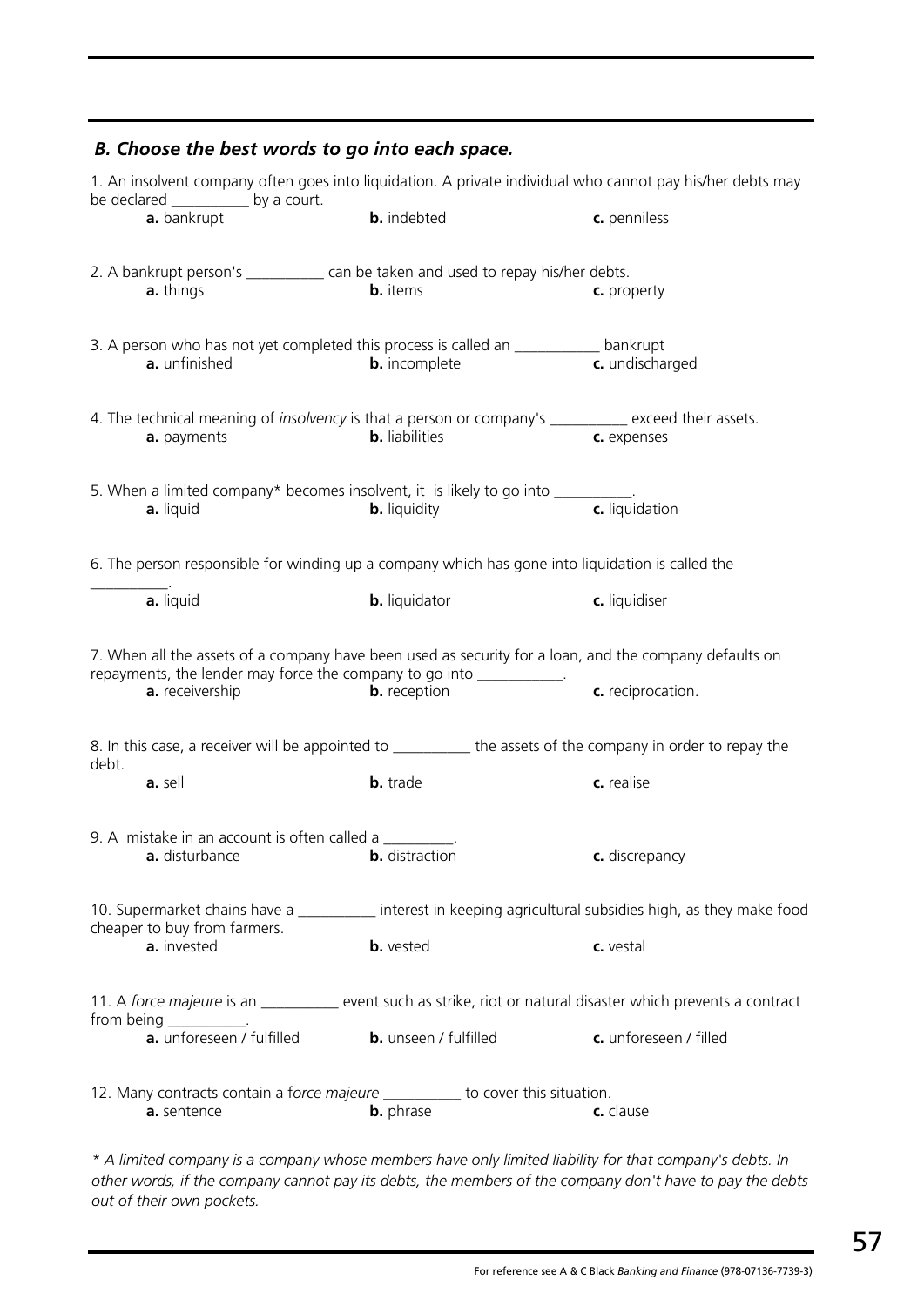# 27. Numbers and statistics

#### *A. Match the numbers with the phrases.*

| 1.  | 1,000,000         | a. one percent                      |
|-----|-------------------|-------------------------------------|
| 2.  | 1,000,000,000     | b. a thousand                       |
| 3.  | 1,000,000,000,000 | c. a trillion                       |
| 4.  | $1\%$             | d. "nought point oh oh one percent" |
| 5.  | $0.1\%$           | e. "nought point oh one percent"    |
| 6.  | 0.01%             | f. "nought point one percent"       |
| 7.  | 0.001%            | g. a billion (often written 1bn)    |
| 8.  | >1                | h. a million (often written 1m)     |
| 9.  | <1                | i. greater than 1                   |
| 10. | $\geq$ 1          | j. greater than or equal to 1       |
| 11. | $\leq$ 1          | k. less than or equal to one        |
| 12. | 1k                | I. less than one                    |



#### **Notes**

For American English, change *nought* and *oh* to *zero*: 0.01 = "zero point zero one"

An alternative to "nought point one" is "point one".

In the past the US and the UK had different meanings for *billion* and *trillion*. Occasionally, therefore, in the UK, *billion* may mean [1 plus 12 zeros], and *trillion* may mean [1 + 18 zeros].

#### *B. Match the numbers with the phrases.*

| 1. | $3 - 2$        | a. the square root of three                                     |
|----|----------------|-----------------------------------------------------------------|
| 2. | $3 + 2$        | b. three cubed                                                  |
| 3. | $3 \times 2$   | c. three divided by two (or three over two)                     |
| 4. | $3/2$          | d. three minus two                                              |
| 5. | 3 <sup>2</sup> | e. three multiplied by two (or three times two or three by two) |
| 6. | 33             | f. three plus two                                               |
| 7. | $3^{10}$       | g. three squared                                                |
| 8. | $\sqrt{3}$     | h. three to the power of ten (or three to the tenth)            |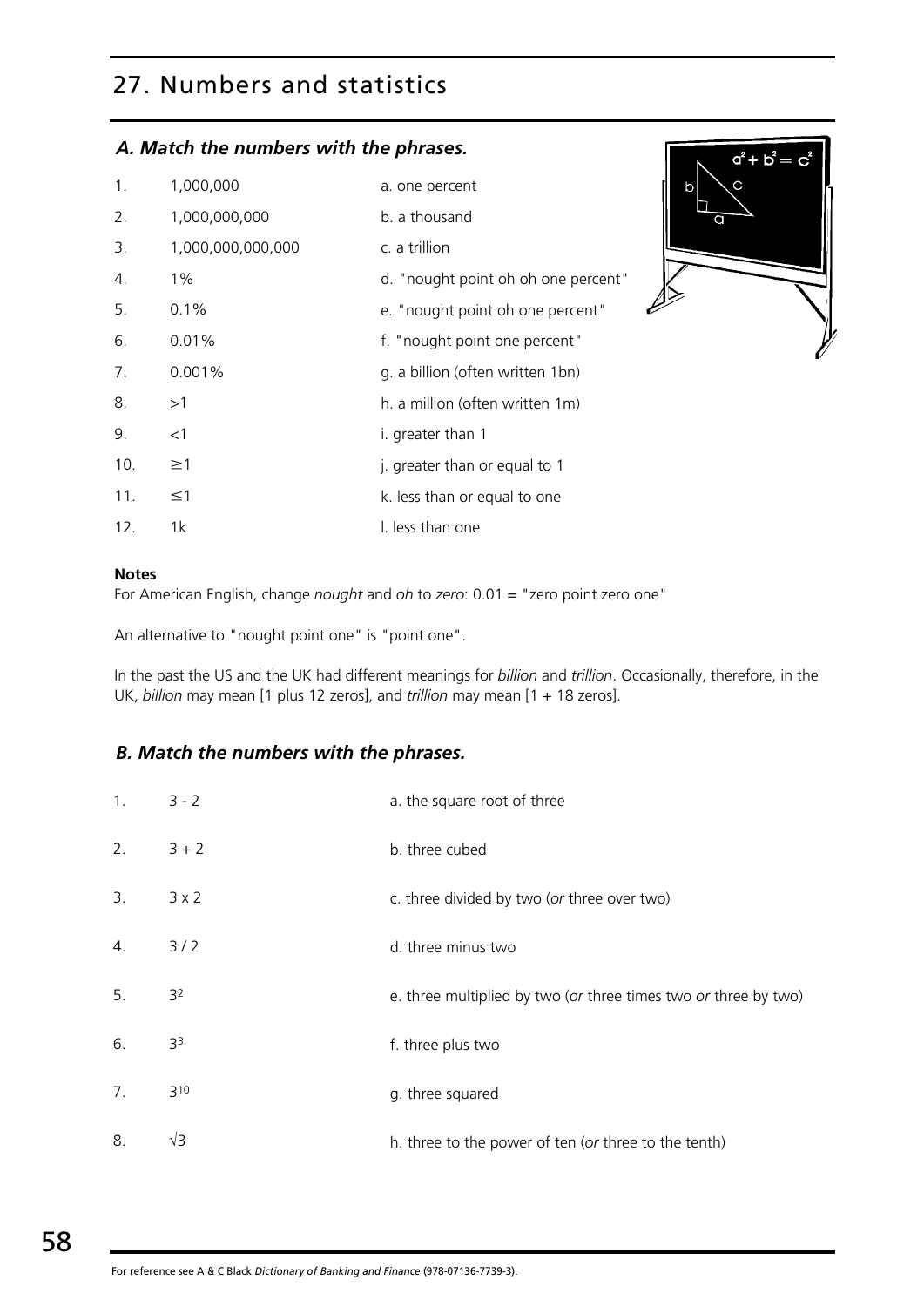| c. Answer the questions.                                                                                                                                                                            |                                                                                                       |                                                                |                        |  |  |
|-----------------------------------------------------------------------------------------------------------------------------------------------------------------------------------------------------|-------------------------------------------------------------------------------------------------------|----------------------------------------------------------------|------------------------|--|--|
| 1. "Three plus two ___________ five." Which is not possible?                                                                                                                                        |                                                                                                       |                                                                |                        |  |  |
| <b>a.</b> equals <b>b.</b> makes <b>c.</b> is                                                                                                                                                       |                                                                                                       | <b>d.</b> comes to                                             | e. does                |  |  |
| 2. Which is not a very usual way to say \$7.90?                                                                                                                                                     | <b>a.</b> seven ninety <b>b.</b> seven dollars ninety <b>c.</b> seven dollars and ninety cents        | d. seven point nine dollars                                    |                        |  |  |
| 3. Choose the best words to fill the spaces<br>In PC Planet, the Micron X9000 desktop computer ___________ \$999.95.<br><b>a.</b> is for sale at                                                    | <b>b.</b> retails at                                                                                  |                                                                | c. is bought at        |  |  |
| 4. I'll work it out and give you the ___________ tomorrow morning.<br>a. figures                                                                                                                    | <b>b.</b> numbers                                                                                     |                                                                | c. numerals            |  |  |
| 5. "I don't care how you worked it out. Just tell me the bottom line." Bottom line =<br><b>a.</b> amount of profit                                                                                  |                                                                                                       | <b>b.</b> final result of a calculation <b>c.</b> total losses |                        |  |  |
| 6. What's the best way to say anna brown@globalindustries.com<br>a. "Anna point brown at global industries dot com"<br><b>b.</b> "Anna dot brown at global industries dot com"                      |                                                                                                       |                                                                |                        |  |  |
| 7. Alan earns £10k a year, Bella earns £20k a year and Cathy earns £60k a year. What's their mean<br>annual income?                                                                                 |                                                                                                       |                                                                |                        |  |  |
| a. f20,000                                                                                                                                                                                          | b. f30,000                                                                                            |                                                                | c. $£60,000$           |  |  |
| 8. Reference code 14/689G. What's the best way to say this?<br>a. "fourteen slash six eight nine G"<br><b>b.</b> "fourteen, six hundred and eighty-nine G"                                          |                                                                                                       |                                                                |                        |  |  |
| 9. The subtotal of credits is £8m and the subtotal of debits is £10m. What's the total?<br>a. "less two million pounds"<br><b>b.</b> "negative two million pounds"<br>c. "minus two million pounds" |                                                                                                       |                                                                |                        |  |  |
| 10. In most English-speaking countries, how do you write "minus two thousand five hundred and<br>seventy"?                                                                                          |                                                                                                       |                                                                |                        |  |  |
| $a. -2.570$                                                                                                                                                                                         | $b. 2.570-$                                                                                           |                                                                | c. $-2,570$            |  |  |
| a. around fifty                                                                                                                                                                                     | 11. Which two are not another way to say "about fifty"<br><b>b.</b> fifty-ish<br>c. fifty, up or down |                                                                |                        |  |  |
| d. fifty, more or less                                                                                                                                                                              | e. fifty or thereabouts                                                                               |                                                                | f. fifty or so         |  |  |
| g. in the region of fifty                                                                                                                                                                           | h. on the fifty                                                                                       |                                                                | i. fifty, give or take |  |  |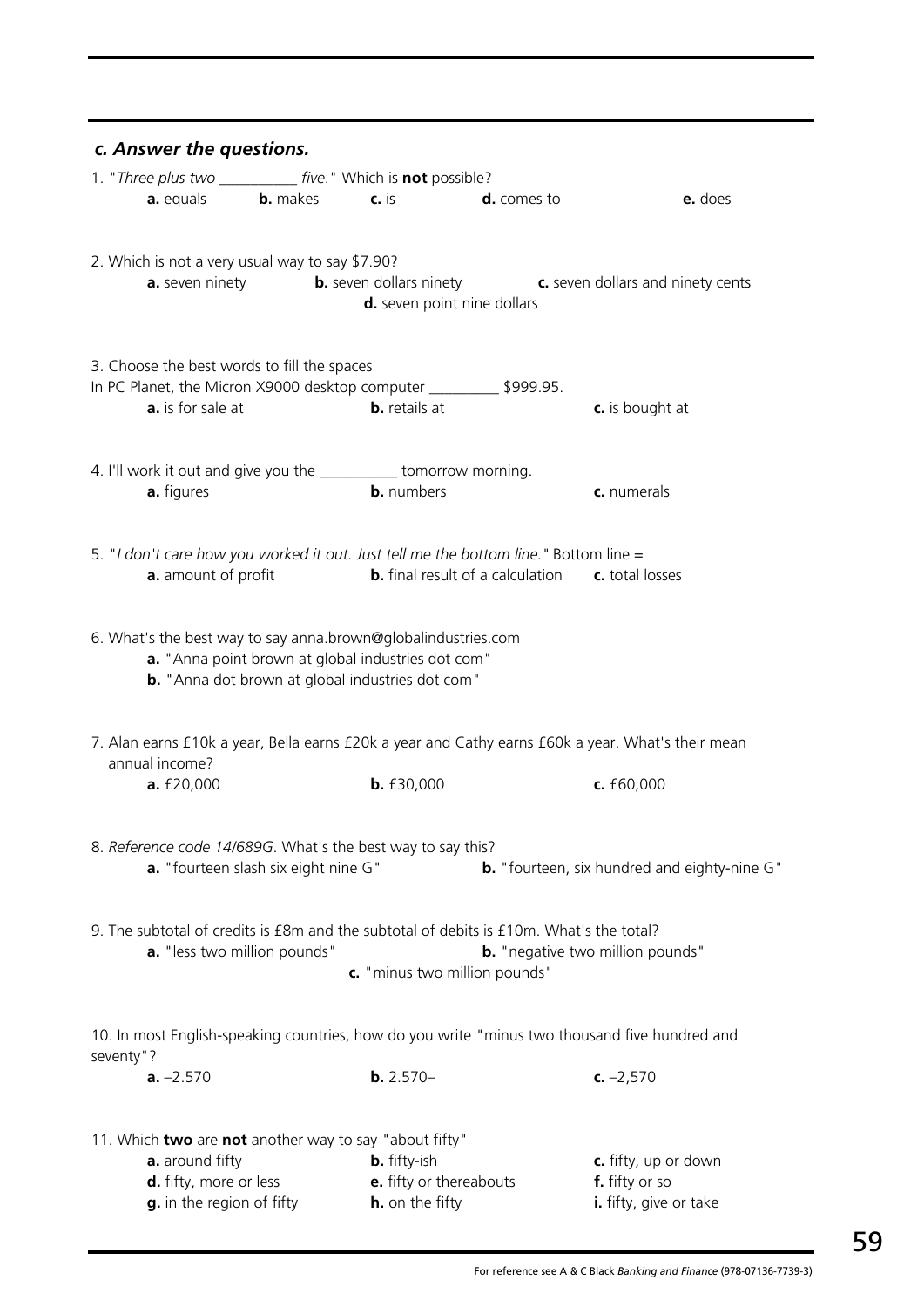# 28. Phrasal verbs for banking and finance

#### **ACROSS**

| 2. They're $\frac{1}{\sqrt{2}}$ by their original offer. $\equiv$ Their offer is unchanged.                                                                                                                                                                                                                                                                                                                                |
|----------------------------------------------------------------------------------------------------------------------------------------------------------------------------------------------------------------------------------------------------------------------------------------------------------------------------------------------------------------------------------------------------------------------------|
| 6. I've $\frac{1}{\sqrt{2}}$ <b>up</b> a trust fund. $\frac{1}{\sqrt{2}}$ I've arranged a trust fund.                                                                                                                                                                                                                                                                                                                      |
| 8. Do you want to $\frac{1}{\sqrt{3}}$ off the meeting? = Do you want to cancel the meeting?                                                                                                                                                                                                                                                                                                                               |
| 9. They <b>b</b> ________ <b>out of</b> the deal. $=$ They withdrew from the deal.                                                                                                                                                                                                                                                                                                                                         |
| 10. They've _________ <b>down</b> a deposit. $=$ They've paid a deposit.                                                                                                                                                                                                                                                                                                                                                   |
| 11. We've $\frac{1}{\sqrt{1-\frac{1}{\sqrt{1-\frac{1}{\sqrt{1-\frac{1}{\sqrt{1-\frac{1}{\sqrt{1-\frac{1}{\sqrt{1-\frac{1}{\sqrt{1-\frac{1}{\sqrt{1-\frac{1}{\sqrt{1-\frac{1}{\sqrt{1-\frac{1}{\sqrt{1-\frac{1}{\sqrt{1-\frac{1}{\sqrt{1-\frac{1}{\sqrt{1-\frac{1}{\sqrt{1-\frac{1}{\sqrt{1-\frac{1}{\sqrt{1-\frac{1}{\sqrt{1-\frac{1}{\sqrt{1-\frac{1}{\sqrt{1-\frac{1}{\sqrt{1-\frac{1}{\sqrt{1-\frac{1}{\sqrt{1-\frac{$  |
| 13. I'm $\frac{1}{\sqrt{1-\frac{1}{\sqrt{1-\frac{1}{\sqrt{1-\frac{1}{\sqrt{1-\frac{1}{\sqrt{1-\frac{1}{\sqrt{1-\frac{1}{\sqrt{1-\frac{1}{\sqrt{1-\frac{1}{\sqrt{1-\frac{1}{\sqrt{1-\frac{1}{\sqrt{1-\frac{1}{\sqrt{1-\frac{1}{\sqrt{1-\frac{1}{\sqrt{1-\frac{1}{\sqrt{1-\frac{1}{\sqrt{1-\frac{1}{\sqrt{1-\frac{1}{\sqrt{1-\frac{1}{\sqrt{1-\frac{1}{\sqrt{1-\frac{1}{\sqrt{1-\frac{1}{\sqrt{1-\frac{1}{\sqrt{1-\frac{1}{$ |
| 15. We've $\frac{1}{\sqrt{1-\frac{1}{\sqrt{1-\frac{1}{\sqrt{1-\frac{1}{\sqrt{1-\frac{1}{\sqrt{1-\frac{1}{\sqrt{1-\frac{1}{\sqrt{1-\frac{1}{\sqrt{1-\frac{1}{\sqrt{1-\frac{1}{\sqrt{1-\frac{1}{\sqrt{1-\frac{1}{\sqrt{1-\frac{1}{\sqrt{1-\frac{1}{\sqrt{1-\frac{1}{\sqrt{1-\frac{1}{\sqrt{1-\frac{1}{\sqrt{1-\frac{1}{\sqrt{1-\frac{1}{\sqrt{1-\frac{1}{\sqrt{1-\frac{1}{\sqrt{1-\frac{1}{\sqrt{1-\frac{1}{\sqrt{1-\frac{$  |
| 16. I want to _________ in my ISA. $* = 1$ want to take the money out of my ISA.                                                                                                                                                                                                                                                                                                                                           |
| 19. They $p_0$ out of the deal. $=$ they withdrew from the deal.                                                                                                                                                                                                                                                                                                                                                           |
| 20. He's $\frac{1}{\sqrt{2}}$ in an offer. $\sqrt{2}$ He's made an offer.                                                                                                                                                                                                                                                                                                                                                  |
|                                                                                                                                                                                                                                                                                                                                                                                                                            |

21. We'll \_\_\_\_\_\_\_\_ them **up on** their offer. **=** We'll accept their offer.

#### **DOWN**

- 1. We can \_\_\_\_\_\_\_\_ 10% **off** the price. **=** We can reduce the price by 10%.
- 3. The company has \_\_\_\_\_\_\_\_ **under**. **=** The company has collapsed.
- 4. Her money is \_\_\_\_\_\_\_\_ **up in** property. **=** Her money is invested in property.
- 5. I hope the deal doesn't \_\_\_\_\_\_\_\_ **through**. **=** I hope the deal happens.
- 7. The bank has been \_\_\_\_\_\_\_\_ **over**. **=** The bank has been bought by another company.
- 8. We're \_\_\_\_\_\_\_\_ **back on** production costs. **=** We're reducing production costs.
- 10. We \_\_\_\_\_\_\_\_ **in** an order for new computers. **=** We ordered new computers.
- 11. The costs \_\_\_\_\_\_\_\_ **into** six figures. **=** The costs were more than £100,000.
- 12. They haven't \_\_\_\_\_\_\_\_ **up with** the money yet. **=** They haven't paid yet.
- 14. I hope the deal \_\_\_\_\_\_\_\_ **through**. **=** I hope the deal happens.
- 17. The costs \_\_\_\_\_\_\_\_ **up to** six figures. **=** The costs total around £100,000.
- 18. They're going to **h**\_\_\_\_\_\_\_\_ **over** the money. **=** They're going to give us the money.
- 19. We can \_\_\_\_\_\_\_\_ 10% **on** the price. **=** We can add 10% to the price.
- 20. The company has been \_\_\_\_\_\_\_ **up for** sale. **=** The company has been put on the market.
- *\* Individual Savings Account, a UK tax-free investment*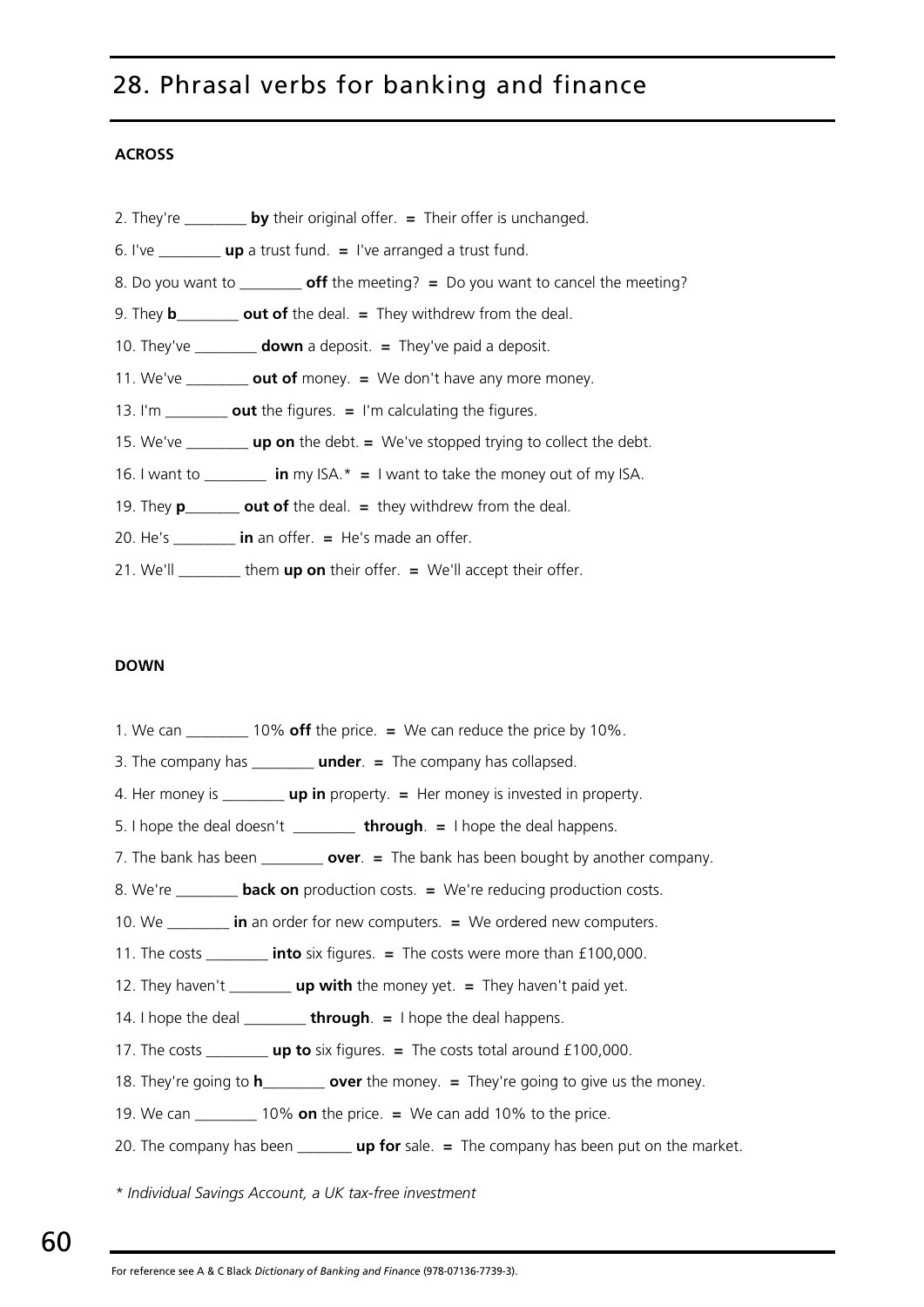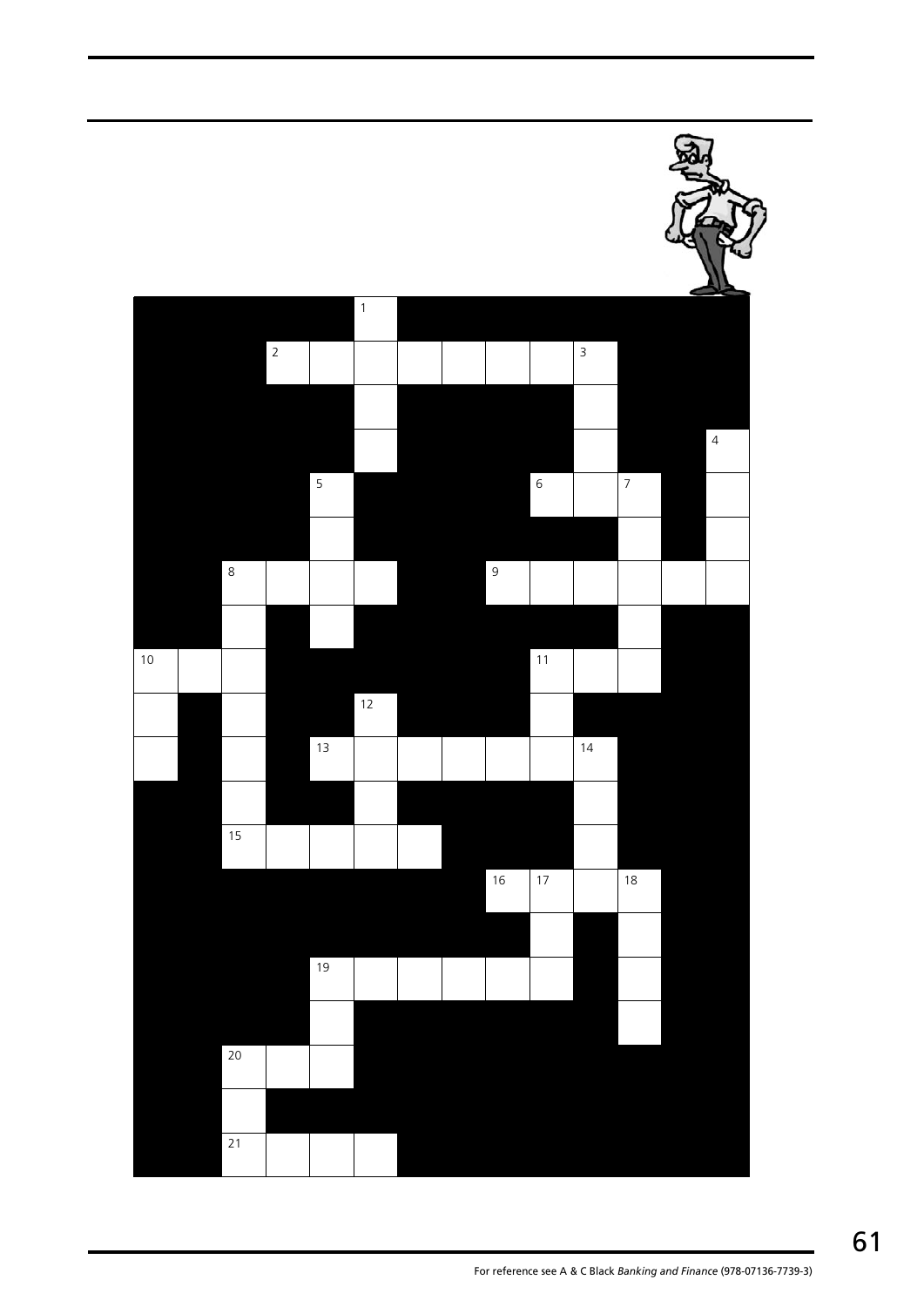# 29. Financial idioms and expressions

#### *A. For each sentence, decide whether the people being described are rich or poor.*

|  | 1. We'll have to tighten their belts.            | <b>RICH / POOR</b> |
|--|--------------------------------------------------|--------------------|
|  | 2. He's raking it in at the moment.              | <b>RICH / POOR</b> |
|  | 3. They're very hard up.                         | <b>RICH / POOR</b> |
|  | 4. He's finding it hard to make ends meet.       | <b>RICH / POOR</b> |
|  | 5. She's absolutely loaded.                      | <b>RICH / POOR</b> |
|  | 6. They're a lot better off than most.           | <b>RICH / POOR</b> |
|  | 7. She's rolling in money.                       | <b>RICH / POOR</b> |
|  | 8. He's fallen on hard times.                    | <b>RICH / POOR</b> |
|  | 9. They've got money to burn.                    | <b>RICH / POOR</b> |
|  | 10. She seems very down at heel.                 | <b>RICH / POOR</b> |
|  | 11. We're totally broke.                         | <b>RICH / POOR</b> |
|  | 12. They don't have two pennies to rub together. | <b>RICH / POOR</b> |

*Most of these expressions can also be used to describe businesses. For example, "EnTex have fallen on hard times".*

#### *B. In each sentence, has the share price gone up, down or both?*

| 1. Since the merger was announced, the share price has gone crazy.          | <b>UP / DOWN</b> |
|-----------------------------------------------------------------------------|------------------|
| 2. Following the news, the share price has gone through the roof.           | <b>UP / DOWN</b> |
| 3. As a result of the strike, the share price has gone through the floor.   | <b>UP / DOWN</b> |
| 4. We believe the share price has hit rock bottom.                          | <b>UP / DOWN</b> |
| 5. The share price has been going up and down like a yo-yo.                 | <b>UP / DOWN</b> |
| 6. A lot of investors have lost their nerve.                                | <b>UP / DOWN</b> |
| 7. News of the takeover bid has caused a lot of investors to get cold feet. | <b>UP / DOWN</b> |
| 8. Investors are queuing up to buy shares.                                  | <b>UP / DOWN</b> |
| 9. Shares in the new company have been changing hands for silly prices.     | <b>UP / DOWN</b> |
| 10. Those shares? You can't give them away.                                 | <b>UP / DOWN</b> |
| 11. The collapse EnTek has had a knock-on effect on our share price.        | <b>UP / DOWN</b> |
| 12. After two years of bad news, the share price has finally rallied.       | <b>UP / DOWN</b> |
|                                                                             |                  |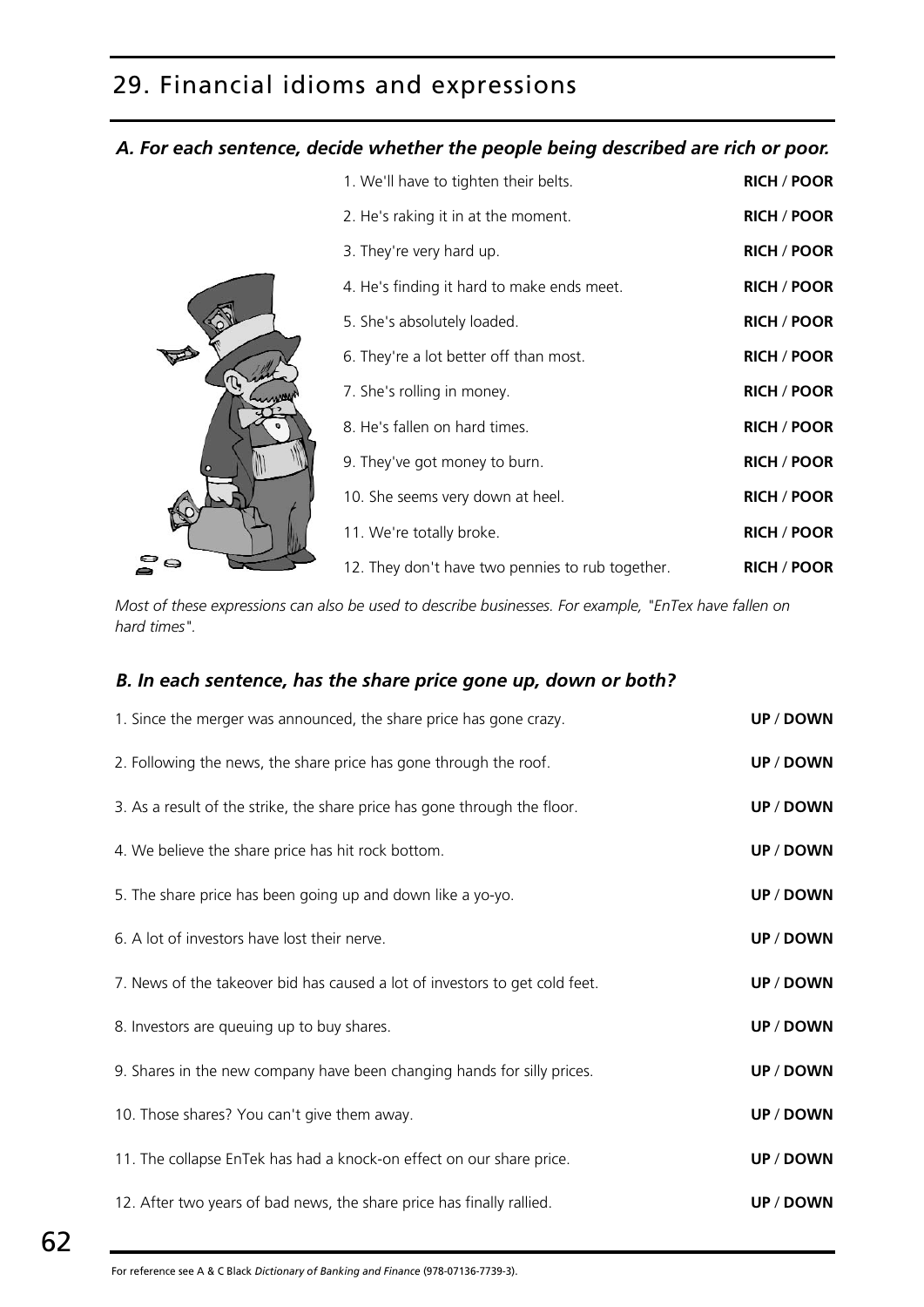| C. Choose the best words to go into each space.                                                                                                |                                                                                        |                                   |  |  |  |
|------------------------------------------------------------------------------------------------------------------------------------------------|----------------------------------------------------------------------------------------|-----------------------------------|--|--|--|
| 1. "In the red" means your bank account is overdrawn. "In the ________" means your account is in credit.<br>a. blue                            | <b>b.</b> black                                                                        | c. green                          |  |  |  |
| 2. They're a very rich company. \$10,000 is just __________ to them.<br>a. small money                                                         | <b>b.</b> coins                                                                        | c. loose change                   |  |  |  |
| 3. At the moment plasma-screen TVs are a __________ on the market. Everybody who wanted one has now<br>got one.                                |                                                                                        |                                   |  |  |  |
| a. glut                                                                                                                                        | <b>b.</b> surplus                                                                      | c. excess                         |  |  |  |
| 4. Suppliers have been ____________ the market with cheap MP3 players.<br>a. filling                                                           | <b>b.</b> flooding                                                                     | c. dumping                        |  |  |  |
| 5. The market for holiday apartment rentals is now ___________.<br>a. over-full                                                                | <b>b.</b> too many                                                                     | c. saturated                      |  |  |  |
| 6. The new computer game console has been a huge hit. Just before Christmas, you couldn't get one for                                          |                                                                                        |                                   |  |  |  |
| a. gold                                                                                                                                        | <b>b.</b> diamonds                                                                     | c. love nor money                 |  |  |  |
| 7. The publishers of School for Wizards have _________ the book's success, and have negotiated a series of<br>lucrative merchandising deals.   |                                                                                        |                                   |  |  |  |
| <b>a.</b> maximised cash with <b>b.</b> cashed in on                                                                                           |                                                                                        | c. cashed up                      |  |  |  |
| 8. Following the success of Banco Credito's internet share-trading service, a lot of other banks have jumped<br>and launched similar services. |                                                                                        |                                   |  |  |  |
| <b>a.</b> on the bandwagon <b>b.</b> into the sea                                                                                              |                                                                                        | c. onto the table                 |  |  |  |
| 9. In those days, you could buy a house for £50,000 and let it out for £800 a month. It was a licence to                                       |                                                                                        |                                   |  |  |  |
| a. make money                                                                                                                                  | <b>b.</b> mint money                                                                   | c. print money                    |  |  |  |
| 10. If we want a new photocopier, we'll have to ask the Resources Manager. She __________.                                                     | <b>a.</b> holds the purse strings <b>b.</b> guards the money <b>c.</b> opens the purse |                                   |  |  |  |
| 11. It doesn't matter how much we spend on designing the front cover. Money is ___________.<br>a. no limit                                     | <b>b.</b> no object                                                                    | c. no maximum                     |  |  |  |
| 12. A large payment to somebody when they leave a job is called a __________.<br>a. golden goodbye                                             | <b>b.</b> golden hand                                                                  | $\overline{c}$ . golden handshake |  |  |  |
| 13. I get an accountant to fill in my tax return for me. I don't have a very good ___________ for figures.<br>a. mind                          | <b>b.</b> brain                                                                        | c. head                           |  |  |  |
| 14. Do I have any savings? yes, I've got a little put by for a ________<br>a. rainy day                                                        | <b>b.</b> bad day                                                                      | c. hard time                      |  |  |  |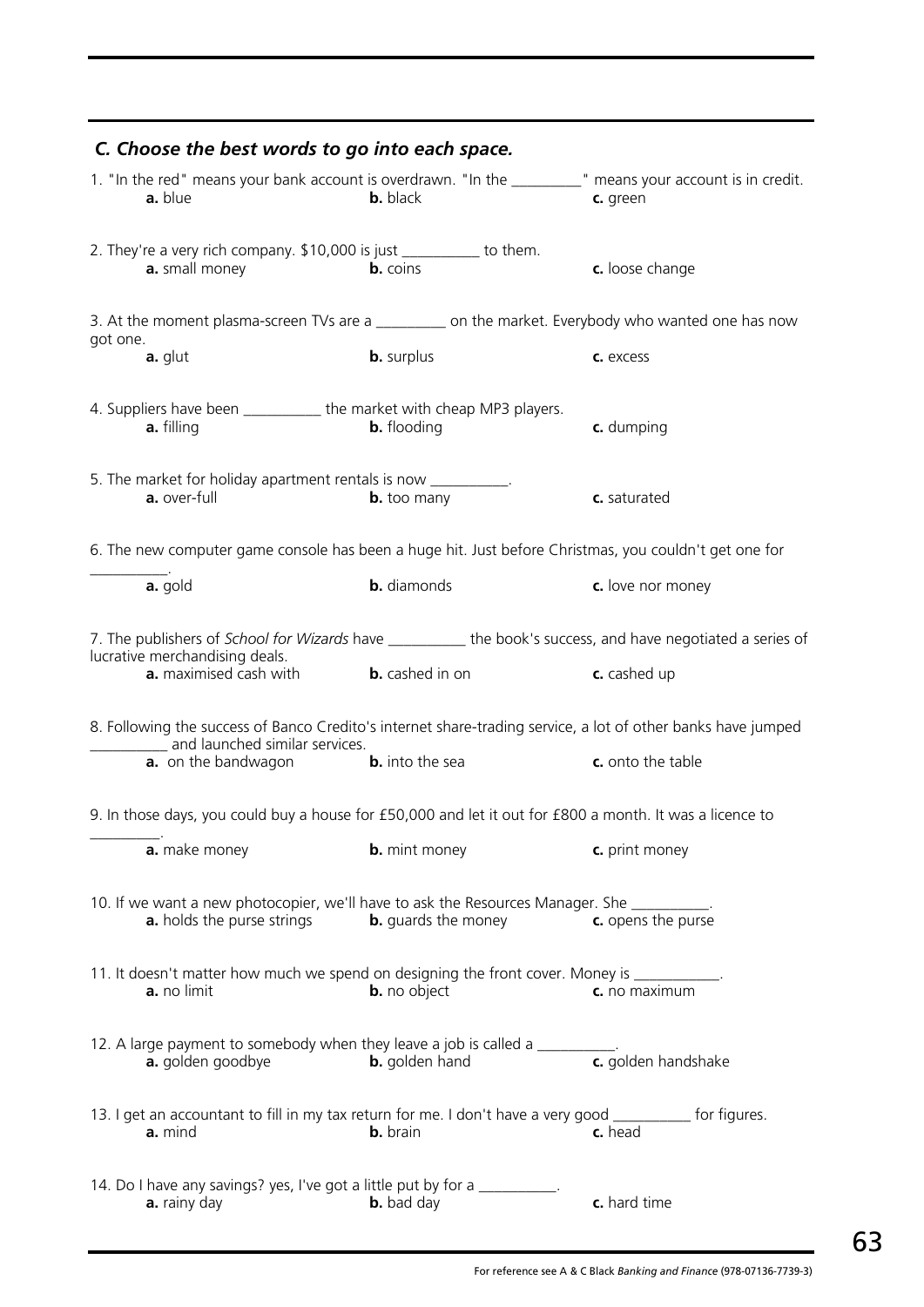# 30. Pronunciation and word-building

| A. Put the words into the correct column. |                           |             |
|-------------------------------------------|---------------------------|-------------|
| authorise                                 |                           |             |
| bankruptcy                                |                           |             |
| billion                                   |                           |             |
| borrower                                  | $\bullet \bullet \bullet$ |             |
| capital                                   |                           |             |
| consignment                               | authorise                 | consignment |
| creditor                                  |                           |             |
| currency                                  |                           |             |
| dividend                                  |                           |             |
| economy                                   |                           |             |
| encrypted                                 |                           |             |
| endowment                                 |                           |             |
| executor (of a will)                      |                           |             |
| financial                                 |                           |             |
| flotation                                 |                           |             |
| fluctuate                                 |                           |             |
| foreclosure                               |                           |             |
| homeowner                                 |                           |             |
| inflation                                 |                           |             |
| insolvent                                 |                           |             |
| insurance                                 |                           |             |
| internet                                  |                           |             |
| intestate                                 |                           |             |
| monetary                                  |                           |             |
| monopoly                                  |                           |             |
| overheads                                 |                           |             |
| percentage                                |                           |             |
| profiting                                 |                           |             |
| remittance                                |                           |             |
| repayment                                 |                           |             |
| salary                                    |                           |             |
| shareholder                               |                           |             |
| signature                                 |                           |             |
| solicitor                                 |                           |             |
| subsidy                                   |                           |             |
| taxable                                   |                           |             |
| taxation                                  |                           |             |
| transaction                               |                           |             |
| turnover                                  |                           |             |
| withdrawal                                |                           |             |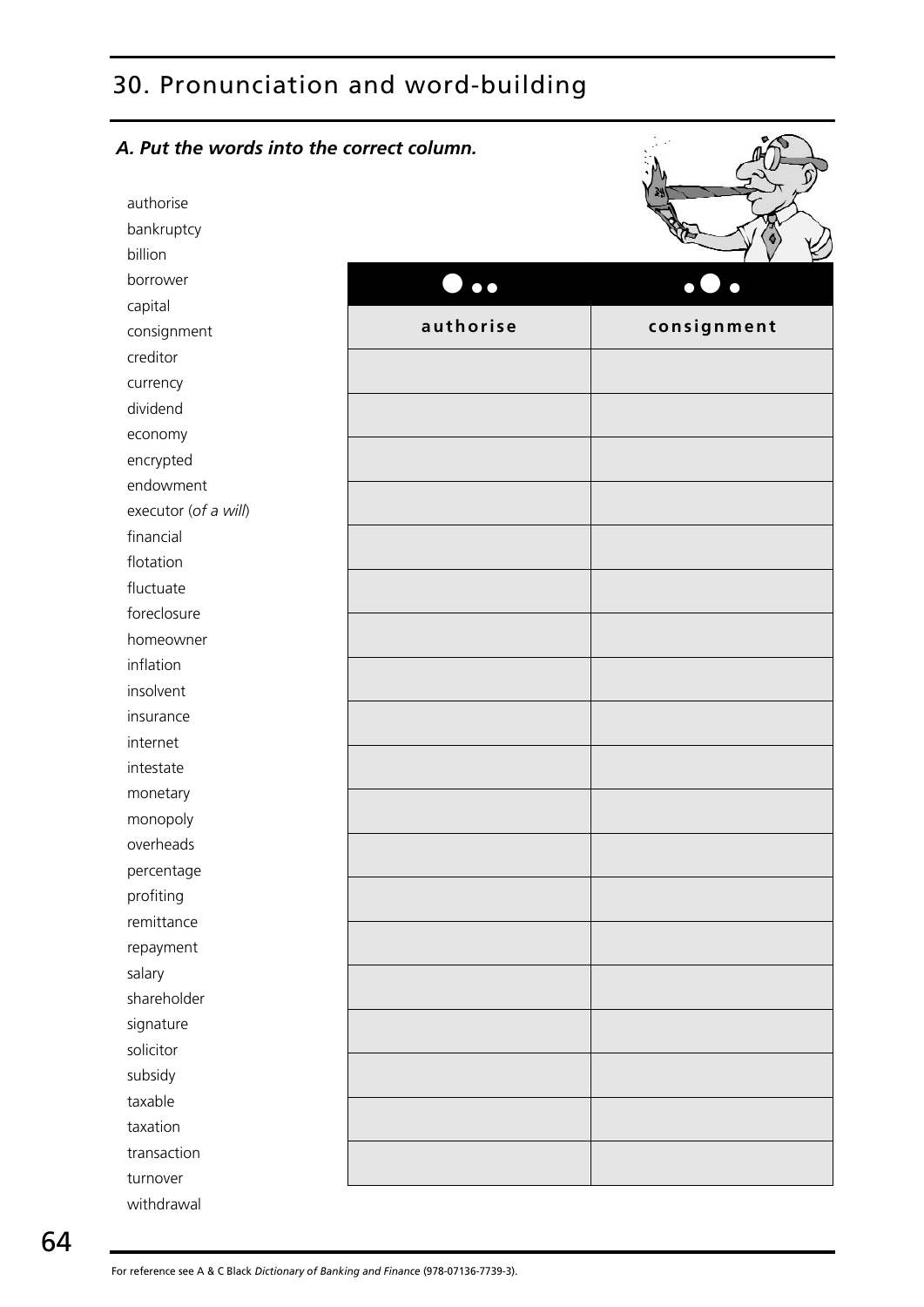#### *B. Complete each sentence using a word based on the root word given in bold type. Then mark the stress of the word you have written. You may need a prefix (for example un-).*

|             | X                                                                                                                                                                                                                                                                                                                                                                                                |  |  |  |
|-------------|--------------------------------------------------------------------------------------------------------------------------------------------------------------------------------------------------------------------------------------------------------------------------------------------------------------------------------------------------------------------------------------------------|--|--|--|
| 1. certify  | My share certificates are deposited with my bank.                                                                                                                                                                                                                                                                                                                                                |  |  |  |
| 2. partner  | JKK Industries and Marlowe Manufacturing have gone into ________________ with<br>each other.                                                                                                                                                                                                                                                                                                     |  |  |  |
| 3. convey   | A large part of many solicitors' work is _______________ house purchases.                                                                                                                                                                                                                                                                                                                        |  |  |  |
| 4. percent  | They pay us a small __________________ in commission.                                                                                                                                                                                                                                                                                                                                            |  |  |  |
| 5. inherit  | Jake spent his ____________________ on champagne and fast cars.                                                                                                                                                                                                                                                                                                                                  |  |  |  |
| 6. globe    | The clothes are made in China, packaged in Italy, and sold in the USA. This<br>is an example of $\frac{1}{2}$ $\frac{1}{2}$ $\frac{1}{2}$ $\frac{1}{2}$ $\frac{1}{2}$ $\frac{1}{2}$ $\frac{1}{2}$ $\frac{1}{2}$ $\frac{1}{2}$ $\frac{1}{2}$ $\frac{1}{2}$ $\frac{1}{2}$ $\frac{1}{2}$ $\frac{1}{2}$ $\frac{1}{2}$ $\frac{1}{2}$ $\frac{1}{2}$ $\frac{1}{2}$ $\frac{1}{2}$ $\frac{1}{2}$ $\frac{$ |  |  |  |
| 7. liquid   | As they are unable to repay debts, Northern technologies will have to go<br>$into$ __________________.                                                                                                                                                                                                                                                                                           |  |  |  |
| 8. benefit  | Who are the main __________________ of the will?                                                                                                                                                                                                                                                                                                                                                 |  |  |  |
| 9. insure   | This building cannot be insured. It is ________________.                                                                                                                                                                                                                                                                                                                                         |  |  |  |
| 10. convert | This currency only became __________________ outside the country last year.                                                                                                                                                                                                                                                                                                                      |  |  |  |
| 11. possess | Malcolm defaulted on his mortgage repayments, so eventually the bank<br>his house.                                                                                                                                                                                                                                                                                                               |  |  |  |
| 12. receive | Who was the _____________________ of this payment?                                                                                                                                                                                                                                                                                                                                               |  |  |  |

#### *C. Complete the table, and underline the stress in each word.*

| abstract noun | verb       | adjective/past participle<br>used as adjective | person    |
|---------------|------------|------------------------------------------------|-----------|
| finance       | to finance | financial                                      | financier |
|               |            | regulated                                      |           |
|               |            | insurable / insured                            |           |
|               |            | credit-worthy                                  |           |
|               |            | donated                                        |           |
|               |            | guaranteed                                     |           |
|               |            | economic / economical                          |           |
|               |            | invested                                       |           |
|               |            | analysable / analysed                          |           |
|               |            | signed                                         |           |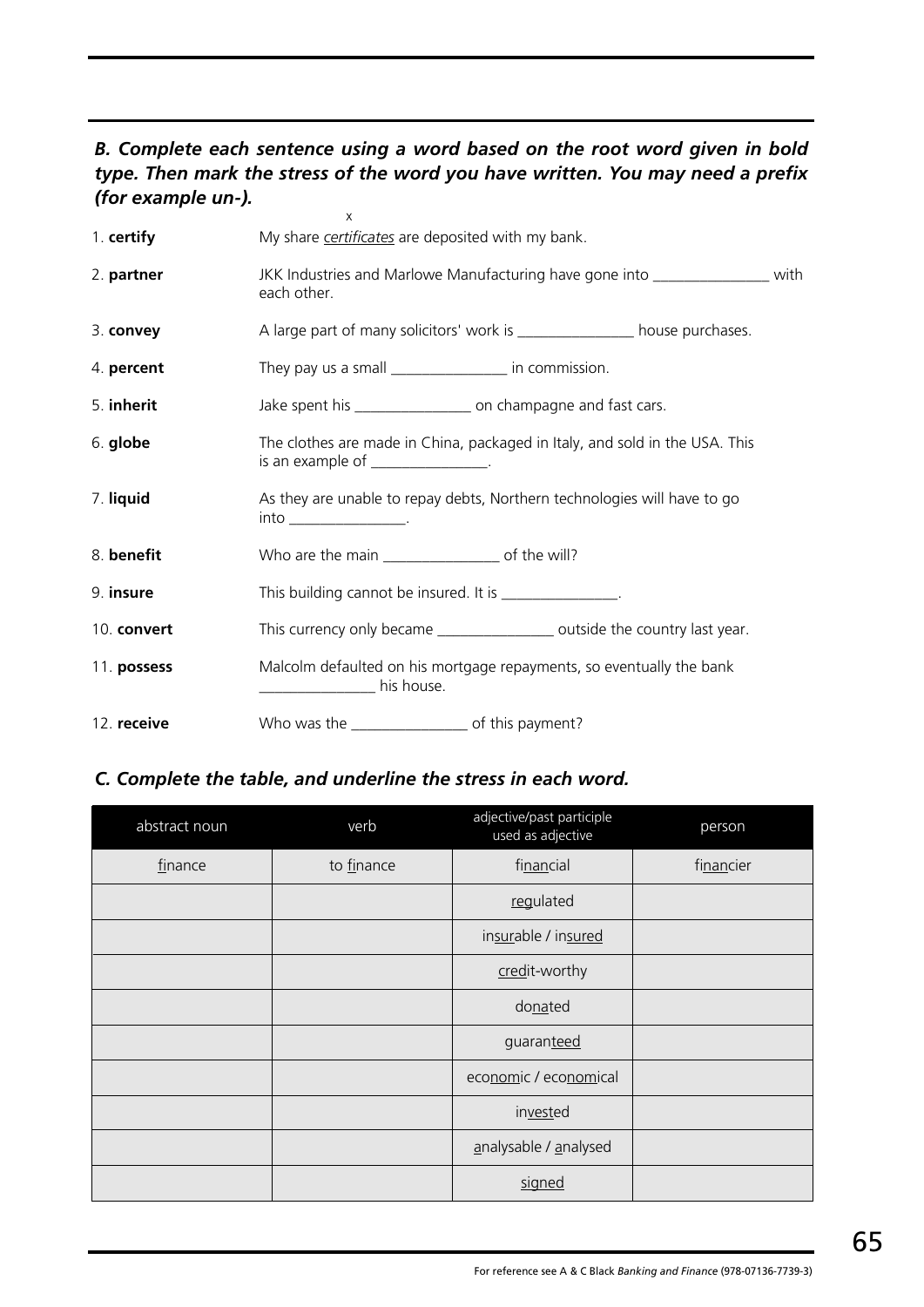#### **1. Money** – **the basics**

A: 1 coin, 2 note, 3 currency, 4 banknotes, 5 sum, 6 change, 7 borrowed, 8 lent / back, 9 win, 10 earn, 11 wages / salaries, 12 spend, 13, account, 14 waste

B: 1 b, 2 h, 3 g, 4 d, 5 a, 6 e, 7 c, 8 f

C: 1 c, 2 b, 3 a, 4 a, 5 b, 6 c, 7 a, 8 c, 9 b, 10 c, 11 a, 12 a

D: 1 save, 2 lender, 3 losses, 4 profits, 5 low, 6 buyers

|         |                           |                    |   |           |             |   | L            |   |              |
|---------|---------------------------|--------------------|---|-----------|-------------|---|--------------|---|--------------|
| $\sf S$ | $\boldsymbol{\mathsf{A}}$ | $\pmb{\mathsf{V}}$ | E | ${\sf R}$ |             |   | $\mathbf{o}$ |   |              |
|         |                           |                    |   |           |             |   | S            |   |              |
|         |                           |                    |   | L         |             |   | S            |   | $\, {\bf B}$ |
|         |                           |                    |   | E         |             |   | E            |   | U            |
| L       | $\mathbf O$               | W                  |   | N         |             |   | S            |   | Y            |
|         |                           |                    |   | D         |             |   |              |   | E            |
|         |                           |                    |   | E         |             |   |              |   | ${\bf R}$    |
|         |                           |                    | P | ${\sf R}$ | $\mathbf O$ | F | I            | T | $\sf S$      |
|         |                           |                    |   |           |             |   |              |   |              |

#### **2. Banks** – **the basics**

A: 1 rates, 2 low, 3 branches, 4 high street, 5 make withdrawals, 6 cash dispensers, 7 cheque book, 8 debit card, 9 current, 10 statements, 11 make, 12 switching, 13 range, 14 puts

B: 1 e, 2 c, 3 b, 4 a, 5 d, 6 f

C: 1 c, 2 a, 3 c, 4 b, 5 b, 6 a, 7 c, 8 c, 9 b, 10 a, 11 c, 12 a

#### **3. Operating an account**

A: 1 b, 2 e, 3 a, 4 f, 5 c, 6 i, 7 h, 8 d (also known as a cash dispenser, cash machine and "hole-in-the-wall"), 9 g

B (from left to right): payee, logo, amount in words, amount in figures; cheque number, sort code, account number, signature

C: Jon Marks, Yes, Crossed, No (because it's been crossed)

D: 1 c, 2 c, 3 a, 4 b, 5 a, 6 b, 7 a, 8 c, 9 b, 10 a, 11 b, 12 b, 13 a, 14 c

#### **4. Credit and debit cards**

A: 1 registers, 2 retail, 3 entered, 4 touch, 5 receipt, 6 read, 7 transfer, 8 by, 9 sign, 10 identification, 11 secure, 12 signature, 13 transactions, 14 verified

B:

- 1. The customer arrives at a supermarket checkout.
- 2. The cashier scans the barcodes on the products.
- 3. The customer inserts her/his card into the chjp and PIN keypad.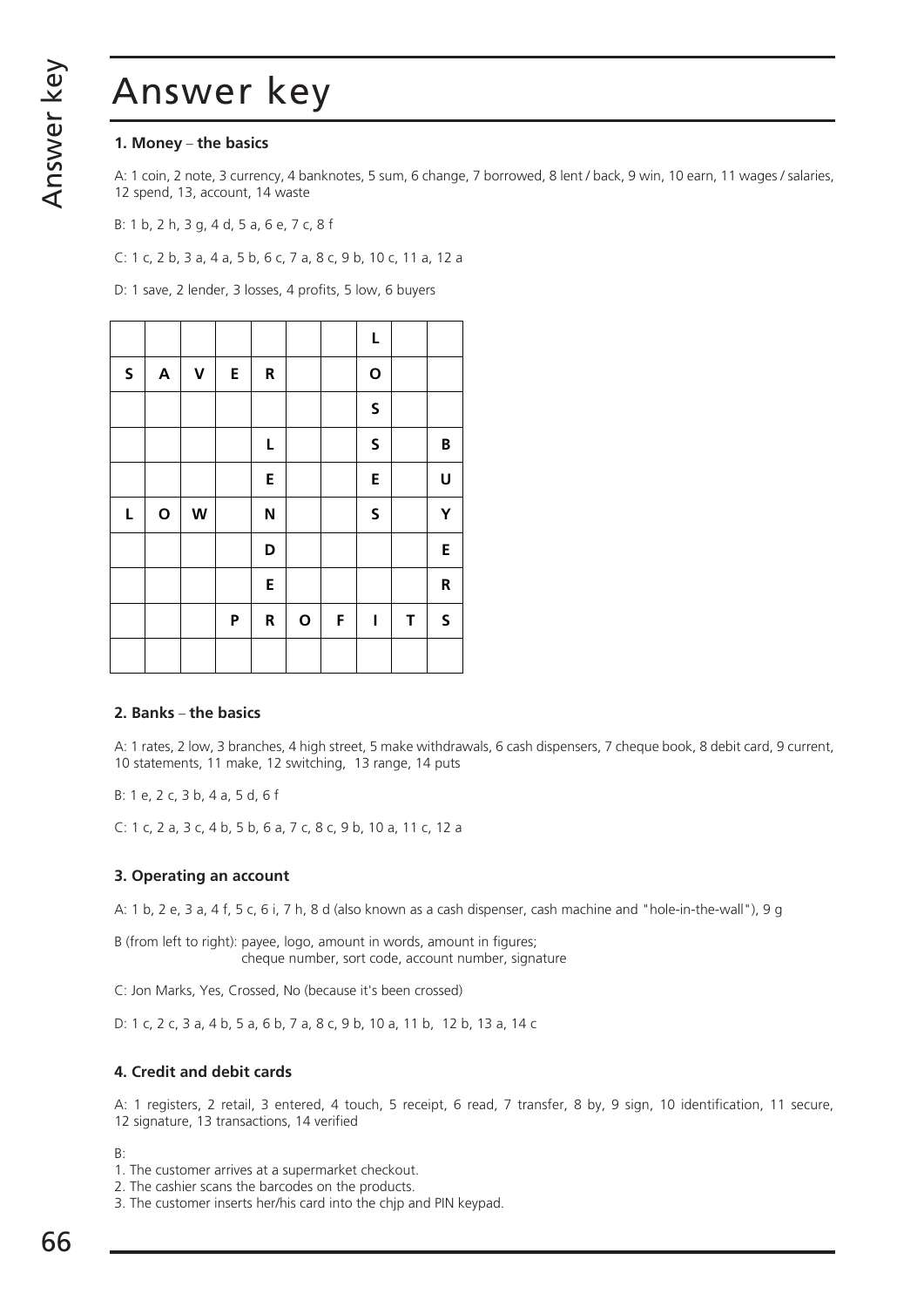- 4. The card's electronic chip is read, and the customer enters his or her PIN.
- 5. The PIN is verified.
- 6. The payment is authorised.
- 7. Funds are transferred from the customer's account to the retailer's account.
- 8. The transaction appears on the customer's bank statement.

C: 1 magnetic, 2 erased, 3 swipes, 4 guarantees, 5 expiry, 6 encrypted, 7 microprocessor

D:

- 1. Can I take credit or debit card details, please?
- 2. Sure. I have my card right here.
- 3. Can you give me the card number, please?
- 4. It's 4293 5274 3877 3305.
- 5. And the expiry date?
- 6. December 2011.
- 7. And finally, the name as it's printed on the card.
- 8. Mr J C Smith.
- 9. That's fine. Your payment has gone through.

#### **5. Internet banking**

A: 1 transactions, 2 applications, 3 facilities, 4 authentication, 5 PINs, 6 encrypted, 7 protected, 8 victims, 9 passwords

B: 1 funds, 2 third party, 3 exclusively, 4 overheads, 5 multiple, 6 hacker, 7 spyware, 8 malicious, 9 fraud, 10 identity theft, 11 widespread, 12 gullible, 13 purporting, 14 hand over

C: 1 g, 2 c, 3 e, 4 b, 5 h, 6 d, 7 a, 8 f

D: 1 d, 2 b, 3 e, 4 c, 5 a, 6 f

#### **6. Mortgages**

A: 1 homeowners, 2 lender, 3 borrower, 4 on, 5 capital sum, 6 instalments, 7 repaid, 8 current, 9 in, 10 on

B: 1 c, 2 d, 3 f, 4 g, 5 b, 6 a, 7 h, 8 e

C: 1b, 2 c, 3 b, 4 b, 5 c, 6 a, 7 a, 8 b, 9 a, 10 c, 11 b, 12 b, 13 a, 14 c, 15 c

#### **7. The housing market**

1 b, 2 a, 3 a, 4 a, 5 b, 6 b, 7 mortgage arrears, 8 yields, 9 shore up, 10 low base, 11 over-valued, 12 c, 13 a, 14 a, 15 c, 16 a, 17 b, 18 c, 19 b

#### **8. The Consumer Credit Boom**

 $\mathsf{A}$ Paragraph 1 – owe / loans Paragraph 2 – into the red Paragraph 3 – write off Paragraph 4 – pay it back / credit rating / creditworthy Paragraph 5 – creditors

B: 1 personal debt, 2 hire-purchase, 3 mounts up, 4 in full, 5 struggling, 6 keep up, 7 have serious repercussions

C:

1. A secured loan is money lent against collateral (for example a car or a house). If the loan is not repaid, the lender can take the collateral. With an unsecured loan, there is no collateral.

2. A loan which will never be repaid.

3. They hold details of people's credit ratings, and supply these details to potential creditors.

4. Enters a debtor's home, and takes away any valuable objects to repay a debt. Although legal, this is no longer widely practised in the UK by corporate lenders such as banks, as it attracts a lot of negative publicity.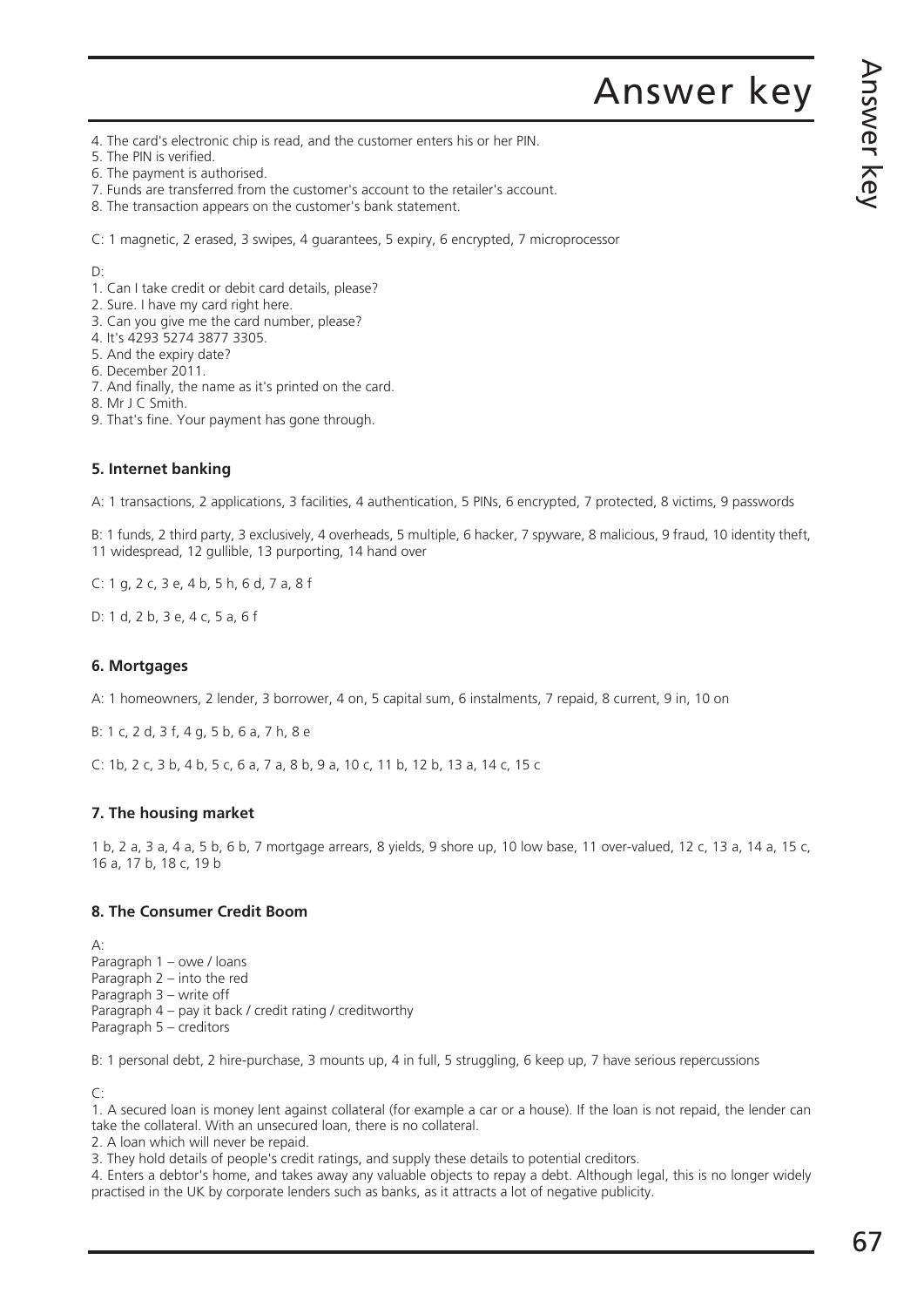D: 1 f, 2 a, 3 c, 4 d, 5 e, 6 b

E: sentence 3

#### **9. Pensions and other financial products**

A: 1 sum, 2 recipient's, 3 widow, 4 sufficient, 5 working lives, 6 premiums, 7 benefits, 8 trustees, 9 pension providers, 10 pension fund, 11 lump sum, 12 private pension

B: 1 b, 2 d, 3 g, 4 c, 5 e, 6 h, 7 a, 8 f

C: 1 a, 2 c, 3 b, 4 c, 5a, 6 b, 7 b, 8 a, 9 c, 10 a, 11 c, 12 b, 13 a, 14 c

#### **10. Insurance**

A: 1 d, 2 f, 3 g, 4 a, 5 c, 6 h, 7 i, 8 e, 9 j, 10 k, 11 b

B: 0 take out, 1 broker, 2 quote, 3 premium, 4 covered, 5 claim, 6 fill in, 7 pay out

C: 1 a, 2 c, 3 a, 4 b, 5 a, 6 a, 7 c, 8 c, 9 a, 10 b, 11 a, 12 c

D: 1 on, 2 by, 3 by, 4 for, 5 to, 6 for, 7 with

#### **11. Wills and other legal matters**

A: 1 intestate, 2 deceased, 3 estate, 4 frozen, 5 heirs, 6 own pockets, 7 assets, 8 nearest and dearest, 9 prior claim, 10 inherit, 11 liability, 12 inheritance tax, 13 no-obligation

B: 1 c, 2 a, 3 d, 4 g, 5 j, 6 b, 7 e, 8 i, 9 f, 10 h

C: 1 grant, 2 draw up, 3 exchange, 4 sue, 5 comply / be, 6 take, 7 hear, 8 act, 9 prosecute, 10 defend

#### **12. Money and work**

A: 1 on, 2 a year, 3 salary, 4 makes, 5 package, 6 for, 7 by, 8 on the staff, 9 payroll, 10 staff member, 11 hourly, 12 well, 13 good money, 14 well paid, 15 wage

B: 1 b, 2 c, 3 a, 4 b, 5 c, 6 a, 7 c, 8b

C: 4 and 6 are not possible

D:

| <b>JOB ADVERTISEMENT</b> | <b>INFORMAL CONVERSATION</b> |  |  |
|--------------------------|------------------------------|--|--|
| attractive salary        | boss                         |  |  |
| committed                | huge salary                  |  |  |
| dynamic                  |                              |  |  |
| highly motivated         | loads of money               |  |  |
| line manager             |                              |  |  |
| member of a team         | they pay peanuts             |  |  |
| remuneration package     | worked off your feet         |  |  |

#### **13. Currency markets 1**

A: 1 c, 2 a, 3 a

B: 1 1.54, 2 at 1.90, 3 under / below, 4 over, 5 get; 6. in, 7 into / for, 8 for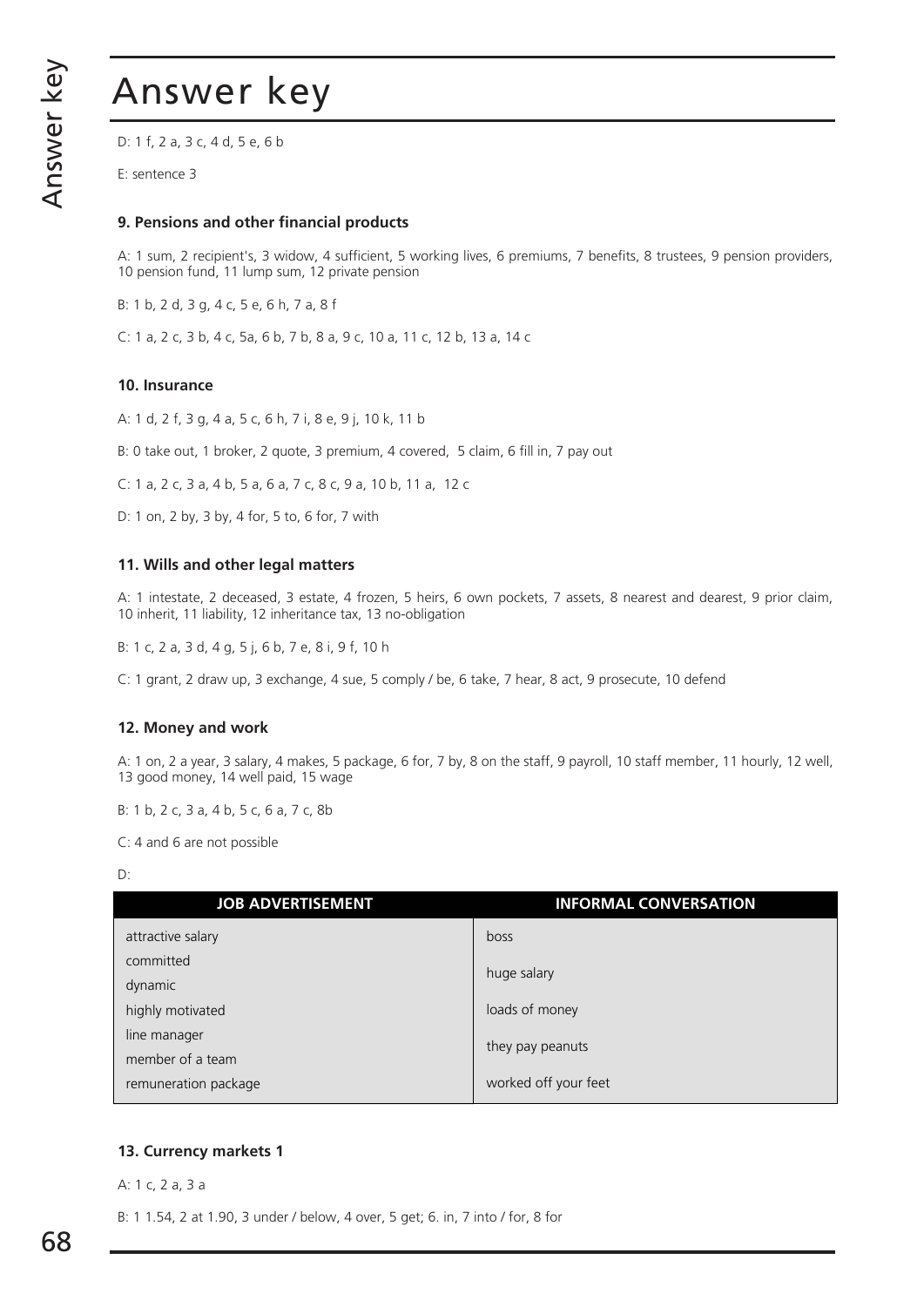C: 1 T, 2 T, 3 F (*levelled off* means it stayed at the same low level for a while), 4 T, 5 F (it's made a partial recovery), 6 F (see 5), 7 T, 8 F (it went down by about 15%), 9 T, 10 T

| ٥        |  |
|----------|--|
| ۰.<br>۰. |  |
| ۰.       |  |

| hit a new high<br>gained strongly<br>rose sharply<br>soared<br>shot up | rose gently<br>went up half a<br>cent<br>gained slightly<br>gained some<br>ground | levelled off<br>remained steady<br>remained level<br>bottomed out | dropped slightly<br>weakened<br>fell very slightly<br>slid a little<br>slipped half a cent | fell sharply<br>went into free fall<br>hit a new low<br>went down<br>several<br>cents<br>plummeted<br>plunged |
|------------------------------------------------------------------------|-----------------------------------------------------------------------------------|-------------------------------------------------------------------|--------------------------------------------------------------------------------------------|---------------------------------------------------------------------------------------------------------------|

#### **14. Currency markets 2**

A: 1 convertible, 2 black market, 3 pegged, 4 stability, 5 transactions, 6 hard currency

B: 1 F, 2 T, 3 T, 4 F

C: 1 monetary unit, 2 denominations, 3 Eurozone, 4 legal tender, 5 cost of living, 6 rounding up

D: 1 a, 2 c, 3 c, 4 b, 5 a, 6 b, 7 a, 8 a, 9 a, 10 b

E: 5 and 7 are not possible

#### **15. International payments**

A: a. open account, b. documentary credit, c. bill of exchange, d. advance payment

1 documents, 2 honour, 3 an undertaking, 4 complies with, 5 act as, 6 legally-binding, 7 dishonours, 8 matures, 9 dispatch, 10 taken by

B: 1 consignments, 2 shipment, 3 shipped, 4 bill of lading, 5 vessel, 6 import duty, 7 tariffs, 8 title, 9 release, 10 remit, 11 penalty, 12 defer, 13 payment-on-delivery, 14 issuing bank, 15 wire, 16 remittance, 17 courier, 18 forwarded

#### **16. International Banking and investments**

A: 1 c, 2 a, 3 b, 4 a, 5 a, 6 c, 7 a, 8 a, 9 c, 10 a, 11 c, 12 b, 13 b, 14 c, 15 b

 $B$ 

1. Decide if you want to send the payment in sterling or in another tradable currency.

2. Instruct your bank to make the payment. If transferring funds to a bank account, quote the beneficiary's IBAN (International Bank Account Number).

3. If the payment is in a foreign currency, the bank carries out the currency exchange at the prevailing rate.

4. The payment is sent by SWIFT.

5. The transfer usually takes three or four working days.

6. The payment is credited to the beneficiary's account, or can be collected by the beneficiary upon production of a suitable means of identification.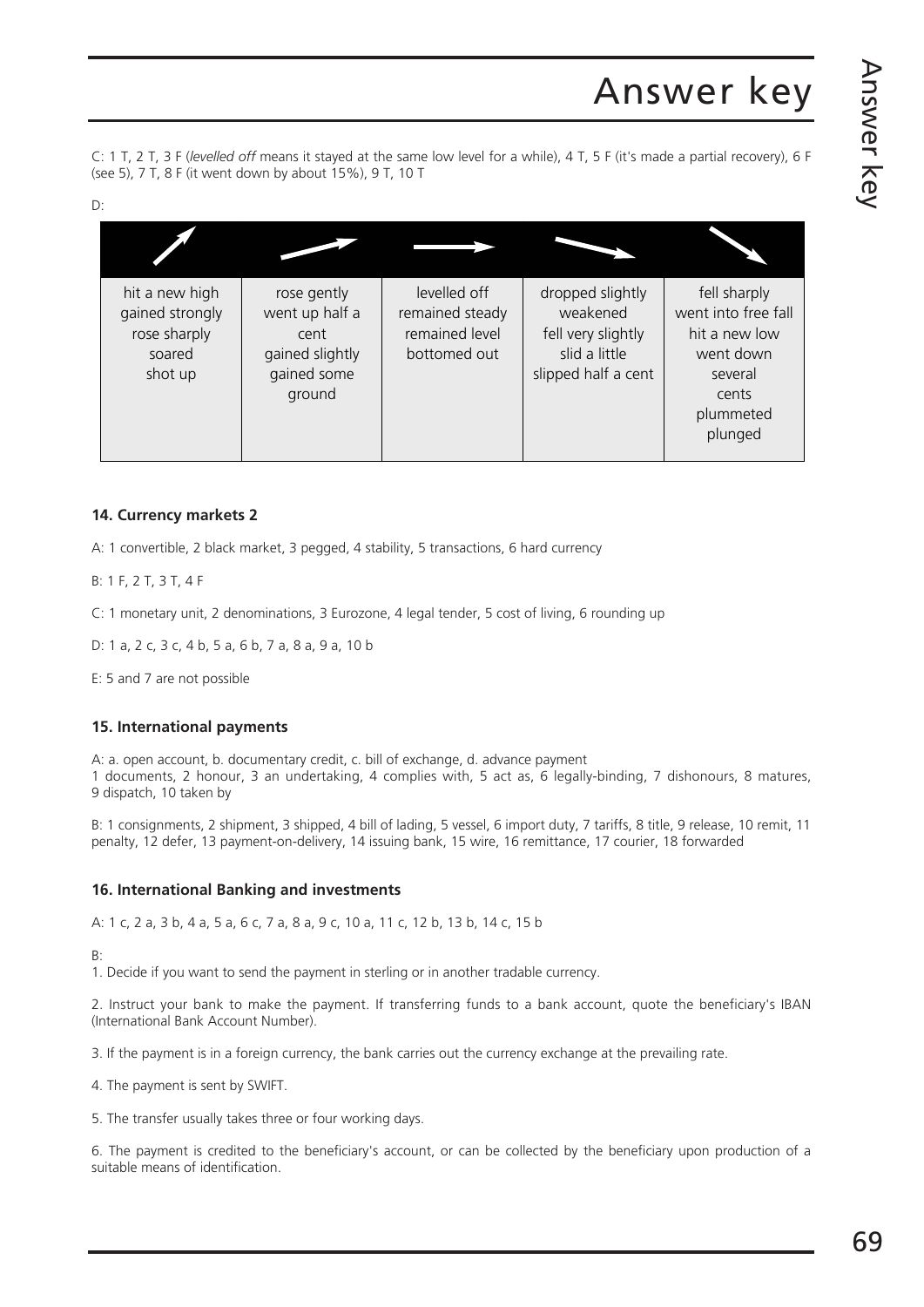C:

|                                                         | <b>UK-based unit</b><br>trust | offshore fund |
|---------------------------------------------------------|-------------------------------|---------------|
| Aimed at private investors                              | $\mathsf{X}$                  | X             |
| Aimed at institutional investors, such as pension funds |                               |               |
| Usually operated by fund managers                       | $\mathsf{X}$                  | X             |
| Liable for UK tax                                       | $\sf X$                       |               |
| Based in a tax haven                                    |                               | $\mathsf{X}$  |
| Usually based on a portfolio of stocks and shares       | $\mathsf{X}$                  | $\mathsf{X}$  |
| Regulated by UK authorities                             | $\mathsf{X}$                  |               |
| May carry additional risks                              |                               | $\mathsf{X}$  |
| A no-risk investment                                    |                               |               |
| Called a "mutual fund" in the United States             | X                             |               |

#### **17. National central banks (NCBs)**

A, B & C: 1 b, 2 a, 3 b, 4 a, 5 a, 6 a, 7 strong growth, 8 above target, 9 premature, 10 ward off, 11 unfolding, 12 b, 13 b, 14 c, 15 a, 16 c, 17 b

D: b, e, f, i, l, m

#### **18. National economies and international trade**

A: 1 e, 2 c, 3 d, 4 b, 5 a, 6 k, 7 l, 8 f, 9 h, 10 g, 11 i, 12j

 $B^{\cdot}$ 

- 1. True
- 2. False
- 3. True

4. False. To float a currency means to let it trade freely instead of fixing the exchange rate. The UK has not had a fixed exchange rate in modern times.

- 5. False
- 6. False
- 7. True. Hyperinflation is inflation of around 100% a year or more.
- 8. False. Trade deficits have occurred regularly.
- 9. False. It grew slightly.
- 10. False. "double digit" means more than 10% a year.

C: 1 subsidies, 2 budget deficit, 3 budget surplus, 4 "boom and bust", 5 public sector, 6 private sector, 7 social security, 8 infrastructure, 9 quota, 10 trade barrier, 11 free trade, 12 trading partners, 13 globalisation, 14 market forces, 15 deregulation, 16 Retail Price Index (RPI), 17 disposable income, 18 industrial base, 19 natural resources, 20 crops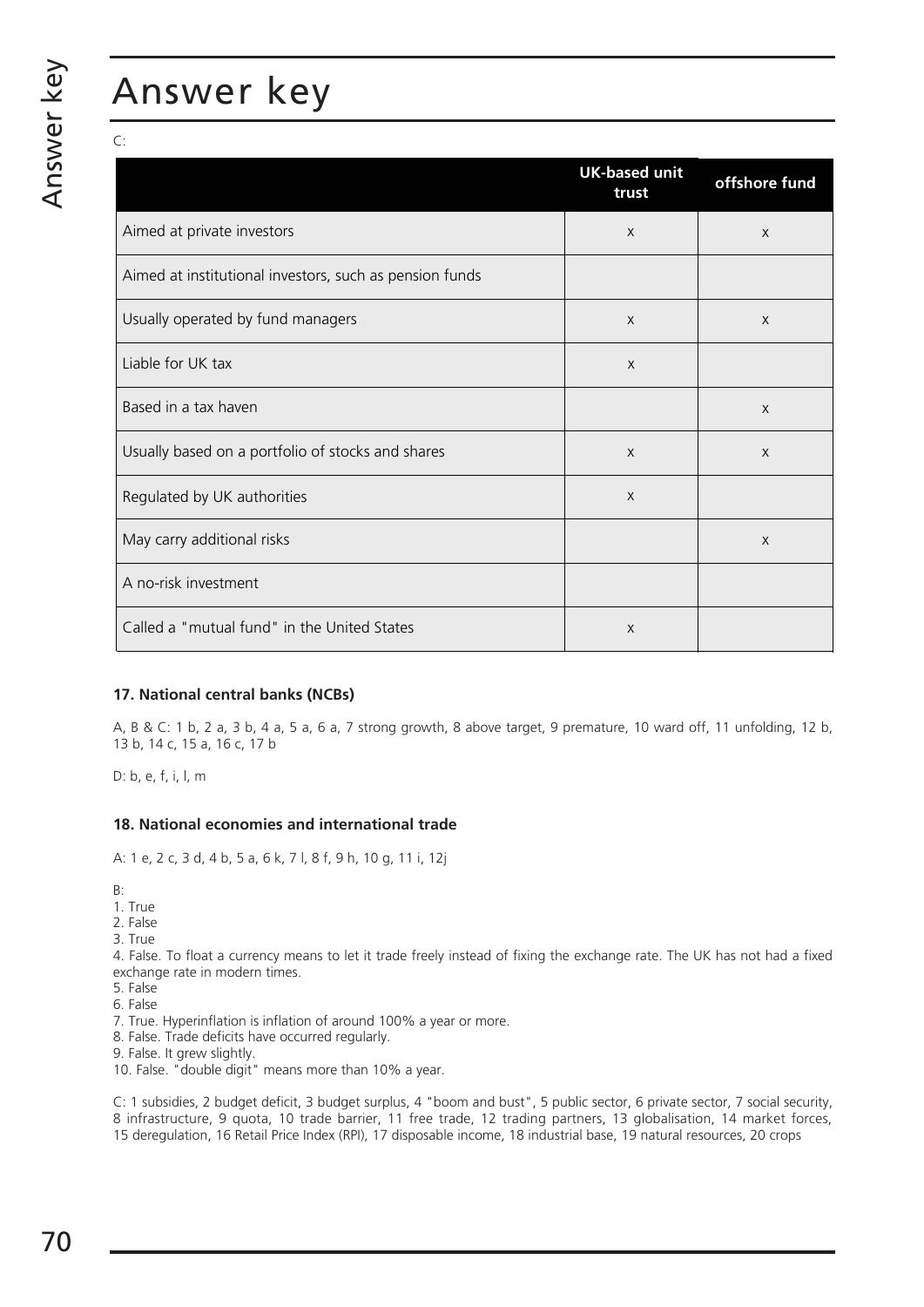#### **19. Taxation**

|                                                               | <b>Marcus</b> | Yvonne       |
|---------------------------------------------------------------|---------------|--------------|
| 1. Is a tax payer                                             | X             | X            |
| 2. Works for himself / herself                                |               | X            |
| 3. Has tax deducted at source                                 | X             |              |
| 4. Submits an annual tax return                               |               | $\mathsf{x}$ |
| 5. Income exceeds the personal allowance                      | $\mathsf{X}$  | X            |
| 6. Income exceeds the 10% band                                | X             | $\mathsf{X}$ |
| 7. Income exceeds the 22% band                                |               | X            |
| 8. Pays tax at the higher rate                                |               | X            |
| 9. Net earnings are about £4,000 lower than gross earnings    | X             |              |
| 10. Gross earnings are below the National Insurance threshold |               |              |
| 11. Pays National Insurance                                   | X             | X            |
| 12. Has tax-allowable expenses                                |               | X            |
| 13. Employs an accountant                                     |               | X            |
| 14. Lives entirely on unearned income                         |               |              |

A:

B: 1 c, 2 a, 3 d, 4 b, 5 f, 6 g, 7 e

C: 1 g, 2 c, 3 a, 4 f, 5 d, 6 e, 7 h, 8 b

D: 1 reasons, 2 loophole, 3 exempt, 4 bracket, 5 incentive, 6 rebate

#### **20. Profit and loss accounts**

A: 1 e, 2 g, 3 h, 4 c, 5 a, 6 d, 7 f, 8 b

 $B^{\dagger}$ 

- 1. False. Turnover is total income.
- 2. False. Others were depreciation of fixed assets and selling and marketing cost.
- 3. False. The reduction was very small percentage.
- 4. True nearly a quarter of their total expenses.
- 5. True
- 6. False less than half went to the shareholders.
- 7. False. Dividends were 17.4p per share.
- 8. False. They made a healthy profit

C: 1 b, 2 c, 3 b, 4 b, 5 a, 6 b, 7 a, 8 c

#### **21. Balance sheets**

A: 1 d, 2 a, 3 g, 4 b, 5 e, 6 f, 7 h, 8 c

B: 1 founded, 2 subsidiary, 3 arm, 4 in its own right, 5 went public, 6 trading, 7 cash flow, 8 sale or return, 9 outstanding, 10 liabilities, 11 tied up, 12 pounds' worth

C: 1 a, 2 b, 3 b, 4 c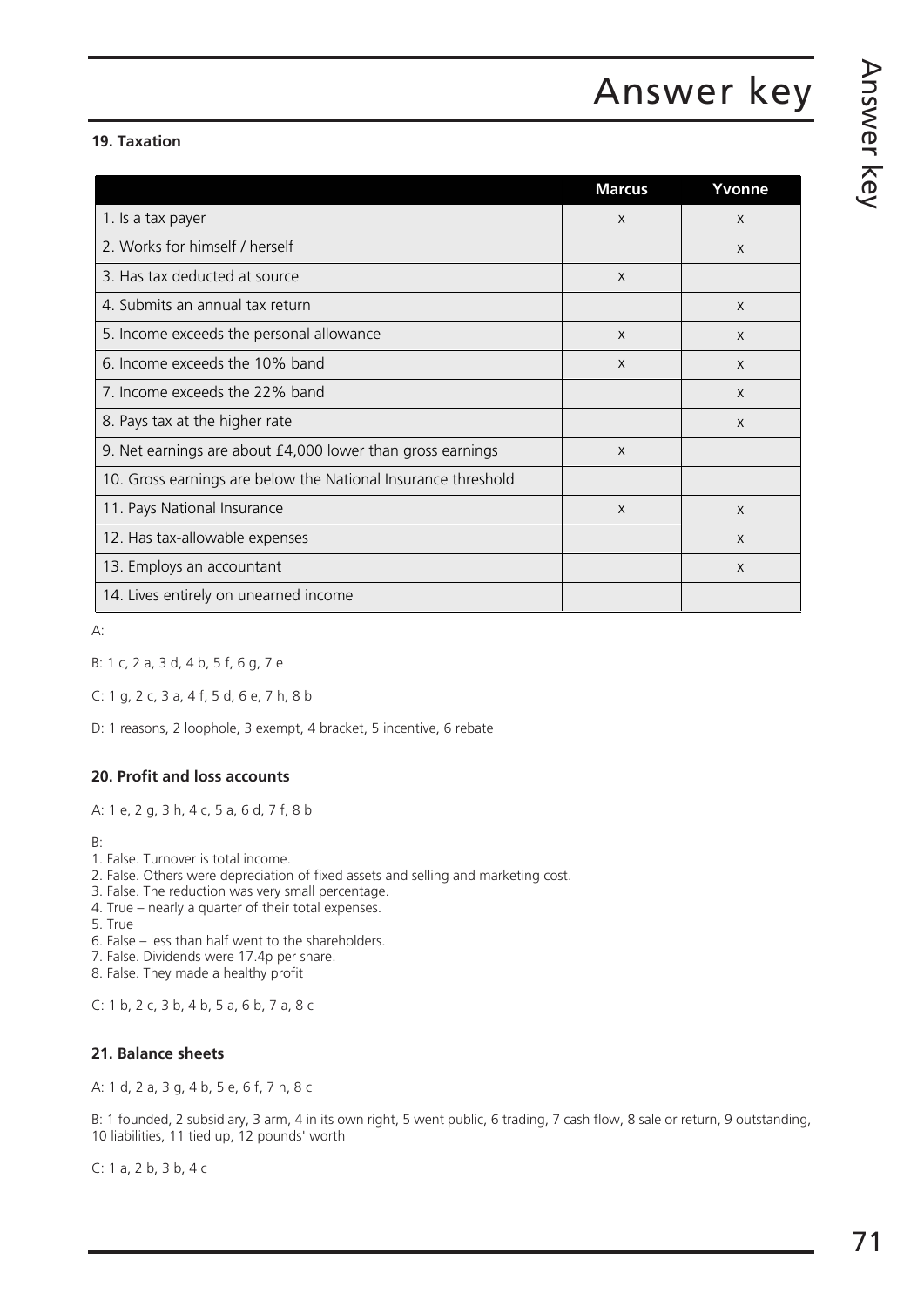### Answer key

#### **22. Corporate finance**

| А: |                                                                                                 |
|----|-------------------------------------------------------------------------------------------------|
| 4  | After a shaky start, Money went into profit after three years.                                  |
| 2  | They raised some capital from a merchant bank.                                                  |
| 7  | As a result, Money TV's advertising revenue fell dramatically.                                  |
|    | Three companies, Tennant Entertainment, Planet Media and K9 Communications formed a consortium. |
| 8  | Money TV started to make heavy losses.                                                          |
| 5  | A new station, The Money Channel was launched by Wolf Media Group, the US media empire.         |
| 9  | Money TV went into liquidation.                                                                 |
| 3  | They bought equipment, rented premised, hired staff and set up Money TV.                        |
| 6  | Viewing figures dropped sharply because of competition from The Money Channel.                  |

B: 1 cost benefit analysis, 2 recoup, 3 annual report, 4 lease, 5 start-up costs, 6 capital intensive, 7 working capital, 8 profit margin, 9 supply and demand, 10 joint venture, 11 partnership, 12 monopoly

C: 1 b, 2 a, 3 c, 4 a, 5 c, 6 a, 7 c, 8 c, 9 a

D: c

E: a, d, f

#### **23. Mergers and acquisitions**

A: 1 taken over, 2 bid, 3 rejected, 4 merged, 5 parent, 6 acquired, 7 subsidiaries

B: 1 shareholders, 2 target company, 3 merger, 4 hostile takeover, 5 "poison pill", 6 "white knight", 7 unconditional bid, 8 conditional bid, 9.controlling interest

C: 1 c, 2 c, 3 b, 4 a, 5 a, 6 a, 7 c, 8 b

D: 1 f, 2 h, 3 a, 4 d, 5 c, 6 b, 7 g, 8 e

#### **24. Investments**

A: 1 holding, 2 competitive, 3 screened, 4 out-perform, 5 yield, 6 capital growth, 7 long-term growth, 8 unquoted, 9 investment criteria

B: 1 Aware, 2 Aware, 3 Neptune, 4 Neptune, 5 your choice!

C: 1 c, 2 a, 3 f, 4 e, 5 b, 6 d

D: 1 put some money into, 2 fixed-interest, 3 downturn, 4 commission, 5 financial adviser, 6 blue chip, 7 commodities, 8 public company, 9 issue price, 10 flotation, 11 closing price, 12 portfolio, 13 share certificates, 14 speculate

#### **25. The dot.com bubble**

1 a, 2 a, 3 a, 4 b, 5 b, 6 net-based, 7 scaled down, 8 changing hands, 9 bought out, 10 b, 11 c, 12 c, 13 a, 14 a, 15 b, 16 c, 17 up, 18 down, 19 up, 20 up, 21 up, 22 down, 23 up, 24 down, 25 down

#### **26. Banking and financial problems**

A:

| foreclosure    | conflict of interest | undercapitalisation       |
|----------------|----------------------|---------------------------|
| identity theft | money laundering     | insider dealing / trading |
| capital flight | embezzlement         | credit card cloning       |
| fraud          | insolvency           | torgery                   |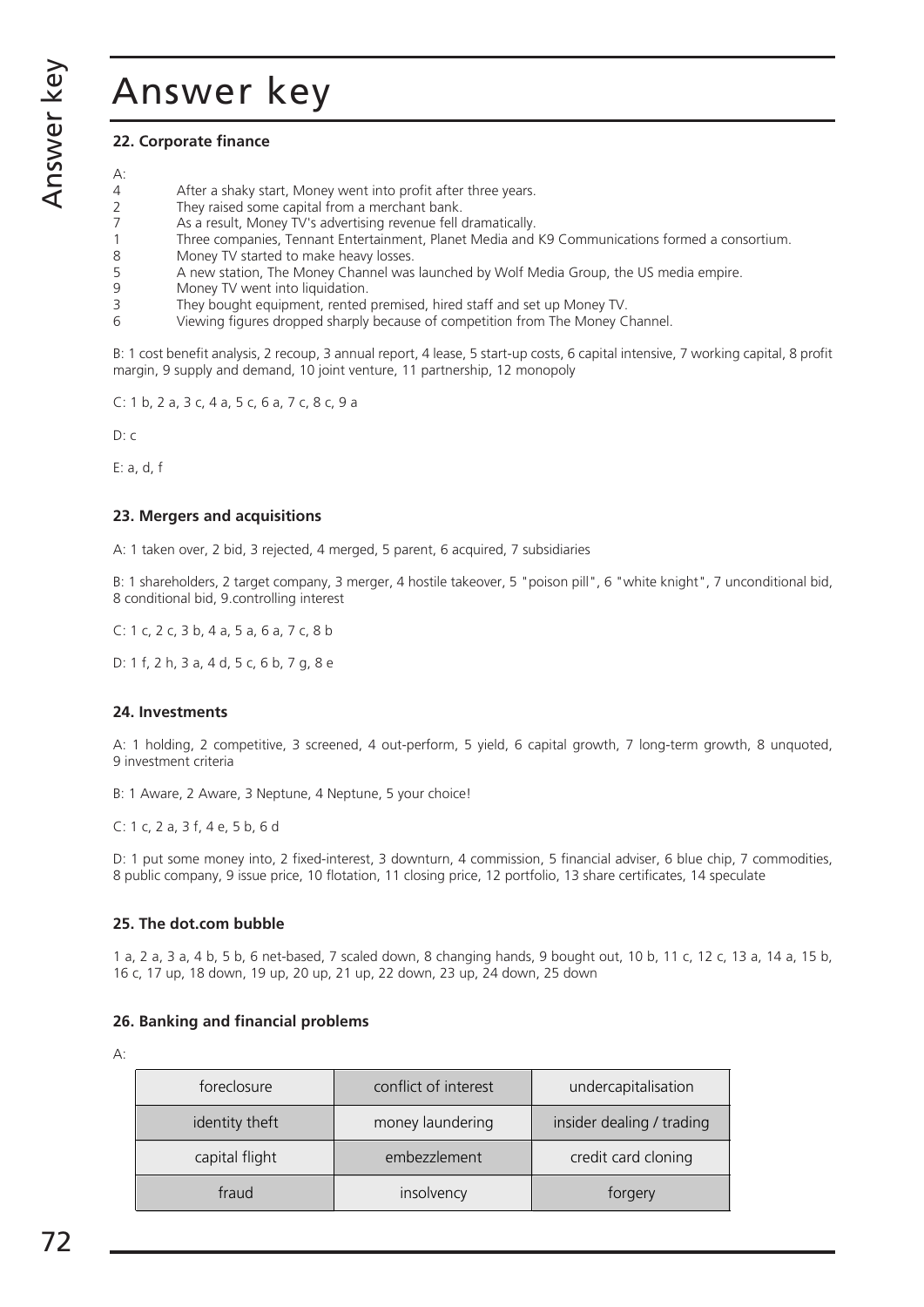B: 1 a, 2 c, 3 c, 4 b, 5 c, 6 b, 7 a, 8 c, 9 c, 10 b, 11 a, 12 c

#### **27. Numbers and statistics**

A: 1 h, 2 g, 3 c, 4 a, 5 f, 6 e, 7 d, 8 i, 9 l, 10 j, 11 k, 12 b

B: 1 d, 2 f, 3 e, 4 c, 5 g, 6 b, 7 h, 8 a

C: 1 e, 2 d, 3 b, 4 a, 5 b, 6 b, 7 b, 8 a, 9 c, 10 c, 11 c / h

#### **28. Phrasal verbs for banking and finance**

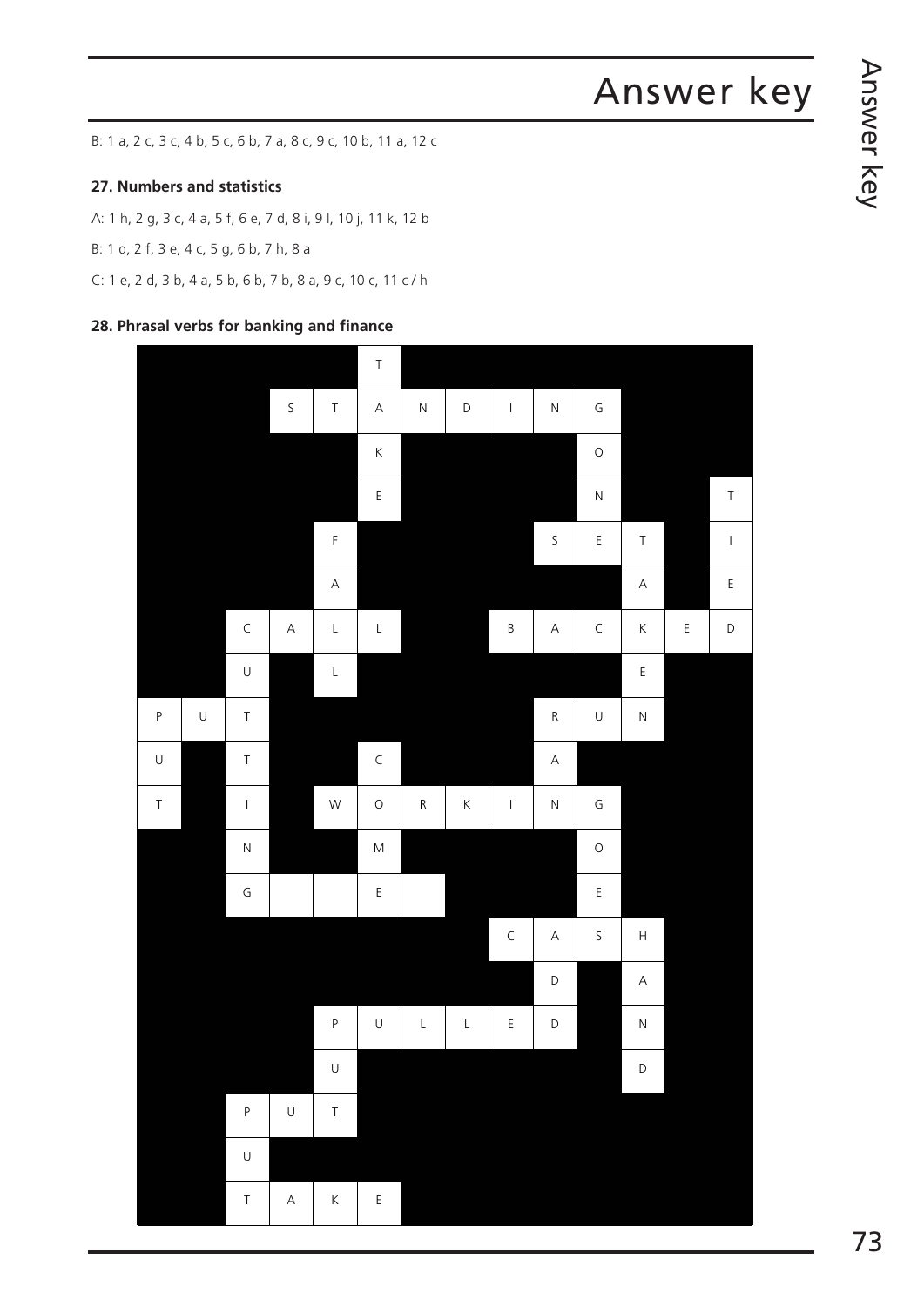### Answer key

#### **29. Financial idioms and expressions**

A: RICH: 2, 5, 7, 9 All others: POOR

B: UP: 1, 2, 8, 9 UP and DOWN: 5, 12 All others: DOWN

C: 1 b, 2 c, 3 a, 4 b, 5 c, 6 c, 7 b, 8 a, 9 c, 10 a, 11 b, 12 c, 13 c, 14 a

#### **30. Pronunciation and word-building**

#### **A:**

|             | $\bullet$ .          |
|-------------|----------------------|
| authorise   | consignment          |
| bankruptcy  | economy              |
| billion     | encrypted            |
| borrower    | endowment            |
| capital     | executor (of a will) |
| creditor    | financial            |
| currency    | flotation            |
| dividend    | foreclosure          |
| fluctuate   | inflation            |
| homeowner   | insolvent            |
| internet    | insurance            |
| monetary    | intestate            |
| overheads   | monopoly             |
| profiting   | percentage           |
| salary      | remittance           |
| shareholder | repayment            |
| signature   | solicitor            |
| subsidy     | taxation             |
| taxable     | transaction          |
| turnover    | withdrawal           |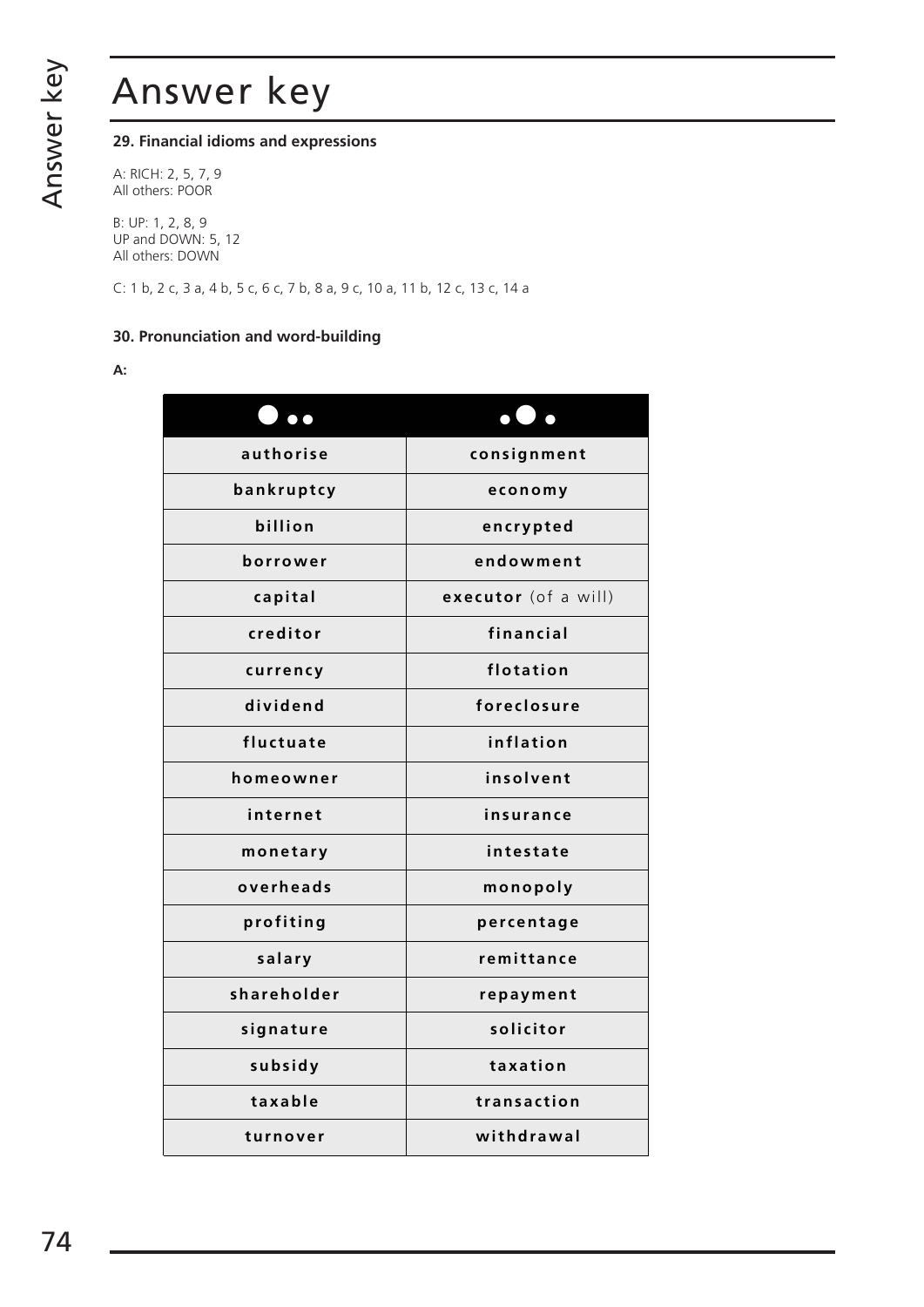B: 2 *pa*rtnership, 3 con*vey*ancing, 4 per*cen*tage, 5 in*he*ritance, 6 globali*sa*tion, 7 liqui*da*tion, 8 bene*fi*ciaries, 9 unin*sur*able, 10 con*ver*tible, 11 repo*ssess*ed, 12 re*ci*pient

(stressed syllables in italic)

C:

| abstract noun | verb                  | adjective/past participle<br>used as adjective | person        |
|---------------|-----------------------|------------------------------------------------|---------------|
| finance       | to finance            | financial                                      | financier     |
| regulation    | to regulate           | regulated                                      | regulator     |
| insurance     | to insure             | insurable / insured                            | insurer       |
| credit        | to credit (with / to) | credit-worthy                                  | creditor      |
| donation      | to donate             | donated                                        | <u>do</u> nor |
| guarantee     | to guarantee          | guaranteed                                     | guarantor     |
| economics     | to economise          | economic / economical                          | economist     |
| investment    | to invest             | invested                                       | investor      |
| analysis      | to analyse            | analysable / analysed                          | analyst       |
| signature     | to sign               | signed                                         | signatory     |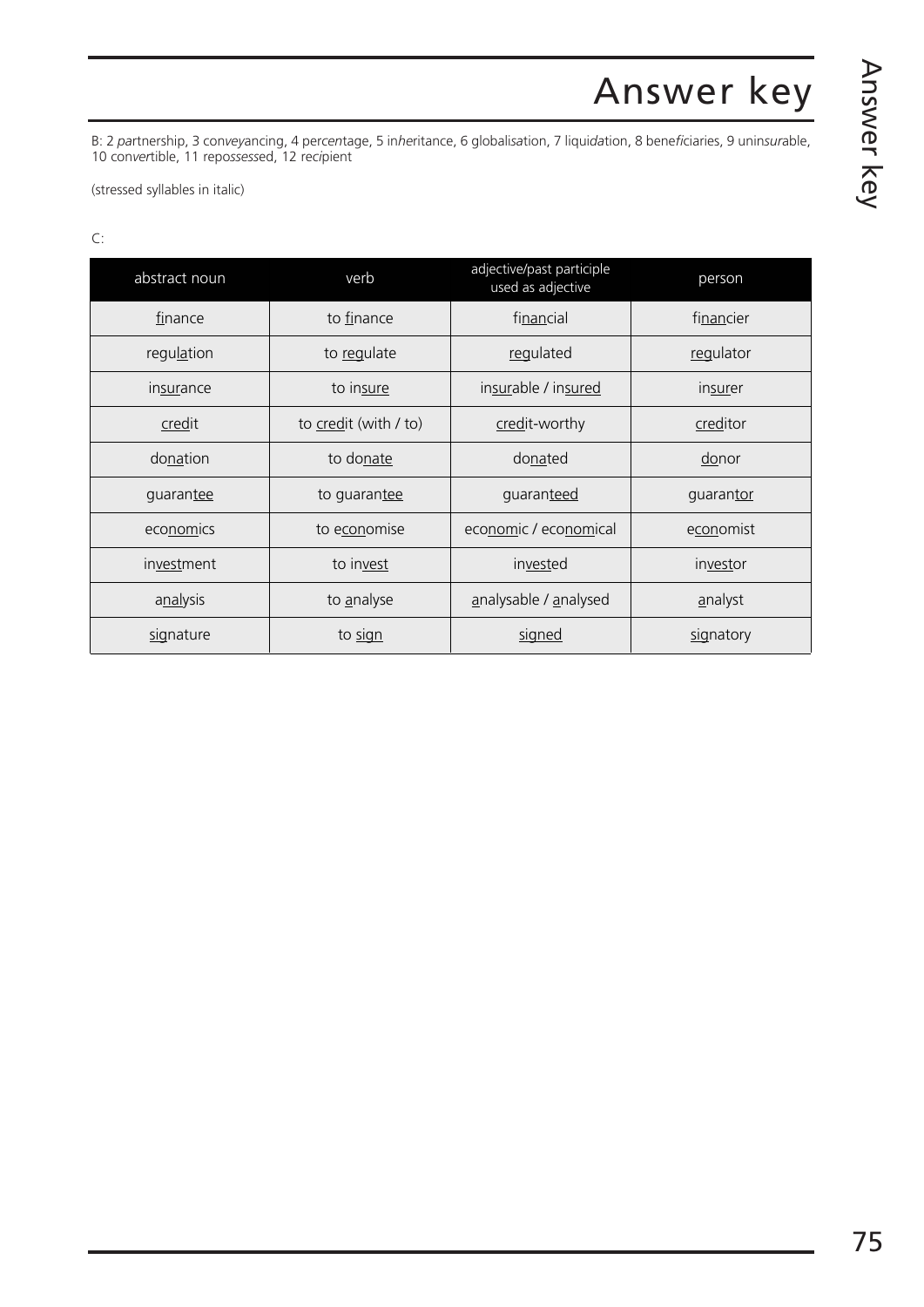# Index

### Index

| access                                       | 5        | bear market                         | 24                      |
|----------------------------------------------|----------|-------------------------------------|-------------------------|
| account 1, 2, 3, 4, 5, 16, 17, 18,<br>20, 21 |          | beneficiary                         | 9, 11, 16,<br>24,30     |
| accountant                                   | 19       | benefit                             | 9, 11, 12               |
| account number                               | 3        | bid                                 | 1, 23                   |
| account summary                              | 20       | bidder                              | 23                      |
| acquire                                      | 23       | bill                                | 1, 5, 15, 21            |
| 23, 26<br>acquisition                        |          | billion                             | 27,30                   |
| act                                          | 11       | bill of exchange                    | 15                      |
| actuary                                      | 9        | bill of lading                      | 15                      |
| add up                                       | 28       | black                               | 29                      |
| administer                                   | 9        | black market                        | 14                      |
| administration fee                           | 24       | blue chip                           | 24                      |
| advance payment                              | 15       | bn                                  | 7, 27                   |
| advocate                                     | 11       | board                               | 9, 23                   |
| agent                                        | 24       | bond                                | 24                      |
| analysable                                   | 30       | bonus                               | 12                      |
| analyse                                      | 30       | boom                                | 7,8                     |
| analysis                                     | 30       | boom and bust                       | 18                      |
| 7,30<br>analyst                              |          | borrow                              | 1, 3, 6, 9,             |
| annual percentage rate                       | 8        |                                     | 26                      |
| annual report                                | 22       | borrower                            | 1, 6, 8, 30<br>17       |
| annuity                                      | 9<br>5   | borrowing costs<br>boss             | 12                      |
| application<br>apply for                     | 8        | bottom line                         | 27                      |
| <b>APR</b>                                   | 2, 8     | bottom out                          | 13                      |
| arrears                                      | 7        | bounce                              | $\overline{\mathbf{3}}$ |
| assess                                       | 9        | branch                              | $\overline{2}$          |
| 11, 19, 20, 21, 23, 26<br>asset              |          | breach of contract                  | 11                      |
| asset stripping                              | 23       | break even                          | 20                      |
| assurance                                    | 9        | broker                              | 10, 25                  |
| ATM                                          | 3, 4     | budget deficit                      | 18                      |
| attorney                                     | 11       | budget surplus                      | 18                      |
| auction                                      | 1        | buildings and contents insurance 10 |                         |
| audit<br>20, 21                              |          | buildings insurance                 | 10                      |
| Australian dollar                            | 1        | building society                    | 5, 6, 7                 |
| authentication                               | 5        | bull market                         | 24                      |
| authorise<br>4,30                            |          | buoyant                             | 7, 17                   |
| average                                      | 7        | bureau de change                    | 14                      |
| back out of                                  | 28       | business                            | 1, 7, 17, 22, 23, 25    |
| <b>BACS</b>                                  | 3        | businesspeople                      | 17<br>22                |
| bad debt<br>bailiff                          | 8<br>8   | bust<br>buy                         | 9, 11, 23, 24, 26       |
| balance                                      | 3        | buyer                               | 1, 7, 15                |
| balance enquiry                              | 3        | buy out                             | 25                      |
| balance of payments                          | 18       | buy-to-let                          | 7                       |
| balance of trade                             | 18       | buy up                              | 23                      |
| balance sheet                                | 21       | call off                            | 28                      |
| balloon                                      | 25       | capital                             | 6, 22, 26, 30           |
| bandwagon                                    | 29       | capital flight                      | 26                      |
| 1, 2, 3, 5, 6, 9, 14, 15,<br>bank            |          | capital gains                       | 19                      |
| 16, 17, 21, 23, 26, 30                       |          | capital gains tax                   | 19                      |
| bank details                                 | 26       | capital growth                      | 24                      |
| Bankers Automated Clearing System            |          | capital intensive                   | 22                      |
|                                              | 3        | capital sum                         | 6                       |
| banker's cheque                              | 3        | capped mortgage                     | 6                       |
| banker's draft                               | 3        | card                                | 4,26                    |
| banker's reference                           | 3        | card reader                         | 4                       |
| banknote<br>1, 17                            |          | card number                         | 4                       |
| 7, 17<br>Bank of England                     |          | case                                | 11                      |
| bankrupt                                     | 26<br>30 | cash                                | 1, 7, 25                |
| bankruptcy<br>2, 4, 5, 26<br>bank statement  |          | cash dispenser<br>cash flow         | 2<br>21                 |
| barrister                                    | 11       | cash in                             | 28                      |
| 6, 17<br>base-rate tracker mortgage          |          | cash in hand                        | 12                      |
| basic rate                                   | 19       | cash in on                          | 29                      |
|                                              |          |                                     |                         |

| cashpoint<br>cash register         |                | 3<br>4            |
|------------------------------------|----------------|-------------------|
| cease trading                      |                | 22                |
| cent                               | 1,             | 14                |
| central bank                       | 6,             | 17                |
| change                             | 1, 13, 14      |                   |
| charge                             | 2, 11          |                   |
| charge account                     |                | 2 2 1 4 2 2 3 4 4 |
| charge card<br>charity             |                |                   |
| checkout                           |                |                   |
| cheque                             |                |                   |
| cheque book                        |                |                   |
| cheque number                      |                |                   |
| chip                               |                |                   |
| chip and PIN                       |                |                   |
| chip card                          |                | 4                 |
| citizen                            |                | 16                |
| City                               |                | 17                |
| claim                              | 10, 11         | 10                |
| claim form<br>clause               |                | 26                |
| clear                              |                | 3                 |
| click on                           |                | 5                 |
| cloning                            |                | 26                |
| close                              |                | $\overline{2}$    |
| closing price                      |                | 24                |
| code of practice                   |                | 23                |
| coin                               |                | 1                 |
| come up with                       |                | 28                |
| commission                         | 9, 14, 24      |                   |
| committed                          |                | 12                |
| commodity                          |                | 24                |
| competition                        |                | 22                |
| comply with<br>conditional bid     | 11, 15         | 23                |
| confirming bank                    |                | 15                |
| conflict of interests              |                | 26                |
| consignment                        | 15, 30         |                   |
| consolidate                        |                | 23                |
| consolidation                      |                | 23                |
| consortium                         |                | 22                |
| consumer credit                    |                | 8                 |
| consumer spending                  |                | 17                |
| contents                           |                | 10                |
| contract                           | 11, 15, 22, 26 |                   |
| contract out                       |                | 22<br>9           |
| contribution<br>contribution-based |                | 9                 |
| controlling interest               |                | 23                |
| convertible                        | 14,30          |                   |
| conveyancing                       | 11,30          |                   |
| cool                               |                | 7                 |
| core business                      |                | 20                |
| corporate finance                  |                | 22                |
| corporate investor                 |                | 7                 |
| corporation tax                    |                | 19                |
| cost                               | 10, 20, 22     |                   |
| cost-benefit analysis              |                | 22                |
| cost of living<br>counterfeit      | 1, 14          | 26                |
| counterfoil                        |                | 3                 |
| courier                            |                | 15                |
| court                              |                | 11                |
| cover                              |                | 10                |
| cover note                         |                | 10                |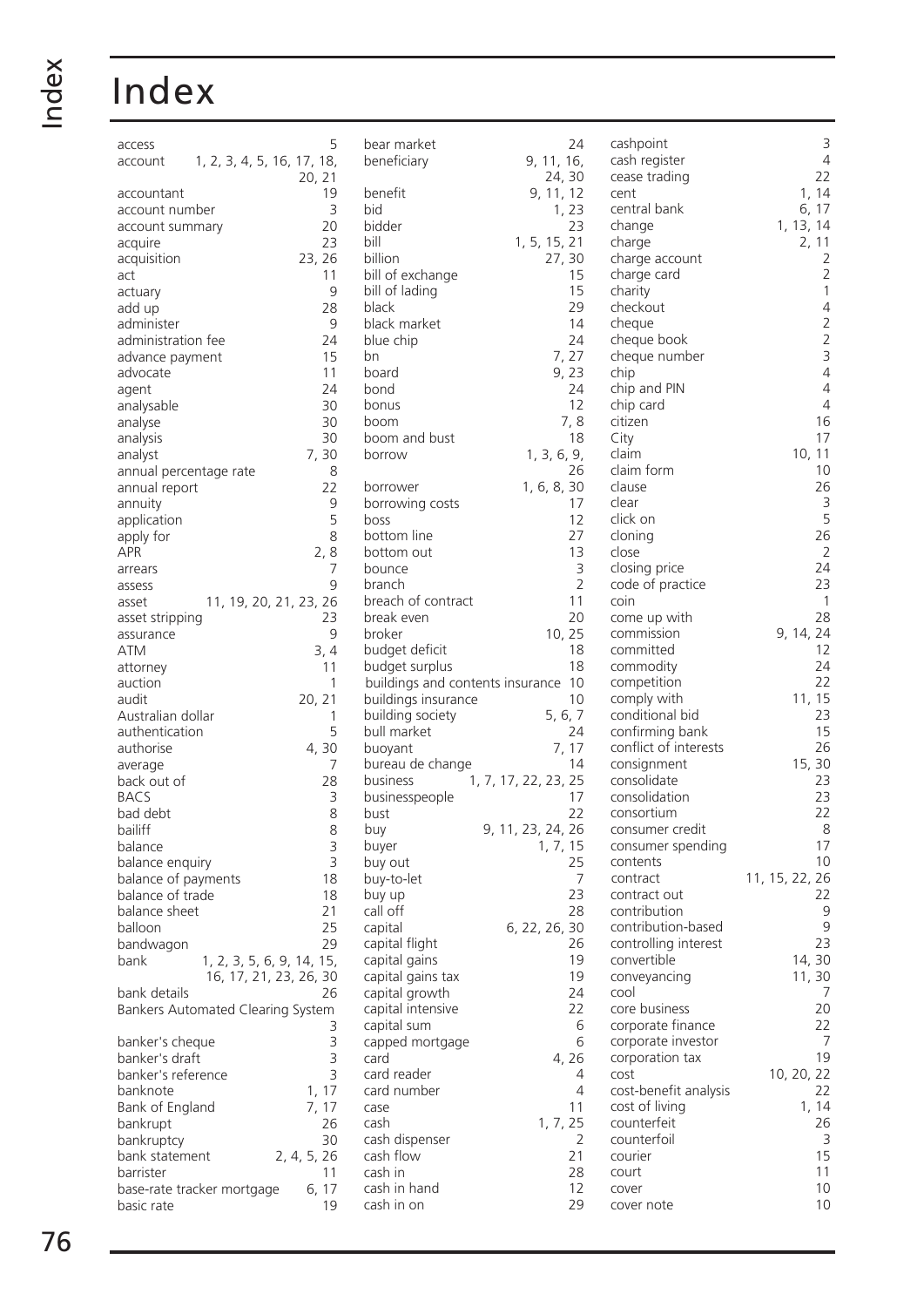| crash                   |                       | 25       | draw up       |
|-------------------------|-----------------------|----------|---------------|
| credit                  | 3, 6, 8, 30           |          | drop          |
| credit-authentication   |                       | 4        | earn          |
| credit card             | 1, 2, 4, 5, 17, 26    |          | earnings      |
| creditor                | 8, 18, 26, 30         |          | earnings      |
|                         |                       |          |               |
| credit rating           |                       | 8        | econom        |
| credit reference agency |                       | 8        | econom        |
| creditworthy            |                       | 3, 8, 30 | econom        |
| crop                    |                       | 18       | econom        |
| crossed cheque          |                       | 3        | econom        |
|                         |                       |          |               |
| cubed                   |                       | 27       | <b>EFTPOS</b> |
| currency                | 1, 13, 14, 18, 24, 30 |          | electron      |
| currency converter      |                       | 14       | sale          |
| currency exchange       |                       | 16       | electron      |
| currency market         |                       | 13, 14   | email         |
|                         |                       |          |               |
| currency fluctuation    |                       | 14       | embezzl       |
| current account         | 2, 6,                 | 17       | employe       |
| current assets          |                       | 21       | encrypt       |
| current liabilities     |                       | 21       | endown        |
| cut                     |                       | 7        | endown        |
|                         |                       |          |               |
| cut back                |                       | 28       | endown        |
| damage                  |                       | 10       | endown        |
| damages                 |                       | 11       | enter         |
| date                    |                       | 3        | environr      |
| deal                    |                       | 23       | <b>EPOS</b>   |
|                         |                       |          |               |
| deal with               |                       | 10       | equity        |
| death duties            |                       | 19       | equity re     |
| debit                   |                       | 3        | estate        |
| debit card              |                       | 2, 4     | ethical ii    |
| debt                    |                       |          | EU            |
|                         | 8, 17, 18, 26, 30     |          |               |
| debt servicing          |                       | 18       | euro          |
| deceased                |                       | 11       | Eurozon       |
| declare                 |                       | 19       | evict         |
| decline                 |                       | 25       | excess        |
| deduct                  |                       | 19       | exchang       |
|                         |                       |          |               |
| deducted at source      |                       | 19       | exchang       |
| deduction               |                       | 20       | executiv      |
| default                 | 6, 26, 30             |          | executo       |
| defend                  |                       | 11       | exempt        |
| defer                   |                       | 15       |               |
|                         |                       |          | expendi       |
| deficit                 |                       | 18       | expense       |
| demand                  | 7,                    | 25       | expiry d      |
| denomination            |                       | 14       | export        |
| deposit                 | 3, 21, 26, 30         |          | exporter      |
|                         |                       | 20       |               |
| depreciation            |                       |          | external      |
| deregulation            |                       | 18       | fabric        |
| devaluation             |                       | 18       | face valu     |
| dime                    |                       | 1        | facilities    |
| direct debit            |                       | 3        | fall          |
| direct taxation         |                       | 19       | fall thro     |
|                         |                       |          |               |
| discrepancy             |                       | 26       | fee           |
| dishonour               |                       | 15       | figure        |
| dispatch                |                       | 15       | finance       |
| disposable income       |                       | 18       | financia      |
| divide                  |                       | 27       | financia      |
|                         |                       |          |               |
| dividend                | 18, 20, 30            |          | financia      |
| document                |                       | 15       | financia      |
| documentary credit      |                       | 15       | Financia      |
| dollar                  | 1,                    | 13       | Share In      |
| domicile                |                       | 16       | financia      |
|                         |                       |          |               |
| donate                  |                       | 1,30     | financie      |
| donation                |                       | 30       | fire          |
| donor                   |                       | 30       | first qua     |
| dot.com                 |                       | 25       | first-tim     |
| double-digit            |                       | 18       | fixed ass     |
|                         |                       |          |               |
| downturn                |                       | 24       | fixed-int     |

| 11<br>draw up                              | fi             |
|--------------------------------------------|----------------|
| 7, 13, 25<br>drop                          | fl             |
| 1<br>earn                                  | f              |
| 17, 19<br>earnings                         | fl             |
| 20<br>earnings per share                   | fl             |
| 30<br>economic(al)                         | f١             |
| 30<br>economics                            | f١             |
| 30<br>economise                            | f              |
| 30<br>economist                            | f              |
| 18, 30<br>economy                          | f              |
| <b>EFTPOS</b><br>4                         | f              |
| electronic funds transfer at point<br>of   | f              |
| 4<br>sale                                  | fı             |
| $\overline{4}$<br>electronic point of sale | fı             |
| 5<br>email                                 | fı             |
| embezzlement<br>26                         | fı             |
| 1, 12, 24<br>employee                      | fı             |
| 4, 5, 30<br>encrypt                        | fı             |
| 6, 9, 30<br>endowment                      | F              |
| 9<br>endowment assurance                   | f <sub>1</sub> |
| 6<br>endowment assurance policy            | fı             |
| 6, 9<br>endowment mortgage                 | fı             |
| 4,5<br>enter                               | fı             |
| 22<br>environmental audit                  | fı             |
| 4<br><b>EPOS</b>                           | fı             |
| 6, 9<br>equity                             | fı             |
| 9<br>equity release scheme                 | fı             |
| 11<br>estate                               | g              |
| 24<br>ethical investment                   | g              |
| EU<br>18                                   | C              |
| 1, 13, 14, 26<br>euro                      | g              |
| 14<br>Eurozone                             | g              |
| 6<br>evict                                 | g              |
| 10<br>excess                               | C              |
| 13<br>11,<br>exchange                      | g              |
| 13, 14, 17<br>exchange rate                | g              |
| 12<br>executive                            | g              |
| 30<br>executor<br>11,                      | g              |
| 19<br>exempt<br>18                         | g              |
| expenditure                                | g              |
| 1, 11, 20<br>expenses<br>4                 | g              |
| expiry date<br>17, 18                      | g              |
| export<br>15                               | g              |
| exporter<br>18<br>external debt            | g              |
| fabric<br>10                               | g              |
| 14<br>face value                           | g<br>g         |
| 5<br>facilities                            | g              |
| fall<br>13<br>7,                           | g              |
| fall through<br>28                         | g              |
| 24<br>fee                                  | g              |
| 27<br>figure                               | g              |
| 6, 21, 30<br>finance                       | h              |
| financial<br>30                            | h              |
| financial adviser<br>9, 24                 | h              |
| financial institution<br>9                 | h              |
| 9<br>financial product                     | h              |
| Financial Times-Stock Exchange 100         | h              |
| Share Index<br>24                          | h              |
| financial year<br>7                        | h              |
| financier<br>30                            | h              |
| fire<br>10                                 | h              |
| 13<br>first quarter                        | h              |
| 7<br>first-time buyer                      | h              |
| fixed assets<br>20, 21                     | h              |
| fixed-interest<br>24                       | h              |
|                                            |                |

| 5                                | fixed rate mortgage<br>float<br>flood                                                 |  |                       | 6<br>18<br>7                     |
|----------------------------------|---------------------------------------------------------------------------------------|--|-----------------------|----------------------------------|
| )                                | flotation<br>fluctuate<br>fool's gold                                                 |  | 24,30                 | 30<br>25                         |
| )<br>)<br>)<br>$\mathcal{E}$     | force majeure<br>forecast<br>foreclosure<br>foreign currency                          |  | 26, 30<br>1, 16, 17   | 26<br>7                          |
| ļ<br>f<br>ļ                      | forgery<br>forward<br>franc                                                           |  |                       | 26<br>15<br>1                    |
| $\frac{1}{2}$ is a $\frac{1}{2}$ | fraud<br>free fall<br>freelance<br>free trade                                         |  | 5, 11, 26             | 13<br>12<br>18                   |
| $\mathcal{E}$<br>)<br>}          | frozen<br><b>FTSE 100</b><br>fulfil<br>fully comprehensive                            |  |                       | 11<br>24<br>26<br>10             |
| )<br>)<br>)<br>)<br>             | full-year<br>fund<br>fund manager<br>funds                                            |  | 16, 24<br>3, 4, 7, 16 | 7<br>24                          |
| )<br>)                           | funds transfer<br>futures<br>gain<br>gain ground<br>GDP                               |  |                       | 5<br>24<br>13<br>13<br>18        |
| → B 5 4 5 2 2 2 2 2 2 3 0        | give up<br>globalisation<br>glut<br><b>GNP</b>                                        |  | 18,                   | 28<br>30<br>29<br>18             |
|                                  | go down<br>going concern<br>gold<br>golden handshake                                  |  | 14,                   | 13<br>22<br>17<br>29             |
|                                  | gold-rush<br>goods<br>go public<br>go through                                         |  | 15, 18, 21            | 25<br>21<br>28                   |
|                                  | go under<br>grant<br>gross domestic product<br>gross earnings                         |  | 22, 28<br>11, 22      | 18<br>19                         |
| 3.5 ^ 3.0 ^ 3.0 ^ 3.0 ^ 3.1<br>7 | gross national product<br>gross pay<br>growth<br>guarantee<br>guaranteed<br>quarantor |  | 7, 17, 18,            | 18<br>19<br>24<br>30<br>30<br>30 |
| )<br>)<br>ļ<br>)<br>J            | hack<br>hacker<br>hand over<br>hard currency<br>health insurance                      |  |                       | 5<br>5<br>28<br>14<br>9          |
| ļ<br>7<br>)                      | hear<br>heir<br>higher rate<br>high street bank                                       |  |                       | 11<br>11<br>19<br>2, 5           |
| )<br>$\frac{2}{7}$<br>ļ          | high-tech<br>hire<br>hire-purchase<br>hit a high<br>hit a low                         |  | 1, 11, 22             | 25<br>8<br>13<br>13              |
|                                  |                                                                                       |  |                       |                                  |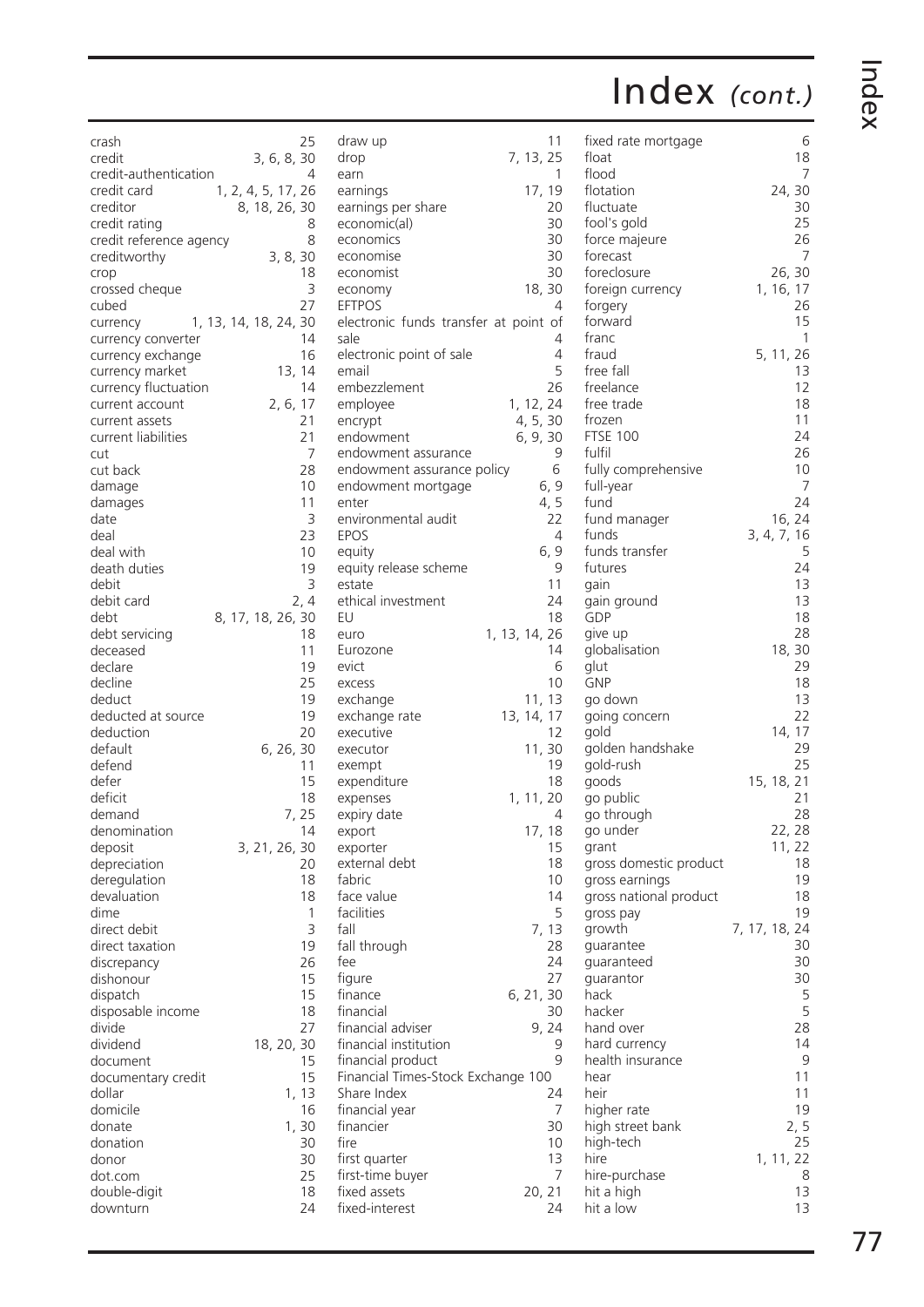| holding                              |                      | 7, 24, 25   |     |
|--------------------------------------|----------------------|-------------|-----|
| home insurance                       |                      |             | 10  |
| homeowner                            |                      | 6, 17, 30   |     |
| honour                               |                      |             | 15  |
| hostile takeover                     |                      |             | 23  |
| hourly rate                          |                      |             | 12  |
| housing market                       |                      | 7, 17       |     |
| hyperinflation                       |                      |             | 18  |
| <b>IBAN</b>                          |                      |             | 16  |
| icon                                 |                      |             | 5   |
| identification                       |                      | 4, 16       |     |
| identity theft                       |                      | 5, 26       |     |
| IMF                                  |                      |             | 18  |
| import                               |                      |             | 18  |
| import duty                          |                      |             | 15  |
| importer                             |                      |             | 15  |
| import tariff                        |                      |             | 18  |
| income                               | 1, 18, 19, 20, 24    |             |     |
| income per capita                    |                      |             | 18  |
| income tax                           |                      |             | 19  |
| increase                             |                      | 12, 17, 24  |     |
| in credit                            |                      |             | 2,6 |
| indemnity insurance                  |                      |             | 10  |
| independent financial adviser        |                      |             | 24  |
| index linked                         |                      |             | 9   |
| indirect taxation                    |                      |             | 19  |
| <b>Individual Savings Account</b>    |                      |             | 28  |
| industrial base                      |                      |             | 18  |
| industry                             |                      |             | 18  |
| inflation                            | 9, 17, 18, 30        |             |     |
| infrastructure                       |                      |             | 18  |
| inherit                              |                      |             | 11  |
| inheritance                          |                      |             | 30  |
| inheritance tax                      |                      | 11, 19      |     |
| Inland Revenue                       |                      |             | 19  |
| input                                |                      |             | 5   |
| insider dealing/trading              |                      |             | 26  |
| insolvency                           |                      |             | 26  |
| insolvent                            |                      | 26, 30      |     |
| instalment                           |                      | 1, 6, 8     |     |
| institution                          |                      |             | 9   |
| institutional investor               |                      | 9, 16       |     |
| insurable                            |                      |             | 30  |
| <i><b>Insurance</b></i>              |                      | 9, 11, 30   |     |
| insurance company                    |                      |             | 9   |
| insurance policy                     |                      |             | 10  |
| <b>Insure</b>                        |                      |             | 30  |
| insured                              |                      |             | 10  |
| insurer                              |                      |             | 30  |
| interest                             | 6, 18, 20, 24        |             |     |
| interest-only mortgage               |                      |             | 6   |
| interest rate                        |                      | 5, 6, 7, 17 |     |
| interest rate cut                    |                      |             | 7   |
| interest repayment                   |                      |             | 6   |
| international banking                |                      |             | 16  |
| International Bank Account Number    |                      |             |     |
|                                      |                      |             | 16  |
| International Monetary Fund          |                      |             | 18  |
| Internet                             | 5, 10, 25, 30        |             |     |
| Internet banking                     |                      |             | 5   |
| intestate                            |                      | 11, 30      |     |
| invest                               | 9, 20, 22, 24, 30    |             |     |
| investment 7, 16, 17, 19, 22, 24, 30 |                      |             |     |
| investment strategy                  |                      |             | 24  |
| investor                             | 7, 9, 24, 25, 26, 30 |             |     |
| invoice                              |                      |             | 15  |

| invoice date                                 | 15                     |
|----------------------------------------------|------------------------|
| <b>ISA</b>                                   | 28                     |
| issue                                        | 21                     |
| issue price                                  | 24                     |
| issuer                                       | 24                     |
| issuing bank                                 | 15                     |
| joint account                                | 2                      |
| joint venture                                | 22                     |
| k                                            | 27                     |
|                                              | 5                      |
| keylogging                                   |                        |
| launch                                       | 22, 24<br>11           |
| lawyer                                       |                        |
| lease                                        | 22                     |
| legal practice                               | 11                     |
| legal proceedings                            | 11                     |
| legal tender                                 | 1, 14                  |
| lend                                         | 1, 6                   |
| lender                                       | 1, 6, 26               |
| lending rate                                 | 17                     |
| letter of credit                             | 15                     |
| level                                        | 13                     |
| level off                                    | 7, 13                  |
| liability                                    | 10, 11, 16, 19, 21, 26 |
| life assurance                               | 9                      |
| life insurance                               | 9, 10                  |
| limited company                              | 26                     |
| limited liability                            | 26                     |
| line manager                                 | 12                     |
| liquidation                                  | 22, 26, 30             |
| loads of money                               | 12                     |
| loan                                         | 5, 8, 9, 21, 26        |
| logo                                         | 3                      |
| long position                                | 14                     |
| long-term liabilities                        | 21                     |
| loophole                                     | 19                     |
| loose change                                 | 29                     |
| lose                                         | 13                     |
| loser                                        | 1                      |
| loss                                         | 1, 10, 22, 25          |
| loss adjuster                                | 10                     |
| lottery ticket                               | 1                      |
| low                                          | 13                     |
| low-pay                                      | 12                     |
| lump sum                                     | 9                      |
| m                                            | 27                     |
| magstripe                                    | $\overline{4}$         |
| magnetic strip                               | $\overline{4}$         |
| majority shareholding                        | 23                     |
| managed fund                                 | 24                     |
| management buy-out                           | 23                     |
| market                                       | 7,25                   |
| market economy                               | 18                     |
| market forces                                | 18                     |
| mature                                       | 9                      |
| mean                                         | 27                     |
| merchant bank                                | 22                     |
| merge                                        | 23                     |
| merger                                       | 23                     |
| mergers and acquisitions                     | 23                     |
| million                                      | 27                     |
| minus                                        | 27                     |
| monetary                                     | 30                     |
|                                              | 17                     |
| monetary policy<br>monetary policy committee | 17                     |
|                                              |                        |
| monetary unit                                | 14                     |
| 12, 15, 16, 18, 19, 21, 22,<br>money         |                        |

| 15             |                             |                  | 24, 25    |         |
|----------------|-----------------------------|------------------|-----------|---------|
| 28             | money laundering            |                  |           | 26      |
| 21             | money market                |                  |           | 17      |
| 24             | money supply                |                  |           | 17      |
| 24             | monopoly                    |                  | 22,30     |         |
| 15             | mortgage                    |                  | 6, 17, 30 |         |
| $\overline{2}$ | mortgage arrears            |                  |           | 7       |
| 22             | mortgage borrower           |                  |           | 6       |
| 27             | mortgagee                   |                  |           | 6       |
| 5              | mortgage lender             |                  | 6, 7, 17  |         |
| 24             | mortgage provider           |                  |           | 6       |
| 11             | mortgagor                   |                  |           | 6       |
| 22             | motivated                   |                  |           | 12      |
| 11             | motor insurance             |                  |           | 10      |
| 11             | mount up                    |                  |           | 8       |
| 14             | multiply                    |                  |           | 27      |
| , 6            | mutual fund                 |                  |           | 16      |
| 26             | national central bank       |                  |           | 17      |
| 17             | National Insurance          |                  |           | 19      |
| 15             | National Lottery            |                  |           | 19      |
| 13             | natural resources           |                  |           | 18      |
| 13             | <b>NCB</b>                  |                  |           | 17      |
| 26             | negative equity             |                  |           | 6       |
| 9              | net                         |                  |           | 20      |
| 10             | net-based                   |                  |           | 25      |
| 26<br>26       | net earnings                |                  |           | 19      |
| 12             | new-build                   |                  |           | 7<br>11 |
| 30             | no-obligation<br>no-risk    |                  |           | 16      |
| 12             |                             |                  |           | 1       |
| 26             | note<br>notice              |                  |           | 3       |
| 3              | nought                      |                  |           | 27      |
| 14             | number                      |                  |           | 27      |
| 21             | occupant                    |                  |           | 6       |
| 19             | occupational pension scheme |                  |           | 9       |
| 29             | official rate               |                  |           | 14      |
| 13             | offer                       |                  |           | 23      |
| 1              | offer price                 |                  |           | 23      |
| 25             | offset mortgage             |                  |           | 6       |
| 10             | offshore account            |                  |           | 16      |
| 1              | online                      |                  |           | 5, 25   |
| 13             | online banking              |                  |           | ל       |
| 12             | on the market               |                  |           | 6       |
| 9              | open account                |                  |           | 15      |
| 27             | operating cost              |                  |           | 20      |
| 4              | operating profit            |                  |           | 20      |
| $\overline{4}$ | operational cost            |                  |           | 20      |
| 23             | outgoings                   |                  |           | 20      |
| 24             | out-perform                 |                  |           | 24      |
| 23             | outstanding                 |                  |           | 21      |
| 25             | over                        |                  |           | 27      |
| 18             | overdraft                   |                  |           | 2, 17   |
| 18             | overdraft facility          |                  |           | 3       |
| 9              | overdrawn                   |                  |           | 2, 3    |
| 27             | overdue                     |                  |           |         |
| 22             | overheads                   |                  | 5, 20, 30 |         |
| 23             | overseas                    |                  |           | 16      |
| 23             | over-valued                 |                  |           | 7       |
| 23             | owe                         |                  |           | 8, 21   |
| 27             | owner                       |                  |           | 6       |
| 27             | package                     |                  |           | 12      |
| 30             | paper loss                  |                  |           | 25      |
| 17             | parent company              |                  |           | 23      |
| 17             | partnership                 |                  | 22,       | 30      |
| 14             | password                    |                  |           | 5       |
| 2,             | pay                         | 1, 6, 10, 19, 20 |           |         |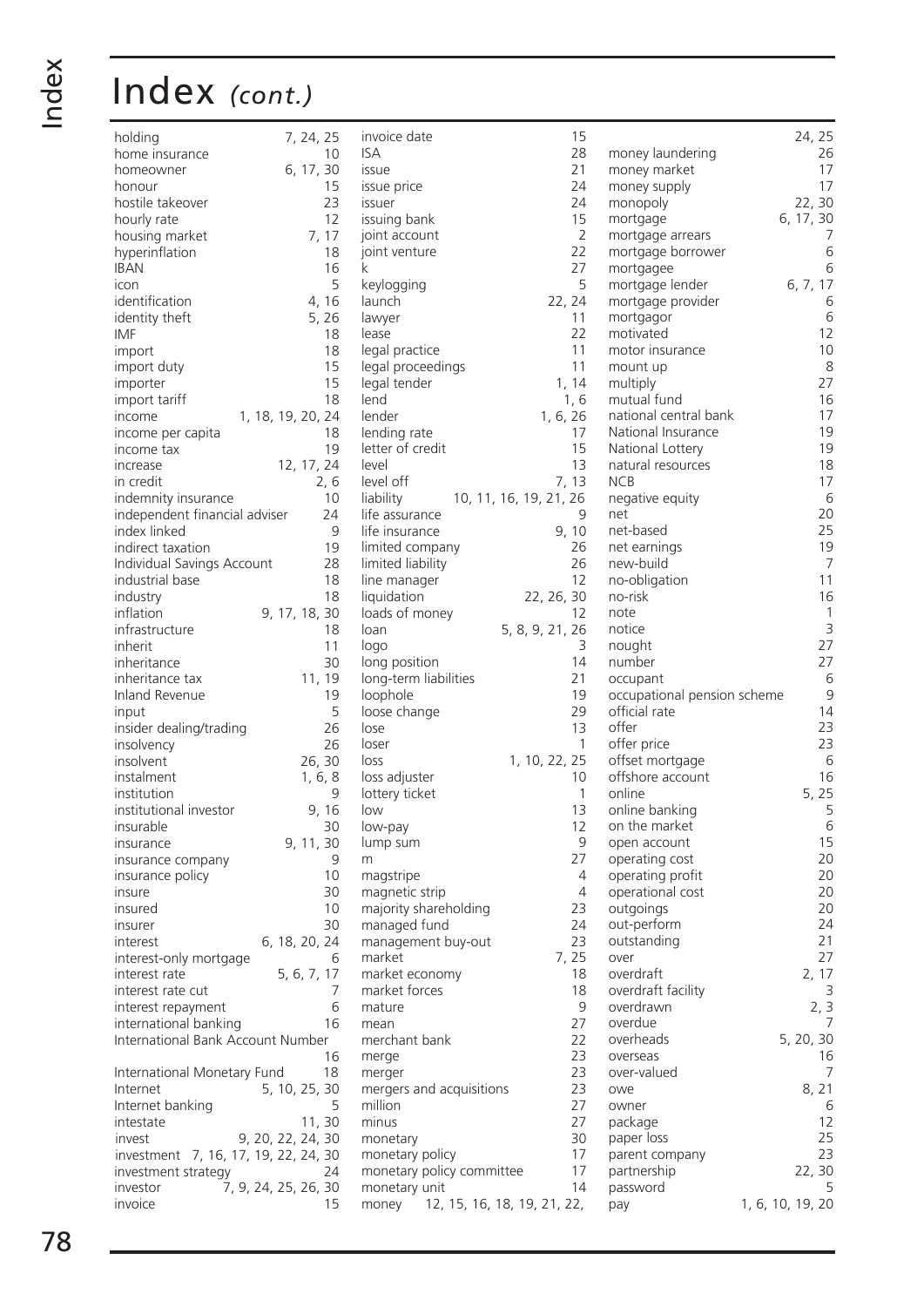| payable                                | 19, 20        | profit before            |
|----------------------------------------|---------------|--------------------------|
| Pay As You Earn                        | 19            | profiting                |
| pay back                               | 8             | profit-makin             |
| pay by card                            | 4             | profit margir            |
| PAYE                                   | 19            | profit retaine           |
|                                        | 3             |                          |
| payee<br>4, 9, 15, 16, 18, 30          |               | property<br>property owi |
| payment                                | 4             | prosecute                |
| payment guarantee                      | 15            | protect                  |
| payment on delivery<br>pay off         | 6,8           | provider                 |
|                                        | 9,10          | public compa             |
| pay out                                | 12            |                          |
| pay rise                               | 12            | public sector            |
| payroll                                |               | pull out                 |
| peak                                   | 25<br>12      | purchase                 |
| peanuts                                |               | put down                 |
| peg                                    | 14            | put in                   |
| penalty                                | 15            | quarter                  |
| pence                                  | 13            | quarter-poin             |
| pension                                | 7, 9          | quota                    |
| pensioner                              | 9             | quote                    |
| pension fund                           | 9, 16, 26     | rate of intere           |
| pension provider                       | 9             | receipt                  |
| pension scheme                         | 9             | receiver                 |
| percent                                | 27            | receivership             |
| percentage                             | 30            | recession                |
| perk                                   | 12            | recipient                |
| personal allowance                     | 19            | recoup                   |
| personal debt                          | 8             | recover                  |
| personal finances                      | 1             | recovery                 |
| personal identification number         | 2, 4          | red                      |
| personal investment                    | 24            | reduce                   |
| personal injury insurance              | 10            | refund                   |
| personal pension scheme                | 9             | register                 |
| peseta                                 | 1             | regulate                 |
| peso                                   | 14            | regulation               |
| phishing                               | 5             | regulator                |
| piecework                              | 12            | reinvest                 |
| PIN                                    | 2, 4, 5       | reject                   |
| plummet                                | 13            | release                  |
| plunge                                 | 13            | remit                    |
| plus                                   | 27            | remittance               |
| point                                  | 27            | remortgage               |
| poison pill                            | 23            | remuneratior             |
| police                                 | 11            | rent                     |
| policy                                 | 6, 10, 17     | repay                    |
| portfolio                              | 16, 24        | repayment                |
| possession                             | 26            | repayment m              |
| pound                                  | 1, 13, 18     | repossess                |
| power                                  | 27            | repossession             |
| prediction                             | 7             | reserve                  |
| premium                                | 9, 10         | resident                 |
| pre-tax profit                         | 20            | retail at                |
| price                                  | 7, 14, 24     | Retail Price In          |
| priority payment                       | 16            | retire                   |
| private health care                    | 10            | retirement               |
| private health insurance               | 9,10          | return                   |
| private investor                       | 9, 16, 24, 25 | return on inv            |
| private pension                        | 9             | revenue                  |
| private sector                         | 18            | rise                     |
| privatise                              | 18            | risk                     |
| probate                                | 11            | rocket                   |
| profit<br>1, 7, 9, 14, 18, 19, 20, 22, |               | round up                 |
|                                        | 23, 24        | RPI                      |
| profitable                             | 20, 21, 25    | run into                 |
| profit after tax                       | 20            | run out                  |
| profit and loss account                | 20            | salary                   |
|                                        |               |                          |

| profit before tax    |                  |            | 20             |
|----------------------|------------------|------------|----------------|
| profiting            |                  |            | 30             |
| profit-making        |                  |            | 20             |
| profit margin        |                  |            | 22             |
| profit retained      |                  |            | 20             |
| property             | 6, 7, 21, 26     |            |                |
| property owner       |                  |            | 7              |
| prosecute            |                  |            | 11             |
| protect              |                  |            | 5              |
| provider             |                  |            | 6, 9           |
| public company       |                  |            | 24             |
| public sector        |                  |            | 18             |
| pull out             |                  | 25, 28     |                |
| purchase             |                  |            | 6              |
| put down             |                  |            | 28             |
| put in               |                  |            | 28             |
| quarter              |                  | 1,         | 13             |
| quarter-point        |                  |            | 17             |
| quota                |                  |            | 18             |
| quote                |                  | 10, 24     |                |
| rate of interest     |                  |            | 2              |
| receipt              |                  |            | 1, 4           |
| receiver             |                  | 26, 30     |                |
| receivership         |                  |            | 26             |
| recession            |                  |            | 18             |
| recipient            |                  |            | 9              |
| recoup               |                  | 22, 25     |                |
| recover              |                  | 13, 26     |                |
| recovery             |                  | 13, 17, 25 |                |
| red                  |                  |            | 8              |
| reduce               |                  |            | 7              |
| refund               |                  |            | $\overline{1}$ |
| register             |                  |            | 16             |
| regulate             | 9, 16, 23, 30    |            |                |
| regulation           |                  |            | 30             |
| regulator            |                  |            | 30             |
| reinvest             |                  |            | 24             |
| reject               |                  |            | 23             |
| release              |                  |            | 15             |
| remit                |                  |            | 15             |
| remittance           |                  | 15, 30     |                |
| remortgage           |                  |            | 6              |
| remuneration package |                  |            | 12             |
| rent                 | 1, 7, 19, 22     |            |                |
| repay                | 6, 8, 9, 26, 30  |            |                |
| repayment            | 17, 21, 26, 30   |            |                |
| repayment mortgage   |                  |            | 6              |
| repossess            |                  | 6,         | 30             |
| repossession order   |                  |            | 6              |
| reserve              |                  | 17.21      |                |
| resident             |                  |            | 16             |
| retail at            |                  |            | 27             |
| Retail Price Index   |                  |            | 18             |
| retire               |                  |            | 9              |
| retirement           |                  |            | 9              |
| return               |                  |            | 24             |
| return on investment |                  |            | 24             |
| revenue              |                  | 20, 22     |                |
| rise                 |                  | 13,        | 17             |
| risk                 | 9, 10, 16, 24    |            |                |
| rocket               |                  |            | 25             |
| round up             |                  |            | 14             |
| RPI                  |                  |            | 18             |
| run into             |                  |            | 28             |
| run out              |                  |            | 28             |
| salary               | 1, 3, 6, 12, 19, |            |                |
|                      |                  |            |                |

| 20             |                                    |  |     | 20, 21, 30        |
|----------------|------------------------------------|--|-----|-------------------|
| 30             | sale                               |  |     | 20, 22            |
| 20             | sale or return                     |  |     | 21                |
| 22             | saturated                          |  |     | 29                |
| 20             | save                               |  |     | 17                |
| 1, 26          | saver                              |  |     | 1                 |
| 7              | savings account                    |  |     | 2, 3, 5           |
| 11             | scale down                         |  |     | 25                |
| 5              | sector                             |  |     | 25                |
| 6, 9           | secure                             |  |     | 4                 |
| 24             | secured loan                       |  |     | 8                 |
| 18             | security                           |  |     | 5, 26             |
| 5, 28          | self-administered                  |  |     | 9                 |
| 6              | self-employed                      |  | 12, | 19<br>7           |
| 28             | Self Invested Personal Pension     |  |     |                   |
| 28<br>1, 13    | sell<br>seller                     |  |     | 11, 23<br>1       |
| 17             | services                           |  |     | 18                |
| 18             | set up                             |  |     | 8, 22, 28         |
| 24<br>Э,       | 7, 16, 20, 21, 23, 24, 26<br>share |  |     |                   |
| 2              | share capital                      |  |     | 21                |
| 1, 4           | share certificate                  |  |     | 24, 30            |
| 6, 30          | share-dealing                      |  |     | 25                |
| 26             | 20, 23, 24, 30<br>shareholder      |  |     |                   |
| 18             | shareholding                       |  |     | 23                |
| 9              | share issue                        |  |     | 17                |
| 2, 25          | share option                       |  |     | 24                |
| 3, 26          | share price                        |  |     | 7, 24, 25, 26     |
| 7, 25          | share-trading                      |  |     | 25                |
| 8              | ship                               |  |     | 15                |
| $\overline{7}$ | shipment                           |  |     | 15                |
| 1              | shoot up                           |  |     | 13                |
| 16             | short position                     |  |     | 14                |
| 3, 30<br>30    | shrink                             |  |     | 18<br>9           |
| 30             | sickness insurance<br>sign         |  |     | 3, 4, 30          |
| 24             | signatory                          |  |     | 30                |
| 23             | signature                          |  |     | 3, 4, 30          |
| 15             | <b>SIPP</b>                        |  |     | 7                 |
| 15             | site                               |  |     | 5, 14             |
| 5, 30          | slash                              |  |     | 27                |
| 6              | slide                              |  |     | 13                |
| 12             | slip                               |  |     | 13                |
| 9, 22          | slump                              |  |     | 25                |
| 6, 30          | smart card                         |  |     | 4                 |
| 5,30           | soar                               |  |     | 7, 13, 25         |
| 6              | social security                    |  |     | 18                |
| 6, 30          | solicitor                          |  |     | 11,30             |
| 6              | sort code                          |  |     | 3                 |
| 7, 21          | sovereign                          |  |     | 14                |
| 16             | speculate                          |  |     | 24                |
| 27             | spend                              |  |     | 1                 |
| 18<br>9        | spender                            |  |     | $\mathbf{1}$<br>5 |
| 9              | spyware                            |  |     | 27                |
| 24             | square<br>square root              |  |     | 27                |
| 24             | stabilise                          |  |     | 7                 |
| 22<br>Э,       | stability                          |  |     | 14                |
| 3,<br>17       | staff                              |  |     | 12, 22            |
| 5, 24          | stamp duty                         |  |     | 19                |
| 25             | standing order                     |  |     | 3                 |
| 14             | start-up costs                     |  |     | 22                |
| 18             | statement                          |  |     | $\overline{2}$    |
| 28             | state-owned                        |  |     | 18                |
| 28             | state pension                      |  |     | 9                 |
| 19,            | statistics                         |  |     | 27                |